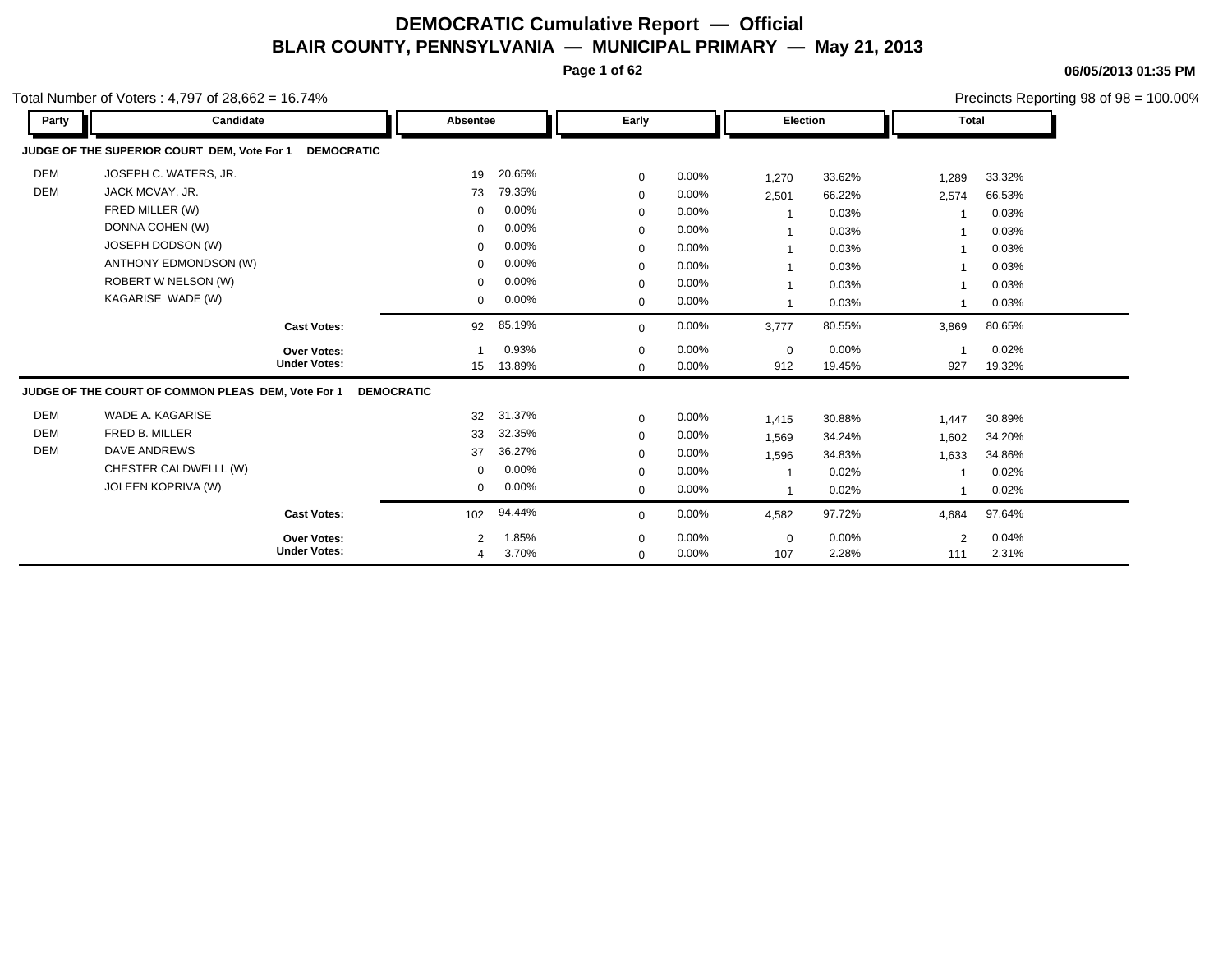**Page 2 of 62**

Total Number of Voters : 4,797 of 28,662 = 16.74%

| Party | Candidate                                                           | Absentee             | Early       |                         | Election |                | <b>Total</b> |  |
|-------|---------------------------------------------------------------------|----------------------|-------------|-------------------------|----------|----------------|--------------|--|
|       | DISTRICT ATTORNEY, 4 YEAR TERM DEM, Vote For 1<br><b>DEMOCRATIC</b> |                      |             |                         |          |                |              |  |
|       | No Candidate Filed (W)                                              | 0.00%<br>$\Omega$    | $\mathbf 0$ | 0.00%<br>$\mathbf 0$    | 0.00%    | $\mathbf 0$    | 0.00%        |  |
|       | James F Adams (W)                                                   | 16.67%<br>-1         | $\mathbf 0$ | 0.00%<br>$\mathbf 0$    | 0.00%    | $\overline{1}$ | 1.67%        |  |
|       | DEBBIE AUNGST (W)                                                   | 0.00%<br>$\mathbf 0$ | 0           | 0.00%<br>$\overline{1}$ | 1.85%    | $\overline{1}$ | 1.67%        |  |
|       | Jackie Bernard (W)                                                  | 16.67%<br>1          | $\mathbf 0$ | 0.00%<br>$\mathbf 0$    | 0.00%    | $\overline{1}$ | 1.67%        |  |
|       | <b>JUSTIN BUCKREIS (W)</b>                                          | 0.00%<br>$\mathbf 0$ | $\mathbf 0$ | 0.00%<br>$\mathbf{1}$   | 1.85%    | $\overline{1}$ | 1.67%        |  |
|       | RICHARD CONSIGLIO (W)                                               | 50.00%<br>3          | $\mathbf 0$ | 0.00%<br>30             | 55.56%   | 33             | 55.00%       |  |
|       | THOMAS DICKEY (W)                                                   | 0.00%<br>$\Omega$    | $\mathbf 0$ | 0.00%<br>$\overline{1}$ | 1.85%    | $\overline{1}$ | 1.67%        |  |
|       | DONALD HAZENSTAB (W)                                                | 0.00%<br>$\Omega$    | $\mathbf 0$ | 0.00%<br>$\overline{1}$ | 1.85%    | $\overline{1}$ | 1.67%        |  |
|       | TERRANCE HEISS (W)                                                  | 0.00%<br>$\Omega$    | $\mathbf 0$ | 0.00%<br>$\overline{1}$ | 1.85%    | $\overline{1}$ | 1.67%        |  |
|       | <b>BOB HOUSEMAN (W)</b>                                             | 0.00%<br>$\mathbf 0$ | $\mathbf 0$ | 0.00%<br>$\overline{1}$ | 1.85%    | $\overline{1}$ | 1.67%        |  |
|       | THOMAS IRWIN (W)                                                    | 0.00%<br>$\Omega$    | 0           | 0.00%<br>$\mathbf{1}$   | 1.85%    | $\overline{1}$ | 1.67%        |  |
|       | STEPHAN G JANOSIK (W)                                               | 0.00%<br>$\Omega$    | $\mathbf 0$ | 0.00%<br>$\overline{1}$ | 1.85%    | $\overline{1}$ | 1.67%        |  |
|       | DAVID CORUTHERS (W)                                                 | 0.00%<br>$\Omega$    | $\mathbf 0$ | 0.00%<br>$\overline{1}$ | 1.85%    | $\overline{1}$ | 1.67%        |  |
|       | DON WAGNERRR (W)                                                    | 0.00%<br>$\Omega$    | $\mathbf 0$ | 0.00%<br>$\overline{1}$ | 1.85%    | -1             | 1.67%        |  |
|       | FRED B MILLERR (W)                                                  | 0.00%<br>$\Omega$    | $\mathbf 0$ | 0.00%<br>$\overline{1}$ | 1.85%    | $\overline{1}$ | 1.67%        |  |
|       | JOHN STULTZZ (W)                                                    | 0.00%<br>$\Omega$    | $\mathbf 0$ | 0.00%<br>$\overline{1}$ | 1.85%    | $\overline{1}$ | 1.67%        |  |
|       | MARK MARTINO (W)                                                    | 0.00%<br>$\Omega$    | $\mathbf 0$ | 0.00%<br>$\overline{1}$ | 1.85%    | $\overline{1}$ | 1.67%        |  |
|       | CAROL NEWMAN (W)                                                    | 0.00%<br>$\Omega$    | $\mathbf 0$ | 0.00%<br>$\overline{1}$ | 1.85%    | $\overline{1}$ | 1.67%        |  |
|       | DEE PAUL (W)                                                        | 0.00%<br>$\Omega$    | $\mathbf 0$ | 0.00%<br>$\overline{1}$ | 1.85%    | $\overline{1}$ | 1.67%        |  |
|       | JOEL PEPETTI (W)                                                    | 0.00%<br>$\Omega$    | $\mathbf 0$ | 0.00%<br>$\overline{1}$ | 1.85%    | $\overline{1}$ | 1.67%        |  |
|       | PHIL ROBERTSON (W)                                                  | 0.00%<br>$\mathbf 0$ | 0           | 0.00%<br>$\overline{2}$ | 3.70%    | $\overline{2}$ | 3.33%        |  |
|       | LEE SILL (W)                                                        | 0.00%<br>$\Omega$    | $\mathbf 0$ | 0.00%<br>$\overline{1}$ | 1.85%    | $\overline{1}$ | 1.67%        |  |
|       | VIC STABLE (W)                                                      | 0.00%<br>$\Omega$    | $\mathbf 0$ | 0.00%<br>$\overline{1}$ | 1.85%    | $\overline{1}$ | 1.67%        |  |
|       | SHAWN SULLIVAN (W)                                                  | 0.00%<br>$\mathbf 0$ | $\mathbf 0$ | 0.00%<br>$\overline{1}$ | 1.85%    | $\overline{1}$ | 1.67%        |  |
|       | TERRY THOMASETTI (W)                                                | 0.00%<br>$\Omega$    | $\mathbf 0$ | 0.00%<br>$\overline{1}$ | 1.85%    | $\overline{1}$ | 1.67%        |  |
|       | Michael Keramidas (W)                                               | 16.67%<br>-1         | $\mathbf 0$ | 0.00%<br>$\mathbf 0$    | 0.00%    | $\overline{1}$ | 1.67%        |  |
|       | WADE KAGARISE (W)                                                   | 0.00%<br>0           | $\mathbf 0$ | 0.00%<br>$\overline{2}$ | 3.70%    | 2              | 3.33%        |  |
|       | <b>Cast Votes:</b>                                                  | 5.56%<br>6           | $\mathbf 0$ | 0.00%<br>54             | 1.15%    | 60             | 1.25%        |  |
|       | Over Votes:                                                         | 0.00%<br>$\mathbf 0$ | $\mathbf 0$ | 0.00%<br>$\mathbf 0$    | 0.00%    | $\mathbf 0$    | 0.00%        |  |
|       | <b>Under Votes:</b>                                                 | 102 94.44%           | $\mathbf 0$ | 0.00%<br>4,635          | 98.85%   | 4,737          | 98.75%       |  |

**06/05/2013 01:35 PM**

Precincts Reporting 98 of 98 = 100.00%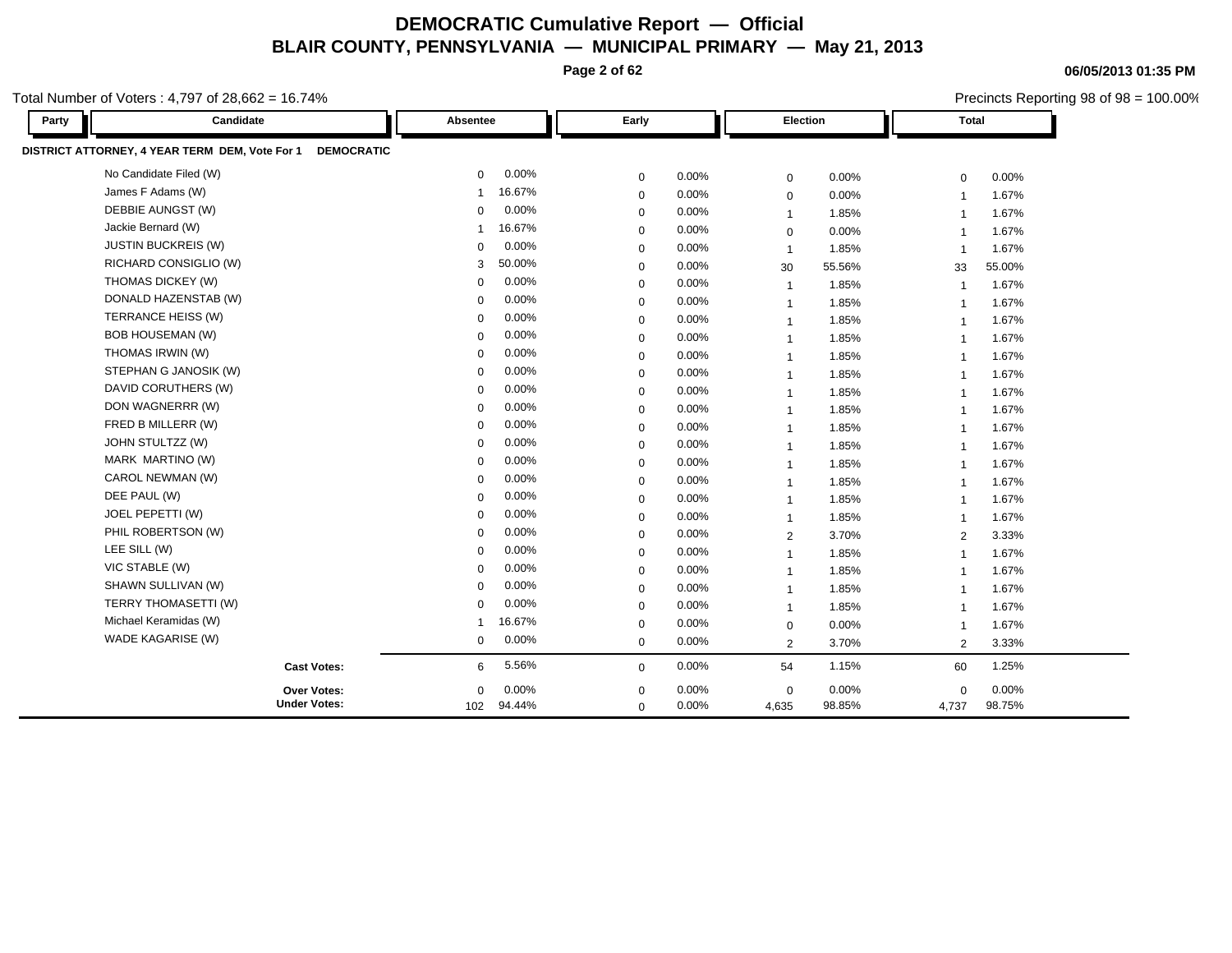**Page 3 of 62**

**06/05/2013 01:35 PM** Precincts Reporting 98 of 98 = 100.00%

| Party | Candidate                                                      | Absentee       |          | Early        |          | Election                |          | Total          |          |
|-------|----------------------------------------------------------------|----------------|----------|--------------|----------|-------------------------|----------|----------------|----------|
|       | PROTHONOTARY, 4 YEAR TERM DEM, Vote For 1<br><b>DEMOCRATIC</b> |                |          |              |          |                         |          |                |          |
|       | No Candidate Filed (W)                                         | $\mathbf 0$    | $0.00\%$ | $\mathbf 0$  | $0.00\%$ | $\mathbf 0$             | $0.00\%$ | $\mathbf 0$    | $0.00\%$ |
|       | JAMES ADAMS (W)                                                | $\mathbf{0}$   | $0.00\%$ | $\mathbf{0}$ | $0.00\%$ | $\overline{1}$          | 3.03%    |                | 2.86%    |
|       | JODY ADAMS (W)                                                 | $\mathbf 0$    | 0.00%    | 0            | $0.00\%$ | $\overline{\mathbf{A}}$ | 3.03%    |                | 2.86%    |
|       | <b>JUSTIN BUCKREIS (W)</b>                                     | $\Omega$       | $0.00\%$ | 0            | $0.00\%$ | $\mathbf{1}$            | 3.03%    |                | 2.86%    |
|       | DONNA COHEN (W)                                                | $\mathbf{0}$   | $0.00\%$ | $\mathbf 0$  | $0.00\%$ | 2                       | 6.06%    | $\overline{2}$ | 5.71%    |
|       | MITCH COPER (W)                                                | $\mathbf 0$    | 0.00%    | 0            | $0.00\%$ | $\overline{1}$          | 3.03%    |                | 2.86%    |
|       | DIANE DRY (W)                                                  | $\mathbf 0$    | $0.00\%$ | 0            | $0.00\%$ | 1                       | 3.03%    |                | 2.86%    |
|       | TIMOTHY HAZENSTAB (W)                                          | $\Omega$       | 0.00%    | $\mathbf 0$  | $0.00\%$ | $\overline{1}$          | 3.03%    |                | 2.86%    |
|       | STEPHAN G JANOSIK (W)                                          | $\mathbf 0$    | $0.00\%$ | 0            | $0.00\%$ | $\overline{1}$          | 3.03%    |                | 2.86%    |
|       | THOMAS IRWIN JR (W)                                            | $\Omega$       | $0.00\%$ | $\mathbf{0}$ | $0.00\%$ | 1                       | 3.03%    |                | 2.86%    |
|       | KAREN MCKENA (W)                                               | $\Omega$       | 0.00%    | $\mathbf 0$  | $0.00\%$ | $\overline{\mathbf{A}}$ | 3.03%    |                | 2.86%    |
|       | STEVEN MYERS (W)                                               | $\mathbf 0$    | $0.00\%$ | 0            | $0.00\%$ | $\overline{1}$          | 3.03%    |                | 2.86%    |
|       | CAROL NEMAN (W)                                                |                | 50.00%   | $\mathbf{0}$ | $0.00\%$ | 20                      | 60.61%   | 21             | 60.00%   |
|       | STEVE SMITH (W)                                                | $\mathbf 0$    | $0.00\%$ | $\Omega$     | $0.00\%$ | $\overline{1}$          | 3.03%    |                | 2.86%    |
|       | Ethan Wilt (W)                                                 |                | 50.00%   | $\mathbf{0}$ | $0.00\%$ | 0                       | 0.00%    |                | 2.86%    |
|       | <b>Cast Votes:</b>                                             | $\overline{2}$ | 1.85%    | $\mathbf 0$  | $0.00\%$ | 33                      | 0.70%    | 35             | 0.73%    |
|       | <b>Over Votes:</b>                                             | $\Omega$       | 0.00%    | $\mathbf{0}$ | $0.00\%$ | $\mathbf 0$             | 0.00%    | $\mathbf 0$    | $0.00\%$ |
|       | <b>Under Votes:</b>                                            | 106            | 98.15%   | 0            | $0.00\%$ | 4,656                   | 99.30%   | 4,762          | 99.27%   |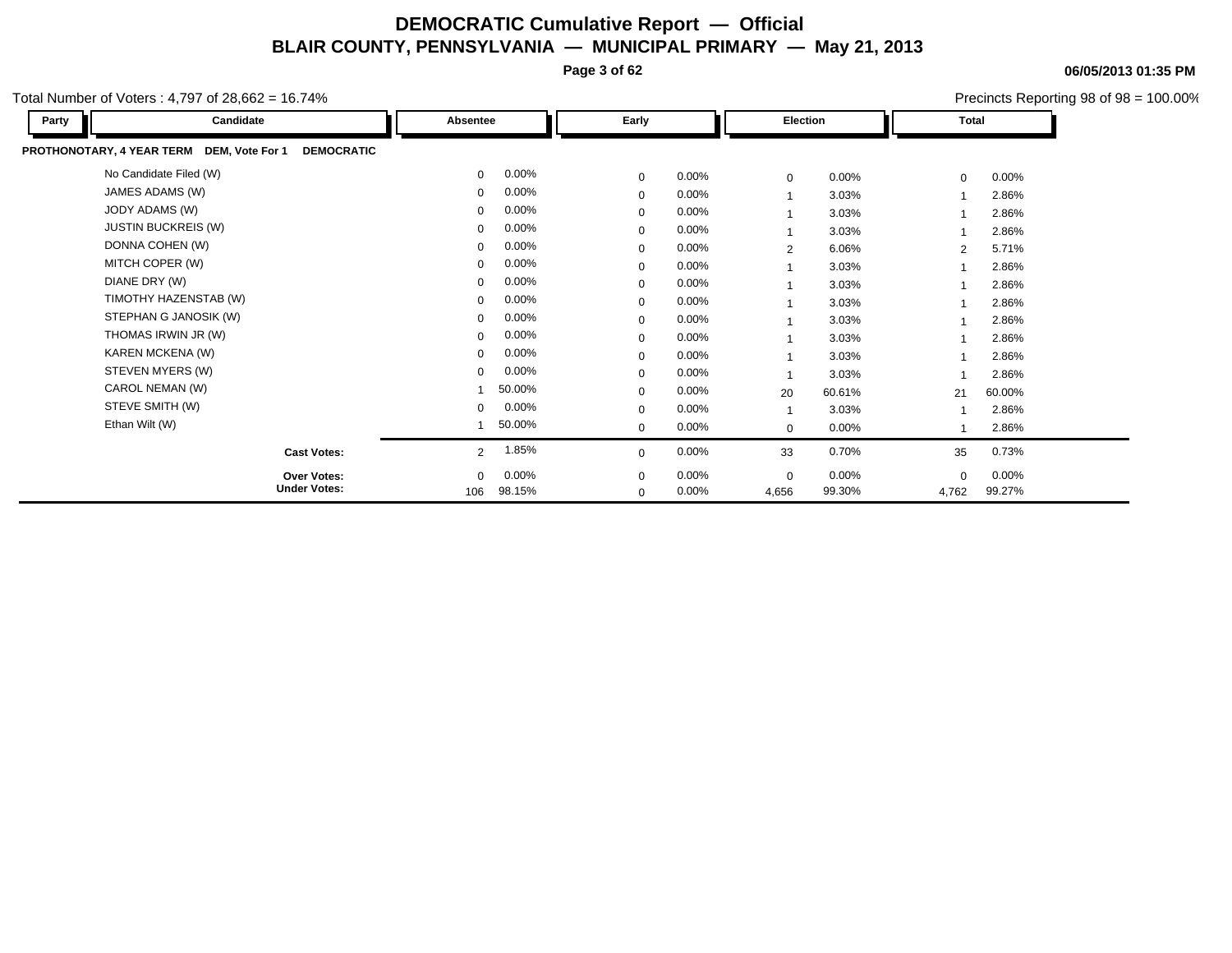**Page 4 of 62**

**06/05/2013 01:35 PM**

|            | otal Number of Voters: $4,797$ of $28,662 = 16.74\%$                |                         |             |          |                |        |                | Precincts Reporting 98 of 98 = 100.00% |
|------------|---------------------------------------------------------------------|-------------------------|-------------|----------|----------------|--------|----------------|----------------------------------------|
| Party      | Candidate                                                           | Absentee                | Early       |          | Election       |        | <b>Total</b>   |                                        |
|            | SHERIFF, 4 YEAR TERM DEM, Vote For 1<br><b>DEMOCRATIC</b>           |                         |             |          |                |        |                |                                        |
|            | No Candidate Filed (W)                                              | 0.00%<br>$\mathbf 0$    | 0           | 0.00%    | $\mathbf 0$    | 0.00%  | $\mathbf 0$    | 0.00%                                  |
|            | HIRAM ABIFF (W)                                                     | 0.00%<br>$\Omega$       | 0           | 0.00%    | $\mathbf{1}$   | 1.22%  | $\overline{1}$ | 1.12%                                  |
|            | RAY BENTON (W)                                                      | 0.00%<br>$\Omega$       | 0           | 0.00%    | $\mathbf{1}$   | 1.22%  | $\overline{1}$ | 1.12%                                  |
|            | RICHARD CONSIGLIO (W)                                               | 0.00%<br>$\Omega$       | 0           | 0.00%    | $\mathbf{1}$   | 1.22%  | $\overline{1}$ | 1.12%                                  |
|            | MITCH COOPER (W)                                                    | 85.71%<br>6             | 0           | $0.00\%$ | 64             | 78.05% | 70             | 78.65%                                 |
|            | BERNARD CREPPAGE (W)                                                | 0.00%<br>$\Omega$       | 0           | 0.00%    | $\mathbf{1}$   | 1.22%  | $\overline{1}$ | 1.12%                                  |
|            | ASHLEY DAY (W)                                                      | 0.00%<br>$\Omega$       | $\mathbf 0$ | 0.00%    | $\mathbf{1}$   | 1.22%  | $\overline{1}$ | 1.12%                                  |
|            | SANDER EMERICK (W)                                                  | 0.00%<br>$\Omega$       | $\mathbf 0$ | 0.00%    | $\mathbf{1}$   | 1.22%  | $\overline{1}$ | 1.12%                                  |
|            | JOHN GRZESINSKI (W)                                                 | 0.00%<br>$\Omega$       | 0           | 0.00%    | $\mathbf{1}$   | 1.22%  | $\overline{1}$ | 1.12%                                  |
|            | JASON HAINSEY (W)                                                   | 0.00%<br>$\Omega$       | $\Omega$    | 0.00%    | $\mathbf{1}$   | 1.22%  | $\overline{1}$ | 1.12%                                  |
|            | BARBARA HAZENSTAB (W)                                               | 0.00%<br>$\Omega$       | 0           | 0.00%    | $\mathbf{1}$   | 1.22%  | $\overline{1}$ | 1.12%                                  |
|            | <b>BOB HOUSEMAN (W)</b>                                             | 0.00%<br>$\Omega$       | 0           | 0.00%    | $\mathbf{1}$   | 1.22%  | $\overline{1}$ | 1.12%                                  |
|            | MICHAEL HUGHES (W)                                                  | 0.00%<br>$\Omega$       | 0           | 0.00%    | $\mathbf{1}$   | 1.22%  | $\overline{1}$ | 1.12%                                  |
|            | STEPHAN G JANOSIK (W)                                               | 0.00%<br>$\Omega$       | 0           | 0.00%    | $\mathbf{1}$   | 1.22%  | $\overline{1}$ | 1.12%                                  |
|            | SAM MCCLURE JR (W)                                                  | 0.00%<br>$\Omega$       | 0           | 0.00%    | $\mathbf{1}$   | 1.22%  | $\overline{1}$ | 1.12%                                  |
|            | TIM BAKER JR (W)                                                    | 0.00%<br>$\Omega$       | 0           | 0.00%    | $\mathbf{1}$   | 1.22%  | $\overline{1}$ | 1.12%                                  |
|            | Michael Keramidas (W)                                               | 14.29%                  | $\Omega$    | 0.00%    | $\mathbf 0$    | 0.00%  | $\overline{1}$ | 1.12%                                  |
|            | MARK MARTINO (W)                                                    | 0.00%<br>$\Omega$       | 0           | 0.00%    | $\mathbf{1}$   | 1.22%  | $\overline{1}$ | 1.12%                                  |
|            | PHIL ROBERTSON (W)                                                  | 0.00%<br>$\Omega$       | 0           | 0.00%    | $\mathbf{1}$   | 1.22%  | $\mathbf{1}$   | 1.12%                                  |
|            | JOE SCHLECHT (W)                                                    | 0.00%<br>$\Omega$       | 0           | 0.00%    | $\mathbf{1}$   | 1.22%  | $\overline{1}$ | 1.12%                                  |
|            | BETH SIEDEL (W)                                                     | 0.00%<br>$\mathbf 0$    | $\mathbf 0$ | 0.00%    | $\mathbf{1}$   | 1.22%  | $\overline{1}$ | 1.12%                                  |
|            | <b>Cast Votes:</b>                                                  | 6.48%<br>$\overline{7}$ | $\mathbf 0$ | $0.00\%$ | 82             | 1.75%  | 89             | 1.86%                                  |
|            | Over Votes:                                                         | 0.00%<br>$\mathbf 0$    | 0           | 0.00%    | $\mathbf 0$    | 0.00%  | $\mathbf 0$    | 0.00%                                  |
|            | <b>Under Votes:</b>                                                 | 93.52%<br>101           | 0           | $0.00\%$ | 4,607          | 98.25% | 4,708          | 98.14%                                 |
|            | JURY COMMISSIONER, 4 YEAR TERM DEM, Vote For 1<br><b>DEMOCRATIC</b> |                         |             |          |                |        |                |                                        |
| <b>DEM</b> | <b>VINCENT P. FRANK</b>                                             | 94.57%<br>87            | 0           | 0.00%    | 3,555          | 95.18% | 3,642          | 95.17%                                 |
|            | DONNA COHEN (W)                                                     | 5.43%<br>5              | $\mathbf 0$ | 0.00%    | 171            | 4.58%  | 176            | 4.60%                                  |
|            | JOY FORMAN (W)                                                      | 0.00%<br>$\Omega$       | $\Omega$    | 0.00%    | $\overline{2}$ | 0.05%  | 2              | 0.05%                                  |
|            | DIANE CHOHEN (W)                                                    | 0.00%<br>$\Omega$       | 0           | 0.00%    | $\mathbf{1}$   | 0.03%  | $\overline{1}$ | 0.03%                                  |
|            | DONNA COGAN (W)                                                     | 0.00%<br>$\Omega$       | 0           | 0.00%    | $\mathbf{1}$   | 0.03%  | $\overline{1}$ | 0.03%                                  |
|            | DONNA COHE (W)                                                      | 0.00%<br>$\Omega$       | 0           | $0.00\%$ | $\mathbf{1}$   | 0.03%  | $\mathbf{1}$   | 0.03%                                  |
|            | DIANIA COHEN (W)                                                    | 0.00%<br>$\Omega$       | 0           | 0.00%    | $\mathbf{1}$   | 0.03%  | $\mathbf{1}$   | 0.03%                                  |
|            | DONNA COHN (W)                                                      | 0.00%<br>$\Omega$       | 0           | 0.00%    | 2              | 0.05%  | 2              | 0.05%                                  |
|            | VINCENT FRANK (W)                                                   | 0.00%<br>$\mathbf 0$    | $\mathbf 0$ | 0.00%    | $\mathbf{1}$   | 0.03%  | $\mathbf{1}$   | 0.03%                                  |
|            | <b>Cast Votes:</b>                                                  | 85.19%<br>92            | $\mathbf 0$ | 0.00%    | 3,735          | 79.65% | 3,827          | 79.78%                                 |
|            | Over Votes:                                                         | 0.00%<br>$\Omega$       | 0           | $0.00\%$ | $\mathbf 0$    | 0.00%  | $\Omega$       | 0.00%                                  |
|            | <b>Under Votes:</b>                                                 | 14.81%<br>16            | 0           | $0.00\%$ | 954            | 20.35% | 970            | 20.22%                                 |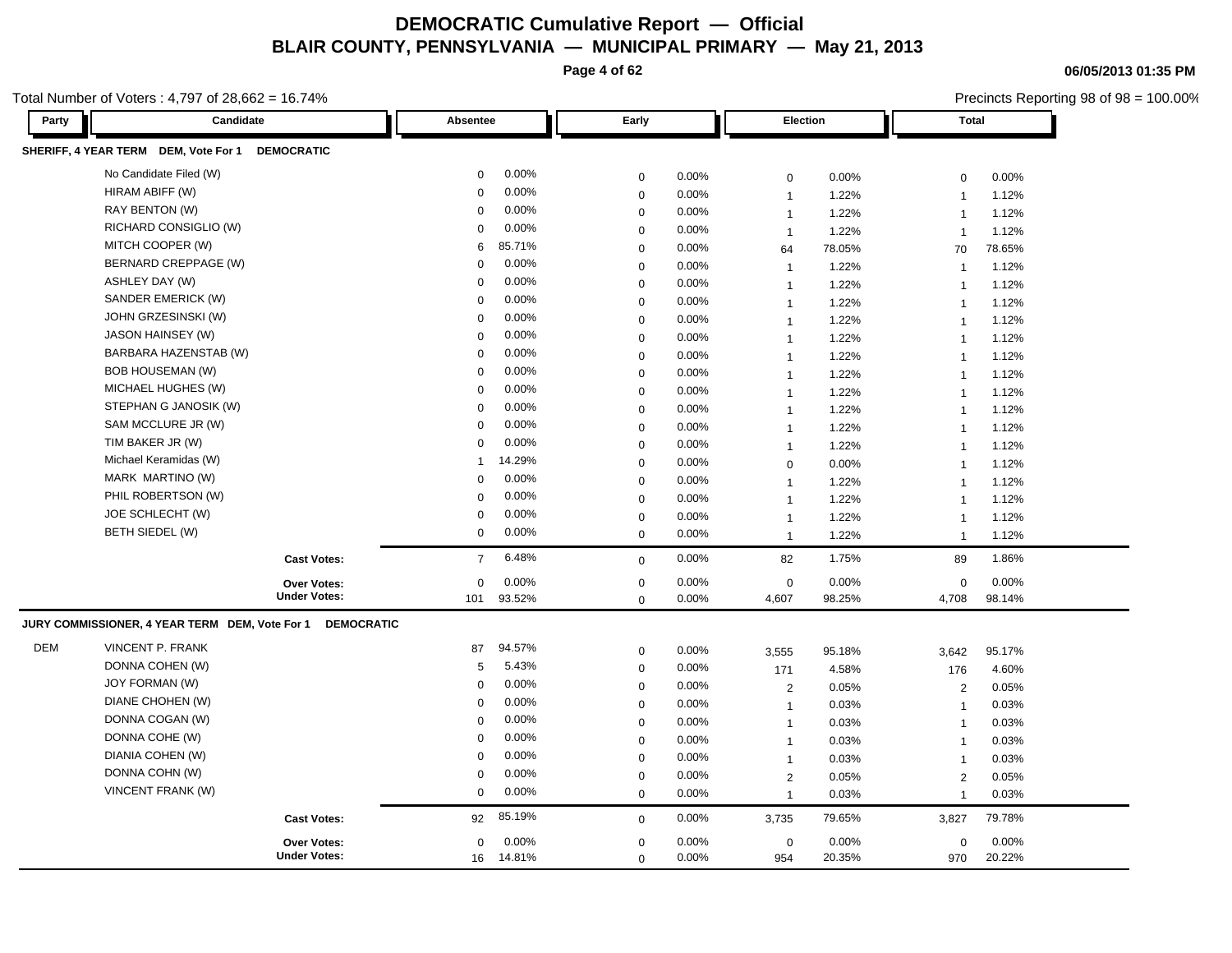**Page 5 of 62**

|            | Total Number of Voters: $4,797$ of 28,662 = 16.74%                        |                                           |                   |                                                                |                                           |                         |                                                  |                          |                                               |                          | Precincts Reporting 98 of 98 = 100.00% |
|------------|---------------------------------------------------------------------------|-------------------------------------------|-------------------|----------------------------------------------------------------|-------------------------------------------|-------------------------|--------------------------------------------------|--------------------------|-----------------------------------------------|--------------------------|----------------------------------------|
| Party      | Candidate                                                                 |                                           |                   | Absentee                                                       | Early                                     |                         | <b>Election</b>                                  |                          |                                               | Total                    |                                        |
|            | MAGISTERIAL DISTRICT JUDGE DISTRICT 24-3-02, 6 YEAR TERM DEM, Vote For 1  |                                           |                   | <b>DEMOCRATIC</b>                                              |                                           |                         |                                                  |                          |                                               |                          |                                        |
| <b>DEM</b> | STEVEN D. JACKSON                                                         |                                           |                   | 29 100.00%                                                     | $\mathbf 0$                               | 0.00%                   | 660                                              | 100.00%                  | 689                                           | 100.00%                  |                                        |
|            |                                                                           | <b>Cast Votes:</b>                        |                   | 87.88%<br>29                                                   | $\mathbf 0$                               | 0.00%                   | 660                                              | 86.96%                   | 689                                           | 86.99%                   |                                        |
|            |                                                                           | Over Votes:<br><b>Under Votes:</b>        |                   | 0.00%<br>$\Omega$<br>12.12%<br>$\overline{4}$                  | $\mathbf 0$<br>$\mathbf 0$                | 0.00%<br>0.00%          | $\mathbf 0$<br>99                                | 0.00%<br>13.04%          | $\Omega$<br>103                               | 0.00%<br>13.01%          |                                        |
|            | MAYOR, 4 YEAR TERM CITY OF ALTOONA DEM, Vote For 1 DEMOCRATIC             |                                           |                   |                                                                |                                           |                         |                                                  |                          |                                               |                          |                                        |
| <b>DEM</b> | JOHN PENTLAND<br>WILLIAM SCHRIFF (W)<br>WILLIAM SCHIRF (W)                |                                           |                   | 25 100.00%<br>0.00%<br>$\Omega$<br>0.00%<br>0                  | $\mathbf 0$<br>$\mathbf 0$<br>$\mathbf 0$ | 0.00%<br>0.00%<br>0.00% | 1,380<br>$\mathbf{1}$<br>2                       | 99.28%<br>0.07%<br>0.14% | 1,405<br>$\mathbf{1}$<br>$\overline{2}$       | 99.29%<br>0.07%<br>0.14% |                                        |
|            | MATTHEW A PACIFICO (W)<br>JESS COON (W)<br>WADE KAGARICE (W)              |                                           |                   | 0.00%<br>$\Omega$<br>0.00%<br>$\Omega$<br>0.00%<br>$\mathbf 0$ | $\mathbf 0$<br>$\mathbf 0$<br>$\mathbf 0$ | 0.00%<br>0.00%<br>0.00% | 5<br>$\overline{1}$<br>$\overline{1}$            | 0.36%<br>0.07%<br>0.07%  | 5<br>$\overline{1}$<br>$\overline{1}$         | 0.35%<br>0.07%<br>0.07%  |                                        |
|            |                                                                           | <b>Cast Votes:</b>                        |                   | 73.53%<br>25                                                   | $\Omega$                                  | 0.00%                   | 1,390                                            | 78.35%                   | 1,415                                         | 78.26%                   |                                        |
|            |                                                                           | <b>Over Votes:</b><br><b>Under Votes:</b> |                   | 0.00%<br>$\Omega$<br>26.47%<br>9                               | $\mathbf 0$<br>$\mathbf 0$                | 0.00%<br>0.00%          | $\pmb{0}$<br>384                                 | 0.00%<br>21.65%          | $\mathbf 0$<br>393                            | 0.00%<br>21.74%          |                                        |
|            | CITY CONTROLLER, 4 YEAR TERM ALTOONA DEM, Vote For 1                      |                                           | <b>DEMOCRATIC</b> |                                                                |                                           |                         |                                                  |                          |                                               |                          |                                        |
|            | No Candidate Filed (W)<br><b>JUSTIN BUCKREIS (W)</b><br>EVAN CREPPAGE (W) |                                           |                   | 0.00%<br>0<br>0.00%<br>$\Omega$<br>0.00%<br>$\Omega$           | $\mathbf 0$<br>$\mathbf 0$<br>$\mathbf 0$ | 0.00%<br>0.00%<br>0.00% | $\mathbf 0$<br>$\mathbf{1}$<br>$\mathbf{1}$      | 0.00%<br>8.33%<br>8.33%  | $\mathbf 0$<br>$\mathbf{1}$<br>$\overline{1}$ | 0.00%<br>7.69%<br>7.69%  |                                        |
|            | <b>JOHN GORITY (W)</b><br><b>BOB HOUSEMAN (W)</b><br>JOE BANNAS (W)       |                                           |                   | 0.00%<br>$\Omega$<br>0.00%<br>$\Omega$<br>0.00%<br>$\mathbf 0$ | $\mathbf 0$<br>$\mathbf 0$<br>$\mathbf 0$ | 0.00%<br>0.00%<br>0.00% | $\mathbf{1}$<br>$\mathbf{1}$                     | 8.33%<br>8.33%<br>8.33%  | -1                                            | 7.69%<br>7.69%<br>7.69%  |                                        |
|            | Michael Keramidas (W)<br>RAY MCALKICH (W)                                 |                                           |                   | 1 100.00%<br>0.00%<br>$\mathbf 0$                              | $\mathbf 0$<br>$\mathbf 0$                | 0.00%<br>0.00%          | $\mathbf{1}$<br>$\mathbf 0$<br>$\overline{1}$    | 0.00%<br>8.33%           |                                               | 7.69%<br>7.69%           |                                        |
|            | WILSON SAGUBAN (W)<br>AUGUST STICKEL (W)<br>STEVEN WEBSTER (W)            |                                           |                   | 0.00%<br>$\Omega$<br>0.00%<br>$\Omega$<br>0.00%<br>$\mathbf 0$ | $\mathbf 0$<br>$\mathbf 0$<br>$\mathbf 0$ | 0.00%<br>0.00%<br>0.00% | $\overline{1}$<br>$\overline{4}$<br>$\mathbf{1}$ | 8.33%<br>33.33%<br>8.33% | $\overline{4}$<br>-1                          | 7.69%<br>30.77%<br>7.69% |                                        |
|            |                                                                           | <b>Cast Votes:</b>                        |                   | 2.94%<br>$\mathbf{1}$                                          | $\mathbf 0$                               | 0.00%                   | 12                                               | 0.68%                    | 13                                            | 0.72%                    |                                        |
|            |                                                                           | <b>Over Votes:</b><br><b>Under Votes:</b> |                   | 0.00%<br>0<br>97.06%<br>33                                     | $\mathbf 0$<br>$\mathbf 0$                | 0.00%<br>0.00%          | $\mathbf 0$<br>1,762                             | 0.00%<br>99.32%          | $\mathbf 0$<br>1,795                          | 0.00%<br>99.28%          |                                        |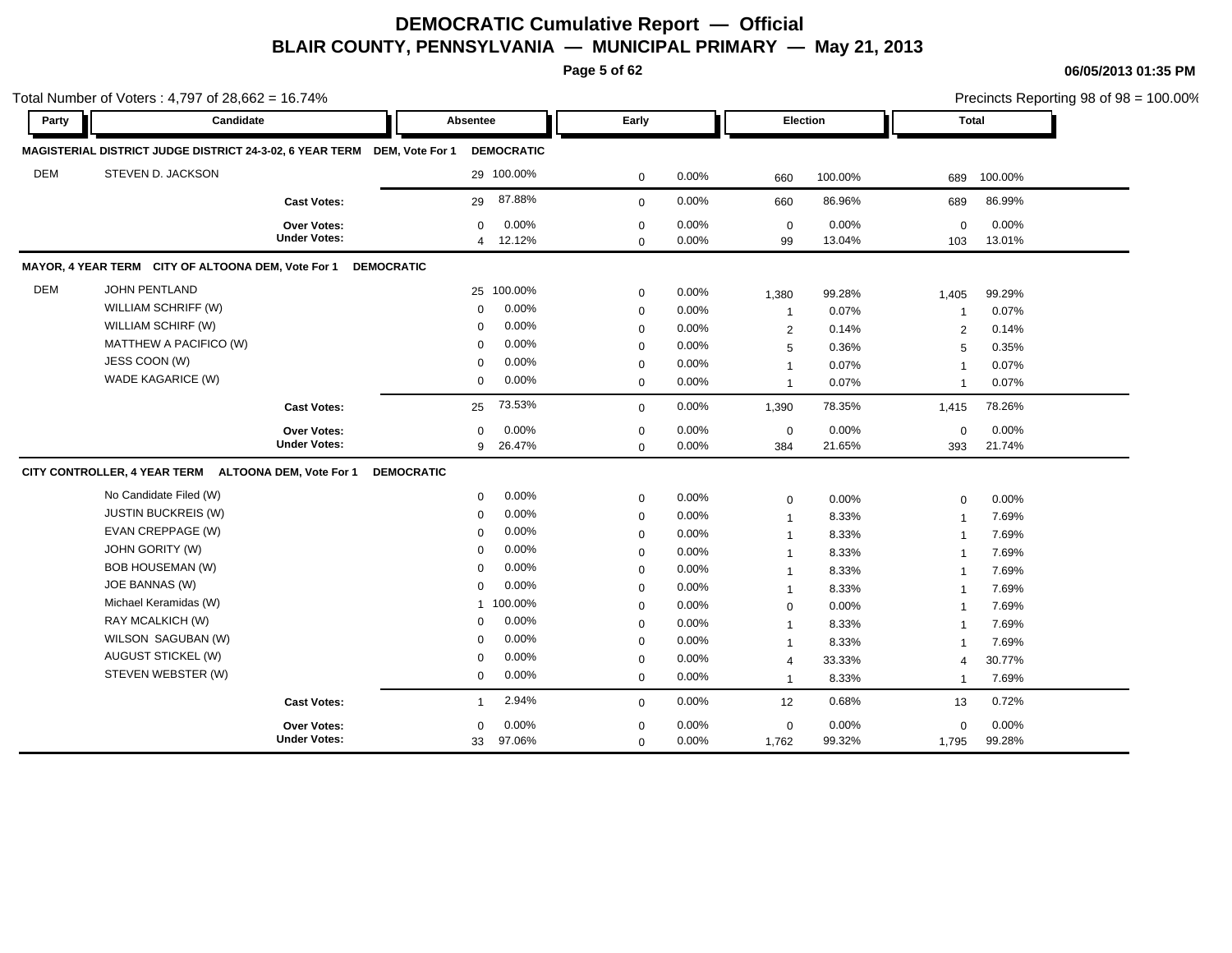**Page 6 of 62**

Total Number of Voters : 4,797 of 28,662 = 16.74%

| Party | Candidate                                                    | Absentee       |          | Early       |       |                | Election | <b>Total</b>            |        |
|-------|--------------------------------------------------------------|----------------|----------|-------------|-------|----------------|----------|-------------------------|--------|
|       | CITY COUNCIL, 4 YEAR TERM ALTOONA DEM, Vote For 3 DEMOCRATIC |                |          |             |       |                |          |                         |        |
|       | No Candidate Filed (W)                                       | $\mathbf 0$    | 0.00%    | $\mathbf 0$ | 0.00% | 0              | 0.00%    | $\pmb{0}$               | 0.00%  |
|       | DEAN AMBROSE (W)                                             | $\mathbf 0$    | 0.00%    | $\mathbf 0$ | 0.00% | $\mathbf{1}$   | 1.49%    | $\overline{1}$          | 1.43%  |
|       | BILLY BONSELL (W)                                            | 0              | 0.00%    | $\mathbf 0$ | 0.00% | $\overline{1}$ | 1.49%    | $\overline{1}$          | 1.43%  |
|       | <b>JUSTIN BUCKREIS (W)</b>                                   | $\mathbf 0$    | 0.00%    | $\mathbf 0$ | 0.00% | $\overline{1}$ | 1.49%    | $\overline{1}$          | 1.43%  |
|       | DAVID BUTTERBAUGH (W)                                        | $\Omega$       | 0.00%    | $\mathbf 0$ | 0.00% | $\overline{1}$ | 1.49%    | $\overline{1}$          | 1.43%  |
|       | MATTHEW CACCIOTTI (W)                                        | $\mathbf 0$    | 0.00%    | $\mathbf 0$ | 0.00% | 3              | 4.48%    | 3                       | 4.29%  |
|       | MIKE CACCIOTTI (W)                                           | $\mathbf 0$    | 0.00%    | $\mathbf 0$ | 0.00% | $\overline{2}$ | 2.99%    | 2                       | 2.86%  |
|       | DAVE BUTTERBAUGH (W)                                         | $\mathbf 0$    | 0.00%    | $\mathbf 0$ | 0.00% | $\overline{1}$ | 1.49%    | $\overline{1}$          | 1.43%  |
|       | MICHAEL C HAIRE (W)                                          | $\mathbf 0$    | 0.00%    | $\mathbf 0$ | 0.00% | $\overline{1}$ | 1.49%    | $\overline{1}$          | 1.43%  |
|       | WAYNE HIPPO (W)                                              | $\mathbf 0$    | 0.00%    | $\mathbf 0$ | 0.00% | $\overline{1}$ | 1.49%    | $\overline{1}$          | 1.43%  |
|       | <b>BOB HOUSEMAN (W)</b>                                      | $\mathbf 0$    | 0.00%    | $\mathbf 0$ | 0.00% | $\mathbf{1}$   | 1.49%    | $\overline{1}$          | 1.43%  |
|       | DIANE L HUDSON (W)                                           | $\mathbf 0$    | 0.00%    | $\mathbf 0$ | 0.00% | $\overline{1}$ | 1.49%    | $\overline{1}$          | 1.43%  |
|       | MIKE JONES (W)                                               | $\mathbf 0$    | 0.00%    | $\mathbf 0$ | 0.00% | $\overline{1}$ | 1.49%    | $\overline{1}$          | 1.43%  |
|       | <b>BRUCE KELLEY (W)</b>                                      | $\mathbf 0$    | 0.00%    | $\mathbf 0$ | 0.00% | $\overline{1}$ | 1.49%    | $\overline{\mathbf{1}}$ | 1.43%  |
|       | Michael Keramidas (W)                                        | 1              | 33.33%   | $\mathbf 0$ | 0.00% | $\mathbf 0$    | 0.00%    | $\overline{1}$          | 1.43%  |
|       | Theodoros Keramidas (W)                                      | 1              | 33.33%   | $\mathbf 0$ | 0.00% | $\mathbf 0$    | 0.00%    | $\overline{\mathbf{1}}$ | 1.43%  |
|       | OLIVER KUHNS (W)                                             | 0              | 0.00%    | $\mathbf 0$ | 0.00% | $\overline{1}$ | 1.49%    | $\overline{\mathbf{1}}$ | 1.43%  |
|       | ALICE LAWRENCE (W)                                           | $\Omega$       | 0.00%    | $\mathbf 0$ | 0.00% | $\overline{1}$ | 1.49%    | $\overline{1}$          | 1.43%  |
|       | WILLIAM LIGHTNER (W)                                         | $\Omega$       | 0.00%    | $\mathbf 0$ | 0.00% | $\mathbf{1}$   | 1.49%    | $\overline{1}$          | 1.43%  |
|       | COURTNEY LYNN (W)                                            | $\Omega$       | 0.00%    | $\mathbf 0$ | 0.00% | $\overline{2}$ | 2.99%    | $\overline{2}$          | 2.86%  |
|       | ROBERT LYNN (W)                                              | $\mathbf 0$    | 0.00%    | $\mathbf 0$ | 0.00% | $\overline{2}$ | 2.99%    | 2                       | 2.86%  |
|       | MARK GEISS (W)                                               | $\mathbf 0$    | 0.00%    | $\mathbf 0$ | 0.00% | $\mathbf{1}$   | 1.49%    | $\overline{1}$          | 1.43%  |
|       | JAN MILLS (W)                                                | $\Omega$       | 0.00%    | $\mathbf 0$ | 0.00% | $\overline{2}$ | 2.99%    | 2                       | 2.86%  |
|       | MARGARET MOSCHELL (W)                                        | $\mathbf 0$    | 0.00%    | $\mathbf 0$ | 0.00% | $\overline{1}$ | 1.49%    | $\overline{1}$          | 1.43%  |
|       | BILL NEUGEBAUER (W)                                          | $\mathbf 0$    | 0.00%    | $\mathbf 0$ | 0.00% | $\overline{2}$ | 2.99%    | $\overline{2}$          | 2.86%  |
|       | ROMAN REIGNS (W)                                             | $\mathbf 0$    | 0.00%    | $\mathbf 0$ | 0.00% | $\overline{1}$ | 1.49%    | $\overline{1}$          | 1.43%  |
|       | JILL RHOA (W)                                                | $\Omega$       | 0.00%    | $\mathbf 0$ | 0.00% | $\mathbf{1}$   | 1.49%    | $\overline{1}$          | 1.43%  |
|       | TOBY ROBERTS (W)                                             | $\mathbf 0$    | 0.00%    | $\mathbf 0$ | 0.00% | $\overline{1}$ | 1.49%    | $\overline{1}$          | 1.43%  |
|       | SETH ROLLINS (W)                                             | $\mathbf 0$    | 0.00%    | $\mathbf 0$ | 0.00% | $\overline{1}$ | 1.49%    | $\overline{1}$          | 1.43%  |
|       | WILSON SAGUBAN (W)                                           | $\Omega$       | 0.00%    | $\mathbf 0$ | 0.00% | 28             | 41.79%   | 28                      | 40.00% |
|       | TERRY SMITH (W)                                              | $\Omega$       | 0.00%    | $\mathbf 0$ | 0.00% | $\overline{1}$ | 1.49%    | $\overline{1}$          | 1.43%  |
|       | CRAIG SOYSTER (W)                                            | $\Omega$       | 0.00%    | $\mathbf 0$ | 0.00% | $\overline{2}$ | 2.99%    | 2                       | 2.86%  |
|       | JAMES B SWAN (W)                                             | 0              | 0.00%    | $\mathbf 0$ | 0.00% | $\overline{1}$ | 1.49%    | $\overline{1}$          | 1.43%  |
|       | STEPHEN C WEYANDT (W)                                        | $\Omega$       | $0.00\%$ | $\mathbf 0$ | 0.00% | $\overline{1}$ | 1.49%    | $\overline{1}$          | 1.43%  |
|       | Ethan Wilt (W)                                               | $\overline{1}$ | 33.33%   | $\mathbf 0$ | 0.00% | $\mathbf 0$    | 0.00%    | $\overline{1}$          | 1.43%  |
|       | DONALD WITHERSPOON (W)                                       | 0              | 0.00%    | $\mathbf 0$ | 0.00% | $\mathbf{1}$   | 1.49%    | $\overline{1}$          | 1.43%  |
|       | <b>Cast Votes:</b>                                           | 3              | 2.94%    | $\mathbf 0$ | 0.00% | 67             | 1.26%    | 70                      | 1.29%  |
|       | <b>Over Votes:</b>                                           | 0              | 0.00%    | $\mathbf 0$ | 0.00% | 0              | 0.00%    | $\mathbf 0$             | 0.00%  |
|       | <b>Under Votes:</b>                                          | 99             | 97.06%   | $\mathbf 0$ | 0.00% | 5,255          | 98.74%   | 5,354                   | 98.71% |

**06/05/2013 01:35 PM**

Precincts Reporting 98 of 98 = 100.00%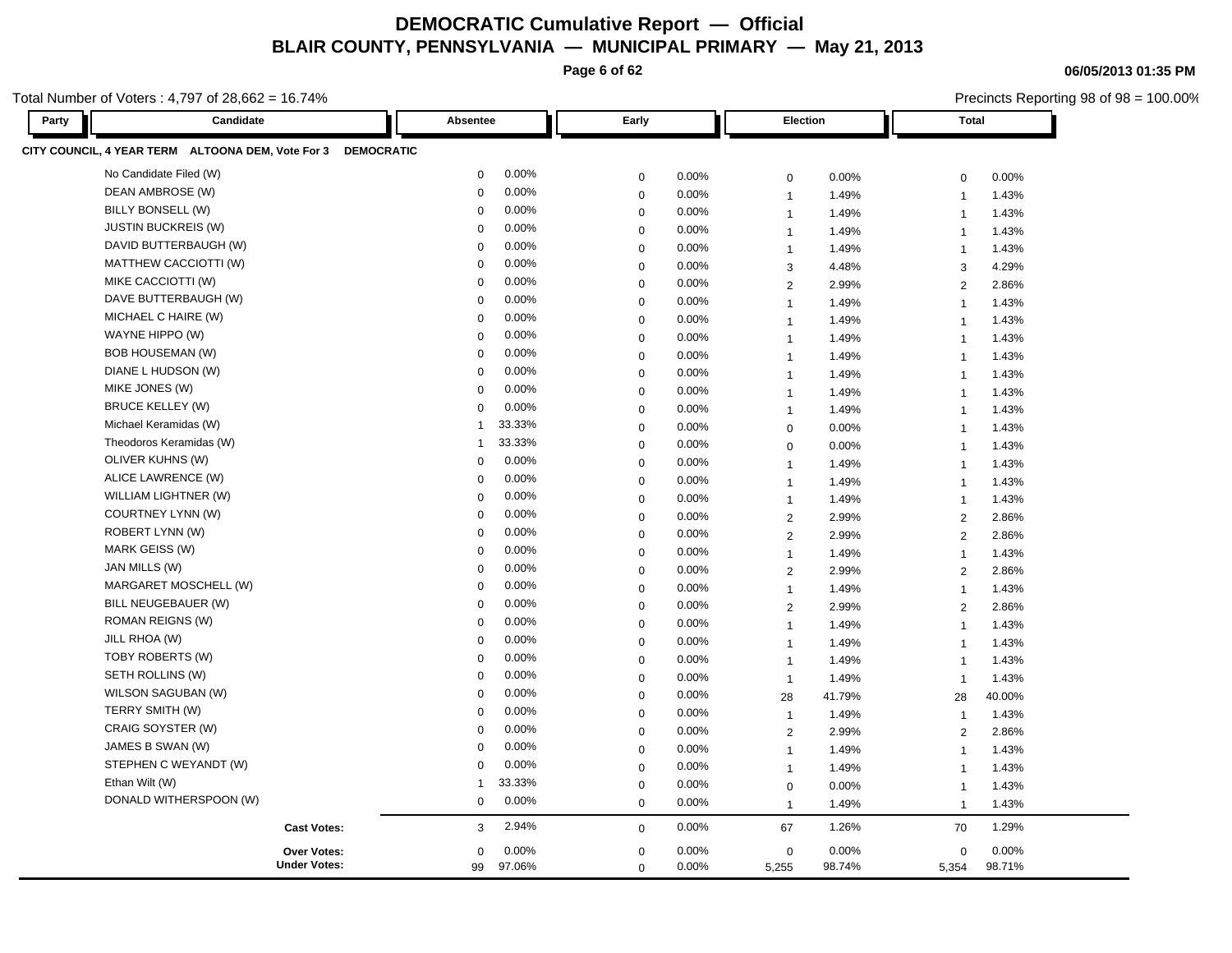**Page 7 of 62**

|            | Total Number of Voters: $4,797$ of $28,662 = 16.74\%$                                                       |                                           |                                                                                        |                                                                         |                                           |                                                                                |                                                                                                | Precincts Reporting 98 of 98 = 100.00%                                         |
|------------|-------------------------------------------------------------------------------------------------------------|-------------------------------------------|----------------------------------------------------------------------------------------|-------------------------------------------------------------------------|-------------------------------------------|--------------------------------------------------------------------------------|------------------------------------------------------------------------------------------------|--------------------------------------------------------------------------------|
| Party      | Candidate                                                                                                   |                                           | Absentee                                                                               | Early                                                                   |                                           | Election                                                                       |                                                                                                | <b>Total</b>                                                                   |
|            | MAYOR, 4 YEAR TERM BELLWOOD DEM, Vote For 1 DEMOCRATIC                                                      |                                           |                                                                                        |                                                                         |                                           |                                                                                |                                                                                                |                                                                                |
| <b>DEM</b> | THOMAS J. LECHNER                                                                                           |                                           | 1 100.00%                                                                              | $\mathbf 0$                                                             | 0.00%                                     | 32                                                                             | 100.00%<br>33                                                                                  | 100.00%                                                                        |
|            |                                                                                                             | <b>Cast Votes:</b>                        | 1 100.00%                                                                              | $\mathbf 0$                                                             | 0.00%                                     | 32                                                                             | 64.00%<br>33                                                                                   | 64.71%                                                                         |
|            |                                                                                                             | <b>Over Votes:</b><br><b>Under Votes:</b> | 0.00%<br>0<br>$\mathbf 0$<br>0.00%                                                     | $\mathbf 0$<br>$\mathbf 0$                                              | 0.00%<br>0.00%                            | $\mathbf 0$<br>18                                                              | 0.00%<br>36.00%<br>18                                                                          | 0.00%<br>$\mathbf 0$<br>35.29%                                                 |
|            | MAYOR, 4 YEAR TERM HOLLIDAYSBURG DEM, Vote For 1                                                            | <b>DEMOCRATIC</b>                         |                                                                                        |                                                                         |                                           |                                                                                |                                                                                                |                                                                                |
|            | No Candidate Filed (W)<br>JOE DODSON (W)<br>JOHN STULTZ (W)                                                 |                                           | 0.00%<br>$\mathbf 0$<br>33.33%<br>$\mathbf{1}$<br>66.67%<br>2                          | $\mathbf 0$<br>$\mathbf 0$                                              | 0.00%<br>0.00%                            | $\mathbf 0$<br>65                                                              | 0.00%<br>43.05%<br>66                                                                          | 0.00%<br>$\mathbf 0$<br>42.86%                                                 |
|            |                                                                                                             | <b>Cast Votes:</b>                        | 30.00%<br>3                                                                            | $\mathbf 0$<br>$\mathbf 0$                                              | 0.00%<br>0.00%                            | 86<br>151                                                                      | 56.95%<br>88<br>45.76%<br>154                                                                  | 57.14%<br>45.29%                                                               |
|            |                                                                                                             | <b>Over Votes:</b><br><b>Under Votes:</b> | 0.00%<br>$\mathbf 0$<br>$\overline{7}$<br>70.00%                                       | $\mathbf 0$<br>$\mathbf 0$                                              | 0.00%<br>0.00%                            | $\mathbf 0$<br>179                                                             | 0.00%<br>54.24%<br>186                                                                         | 0.00%<br>$\mathbf 0$<br>54.71%                                                 |
|            | MAYOR, 4 YEAR TERM MARTINSBURG DEM, Vote For 1 DEMOCRATIC                                                   |                                           |                                                                                        |                                                                         |                                           |                                                                                |                                                                                                |                                                                                |
|            | No Candidate Filed (W)<br>REX HARTMAN (W)                                                                   |                                           | 0.00%<br>0<br>0.00%<br>0                                                               | $\mathbf 0$<br>$\mathbf 0$                                              | 0.00%<br>0.00%                            | $\mathbf 0$<br>$\mathbf{1}$                                                    | 0.00%<br>100.00%                                                                               | $\mathbf 0$<br>0.00%<br>100.00%<br>$\mathbf{1}$                                |
|            |                                                                                                             | <b>Cast Votes:</b>                        | 0.00%<br>$\mathbf 0$                                                                   | $\mathbf 0$                                                             | 0.00%                                     | $\mathbf{1}$                                                                   | 1.22%                                                                                          | 1.22%<br>$\mathbf{1}$                                                          |
|            |                                                                                                             | Over Votes:<br><b>Under Votes:</b>        | 0.00%<br>$\mathbf 0$<br>0.00%<br>$\mathbf 0$                                           | $\mathbf 0$<br>$\Omega$                                                 | 0.00%<br>0.00%                            | $\mathbf 0$<br>81                                                              | 0.00%<br>98.78%<br>81                                                                          | 0.00%<br>$\mathbf 0$<br>98.78%                                                 |
|            | MAYOR, 4 YEAR TERM NEWRY DEM, Vote For 1                                                                    | <b>DEMOCRATIC</b>                         |                                                                                        |                                                                         |                                           |                                                                                |                                                                                                |                                                                                |
|            | No Candidate Filed (W)<br>DONALD GONSMAN (W)<br>STEPHAN G JANOSIK (W)<br>FRED REYNOLDS (W)<br>MIKE SENO (W) |                                           | 0.00%<br>0<br>0.00%<br>0<br>0.00%<br>$\mathbf 0$<br>0.00%<br>0<br>0.00%<br>$\mathbf 0$ | $\mathbf 0$<br>$\mathbf 0$<br>$\mathbf 0$<br>$\mathbf 0$<br>$\mathbf 0$ | 0.00%<br>0.00%<br>0.00%<br>0.00%<br>0.00% | $\boldsymbol{0}$<br>$\sqrt{2}$<br>$\mathbf{1}$<br>$\mathbf{1}$<br>$\mathbf{1}$ | 0.00%<br>40.00%<br>20.00%<br>$\mathbf 1$<br>20.00%<br>$\overline{1}$<br>20.00%<br>$\mathbf{1}$ | $\mathbf 0$<br>0.00%<br>40.00%<br>$\overline{2}$<br>20.00%<br>20.00%<br>20.00% |
|            |                                                                                                             | <b>Cast Votes:</b>                        | 0.00%<br>0                                                                             | $\mathbf 0$                                                             | 0.00%                                     | $5\phantom{.0}$                                                                | 21.74%                                                                                         | 21.74%<br>5                                                                    |
|            |                                                                                                             | <b>Over Votes:</b><br><b>Under Votes:</b> | 0.00%<br>0<br>0.00%<br>0                                                               | $\mathbf 0$<br>$\mathbf 0$                                              | 0.00%<br>0.00%                            | $\mathbf 0$<br>18                                                              | 0.00%<br>78.26%<br>18                                                                          | 0.00%<br>$\mathbf 0$<br>78.26%                                                 |
|            | MAYOR, 4 YEAR TERM ROARING SPRING DEM, Vote For 1                                                           | <b>DEMOCRATIC</b>                         |                                                                                        |                                                                         |                                           |                                                                                |                                                                                                |                                                                                |
|            | No Candidate Filed (W)<br>EDGAR FRANKS (W)<br>RON GLUNT (W)<br>JEFFREY STEWARD (W)                          |                                           | 0.00%<br>$\mathbf 0$<br>$0.00\%$<br>$\mathbf 0$<br>0.00%<br>0<br>0.00%<br>0            | $\mathbf 0$<br>$\mathbf 0$<br>$\mathbf 0$<br>$\mathbf 0$                | 0.00%<br>0.00%<br>0.00%<br>0.00%          | $\mathbf 0$<br>2<br>$\mathbf{1}$<br>$\mathbf{1}$                               | 0.00%<br>50.00%<br>25.00%<br>$\overline{1}$<br>25.00%<br>$\mathbf 1$                           | 0.00%<br>$\mathbf 0$<br>2<br>50.00%<br>25.00%<br>25.00%                        |
|            |                                                                                                             | <b>Cast Votes:</b>                        | 0.00%<br>$\mathbf 0$                                                                   | $\mathbf 0$                                                             | 0.00%                                     | $\overline{4}$                                                                 | 4.82%                                                                                          | 4.65%<br>$\overline{4}$                                                        |
|            |                                                                                                             | Over Votes:<br><b>Under Votes:</b>        | 0.00%<br>$\mathbf 0$<br>3 100.00%                                                      | $\mathbf 0$<br>$\mathbf 0$                                              | 0.00%<br>0.00%                            | $\mathbf 0$<br>79                                                              | 0.00%<br>95.18%<br>82                                                                          | 0.00%<br>$\mathbf 0$<br>95.35%                                                 |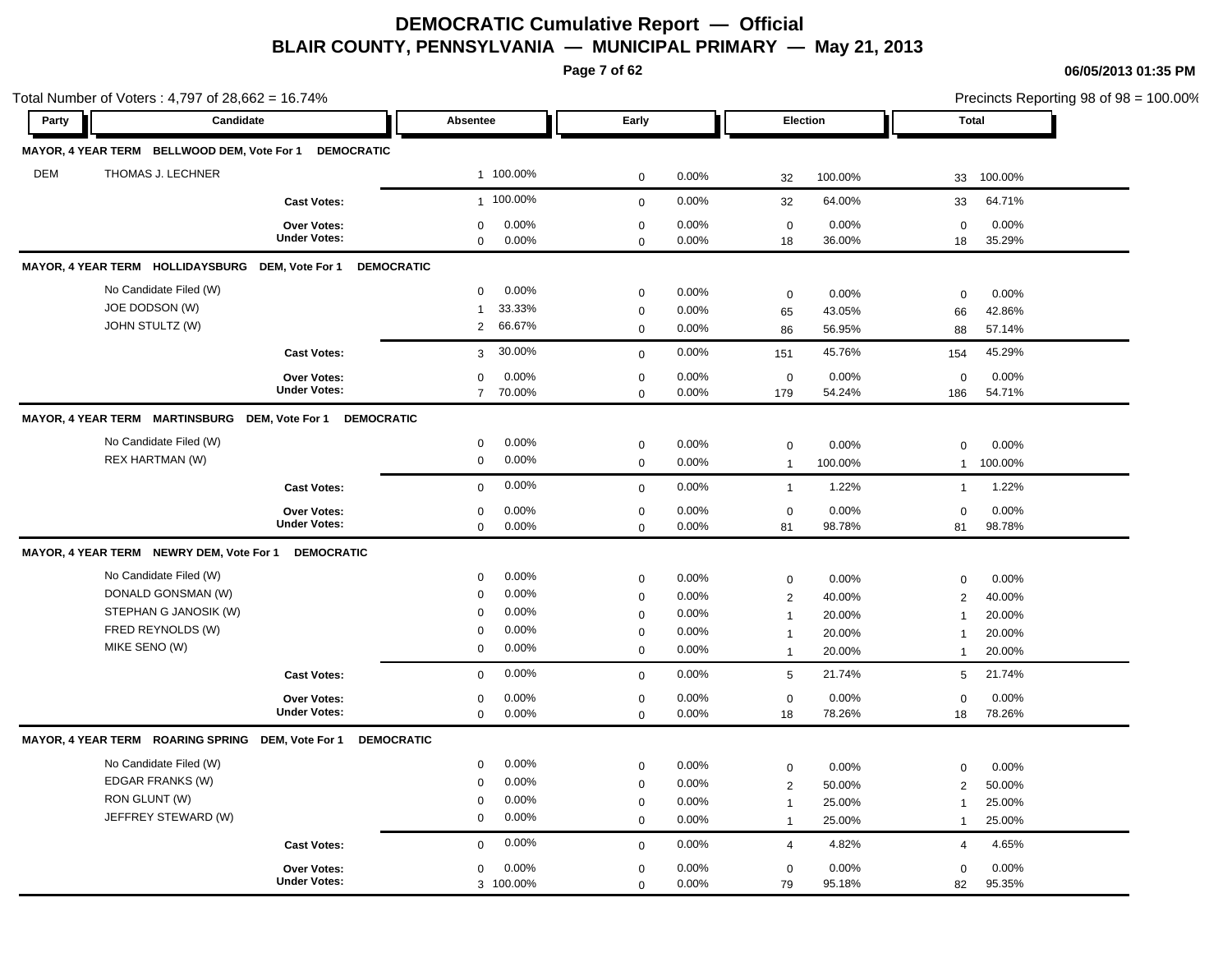**Page 8 of 62**

Total Number of Voters : 4,797 of 28,662 = 16.74%

**06/05/2013 01:35 PM**

Precincts Reporting 98 of 98 = 100.00%

| Party      | Candidate                                                       |                     | Absentee                | Early       |          | Election            |         |                | Total   |
|------------|-----------------------------------------------------------------|---------------------|-------------------------|-------------|----------|---------------------|---------|----------------|---------|
|            | MAYOR, 4 YEAR TERM TYRONE DEM, Vote For 1                       | <b>DEMOCRATIC</b>   |                         |             |          |                     |         |                |         |
|            | No Candidate Filed (W)                                          |                     | 0.00%<br>$\mathbf 0$    | $\mathbf 0$ | 0.00%    | $\mathbf 0$         | 0.00%   | $\Omega$       | 0.00%   |
|            | BILL FINK (W)                                                   |                     | 0.00%<br>$\mathbf 0$    | $\mathbf 0$ | 0.00%    | 39                  | 46.99%  | 39             | 46.99%  |
|            | DONALD P BOYTIM (W)                                             |                     | 0.00%<br>$\mathbf 0$    | $\mathbf 0$ | 0.00%    | $\mathbf{1}$        | 1.20%   | $\overline{1}$ | 1.20%   |
|            | CHARLIE MILLS (W)                                               |                     | 0.00%<br>$\Omega$       | $\mathbf 0$ | 0.00%    | 42                  | 50.60%  | 42             | 50.60%  |
|            | PATRICIA STONER (W)                                             |                     | 0.00%<br>$\mathbf 0$    | $\mathbf 0$ | 0.00%    | $\mathbf{1}$        | 1.20%   | $\overline{1}$ | 1.20%   |
|            |                                                                 | <b>Cast Votes:</b>  | 0.00%<br>$\Omega$       | $\mathbf 0$ | 0.00%    | 83                  | 35.47%  | 83             | 35.02%  |
|            |                                                                 | <b>Over Votes:</b>  | 0.00%<br>$\Omega$       | $\mathbf 0$ | 0.00%    | $\mathbf 0$         | 0.00%   | $\mathbf 0$    | 0.00%   |
|            |                                                                 | <b>Under Votes:</b> | 3 100.00%               | $\mathbf 0$ | 0.00%    | 151                 | 64.53%  | 154            | 64.98%  |
|            | MAYOR, 4 YEAR TERM WILLIAMSBURG DEM, Vote For 1                 | <b>DEMOCRATIC</b>   |                         |             |          |                     |         |                |         |
|            | No Candidate Filed (W)                                          |                     | 0.00%<br>$\mathbf 0$    | $\mathbf 0$ | 0.00%    | $\mathsf{O}\xspace$ | 0.00%   | $\mathbf 0$    | 0.00%   |
|            | THEODORE HYLE (W)                                               |                     | 0.00%<br>$\mathbf 0$    | $\mathbf 0$ | 0.00%    | 3                   | 75.00%  | 3              | 75.00%  |
|            | TRAVIS PROUGH (W)                                               |                     | $0.00\%$<br>$\mathbf 0$ | $\mathbf 0$ | 0.00%    | $\mathbf{1}$        | 25.00%  | $\mathbf{1}$   | 25.00%  |
|            |                                                                 | <b>Cast Votes:</b>  | 0.00%<br>$\Omega$       | $\mathbf 0$ | 0.00%    | $\overline{4}$      | 10.26%  | $\overline{4}$ | 10.00%  |
|            |                                                                 | <b>Over Votes:</b>  | 0.00%<br>$\mathbf 0$    | $\mathbf 0$ | 0.00%    | $\mathbf 0$         | 0.00%   | $\mathbf 0$    | 0.00%   |
|            |                                                                 | <b>Under Votes:</b> | 1 100.00%               | $\mathbf 0$ | 0.00%    | 35                  | 89.74%  | 36             | 90.00%  |
|            | BOROUGH COUNCIL, 4 YEAR TERM BELLWOOD DEM, Vote For 4           |                     | <b>DEMOCRATIC</b>       |             |          |                     |         |                |         |
|            | No Candidate Filed (W)                                          |                     | 0.00%<br>$\mathbf 0$    | $\mathbf 0$ | 0.00%    | $\mathbf 0$         | 0.00%   | $\mathbf 0$    | 0.00%   |
|            | MILLER DAVID (W)                                                |                     | 0.00%<br>$\Omega$       | $\mathbf 0$ | 0.00%    | $\mathbf{1}$        | 14.29%  | $\overline{1}$ | 14.29%  |
|            | VINCE GOOD (W)                                                  |                     | 0.00%<br>$\mathbf 0$    | $\mathbf 0$ | 0.00%    | $\mathbf{1}$        | 14.29%  | $\overline{1}$ | 14.29%  |
|            | JOHN KRIEGER (W)                                                |                     | 0.00%<br>$\mathbf 0$    | $\mathbf 0$ | 0.00%    | $\mathbf{1}$        | 14.29%  | $\mathbf{1}$   | 14.29%  |
|            | JEFF QUARRY (W)                                                 |                     | 0.00%<br>$\Omega$       | $\mathbf 0$ | 0.00%    | $\mathbf{1}$        | 14.29%  | $\overline{1}$ | 14.29%  |
|            | LOU SEIDEL (W)                                                  |                     | 0.00%<br>$\mathbf 0$    | $\mathbf 0$ | $0.00\%$ | $\mathbf{1}$        | 14.29%  | -1             | 14.29%  |
|            | ANDREW STOWELL (W)                                              |                     | 0.00%<br>$\mathbf 0$    | $\mathbf 0$ | 0.00%    | $\overline{2}$      | 28.57%  | 2              | 28.57%  |
|            |                                                                 | <b>Cast Votes:</b>  | 0.00%<br>$\mathbf 0$    | $\mathbf 0$ | 0.00%    | $\overline{7}$      | 3.50%   | $\overline{7}$ | 3.43%   |
|            |                                                                 | Over Votes:         | 0.00%<br>$\mathbf 0$    | $\mathbf 0$ | 0.00%    | $\mathbf 0$         | 0.00%   | $\mathbf 0$    | 0.00%   |
|            |                                                                 | <b>Under Votes:</b> | 4 100.00%               | $\Omega$    | 0.00%    | 193                 | 96.50%  | 197            | 96.57%  |
|            | BOROUGH COUNCIL, 2 YEAR UNEXPIRED TERM BELLWOOD DEM, Vote For 1 |                     | <b>DEMOCRATIC</b>       |             |          |                     |         |                |         |
| <b>DEM</b> | THOMAS J. LECHNER                                               |                     | 1 100.00%               | $\mathbf 0$ | 0.00%    | 34                  | 100.00% | 35             | 100.00% |
|            |                                                                 | <b>Cast Votes:</b>  | 1 100.00%               | $\Omega$    | 0.00%    | 34                  | 68.00%  | 35             | 68.63%  |
|            |                                                                 | <b>Over Votes:</b>  | 0.00%<br>$\mathbf 0$    | $\mathbf 0$ | 0.00%    | $\mathbf 0$         | 0.00%   | $\mathbf 0$    | 0.00%   |
|            |                                                                 | <b>Under Votes:</b> | 0.00%<br>$\mathbf 0$    | $\mathbf 0$ | $0.00\%$ | 16                  | 32.00%  | 16             | 31.37%  |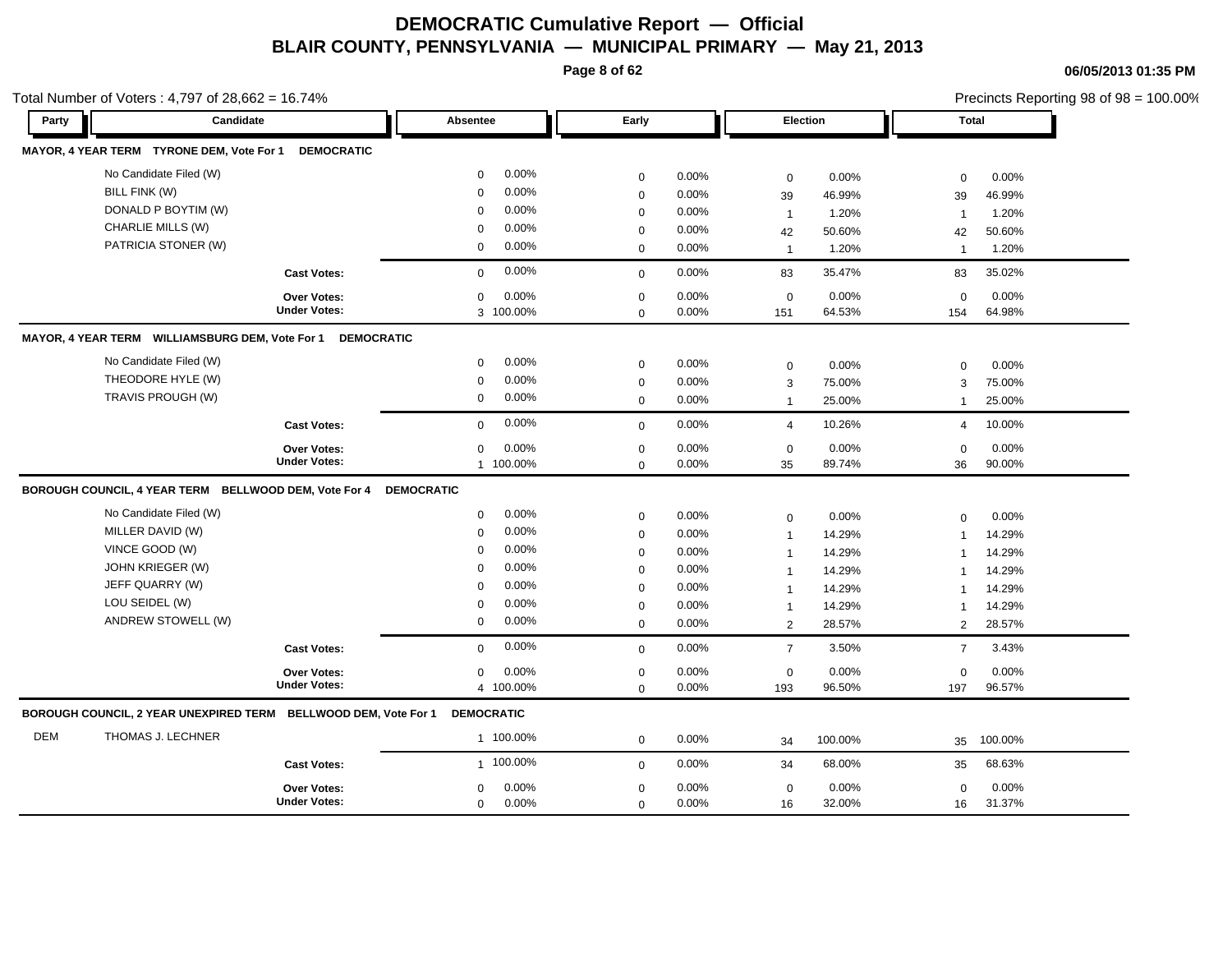**Page 9 of 62**

**06/05/2013 01:35 PM**

|       | otal Number of Voters: $4,797$ of $28,662 = 16.74\%$              |                     |                      |             |          |              |          |                |          | Precincts Reporting 98 of 98 = 100.00% |
|-------|-------------------------------------------------------------------|---------------------|----------------------|-------------|----------|--------------|----------|----------------|----------|----------------------------------------|
| Party | Candidate                                                         |                     | Absentee             | Early       |          | Election     |          | <b>Total</b>   |          |                                        |
|       | BOROUGH COUNCIL, 4 YEAR TERM DUNCANSVILLE DEM, Vote For 3         |                     | <b>DEMOCRATIC</b>    |             |          |              |          |                |          |                                        |
|       | No Candidate Filed (W)                                            |                     | 0.00%<br>$\mathbf 0$ | 0           | 0.00%    | $\mathbf 0$  | 0.00%    | $\mathbf 0$    | 0.00%    |                                        |
|       | JEANETTEMILLS (W)                                                 |                     | 0.00%<br>$\Omega$    | 0           | 0.00%    | $\mathbf{1}$ | 33.33%   | $\overline{1}$ | 25.00%   |                                        |
|       | DEBORAH KERNS (W)                                                 |                     | 0.00%<br>$\Omega$    | 0           | 0.00%    | $\mathbf{1}$ | 33.33%   | $\overline{1}$ | 25.00%   |                                        |
|       | DONALD RABENSTEIN (W)                                             |                     | 0.00%<br>$\Omega$    | $\Omega$    | $0.00\%$ | $\mathbf{1}$ | 33.33%   | $\mathbf{1}$   | 25.00%   |                                        |
|       | Stephen J. Sabol (W)                                              |                     | 1 100.00%            | $\mathbf 0$ | $0.00\%$ | $\mathbf 0$  | 0.00%    | $\overline{1}$ | 25.00%   |                                        |
|       |                                                                   | <b>Cast Votes:</b>  | 11.11%<br>1          | $\mathbf 0$ | $0.00\%$ | 3            | 2.33%    | 4              | 2.90%    |                                        |
|       |                                                                   | Over Votes:         | 0.00%<br>$\Omega$    | 0           | $0.00\%$ | 0            | 0.00%    | 0              | $0.00\%$ |                                        |
|       |                                                                   | <b>Under Votes:</b> | 88.89%<br>8          | 0           | $0.00\%$ | 126          | 97.67%   | 134            | 97.10%   |                                        |
|       | BOROUGH COUNCIL, 4 YEAR TERM HOLLIDAYSBURG WARD 2 DEM, Vote For 1 |                     | <b>DEMOCRATIC</b>    |             |          |              |          |                |          |                                        |
| DEM   | PAUL PLUMMER                                                      |                     | 0.00%<br>$\mathbf 0$ | $\mathbf 0$ | 0.00%    | 38           | 95.00%   | 38             | 95.00%   |                                        |
|       | JOHN LITTLE (W)                                                   |                     | 0.00%<br>$\Omega$    | 0           | $0.00\%$ | $\mathbf{1}$ | 2.50%    | $\overline{1}$ | 2.50%    |                                        |
|       | JOHN STOLTZ (W)                                                   |                     | 0.00%<br>0           | 0           | $0.00\%$ | $\mathbf{1}$ | 2.50%    | $\overline{1}$ | 2.50%    |                                        |
|       |                                                                   | <b>Cast Votes:</b>  | 0.00%<br>$\mathbf 0$ | $\mathbf 0$ | $0.00\%$ | 40           | 68.97%   | 40             | 68.97%   |                                        |
|       |                                                                   | Over Votes:         | 0.00%<br>$\Omega$    | 0           | 0.00%    | 0            | 0.00%    | 0              | $0.00\%$ |                                        |
|       |                                                                   | <b>Under Votes:</b> | 0.00%<br>0           | 0           | $0.00\%$ | 18           | 31.03%   | 18             | 31.03%   |                                        |
|       | BOROUGH COUNCIL, 4 YEAR TERM HOLLIDAYSBURG WARD 4 DEM, Vote For 1 |                     | <b>DEMOCRATIC</b>    |             |          |              |          |                |          |                                        |
|       | No Candidate Filed (W)                                            |                     | 0.00%<br>$\mathbf 0$ | 0           | 0.00%    | $\mathbf 0$  | 0.00%    | $\Omega$       | 0.00%    |                                        |
|       | NIKKI IMHOFF (W)                                                  |                     | 0.00%<br>$\Omega$    | 0           | $0.00\%$ | $\mathbf{1}$ | 20.00%   | $\overline{1}$ | 20.00%   |                                        |
|       | MATTHEW J STULTZ JR (W)                                           |                     | 0.00%<br>$\Omega$    | 0           | $0.00\%$ | 3            | 60.00%   | 3              | 60.00%   |                                        |
|       | DAVE REDLINE (W)                                                  |                     | 0.00%<br>$\mathbf 0$ | 0           | $0.00\%$ | $\mathbf{1}$ | 20.00%   | $\overline{1}$ | 20.00%   |                                        |
|       |                                                                   | <b>Cast Votes:</b>  | 0.00%<br>$\mathbf 0$ | $\mathbf 0$ | 0.00%    | 5            | 7.25%    | 5              | 7.14%    |                                        |
|       |                                                                   | Over Votes:         | 0.00%<br>$\Omega$    | 0           | $0.00\%$ | $\mathbf 0$  | $0.00\%$ | $\mathbf 0$    | $0.00\%$ |                                        |
|       |                                                                   | <b>Under Votes:</b> | 1 100.00%            | 0           | $0.00\%$ | 64           | 92.75%   | 65             | 92.86%   |                                        |
|       | BOROUGH COUNCIL, 4 YEAR TERM HOLLIDAYSBURG WARD 6 DEM, Vote For 1 |                     | <b>DEMOCRATIC</b>    |             |          |              |          |                |          |                                        |
|       | No Candidate Filed (W)                                            |                     | 0.00%<br>$\Omega$    | $\Omega$    | $0.00\%$ | $\mathbf 0$  | 0.00%    | $\mathbf 0$    | 0.00%    |                                        |
|       | JOYCE A LOWE (W)                                                  |                     | 100.00%<br>2         | 0           | $0.00\%$ | 8            | 61.54%   | 10             | 66.67%   |                                        |
|       | STEPHANIE WERTZ (W)                                               |                     | 0.00%<br>$\mathbf 0$ | $\mathbf 0$ | $0.00\%$ | 5            | 38.46%   | 5              | 33.33%   |                                        |
|       |                                                                   | <b>Cast Votes:</b>  | 2 25.00%             | $\mathbf 0$ | 0.00%    | 13           | 18.06%   | 15             | 18.75%   |                                        |
|       |                                                                   | Over Votes:         | 0.00%<br>$\Omega$    | 0           | 0.00%    | $\mathbf 0$  | 0.00%    | $\mathbf 0$    | 0.00%    |                                        |
|       |                                                                   | <b>Under Votes:</b> | 75.00%<br>6          | 0           | $0.00\%$ | 59           | 81.94%   | 65             | 81.25%   |                                        |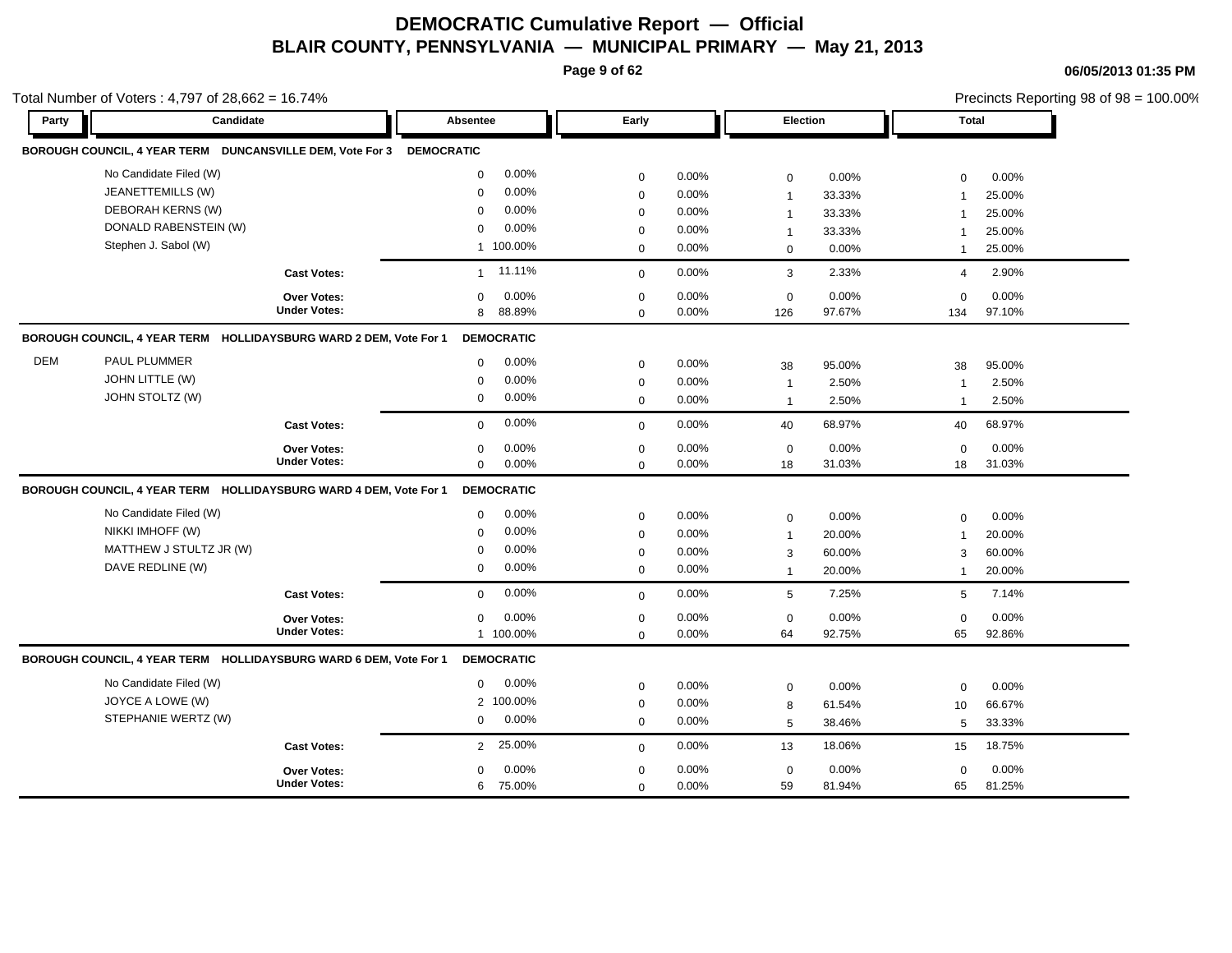**Page 10 of 62**

**06/05/2013 01:35 PM**

|            | Total Number of Voters: 4,797 of 28,662 = 16.74%                    |                     |                   |            |                     |          |                 |         |                | Precincts Reporting 98 of 98 = 100.00% |
|------------|---------------------------------------------------------------------|---------------------|-------------------|------------|---------------------|----------|-----------------|---------|----------------|----------------------------------------|
| Party      | Candidate                                                           |                     | Absentee          |            | Early               |          | <b>Election</b> |         | <b>Total</b>   |                                        |
|            | BOROUGH COUNCIL, 4 YEAR TERM MARTINSBURG DEM, Vote For 4 DEMOCRATIC |                     |                   |            |                     |          |                 |         |                |                                        |
|            | No Candidate Filed (W)                                              |                     | $\mathbf 0$       | 0.00%      | 0                   | 0.00%    | $\mathbf 0$     | 0.00%   | 0              | 0.00%                                  |
|            | ED BENNETT (W)                                                      |                     | $\Omega$          | 0.00%      | $\mathbf 0$         | 0.00%    | 2               | 18.18%  | 2              | 18.18%                                 |
|            | JANET BLATTENBURGER (W)                                             |                     | $\mathbf 0$       | 0.00%      | $\mathbf 0$         | 0.00%    | $\mathbf{1}$    | 9.09%   | $\overline{1}$ | 9.09%                                  |
|            | LUANNE H ECKENRODE (W)                                              |                     | $\Omega$          | 0.00%      | 0                   | 0.00%    | $\overline{2}$  | 18.18%  | 2              | 18.18%                                 |
|            | SUZANNE MCNALLY (W)                                                 |                     | $\Omega$          | 0.00%      | $\mathbf 0$         | 0.00%    | 2               | 18.18%  | 2              | 18.18%                                 |
|            | DURBAN METZLER (W)                                                  |                     | $\Omega$          | 0.00%      | $\mathbf 0$         | 0.00%    | $\overline{1}$  | 9.09%   | $\overline{1}$ | 9.09%                                  |
|            | FRED RAINEAR (W)                                                    |                     | $\mathbf 0$       | 0.00%      | 0                   | 0.00%    | $\mathbf 1$     | 9.09%   | $\overline{1}$ | 9.09%                                  |
|            | LINDA SMITH (W)                                                     |                     | 0                 | 0.00%      | 0                   | 0.00%    | $\overline{2}$  | 18.18%  | 2              | 18.18%                                 |
|            |                                                                     | <b>Cast Votes:</b>  | $\mathbf 0$       | 0.00%      | 0                   | 0.00%    | 11              | 3.35%   | 11             | 3.35%                                  |
|            |                                                                     | Over Votes:         | 0                 | 0.00%      | $\mathbf 0$         | 0.00%    | $\mathbf 0$     | 0.00%   | $\mathbf 0$    | 0.00%                                  |
|            |                                                                     | <b>Under Votes:</b> | $\mathbf 0$       | 0.00%      | $\mathbf 0$         | 0.00%    | 317             | 96.65%  | 317            | 96.65%                                 |
|            | BOROUGH COUNCIL, 4 YEAR TERM NEWRY DEM, Vote For 2 DEMOCRATIC       |                     |                   |            |                     |          |                 |         |                |                                        |
| <b>DEM</b> | DONALD GONSMAN                                                      |                     | $\mathbf 0$       | 0.00%      | $\mathbf 0$         | 0.00%    | 20              | 74.07%  | 20             | 74.07%                                 |
|            | MIKE SENO (W)                                                       |                     | $\mathbf 0$       | 0.00%      | $\pmb{0}$           | 0.00%    | $\overline{1}$  | 3.70%   | $\overline{1}$ | 3.70%                                  |
|            | RON GAITH (W)                                                       |                     | $\Omega$          | 0.00%      | $\mathsf{O}\xspace$ | 0.00%    | $\mathbf{1}$    | 3.70%   | $\overline{1}$ | 3.70%                                  |
|            | RICH GIARTH (W)                                                     |                     | 0                 | 0.00%      | $\mathbf 0$         | $0.00\%$ | 5               | 18.52%  | 5              | 18.52%                                 |
|            |                                                                     | <b>Cast Votes:</b>  | $\mathbf 0$       | 0.00%      | $\mathbf 0$         | 0.00%    | 27              | 58.70%  | 27             | 58.70%                                 |
|            |                                                                     | Over Votes:         | 0                 | 0.00%      | 0                   | 0.00%    | $\mathbf 0$     | 0.00%   | $\mathbf 0$    | 0.00%                                  |
|            |                                                                     | <b>Under Votes:</b> | 0                 | 0.00%      | $\mathbf 0$         | 0.00%    | 19              | 41.30%  | 19             | 41.30%                                 |
|            | BOROUGH COUNCIL, 4 YEAR TERM ROARING SPRING DEM, Vote For 4         |                     | <b>DEMOCRATIC</b> |            |                     |          |                 |         |                |                                        |
|            | No Candidate Filed (W)                                              |                     | $\mathbf 0$       | 0.00%      | 0                   | 0.00%    | $\mathbf 0$     | 0.00%   | $\mathbf 0$    | 0.00%                                  |
|            | SUE ANN FEATHER (W)                                                 |                     | $\mathbf 0$       | 0.00%      | $\mathbf 0$         | 0.00%    | 3               | 100.00% | 3              | 100.00%                                |
|            |                                                                     | <b>Cast Votes:</b>  | $\mathbf{0}$      | 0.00%      | 0                   | 0.00%    | 3               | 0.90%   | 3              | 0.87%                                  |
|            |                                                                     | <b>Over Votes:</b>  | $\mathbf 0$       | 0.00%      | $\mathbf 0$         | 0.00%    | $\mathbf 0$     | 0.00%   | $\mathbf 0$    | 0.00%                                  |
|            |                                                                     | <b>Under Votes:</b> |                   | 12 100.00% | 0                   | 0.00%    | 329             | 99.10%  | 341            | 99.13%                                 |
|            | BOROUGH COUNCIL, 4 YEAR TERM TYRONE BORO DEM, Vote For 3            |                     | <b>DEMOCRATIC</b> |            |                     |          |                 |         |                |                                        |
| <b>DEM</b> | D. JEANNE DIPIERRO                                                  |                     | $\overline{2}$    | 50.00%     | 0                   | 0.00%    | 130             | 43.19%  | 132            | 43.28%                                 |
| <b>DEM</b> | <b>CHRISTY RAY</b>                                                  |                     | $\overline{2}$    | 50.00%     | 0                   | 0.00%    | 162             | 53.82%  | 164            | 53.77%                                 |
|            | JENNIFER BRYAN (W)                                                  |                     | $\Omega$          | 0.00%      | $\mathbf 0$         | 0.00%    | $\overline{2}$  | 0.66%   | $\overline{2}$ | 0.66%                                  |
|            | JAMES GRAZIER (W)                                                   |                     | $\mathbf 0$       | 0.00%      | $\mathbf 0$         | 0.00%    | $\sqrt{2}$      | 0.66%   | $\overline{2}$ | 0.66%                                  |
|            | <b>COURTNEY RHOADES (W)</b>                                         |                     | $\mathbf 0$       | 0.00%      | $\mathbf 0$         | 0.00%    | 3               | 1.00%   | 3              | 0.98%                                  |
|            | PATRICIA STONER (W)                                                 |                     | $\Omega$          | 0.00%      | $\mathbf 0$         | 0.00%    | $\mathbf{1}$    | 0.33%   | $\overline{1}$ | 0.33%                                  |
|            | JAY YOUNG (W)                                                       |                     | 0                 | 0.00%      | 0                   | 0.00%    | $\mathbf{1}$    | 0.33%   | $\overline{1}$ | 0.33%                                  |
|            |                                                                     | <b>Cast Votes:</b>  | 4                 | 44.44%     | $\mathbf 0$         | 0.00%    | 301             | 42.88%  | 305            | 42.90%                                 |
|            |                                                                     | <b>Over Votes:</b>  | 0                 | 0.00%      | $\mathbf 0$         | 0.00%    | $\mathbf 0$     | 0.00%   | 0              | 0.00%                                  |
|            |                                                                     | <b>Under Votes:</b> | 5                 | 55.56%     | $\mathbf 0$         | 0.00%    | 401             | 57.12%  | 406            | 57.10%                                 |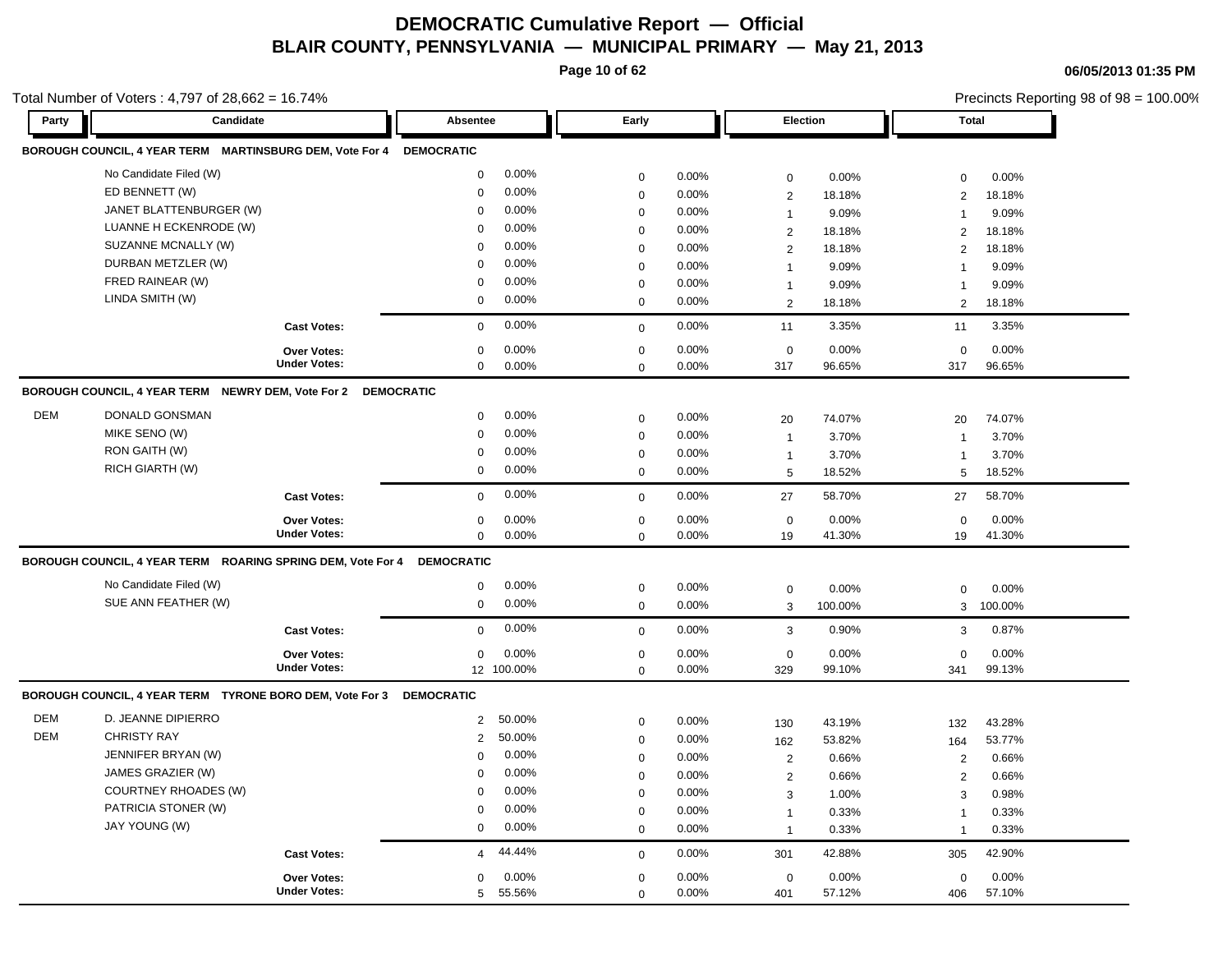**Page 11 of 62**

**06/05/2013 01:35 PM**

|       | Total Number of Voters: 4,797 of 28,662 = 16.74%                           |                     |                   |                   |             |       |                  |        |                |        | Precincts Reporting 98 of 98 = 100.00% |
|-------|----------------------------------------------------------------------------|---------------------|-------------------|-------------------|-------------|-------|------------------|--------|----------------|--------|----------------------------------------|
| Party | Candidate                                                                  |                     | Absentee          |                   | Early       |       | Election         |        | <b>Total</b>   |        |                                        |
|       | BOROUGH COUNCIL, 4 YEAR TERM    WILLIAMSBURG DEM, Vote For 3    DEMOCRATIC |                     |                   |                   |             |       |                  |        |                |        |                                        |
|       | No Candidate Filed (W)                                                     |                     | 0                 | 0.00%             | $\mathbf 0$ | 0.00% | $\mathbf 0$      | 0.00%  | $\mathsf 0$    | 0.00%  |                                        |
|       | DIANA BARRONER (W)                                                         |                     | 0                 | 0.00%             | $\mathbf 0$ | 0.00% | $\mathbf{1}$     | 4.55%  | 1              | 4.55%  |                                        |
|       | <b>BRIAN DETWILER (W)</b>                                                  |                     | 0                 | 0.00%             | 0           | 0.00% | $\mathbf{1}$     | 4.55%  | $\overline{1}$ | 4.55%  |                                        |
|       | JON DETWILER (W)                                                           |                     | $\Omega$          | 0.00%             | $\mathsf 0$ | 0.00% | $\boldsymbol{9}$ | 40.91% | 9              | 40.91% |                                        |
|       | JOSH DETWILER (W)                                                          |                     | $\Omega$          | 0.00%             | 0           | 0.00% | $\overline{2}$   | 9.09%  | 2              | 9.09%  |                                        |
|       | JESSICA EVANS (W)                                                          |                     | 0                 | 0.00%             | $\mathbf 0$ | 0.00% | $\mathbf{1}$     | 4.55%  | $\overline{1}$ | 4.55%  |                                        |
|       | <b>MELISSA HARTMAN (W)</b>                                                 |                     | 0                 | 0.00%             | 0           | 0.00% | 8                | 36.36% | 8              | 36.36% |                                        |
|       |                                                                            | <b>Cast Votes:</b>  | 0                 | 0.00%             | $\mathbf 0$ | 0.00% | 22               | 18.80% | 22             | 18.33% |                                        |
|       |                                                                            | Over Votes:         | 0                 | 0.00%             | $\mathsf 0$ | 0.00% | $\mathbf 0$      | 0.00%  | $\mathbf 0$    | 0.00%  |                                        |
|       |                                                                            | <b>Under Votes:</b> | 3 100.00%         |                   | 0           | 0.00% | 95               | 81.20% | 98             | 81.67% |                                        |
|       | BOROUGH COUNCIL, 2 YEAR UNEXPIRED TERM    WILLIAMSBURG DEM, Vote For 1     |                     |                   | <b>DEMOCRATIC</b> |             |       |                  |        |                |        |                                        |
|       | No Candidate Filed (W)                                                     |                     | 0                 | 0.00%             | $\mathbf 0$ | 0.00% | $\mathbf 0$      | 0.00%  | 0              | 0.00%  |                                        |
|       | <b>BRIAN DETWILER (W)</b>                                                  |                     | 0                 | 0.00%             | $\mathbf 0$ | 0.00% | $\mathbf{1}$     | 50.00% | $\overline{1}$ | 50.00% |                                        |
|       | JIM EDWARDS (W)                                                            |                     | 0                 | 0.00%             | 0           | 0.00% | $\mathbf{1}$     | 50.00% | $\mathbf{1}$   | 50.00% |                                        |
|       |                                                                            | <b>Cast Votes:</b>  | 0                 | 0.00%             | $\mathbf 0$ | 0.00% | $\overline{2}$   | 5.13%  | $\overline{2}$ | 5.00%  |                                        |
|       |                                                                            | Over Votes:         | 0                 | 0.00%             | $\mathsf 0$ | 0.00% | $\pmb{0}$        | 0.00%  | $\mathbf 0$    | 0.00%  |                                        |
|       |                                                                            | <b>Under Votes:</b> | 1 100.00%         |                   | $\mathbf 0$ | 0.00% | 37               | 94.87% | 38             | 95.00% |                                        |
|       | TOWNSHIP SUPERVISOR, 6 YEAR TERM ALLEGHENY DEM, Vote For 1                 |                     | <b>DEMOCRATIC</b> |                   |             |       |                  |        |                |        |                                        |
|       | No Candidate Filed (W)                                                     |                     | 0                 | 0.00%             | $\mathbf 0$ | 0.00% | $\mathbf 0$      | 0.00%  | 0              | 0.00%  |                                        |
|       | MONA MAGILLL (W)                                                           |                     | 0                 | 0.00%             | $\mathbf 0$ | 0.00% | $\mathbf{1}$     | 50.00% | $\mathbf{1}$   | 50.00% |                                        |
|       | DAN RUPP (W)                                                               |                     | 0                 | 0.00%             | 0           | 0.00% | $\mathbf{1}$     | 50.00% | $\mathbf{1}$   | 50.00% |                                        |
|       |                                                                            | <b>Cast Votes:</b>  | 0                 | 0.00%             | $\mathbf 0$ | 0.00% | $\overline{2}$   | 0.86%  | $\mathbf{2}$   | 0.79%  |                                        |
|       |                                                                            | <b>Over Votes:</b>  | 0                 | 0.00%             | $\mathbf 0$ | 0.00% | $\mathbf 0$      | 0.00%  | $\mathbf 0$    | 0.00%  |                                        |
|       |                                                                            | <b>Under Votes:</b> | 19 100.00%        |                   | $\mathbf 0$ | 0.00% | 231              | 99.14% | 250            | 99.21% |                                        |
|       | TOWNSHIP SUPERVISOR, 6 YEAR TERM ANTIS DEM, Vote For 2                     |                     | <b>DEMOCRATIC</b> |                   |             |       |                  |        |                |        |                                        |
|       | No Candidate Filed (W)                                                     |                     | 0                 | 0.00%             | $\mathbf 0$ | 0.00% | $\mathbf 0$      | 0.00%  | $\mathbf 0$    | 0.00%  |                                        |
|       | TERRY ADAMS (W)                                                            |                     | 0                 | 0.00%             | $\mathbf 0$ | 0.00% | $\mathbf 1$      | 2.94%  | $\overline{1}$ | 2.78%  |                                        |
|       | Ray Amoto (W)                                                              |                     | 1                 | 50.00%            | $\mathbf 0$ | 0.00% | $\mathbf 0$      | 0.00%  | $\overline{1}$ | 2.78%  |                                        |
|       | CHARLES CARACCIOLO (W)                                                     |                     | $\Omega$          | 0.00%             | $\mathbf 0$ | 0.00% | 18               | 52.94% | 18             | 50.00% |                                        |
|       | TAYLOR CHARLES (W)                                                         |                     | 0                 | 0.00%             | $\mathbf 0$ | 0.00% | $\sqrt{5}$       | 14.71% | 5              | 13.89% |                                        |
|       | WILLIAM COADY (W)                                                          |                     | $\Omega$          | 0.00%             | $\mathbf 0$ | 0.00% | $\mathbf{1}$     | 2.94%  | 1              | 2.78%  |                                        |
|       | Leo Glinskie (W)                                                           |                     | 1                 | 50.00%            | 0           | 0.00% | $\mathbf 0$      | 0.00%  | $\overline{1}$ | 2.78%  |                                        |
|       | LEO MATUSZEWSKI (W)                                                        |                     | 0                 | 0.00%             | $\mathbf 0$ | 0.00% | $9\,$            | 26.47% | 9              | 25.00% |                                        |
|       |                                                                            | <b>Cast Votes:</b>  | $\overline{2}$    | 20.00%            | $\mathbf 0$ | 0.00% | 34               | 10.00% | 36             | 10.29% |                                        |
|       |                                                                            | Over Votes:         | 0                 | 0.00%             | $\mathbf 0$ | 0.00% | $\mathbf 0$      | 0.00%  | $\mathbf 0$    | 0.00%  |                                        |
|       |                                                                            | <b>Under Votes:</b> | 8                 | 80.00%            | $\mathbf 0$ | 0.00% | 306              | 90.00% | 314            | 89.71% |                                        |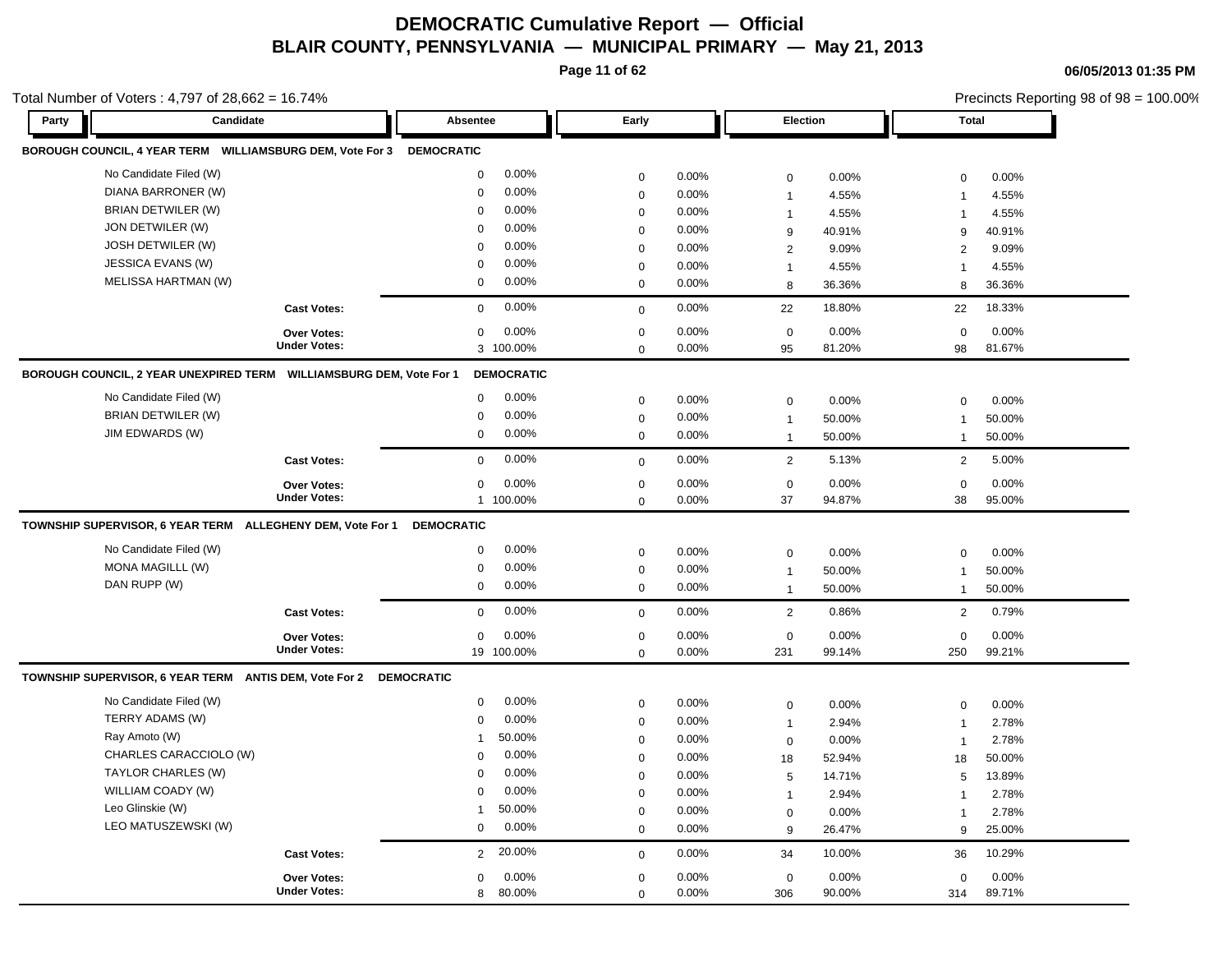**Page 12 of 62**

| Party      | Candidate                                                             |                     | <b>Absentee</b>   |                   | Early                      |       | <b>Election</b>                |                | <b>Total</b>                              |                |
|------------|-----------------------------------------------------------------------|---------------------|-------------------|-------------------|----------------------------|-------|--------------------------------|----------------|-------------------------------------------|----------------|
|            |                                                                       |                     |                   |                   |                            |       |                                |                |                                           |                |
|            | TOWNSHIP SUPERVISOR, 6 YEAR TERM BLAIR DEM, Vote For 1                |                     | <b>DEMOCRATIC</b> |                   |                            |       |                                |                |                                           |                |
| <b>DEM</b> | <b>DAVE MOSES</b>                                                     |                     | $\mathbf 0$       | 0.00%             | $\mathbf 0$                | 0.00% | 157                            | 95.15%         | 157                                       | 95.15%         |
|            | PALMER BROWN (W)                                                      |                     | $\mathbf 0$       | 0.00%             | $\mathbf 0$                | 0.00% | $\overline{4}$                 | 2.42%          | $\overline{4}$                            | 2.42%          |
|            | CHUCK MAXWELL (W)                                                     |                     | 0                 | 0.00%             | $\mathbf 0$                | 0.00% | $\overline{4}$                 | 2.42%          | $\overline{4}$                            | 2.42%          |
|            |                                                                       | <b>Cast Votes:</b>  | $\Omega$          | 0.00%             | $\mathbf 0$                | 0.00% | 165                            | 82.50%         | 165                                       | 82.09%         |
|            |                                                                       | Over Votes:         | $\mathbf 0$       | 0.00%             | $\mathbf 0$                | 0.00% | $\mathbf 0$                    | 0.00%          | $\mathbf 0$                               | 0.00%          |
|            |                                                                       | <b>Under Votes:</b> |                   | 1 100.00%         | $\mathbf 0$                | 0.00% | 35                             | 17.50%         | 36                                        | 17.91%         |
|            | TOWNSHIP SUPERVISOR, 6 YEAR TERM CATHARINE DEM, Vote For 1            |                     | <b>DEMOCRATIC</b> |                   |                            |       |                                |                |                                           |                |
|            | No Candidate Filed (W)                                                |                     | $\mathbf 0$       | 0.00%             | $\mathbf 0$                | 0.00% | $\mathbf 0$                    | 0.00%          | $\mathbf 0$                               | 0.00%          |
|            | <b>BARRIE WYLAND (W)</b>                                              |                     | $\mathbf 0$       | 0.00%             | $\mathbf 0$                | 0.00% | 12                             | 85.71%         | 12                                        | 85.71%         |
|            | RALPH RISPOLI (W)                                                     |                     | $\Omega$          | 0.00%             | $\mathbf 0$                | 0.00% | $\overline{1}$                 | 7.14%          | 1                                         | 7.14%          |
|            | ELAINE SHAFER STROUD (W)                                              |                     | $\mathbf 0$       | 0.00%             | $\mathbf 0$                | 0.00% | $\overline{1}$                 | 7.14%          | $\overline{1}$                            | 7.14%          |
|            |                                                                       | <b>Cast Votes:</b>  | $\mathbf 0$       | 0.00%             | $\mathbf 0$                | 0.00% | 14                             | 51.85%         | 14                                        | 51.85%         |
|            |                                                                       | <b>Over Votes:</b>  | $\mathbf 0$       | 0.00%             | $\mathbf 0$                | 0.00% | $\mathbf 0$                    | 0.00%          | $\mathbf 0$                               | 0.00%          |
|            |                                                                       | <b>Under Votes:</b> | $\mathbf 0$       | 0.00%             | $\mathbf 0$                | 0.00% | 13                             | 48.15%         | 13                                        | 48.15%         |
|            | TOWNSHIP SUPERVISOR, 6 YEAR TERM FRANKSTOWN DEM, Vote For 1           |                     | <b>DEMOCRATIC</b> |                   |                            |       |                                |                |                                           |                |
|            | No Candidate Filed (W)                                                |                     | $\mathbf 0$       | 0.00%             | $\mathbf 0$                | 0.00% | $\mathbf 0$                    | 0.00%          | 0                                         | 0.00%          |
|            | JAMES GROVE (W)                                                       |                     | $\Omega$          | 0.00%             | $\mathbf 0$                | 0.00% | 16                             | 30.19%         | 16                                        | 30.19%         |
|            | ROBERT HAZENSTAB (W)                                                  |                     | $\mathbf 0$       | 0.00%             | $\mathsf 0$                | 0.00% | $\overline{7}$                 | 13.21%         | $\overline{7}$                            | 13.21%         |
|            | GREG WERSTIL (W)                                                      |                     | $\mathbf 0$       | 0.00%             | $\mathbf 0$                | 0.00% | 17                             | 32.08%         | 17                                        | 32.08%         |
|            | KEN WERTZ (W)                                                         |                     | $\mathbf 0$       | 0.00%             | $\mathbf 0$                | 0.00% | 13                             | 24.53%         | 13                                        | 24.53%         |
|            |                                                                       | <b>Cast Votes:</b>  | $\mathbf 0$       | 0.00%             | $\mathbf 0$                | 0.00% | 53                             | 16.11%         | 53                                        | 15.87%         |
|            |                                                                       | Over Votes:         | $\mathbf 0$       | 0.00%             | $\pmb{0}$                  | 0.00% | $\mathbf 0$                    | 0.00%          | $\mathbf 0$                               | 0.00%          |
|            |                                                                       | <b>Under Votes:</b> |                   | 5 100.00%         | $\mathbf 0$                | 0.00% | 276                            | 83.89%         | 281                                       | 84.13%         |
|            | TOWNSHIP SUPERVISOR, 4 YEAR UNEXPIRED TERM FRANKSTOWN DEM, Vote For 1 |                     |                   | <b>DEMOCRATIC</b> |                            |       |                                |                |                                           |                |
|            |                                                                       |                     | $\mathbf 0$       | 0.00%             | $\mathbf 0$                | 0.00% | $\mathbf 0$                    | 0.00%          | $\mathbf 0$                               | 0.00%          |
|            | No Candidate Filed (W)                                                |                     |                   |                   |                            | 0.00% | 21                             | 58.33%         | 21                                        | 58.33%         |
|            | KEN WERTZ (W)                                                         |                     | $\mathbf 0$       | 0.00%             | $\mathbf 0$                |       |                                |                |                                           |                |
|            | WERSTIL GREGORY (W)                                                   |                     | $\mathbf 0$       | 0.00%             | $\mathbf 0$                | 0.00% |                                | 19.44%         | $\overline{7}$                            | 19.44%         |
|            | JAMES GROVE (W)                                                       |                     | $\mathbf 0$       | 0.00%             |                            | 0.00% | $\overline{7}$                 |                |                                           |                |
|            | ROBERT HAZENSTAB (W)                                                  |                     | $\mathbf 0$       | 0.00%             | $\mathbf 0$                | 0.00% | 6                              | 16.67%         | 6                                         | 16.67%         |
|            | KATHY HIELMIN (W)                                                     |                     | $\mathbf 0$       | 0.00%             | $\mathbf 0$<br>$\mathbf 0$ | 0.00% | $\mathbf{1}$<br>$\overline{1}$ | 2.78%<br>2.78% | $\overline{1}$<br>$\overline{\mathbf{1}}$ | 2.78%<br>2.78% |
|            |                                                                       | <b>Cast Votes:</b>  | $\mathbf 0$       | 0.00%             | $\mathbf 0$                | 0.00% | 36                             | 10.94%         | 36                                        | 10.78%         |
|            |                                                                       | <b>Over Votes:</b>  | $\mathbf 0$       | 0.00%             | $\mathbf 0$                | 0.00% | $\mathbf 0$                    | 0.00%          | $\mathbf 0$                               | 0.00%          |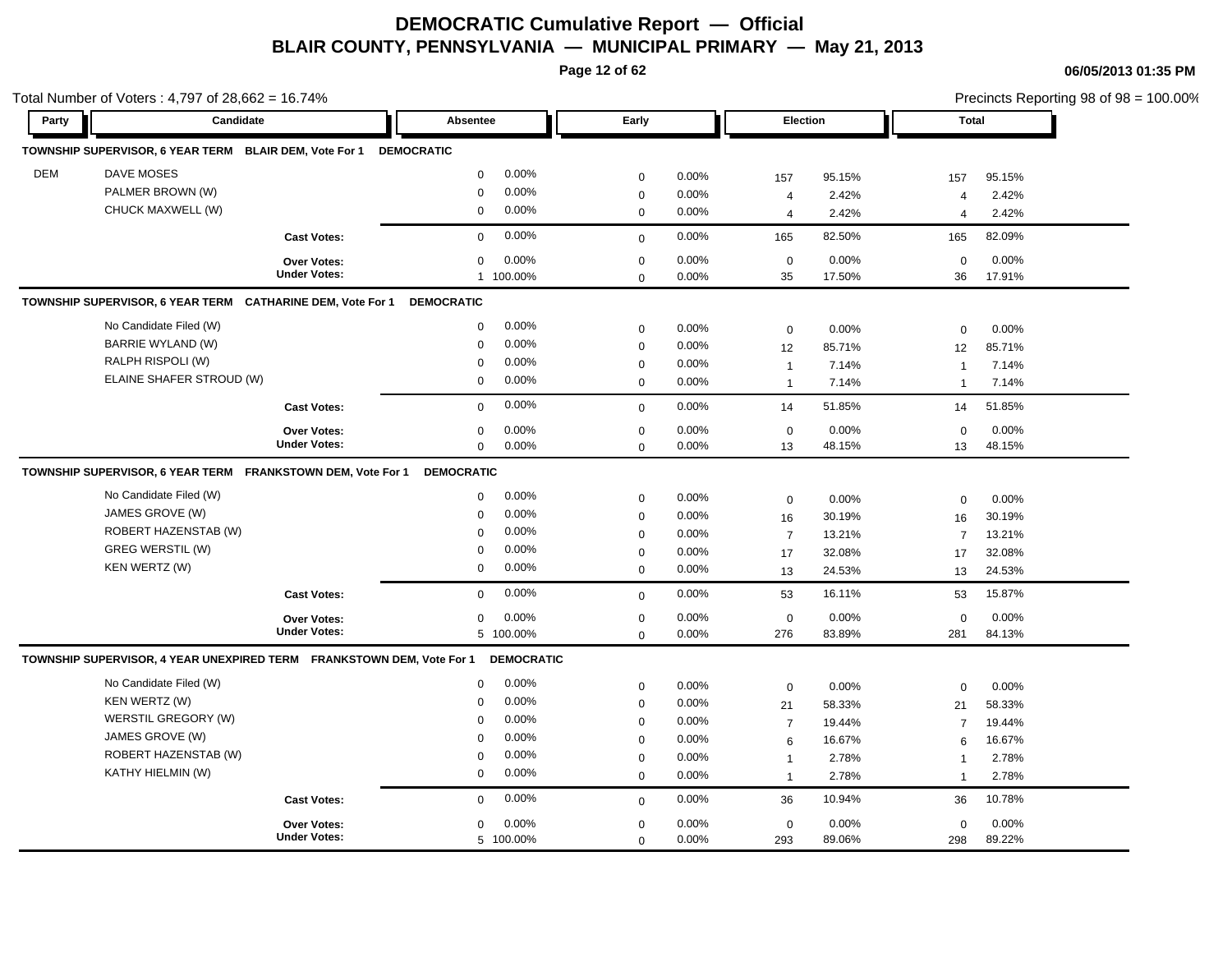**Page 13 of 62**

**06/05/2013 01:35 PM**

|            | Total Number of Voters: 4,797 of 28,662 = 16.74%                   |                     |                   |           |             |       |                |         |                | Precincts Reporting 98 of 98 = 100.00% |  |  |
|------------|--------------------------------------------------------------------|---------------------|-------------------|-----------|-------------|-------|----------------|---------|----------------|----------------------------------------|--|--|
| Party      | Candidate                                                          |                     | Absentee          |           | Early       |       | Election       |         | <b>Total</b>   |                                        |  |  |
|            | TOWNSHIP SUPERVISOR, 6 YEAR TERM FREEDOM DEM, Vote For 1           |                     | <b>DEMOCRATIC</b> |           |             |       |                |         |                |                                        |  |  |
|            | No Candidate Filed (W)                                             |                     | 0                 | 0.00%     | $\mathbf 0$ | 0.00% | $\mathbf 0$    | 0.00%   | $\mathbf 0$    | 0.00%                                  |  |  |
|            | ED BENDER (W)                                                      |                     | $\Omega$          | 0.00%     | $\mathbf 0$ | 0.00% | $\overline{2}$ | 33.33%  | 2              | 33.33%                                 |  |  |
|            | MAUREEN HAMOR (W)                                                  |                     | $\Omega$          | 0.00%     | $\mathbf 0$ | 0.00% | $\overline{2}$ | 33.33%  | $\overline{2}$ | 33.33%                                 |  |  |
|            | DONALD HAZENSTAB (W)                                               |                     | $\mathbf 0$       | 0.00%     | $\mathbf 0$ | 0.00% | $\mathbf{1}$   | 16.67%  | $\mathbf{1}$   | 16.67%                                 |  |  |
|            | DONALD E IMLER JR (W)                                              |                     | 0                 | 0.00%     | $\mathbf 0$ | 0.00% | $\mathbf{1}$   | 16.67%  | $\overline{1}$ | 16.67%                                 |  |  |
|            |                                                                    | <b>Cast Votes:</b>  | $\mathbf 0$       | 0.00%     | $\mathbf 0$ | 0.00% | 6              | 6.52%   | 6              | 6.52%                                  |  |  |
|            |                                                                    | <b>Over Votes:</b>  | $\mathbf 0$       | 0.00%     | $\mathbf 0$ | 0.00% | $\mathbf 0$    | 0.00%   | $\mathbf 0$    | 0.00%                                  |  |  |
|            |                                                                    | <b>Under Votes:</b> | 0                 | 0.00%     | $\mathbf 0$ | 0.00% | 86             | 93.48%  | 86             | 93.48%                                 |  |  |
|            | TOWNSHIP SUPERVISOR, 6 YEAR TERM GREENFIELD DEM, Vote For 1        |                     | <b>DEMOCRATIC</b> |           |             |       |                |         |                |                                        |  |  |
| <b>DEM</b> | <b>JAMES BETAR</b>                                                 |                     |                   | 1 100.00% | $\mathbf 0$ | 0.00% | 101            | 91.82%  | 102            | 91.89%                                 |  |  |
|            | SCOTT EICHER (W)                                                   |                     | $\Omega$          | 0.00%     | $\mathbf 0$ | 0.00% | $\mathbf{1}$   | 0.91%   | $\overline{1}$ | 0.90%                                  |  |  |
|            | LEANN LIGHTNER (W)                                                 |                     | $\mathbf 0$       | 0.00%     | $\mathbf 0$ | 0.00% | $\mathbf{1}$   | 0.91%   | $\overline{1}$ | 0.90%                                  |  |  |
|            | <b>GLENN WENZEL (W)</b>                                            |                     | $\mathbf 0$       | 0.00%     | $\mathbf 0$ | 0.00% | $\overline{7}$ | 6.36%   | $\overline{7}$ | 6.31%                                  |  |  |
|            |                                                                    | <b>Cast Votes:</b>  |                   | 1 100.00% | $\mathbf 0$ | 0.00% | 110            | 86.61%  | 111            | 86.72%                                 |  |  |
|            |                                                                    | Over Votes:         | $\Omega$          | 0.00%     | $\mathbf 0$ | 0.00% | $\mathbf 0$    | 0.00%   | $\mathbf 0$    | 0.00%                                  |  |  |
|            |                                                                    | <b>Under Votes:</b> | $\mathbf 0$       | 0.00%     | $\Omega$    | 0.00% | 17             | 13.39%  | 17             | 13.28%                                 |  |  |
|            | TOWNSHIP SUPERVISOR, 6 YEAR TERM HUSTON DEM, Vote For 1            |                     | <b>DEMOCRATIC</b> |           |             |       |                |         |                |                                        |  |  |
|            | No Candidate Filed (W)                                             |                     | $\mathbf 0$       | 0.00%     | $\mathbf 0$ | 0.00% | $\mathsf 0$    | 0.00%   | $\mathbf 0$    | 0.00%                                  |  |  |
|            |                                                                    | <b>Cast Votes:</b>  | $\mathbf 0$       | 0.00%     | $\mathbf 0$ | 0.00% | $\mathbf 0$    | 0.00%   | $\mathbf 0$    | 0.00%                                  |  |  |
|            |                                                                    | <b>Over Votes:</b>  | $\Omega$          | 0.00%     | $\mathbf 0$ | 0.00% | $\mathbf 0$    | 0.00%   | $\mathbf 0$    | 0.00%                                  |  |  |
|            |                                                                    | <b>Under Votes:</b> | $\mathbf 0$       | 0.00%     | $\mathbf 0$ | 0.00% | 23             | 100.00% | 23             | 100.00%                                |  |  |
|            | TOWNSHIP SUPERVISOR, 6 YEAR TERM JUNIATA DEM, Vote For 1           |                     | <b>DEMOCRATIC</b> |           |             |       |                |         |                |                                        |  |  |
|            | No Candidate Filed (W)                                             |                     | $\mathbf 0$       | 0.00%     | $\mathbf 0$ | 0.00% | $\pmb{0}$      | 0.00%   | $\mathbf 0$    | 0.00%                                  |  |  |
|            | DAVID KANE (W)                                                     |                     | 0                 | 0.00%     | $\mathbf 0$ | 0.00% | $\mathbf{1}$   | 100.00% | $\mathbf{1}$   | 100.00%                                |  |  |
|            |                                                                    | <b>Cast Votes:</b>  | $\mathbf 0$       | 0.00%     | $\mathbf 0$ | 0.00% | $\mathbf{1}$   | 3.85%   | $\mathbf{1}$   | 3.85%                                  |  |  |
|            |                                                                    | <b>Over Votes:</b>  | $\mathbf 0$       | 0.00%     | $\mathbf 0$ | 0.00% | $\mathbf 0$    | 0.00%   | $\mathbf 0$    | 0.00%                                  |  |  |
|            |                                                                    | <b>Under Votes:</b> | 0                 | 0.00%     | $\mathbf 0$ | 0.00% | 25             | 96.15%  | 25             | 96.15%                                 |  |  |
|            | TOWNSHIP SUPERVISOR, 4 YEAR UNEXPIRED TERM JUNIATA DEM, Vote For 1 |                     | <b>DEMOCRATIC</b> |           |             |       |                |         |                |                                        |  |  |
|            | No Candidate Filed (W)                                             |                     | $\mathbf 0$       | $0.00\%$  | $\mathbf 0$ | 0.00% | $\mathbf 0$    | 0.00%   | $\mathbf 0$    | 0.00%                                  |  |  |
|            | MARK T SEASE (W)                                                   |                     | $\mathbf 0$       | 0.00%     | $\mathbf 0$ | 0.00% | $\mathbf{1}$   | 100.00% | $\mathbf{1}$   | 100.00%                                |  |  |
|            |                                                                    | <b>Cast Votes:</b>  | $\mathbf 0$       | 0.00%     | $\mathbf 0$ | 0.00% | $\mathbf{1}$   | 3.85%   | $\mathbf{1}$   | 3.85%                                  |  |  |
|            |                                                                    | <b>Over Votes:</b>  | 0                 | 0.00%     | $\mathbf 0$ | 0.00% | $\mathsf 0$    | 0.00%   | $\mathbf 0$    | 0.00%                                  |  |  |
|            |                                                                    | <b>Under Votes:</b> | 0                 | 0.00%     | $\mathbf 0$ | 0.00% | 25             | 96.15%  | 25             | 96.15%                                 |  |  |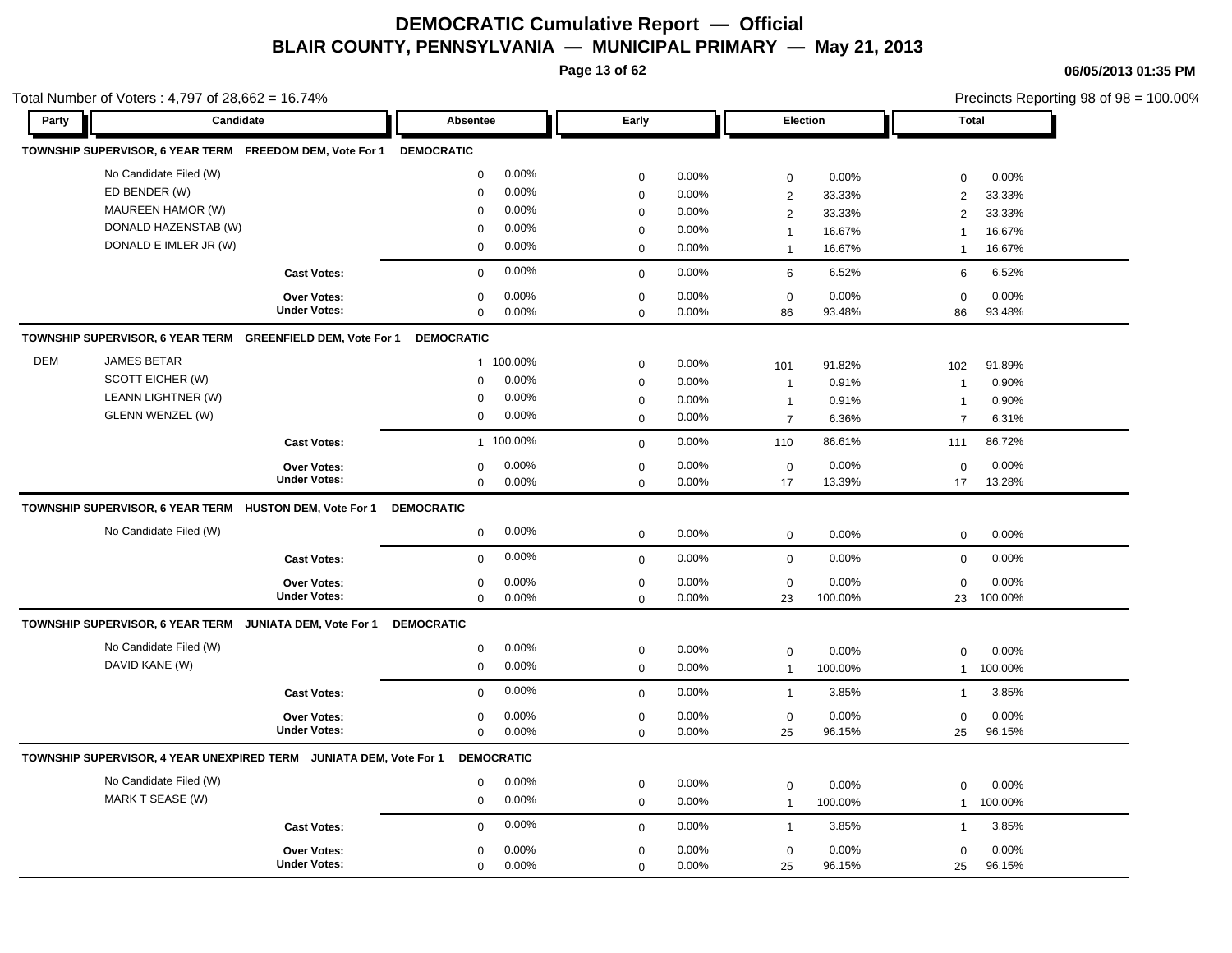**Page 14 of 62**

**06/05/2013 01:35 PM**

|       | Total Number of Voters: 4,797 of 28,662 = 16.74%                  |                           |                            |                |                               |                  |                      | Precincts Reporting 98 of 98 = 100.00% |  |  |
|-------|-------------------------------------------------------------------|---------------------------|----------------------------|----------------|-------------------------------|------------------|----------------------|----------------------------------------|--|--|
| Party | Candidate                                                         | Absentee                  | Early                      |                | <b>Election</b>               |                  | <b>Total</b>         |                                        |  |  |
|       | TOWNSHIP SUPERVISOR, 6 YEAR TERM LOGAN DEM, Vote For 2 DEMOCRATIC |                           |                            |                |                               |                  |                      |                                        |  |  |
|       | No Candidate Filed (W)                                            | 0.00%<br>$\mathbf 0$      | $\mathbf 0$                | 0.00%          | $\mathbf 0$                   | 0.00%            | 0                    | 0.00%                                  |  |  |
|       | ROMEO DEBARTALOME (W)                                             | 0.00%<br>$\mathbf 0$      | $\mathbf 0$                | 0.00%          | $\overline{7}$                | 19.44%           | $\overline{7}$       | 18.42%                                 |  |  |
|       | CHRITINA BLAKE (W)                                                | 0.00%<br>$\mathbf 0$      | $\mathbf 0$                | 0.00%          | $\overline{2}$                | 5.56%            | 2                    | 5.26%                                  |  |  |
|       | WILLIS GIBSON (W)                                                 | 0.00%<br>$\mathbf 0$      | 0                          | 0.00%          | $\mathbf{1}$                  | 2.78%            | $\overline{1}$       | 2.63%                                  |  |  |
|       | JOE METZGAR (W)                                                   | 100.00%<br>$\overline{2}$ | 0                          | 0.00%          | 14                            | 38.89%           | 16                   | 42.11%                                 |  |  |
|       | PATRICIA KNEE (W)                                                 | 0.00%<br>0                | 0                          | 0.00%          | $\mathbf{1}$                  | 2.78%            | $\overline{1}$       | 2.63%                                  |  |  |
|       | JOHN MCCELAN (W)                                                  | 0.00%<br>$\mathbf 0$      | $\mathbf 0$                | 0.00%          | $\mathbf{1}$                  | 2.78%            | $\overline{1}$       | 2.63%                                  |  |  |
|       | FRANK MELOY (W)                                                   | 0.00%<br>$\Omega$         | $\mathbf 0$                | 0.00%          | 2                             | 5.56%            | 2                    | 5.26%                                  |  |  |
|       | RYAN P RIMBECK (W)                                                | 0.00%<br>$\mathbf 0$      | 0                          | 0.00%          | $\overline{4}$                | 11.11%           | $\overline{4}$       | 10.53%                                 |  |  |
|       | ARDIN SHINN (W)                                                   | 0.00%<br>$\mathbf 0$      | $\Omega$                   | 0.00%          | $\mathbf 1$                   | 2.78%            | 1                    | 2.63%                                  |  |  |
|       | DAVE SWANGER (W)                                                  | 0.00%<br>$\Omega$         | $\mathbf 0$                | $0.00\%$       | $\overline{1}$                | 2.78%            | $\overline{1}$       | 2.63%                                  |  |  |
|       | DON SWANGER (W)                                                   | 0.00%<br>$\mathbf 0$      | $\mathbf 0$                | 0.00%          | $\mathbf{1}$                  | 2.78%            | $\overline{1}$       | 2.63%                                  |  |  |
|       | KEN WERTZ (W)                                                     | 0.00%<br>0                | $\mathbf 0$                | 0.00%          | $\mathbf{1}$                  | 2.78%            | $\overline{1}$       | 2.63%                                  |  |  |
|       | <b>Cast Votes:</b>                                                | 7.14%<br>2                | $\mathbf 0$                | 0.00%          | 36                            | 3.45%            | 38                   | 3.55%                                  |  |  |
|       | <b>Over Votes:</b>                                                | 0.00%<br>0                | $\mathbf 0$                | 0.00%          | $\mathbf 0$                   | 0.00%            | $\mathbf 0$          | 0.00%                                  |  |  |
|       | <b>Under Votes:</b>                                               | 92.86%<br>26              | $\mathbf 0$                | 0.00%          | 1,006                         | 96.55%           | 1,032                | 96.45%                                 |  |  |
|       | TOWNSHIP SUPERVISOR, 6 YEAR TERM NORTH WOODBURY DEM, Vote For 1   | <b>DEMOCRATIC</b>         |                            |                |                               |                  |                      |                                        |  |  |
|       | No Candidate Filed (W)                                            | 0.00%<br>$\mathbf 0$      | $\mathbf 0$                | 0.00%          | $\mathbf 0$                   | 0.00%            | 0                    | 0.00%                                  |  |  |
|       | DONALD BRUMBAUGH (W)                                              | 0.00%<br>0                | $\mathbf 0$                | 0.00%          | $\mathbf{1}$                  | 100.00%          | $\mathbf{1}$         | 100.00%                                |  |  |
|       | <b>Cast Votes:</b>                                                | 0.00%<br>$\mathbf 0$      | $\mathbf 0$                | 0.00%          | $\mathbf{1}$                  | 2.44%            | $\mathbf{1}$         | 2.38%                                  |  |  |
|       | <b>Over Votes:</b>                                                | 0.00%<br>$\mathbf 0$      | $\mathbf 0$                | 0.00%          | $\mathbf 0$                   | 0.00%            | $\mathbf 0$          | 0.00%                                  |  |  |
|       | <b>Under Votes:</b>                                               | 1 100.00%                 | $\mathbf 0$                | 0.00%          | 40                            | 97.56%           | 41                   | 97.62%                                 |  |  |
|       |                                                                   |                           |                            |                |                               |                  |                      |                                        |  |  |
|       | TOWNSHIP SUPERVISOR, 6 YEAR TERM SNYDER DEM, Vote For 1           | <b>DEMOCRATIC</b>         |                            |                |                               |                  |                      |                                        |  |  |
|       | No Candidate Filed (W)                                            | 0.00%<br>$\mathbf 0$      |                            |                |                               |                  |                      |                                        |  |  |
|       | Bernard P. Sherwin (W)                                            | 100.00%<br>3              | $\mathbf 0$<br>$\mathbf 0$ | 0.00%          | $\mathbf 0$                   | 0.00%            | $\mathbf 0$          | 0.00%                                  |  |  |
|       | ROBERT W NELSON (W)                                               | 0.00%<br>0                |                            | 0.00%<br>0.00% | 3                             | 18.75%           | 6                    | 31.58%                                 |  |  |
|       | BERNARD SHERWOOD (W)                                              | 0.00%<br>0                | $\mathbf 0$<br>$\mathbf 0$ | 0.00%          | 12<br>$\overline{1}$          | 75.00%<br>6.25%  | 12<br>$\overline{1}$ | 63.16%<br>5.26%                        |  |  |
|       | <b>Cast Votes:</b>                                                | 75.00%<br>3               | $\mathbf 0$                | 0.00%          | 16                            | 14.04%           | 19                   | 16.10%                                 |  |  |
|       | <b>Over Votes:</b>                                                | 0.00%<br>0                | $\mathbf 0$                | $0.00\%$       | $\mathbf 0$                   | 0.00%            | $\mathbf 0$          | 0.00%                                  |  |  |
|       | <b>Under Votes:</b>                                               | 25.00%<br>$\mathbf{1}$    | 0                          | 0.00%          | 98                            | 85.96%           | 99                   | 83.90%                                 |  |  |
|       | TOWNSHIP SUPERVISOR, 6 YEAR TERM TAYLOR DEM, Vote For 1           | <b>DEMOCRATIC</b>         |                            |                |                               |                  |                      |                                        |  |  |
|       | No Candidate Filed (W)                                            | 0.00%<br>$\mathbf 0$      |                            |                |                               |                  |                      |                                        |  |  |
|       | HAROLD BAILEY (W)                                                 | 0.00%<br>$\mathbf 0$      | 0<br>$\mathbf 0$           | 0.00%<br>0.00% | $\mathbf 0$<br>$\overline{2}$ | 0.00%<br>100.00% | 0<br>$\overline{2}$  | 0.00%<br>100.00%                       |  |  |
|       | <b>Cast Votes:</b>                                                | 0.00%<br>$\mathbf 0$      | $\mathbf 0$                | 0.00%          | $\overline{2}$                | 5.41%            | 2                    | 5.13%                                  |  |  |
|       | <b>Over Votes:</b>                                                | 0.00%<br>$\mathbf 0$      | $\mathbf 0$                | 0.00%          | $\mathbf 0$                   | 0.00%            | $\mathbf 0$          | 0.00%                                  |  |  |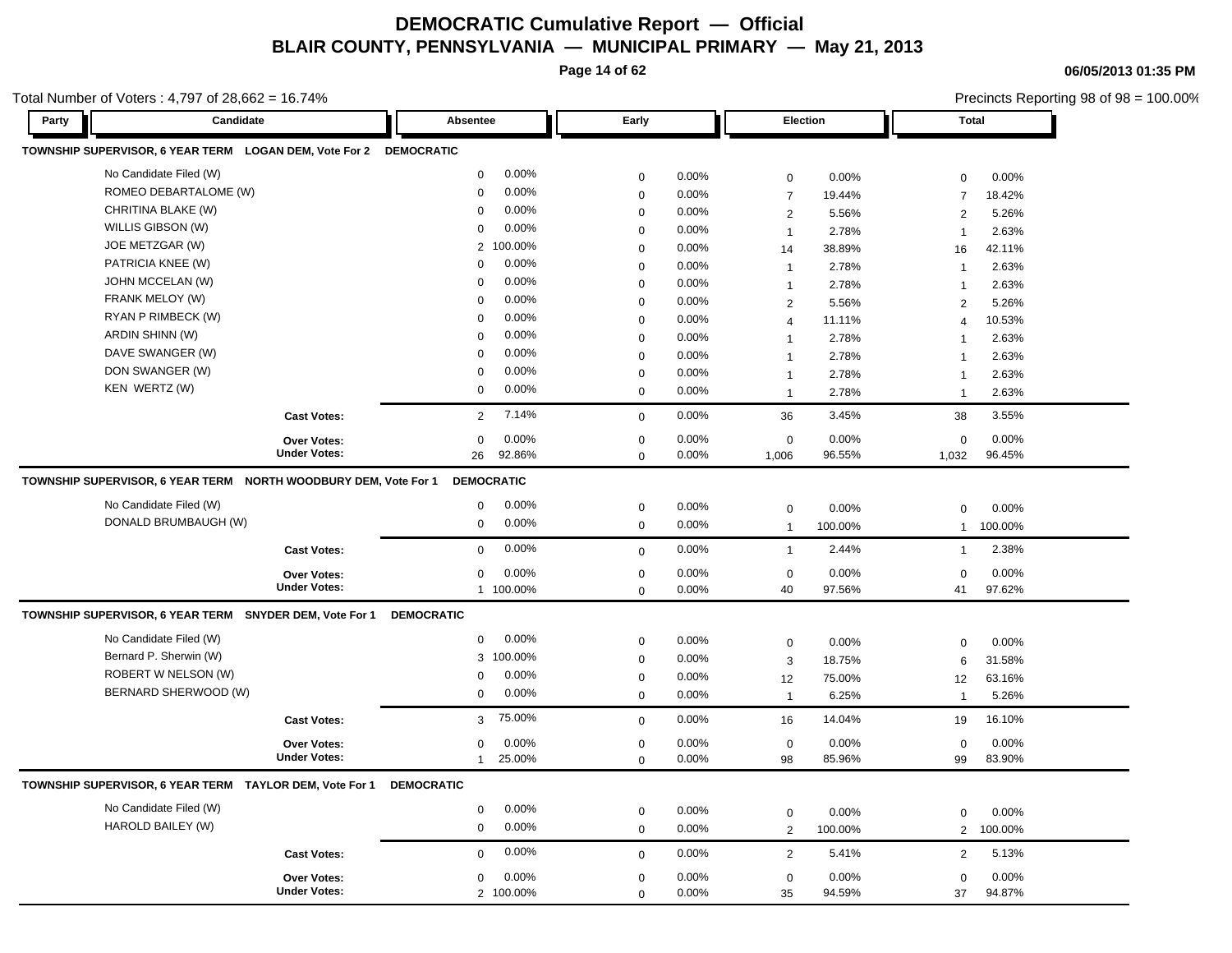**Page 15 of 62**

|            | Total Number of Voters: 4,797 of 28,662 = 16.74%                  |                     |                       |             |       |                |         |                | Precincts Reporting 98 of 98 = 100.00% |  |  |
|------------|-------------------------------------------------------------------|---------------------|-----------------------|-------------|-------|----------------|---------|----------------|----------------------------------------|--|--|
| Party      | Candidate                                                         |                     | Absentee              | Early       |       | Election       |         | Total          |                                        |  |  |
|            | TOWNSHIP SUPERVISOR, 2 YEAR UNEXPIRED TERM TAYLOR DEM, Vote For 1 |                     | <b>DEMOCRATIC</b>     |             |       |                |         |                |                                        |  |  |
|            | No Candidate Filed (W)                                            |                     | 0.00%<br>$\mathbf 0$  | $\mathbf 0$ | 0.00% | $\mathbf 0$    | 0.00%   | $\mathbf 0$    | 0.00%                                  |  |  |
|            | HAROLD BAILEY (W)                                                 |                     | 0.00%<br>$\mathbf 0$  | $\mathbf 0$ | 0.00% | $\overline{2}$ | 100.00% | 2              | 100.00%                                |  |  |
|            |                                                                   | <b>Cast Votes:</b>  | 0.00%<br>$\Omega$     | $\mathbf 0$ | 0.00% | 2              | 5.41%   | 2              | 5.13%                                  |  |  |
|            |                                                                   | <b>Over Votes:</b>  | 0.00%<br>$\mathbf 0$  | $\mathbf 0$ | 0.00% | $\mathbf 0$    | 0.00%   | $\mathbf 0$    | 0.00%                                  |  |  |
|            |                                                                   | <b>Under Votes:</b> | 2 100.00%             | $\mathbf 0$ | 0.00% | 35             | 94.59%  | 37             | 94.87%                                 |  |  |
|            | TOWNSHIP SUPERVISOR, 6 YEAR TERM TYRONE TWP DEM, Vote For 1       |                     | <b>DEMOCRATIC</b>     |             |       |                |         |                |                                        |  |  |
| <b>DEM</b> | <b>GARY P. GAROFOLI</b>                                           |                     | 0.00%<br>$\mathbf 0$  | $\mathbf 0$ | 0.00% | 63             | 100.00% | 63             | 100.00%                                |  |  |
|            |                                                                   | <b>Cast Votes:</b>  | 0.00%<br>$\Omega$     | $\mathbf 0$ | 0.00% | 63             | 85.14%  | 63             | 85.14%                                 |  |  |
|            |                                                                   | Over Votes:         | 0.00%<br>$\mathbf 0$  | $\pmb{0}$   | 0.00% | $\mathbf 0$    | 0.00%   | $\mathbf 0$    | 0.00%                                  |  |  |
|            |                                                                   | <b>Under Votes:</b> | 0.00%<br>$\mathbf 0$  | $\mathbf 0$ | 0.00% | 11             | 14.86%  | 11             | 14.86%                                 |  |  |
|            | TOWNSHIP SUPERVISOR, 6 YEAR TERM WOODBURY DEM, Vote For 1         |                     | <b>DEMOCRATIC</b>     |             |       |                |         |                |                                        |  |  |
|            | No Candidate Filed (W)                                            |                     | 0.00%<br>$\mathbf 0$  | $\mathbf 0$ | 0.00% | $\mathbf 0$    | 0.00%   | $\Omega$       | 0.00%                                  |  |  |
|            | <b>CRAIG HAMILTON (W)</b>                                         |                     | 0.00%<br>$\mathbf 0$  | $\mathbf 0$ | 0.00% | 6              | 85.71%  | 6              | 85.71%                                 |  |  |
|            | PAUL HARCLERODE (W)                                               |                     | 0.00%<br>$\mathbf 0$  | $\mathbf 0$ | 0.00% | $\overline{1}$ | 14.29%  | $\mathbf{1}$   | 14.29%                                 |  |  |
|            |                                                                   | <b>Cast Votes:</b>  | 0.00%<br>$\mathbf 0$  | $\mathbf 0$ | 0.00% | $\overline{7}$ | 58.33%  | $\overline{7}$ | 53.85%                                 |  |  |
|            |                                                                   | Over Votes:         | 0.00%<br>$\mathbf 0$  | $\pmb{0}$   | 0.00% | $\mathbf 0$    | 0.00%   | 0              | 0.00%                                  |  |  |
|            |                                                                   | <b>Under Votes:</b> | 1 100.00%             | $\mathbf 0$ | 0.00% | 5              | 41.67%  | 6              | 46.15%                                 |  |  |
|            | TAX COLLECTOR, 4 YEAR TERM ALLEGHENY DEM, Vote For 1              |                     | <b>DEMOCRATIC</b>     |             |       |                |         |                |                                        |  |  |
|            | No Candidate Filed (W)                                            |                     | 0.00%<br>$\mathbf 0$  | $\mathbf 0$ | 0.00% | $\mathbf 0$    | 0.00%   | $\mathbf 0$    | 0.00%                                  |  |  |
|            | JENNIFER EGER (W)                                                 |                     | $\mathbf 0$<br>0.00%  | $\mathbf 0$ | 0.00% | 26             | 40.00%  | 26             | 39.39%                                 |  |  |
|            | DONALD WAGNER (W)                                                 |                     | 1 100.00%             | $\mathbf 0$ | 0.00% | 39             | 60.00%  | 40             | 60.61%                                 |  |  |
|            |                                                                   | <b>Cast Votes:</b>  | 5.26%<br>$\mathbf{1}$ | $\mathbf 0$ | 0.00% | 65             | 27.90%  | 66             | 26.19%                                 |  |  |
|            |                                                                   | <b>Over Votes:</b>  | 0.00%<br>$\mathbf 0$  | $\mathbf 0$ | 0.00% | $\mathbf 0$    | 0.00%   | $\mathbf 0$    | 0.00%                                  |  |  |
|            |                                                                   | <b>Under Votes:</b> | 94.74%<br>18          | $\mathbf 0$ | 0.00% | 168            | 72.10%  | 186            | 73.81%                                 |  |  |
|            | TAX COLLECTOR, 4 YEAR TERM ANTIS DEM, Vote For 1 DEMOCRATIC       |                     |                       |             |       |                |         |                |                                        |  |  |
|            | No Candidate Filed (W)                                            |                     | 0.00%<br>0            | $\mathbf 0$ | 0.00% | $\mathbf 0$    | 0.00%   | 0              | 0.00%                                  |  |  |
|            | NICHOLAS R ADAMS (W)                                              |                     | 0.00%<br>$\mathbf 0$  | $\mathbf 0$ | 0.00% | $\overline{1}$ | 100.00% | $\mathbf{1}$   | 100.00%                                |  |  |
|            |                                                                   | <b>Cast Votes:</b>  | 0.00%<br>$\mathbf 0$  | $\mathbf 0$ | 0.00% | $\mathbf{1}$   | 0.59%   | $\mathbf{1}$   | 0.57%                                  |  |  |
|            |                                                                   | <b>Over Votes:</b>  | 0.00%<br>$\mathbf 0$  | $\mathbf 0$ | 0.00% | $\mathbf 0$    | 0.00%   | $\mathbf 0$    | 0.00%                                  |  |  |
|            |                                                                   | <b>Under Votes:</b> | 5 100.00%             | $\mathbf 0$ | 0.00% | 169            | 99.41%  | 174            | 99.43%                                 |  |  |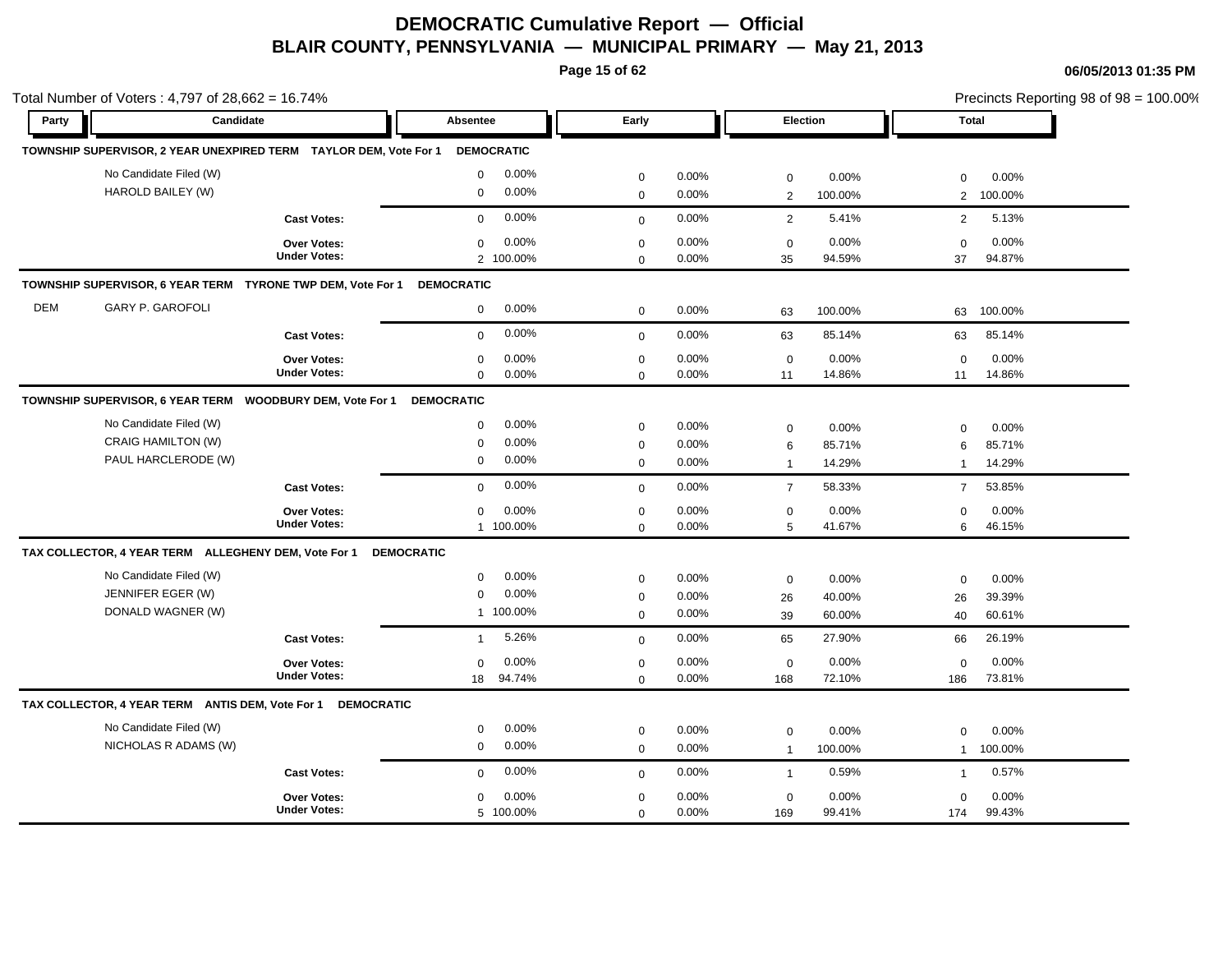**Page 16 of 62**

| Total Number of Voters: 4,797 of 28,662 = 16.74%               |                                                         |                                                                      |                                            |                         |                                    |                           |                                    | Precincts Reporting 98 of 98 = 100.00% |
|----------------------------------------------------------------|---------------------------------------------------------|----------------------------------------------------------------------|--------------------------------------------|-------------------------|------------------------------------|---------------------------|------------------------------------|----------------------------------------|
| Party                                                          | Candidate                                               | Absentee                                                             | Early                                      |                         |                                    | Election                  | <b>Total</b>                       |                                        |
|                                                                | TAX COLLECTOR, 4 YEAR TERM BELLWOOD DEM, Vote For 1     | <b>DEMOCRATIC</b>                                                    |                                            |                         |                                    |                           |                                    |                                        |
| No Candidate Filed (W)<br>SHERRY CLABAUGH (W)                  |                                                         | 0.00%<br>$\mathbf 0$<br>0.00%<br>$\mathbf 0$                         | $\mathbf 0$                                | 0.00%<br>0.00%          | $\mathbf 0$                        | 0.00%                     | 0                                  | 0.00%                                  |
|                                                                |                                                         |                                                                      | $\mathbf 0$                                |                         | 6                                  | 100.00%                   | 6                                  | 100.00%                                |
|                                                                | <b>Cast Votes:</b>                                      | 0.00%<br>$\mathbf 0$                                                 | $\mathbf 0$                                | 0.00%                   | 6                                  | 12.00%                    | 6                                  | 11.76%                                 |
|                                                                | Over Votes:<br><b>Under Votes:</b>                      | 0.00%<br>$\mathbf 0$<br>1 100.00%                                    | $\mathbf 0$<br>$\mathbf 0$                 | 0.00%<br>0.00%          | $\mathbf 0$<br>44                  | 0.00%<br>88.00%           | $\mathbf 0$<br>45                  | 0.00%<br>88.24%                        |
| TAX COLLECTOR, 4 YEAR TERM BLAIR DEM, Vote For 1               | <b>DEMOCRATIC</b>                                       |                                                                      |                                            |                         |                                    |                           |                                    |                                        |
| No Candidate Filed (W)                                         |                                                         | 0.00%<br>$\mathbf 0$                                                 | $\mathbf 0$                                | 0.00%                   | $\mathbf 0$                        | 0.00%                     | $\mathbf 0$                        | 0.00%                                  |
|                                                                | <b>Cast Votes:</b>                                      | 0.00%<br>$\mathbf 0$                                                 | $\mathbf{0}$                               | 0.00%                   | $\mathbf 0$                        | 0.00%                     | $\mathbf 0$                        | 0.00%                                  |
|                                                                | Over Votes:<br><b>Under Votes:</b>                      | 0.00%<br>$\mathbf 0$<br>1 100.00%                                    | $\mathbf 0$<br>$\mathbf 0$                 | 0.00%<br>0.00%          | $\mathbf 0$<br>200                 | 0.00%<br>100.00%          | $\Omega$<br>201                    | 0.00%<br>100.00%                       |
|                                                                | TAX COLLECTOR, 4 YEAR TERM CATHARINE DEM, Vote For 1    | <b>DEMOCRATIC</b>                                                    |                                            |                         |                                    |                           |                                    |                                        |
| No Candidate Filed (W)                                         |                                                         | 0.00%<br>$\mathbf 0$                                                 | $\mathbf 0$                                | 0.00%                   | $\mathbf 0$                        | 0.00%                     | $\mathbf 0$                        | 0.00%                                  |
|                                                                | <b>Cast Votes:</b>                                      | 0.00%<br>$\mathbf 0$                                                 | $\mathbf 0$                                | 0.00%                   | $\mathbf 0$                        | 0.00%                     | $\mathbf 0$                        | 0.00%                                  |
|                                                                | Over Votes:<br><b>Under Votes:</b>                      | 0.00%<br>$\mathbf 0$<br>$\mathbf 0$<br>0.00%                         | $\pmb{0}$<br>$\mathbf 0$                   | 0.00%<br>0.00%          | $\mathbf 0$<br>27                  | 0.00%<br>100.00%          | $\mathbf 0$<br>27                  | 0.00%<br>100.00%                       |
|                                                                | TAX COLLECTOR, 4 YEAR TERM DUNCANSVILLE DEM, Vote For 1 | <b>DEMOCRATIC</b>                                                    |                                            |                         |                                    |                           |                                    |                                        |
| No Candidate Filed (W)<br>REGINA FORSHEY (W)                   |                                                         | 0.00%<br>$\mathbf 0$<br>0.00%<br>$\mathbf 0$                         | $\pmb{0}$<br>$\mathbf 0$                   | 0.00%<br>0.00%          | $\mathbf 0$<br>$\overline{1}$      | 0.00%<br>100.00%          | 0<br>$\mathbf{1}$                  | 0.00%<br>100.00%                       |
|                                                                | <b>Cast Votes:</b>                                      | 0.00%<br>$\mathbf 0$                                                 | $\mathbf 0$                                | 0.00%                   | $\mathbf{1}$                       | 2.33%                     | $\mathbf{1}$                       | 2.17%                                  |
|                                                                | Over Votes:<br><b>Under Votes:</b>                      | 0.00%<br>$\mathbf 0$<br>3 100.00%                                    | $\mathbf 0$<br>$\mathbf 0$                 | 0.00%<br>0.00%          | $\mathbf 0$<br>42                  | 0.00%<br>97.67%           | $\mathbf 0$<br>45                  | 0.00%<br>97.83%                        |
|                                                                | TAX COLLECTOR, 4 YEAR TERM FRANKSTOWN DEM, Vote For 1   | <b>DEMOCRATIC</b>                                                    |                                            |                         |                                    |                           |                                    |                                        |
| No Candidate Filed (W)<br>KATHRYN HILEMAN (W)<br>KEN WERTZ (W) |                                                         | 0.00%<br>$\mathbf 0$<br>0.00%<br>$\mathbf 0$<br>0.00%<br>$\mathbf 0$ | $\mathbf 0$<br>$\mathbf 0$<br>$\mathbf{0}$ | 0.00%<br>0.00%<br>0.00% | $\mathbf 0$<br>$\overline{7}$<br>2 | 0.00%<br>77.78%<br>22.22% | $\mathbf 0$<br>$\overline{7}$<br>2 | 0.00%<br>77.78%<br>22.22%              |
|                                                                | <b>Cast Votes:</b>                                      | 0.00%<br>$\mathbf 0$                                                 | $\mathbf 0$                                | 0.00%                   | 9                                  | 2.74%                     | 9                                  | 2.69%                                  |
|                                                                | Over Votes:<br><b>Under Votes:</b>                      | 0.00%<br>$\mathbf 0$<br>5 100.00%                                    | $\mathbf 0$<br>$\mathbf 0$                 | 0.00%<br>0.00%          | $\mathbf 0$<br>320                 | 0.00%<br>97.26%           | 0<br>325                           | 0.00%<br>97.31%                        |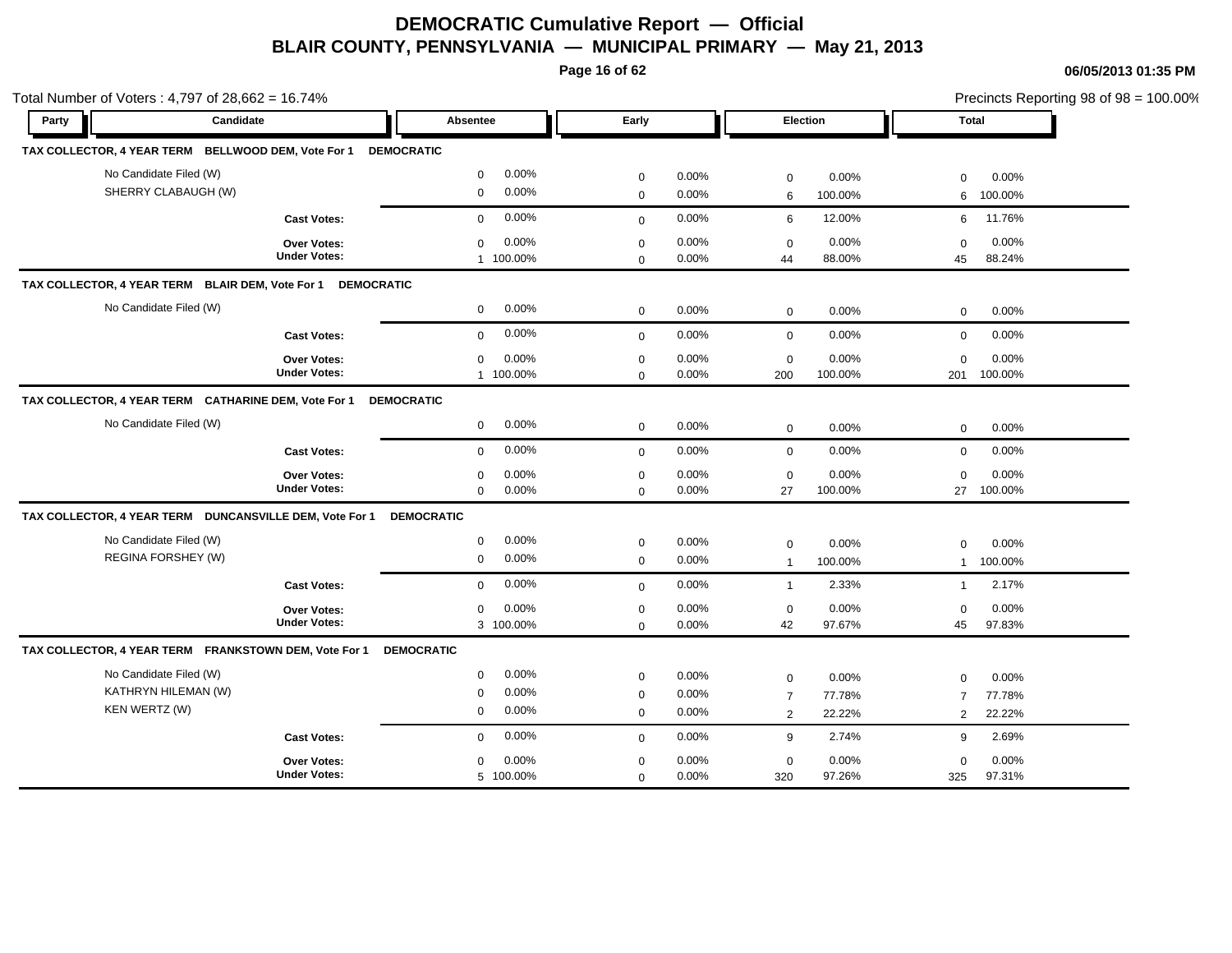**Page 17 of 62**

**06/05/2013 01:35 PM**

|            | Total Number of Voters: $4,797$ of $28,662 = 16.74\%$    |                     |                   |            |             |          |                         |        |                | Precincts Reporting 98 of $98 = 100.00\%$ |
|------------|----------------------------------------------------------|---------------------|-------------------|------------|-------------|----------|-------------------------|--------|----------------|-------------------------------------------|
| Party      | Candidate                                                |                     | Absentee          |            | Early       |          | Election                |        | <b>Total</b>   |                                           |
|            | TAX COLLECTOR, 4 YEAR TERM FREEDOM DEM, Vote For 1       |                     | <b>DEMOCRATIC</b> |            |             |          |                         |        |                |                                           |
|            | No Candidate Filed (W)                                   |                     | $\mathbf 0$       | 0.00%      | $\mathbf 0$ | $0.00\%$ | 0                       | 0.00%  | $\mathbf 0$    | 0.00%                                     |
|            | DIANE HAZENSTAB (W)                                      |                     | $\mathbf 0$       | 0.00%      | $\mathbf 0$ | $0.00\%$ | $\overline{1}$          | 4.00%  | $\overline{1}$ | 4.00%                                     |
|            | SANDRA A HODGE (W)                                       |                     | $\mathbf 0$       | 0.00%      | $\mathbf 0$ | $0.00\%$ | 21                      | 84.00% | 21             | 84.00%                                    |
|            | JANIE HOOVE (W)                                          |                     | $\mathbf{0}$      | 0.00%      | 0           | 0.00%    | $\overline{1}$          | 4.00%  | $\overline{1}$ | 4.00%                                     |
|            | <b>HOLLY LINK (W)</b>                                    |                     | 0                 | 0.00%      | $\mathbf 0$ | $0.00\%$ | 2                       | 8.00%  | 2              | 8.00%                                     |
|            |                                                          | <b>Cast Votes:</b>  | $\mathbf{0}$      | 0.00%      | $\Omega$    | 0.00%    | 25                      | 27.17% | 25             | 27.17%                                    |
|            |                                                          | <b>Over Votes:</b>  | $\Omega$          | 0.00%      | $\mathbf 0$ | 0.00%    | $\mathbf 0$             | 0.00%  | $\mathbf 0$    | 0.00%                                     |
|            |                                                          | <b>Under Votes:</b> | $\mathbf 0$       | $0.00\%$   | $\mathbf 0$ | 0.00%    | 67                      | 72.83% | 67             | 72.83%                                    |
|            | TAX COLLECTOR, 4 YEAR TERM GREENFIELD DEM, Vote For 1    |                     | <b>DEMOCRATIC</b> |            |             |          |                         |        |                |                                           |
| <b>DEM</b> | CHRISTINE A. LESLIE                                      |                     |                   | 1 100.00%  | $\mathbf 0$ | 0.00%    | 99                      | 90.00% | 100            | 90.09%                                    |
|            | TRISHA EICHER (W)                                        |                     | 0                 | 0.00%      | $\mathbf 0$ | 0.00%    | $\overline{1}$          | 0.91%  | $\mathbf 1$    | 0.90%                                     |
|            | <b>GRACE HELSEL (W)</b>                                  |                     | $\mathbf{0}$      | $0.00\%$   | $\mathbf 0$ | 0.00%    | $\overline{1}$          | 0.91%  | $\mathbf 1$    | 0.90%                                     |
|            | <b>GREGORY A MUSSELMAN (W)</b>                           |                     | $\mathbf{0}$      | 0.00%      | $\mathbf 0$ | 0.00%    | 8                       | 7.27%  | 8              | 7.21%                                     |
|            | DEANNE OAKES (W)                                         |                     | 0                 | 0.00%      | $\mathbf 0$ | $0.00\%$ | $\overline{\mathbf{1}}$ | 0.91%  | $\overline{1}$ | 0.90%                                     |
|            |                                                          | <b>Cast Votes:</b>  |                   | 1 100.00%  | $\mathbf 0$ | 0.00%    | 110                     | 86.61% | 111            | 86.72%                                    |
|            |                                                          | <b>Over Votes:</b>  | $\mathbf 0$       | 0.00%      | $\mathbf 0$ | 0.00%    | $\mathbf 0$             | 0.00%  | $\mathbf 0$    | 0.00%                                     |
|            |                                                          | <b>Under Votes:</b> | $\mathbf 0$       | 0.00%      | $\mathbf 0$ | 0.00%    | 17                      | 13.39% | 17             | 13.28%                                    |
|            | TAX COLLECTOR, 4 YEAR TERM HOLLIDAYSBURG DEM, Vote For 1 |                     | <b>DEMOCRATIC</b> |            |             |          |                         |        |                |                                           |
|            | No Candidate Filed (W)                                   |                     | 0                 | 0.00%      | $\mathbf 0$ | $0.00\%$ | $\mathbf 0$             | 0.00%  | $\mathbf 0$    | 0.00%                                     |
|            | DONNA CARSON (W)                                         |                     | $\mathbf 0$       | 0.00%      | $\mathbf 0$ | 0.00%    | 35                      | 92.11% | 35             | 92.11%                                    |
|            | DONNA LOWE (W)                                           |                     | $\mathbf 0$       | 0.00%      | 0           | 0.00%    | $\overline{1}$          | 2.63%  | $\overline{1}$ | 2.63%                                     |
|            | FORREST PAUL (W)                                         |                     | $\mathbf 0$       | 0.00%      | 0           | 0.00%    | $\overline{1}$          | 2.63%  | $\mathbf 1$    | 2.63%                                     |
|            | <b>BRENDA SPROWL (W)</b>                                 |                     | 0                 | 0.00%      | $\mathbf 0$ | $0.00\%$ | $\overline{1}$          | 2.63%  | $\overline{1}$ | 2.63%                                     |
|            |                                                          | <b>Cast Votes:</b>  | $\mathbf{0}$      | 0.00%      | $\mathbf 0$ | 0.00%    | 38                      | 11.52% | 38             | 11.18%                                    |
|            |                                                          | <b>Over Votes:</b>  | 0                 | 0.00%      | 0           | 0.00%    | 0                       | 0.00%  | $\mathbf 0$    | 0.00%                                     |
|            |                                                          | <b>Under Votes:</b> |                   | 10 100.00% | $\mathbf 0$ | 0.00%    | 292                     | 88.48% | 302            | 88.82%                                    |

**TAX COLLECTOR, 4 YEAR TERM HUSTON DEM, Vote For 1 DEMOCRATIC**

| No Candidate Filed (W)<br>STEVEN MYERS (W)<br>NICOLE STOLTZFUS (W) | $0.00\%$<br>$0.00\%$<br>$0.00\%$ | $0.00\%$<br>$0.00\%$<br>$0.00\%$ | 0.00%<br>33.33%<br>66.67% | $0.00\%$<br>0<br>33.33%<br>66.67% |  |
|--------------------------------------------------------------------|----------------------------------|----------------------------------|---------------------------|-----------------------------------|--|
| <b>Cast Votes:</b>                                                 | $0.00\%$<br>$\Omega$             | $0.00\%$                         | 13.04%                    | 13.04%<br>3                       |  |
| Over Votes:<br><b>Under Votes:</b>                                 | $0.00\%$<br>O.<br>$0.00\%$       | $0.00\%$<br>0.00%                | 0.00%<br>86.96%<br>20     | $0.00\%$<br>0<br>86.96%<br>20     |  |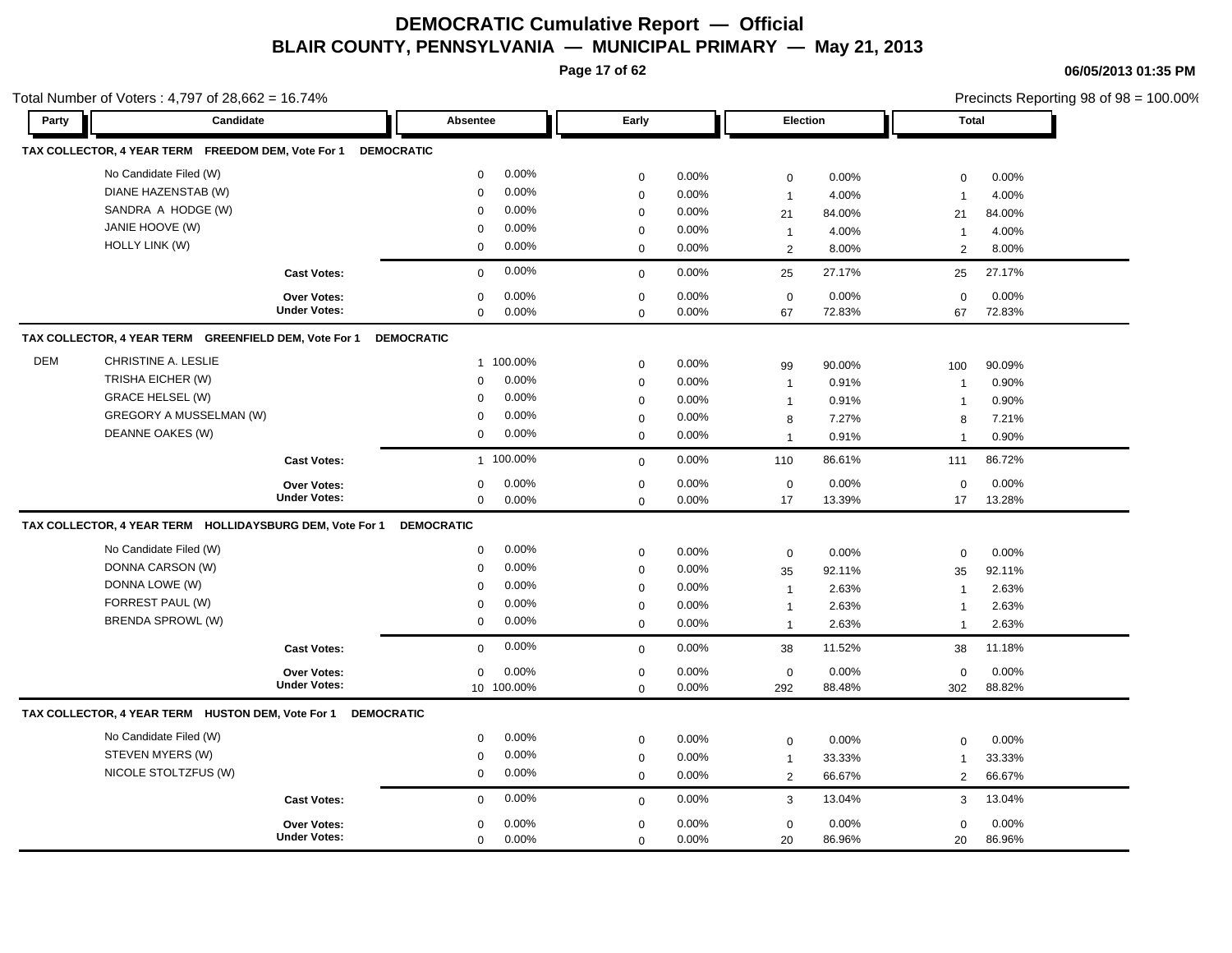**Page 18 of 62**

**06/05/2013 01:35 PM**

|       | Total Number of Voters: 4,797 of 28,662 = 16.74%              |                     |                   |           |             |       |                |         |                | Precincts Reporting 98 of 98 = 100.00% |
|-------|---------------------------------------------------------------|---------------------|-------------------|-----------|-------------|-------|----------------|---------|----------------|----------------------------------------|
| Party | Candidate                                                     |                     | Absentee          |           | Early       |       | Election       |         | Total          |                                        |
|       | TAX COLLECTOR, 4 YEAR TERM JUNIATA DEM, Vote For 1 DEMOCRATIC |                     |                   |           |             |       |                |         |                |                                        |
|       | No Candidate Filed (W)                                        |                     | $\mathbf 0$       | 0.00%     | $\mathbf 0$ | 0.00% | $\mathbf 0$    | 0.00%   | $\Omega$       | 0.00%                                  |
|       | CONNIE JACKSON (W)                                            |                     | $\mathbf 0$       | 0.00%     | $\mathbf 0$ | 0.00% | 2              | 100.00% | $\overline{2}$ | 100.00%                                |
|       |                                                               | <b>Cast Votes:</b>  | $\mathbf 0$       | 0.00%     | $\mathbf 0$ | 0.00% | 2              | 7.69%   | $\overline{2}$ | 7.69%                                  |
|       |                                                               | <b>Over Votes:</b>  | $\mathbf 0$       | 0.00%     | $\mathbf 0$ | 0.00% | $\mathbf 0$    | 0.00%   | $\mathbf 0$    | 0.00%                                  |
|       |                                                               | <b>Under Votes:</b> | $\mathbf 0$       | 0.00%     | $\mathbf 0$ | 0.00% | 24             | 92.31%  | 24             | 92.31%                                 |
|       | TAX COLLECTOR, 4 YEAR TERM MARTINSBURG DEM, Vote For 1        |                     | <b>DEMOCRATIC</b> |           |             |       |                |         |                |                                        |
|       | No Candidate Filed (W)                                        |                     | $\mathbf 0$       | 0.00%     | $\mathbf 0$ | 0.00% | $\mathbf 0$    | 0.00%   | $\mathbf 0$    | 0.00%                                  |
|       | JANET BLATTENBERGER (W)                                       |                     | $\mathbf 0$       | 0.00%     | $\mathbf 0$ | 0.00% | 10             | 21.28%  | 10             | 21.28%                                 |
|       | DOREEN EASLY (W)                                              |                     | $\mathbf 0$       | 0.00%     | $\mathbf 0$ | 0.00% | 12             | 25.53%  | 12             | 25.53%                                 |
|       | JANE STAILEY (W)                                              |                     | $\mathbf 0$       | 0.00%     | $\mathbf 0$ | 0.00% | 25             | 53.19%  | 25             | 53.19%                                 |
|       |                                                               | <b>Cast Votes:</b>  | $\mathbf 0$       | 0.00%     | $\mathbf 0$ | 0.00% | 47             | 57.32%  | 47             | 57.32%                                 |
|       |                                                               | <b>Over Votes:</b>  | $\Omega$          | 0.00%     | $\mathbf 0$ | 0.00% | $\mathbf 0$    | 0.00%   | $\Omega$       | 0.00%                                  |
|       |                                                               | <b>Under Votes:</b> | $\mathbf 0$       | 0.00%     | $\mathbf 0$ | 0.00% | 35             | 42.68%  | 35             | 42.68%                                 |
|       | TAX COLLECTOR, 4 YEAR TERM LOGAN DEM, Vote For 1              | <b>DEMOCRATIC</b>   |                   |           |             |       |                |         |                |                                        |
|       | No Candidate Filed (W)                                        |                     | $\mathbf 0$       | 0.00%     | $\mathbf 0$ | 0.00% | $\mathbf 0$    | 0.00%   | $\mathbf 0$    | 0.00%                                  |
|       | CHRISTINA BLAKE (W)                                           |                     |                   | 2 100.00% | $\mathbf 0$ | 0.00% | 34             | 91.89%  | 36             | 92.31%                                 |
|       | KATHLEEN BLAKE (W)                                            |                     | $\mathbf 0$       | 0.00%     | $\mathbf 0$ | 0.00% | $\overline{1}$ | 2.70%   | $\overline{1}$ | 2.56%                                  |
|       | RONALD DEFRANGO (W)                                           |                     | $\mathbf 0$       | 0.00%     | $\mathbf 0$ | 0.00% | $\overline{1}$ | 2.70%   | $\overline{1}$ | 2.56%                                  |
|       | DON SWANGER (W)                                               |                     | $\mathbf 0$       | 0.00%     | $\mathbf 0$ | 0.00% | $\overline{1}$ | 2.70%   | $\mathbf{1}$   | 2.56%                                  |
|       |                                                               | <b>Cast Votes:</b>  | $\overline{2}$    | 14.29%    | $\mathbf 0$ | 0.00% | 37             | 7.10%   | 39             | 7.29%                                  |
|       |                                                               | <b>Over Votes:</b>  | $\mathbf 0$       | 0.00%     | $\mathbf 0$ | 0.00% | $\mathbf 0$    | 0.00%   | $\mathbf 0$    | 0.00%                                  |
|       |                                                               | <b>Under Votes:</b> | 12                | 85.71%    | $\mathbf 0$ | 0.00% | 484            | 92.90%  | 496            | 92.71%                                 |
|       | TAX COLLECTOR, 4 YEAR TERM NEWRY DEM, Vote For 1              | <b>DEMOCRATIC</b>   |                   |           |             |       |                |         |                |                                        |
|       | No Candidate Filed (W)                                        |                     | $\mathbf 0$       | 0.00%     | $\mathbf 0$ | 0.00% | $\mathbf 0$    | 0.00%   | $\mathbf 0$    | 0.00%                                  |
|       | <b>GLADYS GLUNT (W)</b>                                       |                     | $\mathbf 0$       | 0.00%     | $\mathbf 0$ | 0.00% | $\overline{7}$ | 77.78%  | $\overline{7}$ | 77.78%                                 |
|       | STEPHAN G JANOSIK (W)                                         |                     | 0                 | 0.00%     | $\mathbf 0$ | 0.00% | $\mathbf{1}$   | 11.11%  | $\mathbf{1}$   | 11.11%                                 |
|       | NICOLE STAFANIC (W)                                           |                     | $\mathbf 0$       | 0.00%     | $\mathbf 0$ | 0.00% | $\overline{1}$ | 11.11%  | $\mathbf{1}$   | 11.11%                                 |
|       |                                                               | <b>Cast Votes:</b>  | $\Omega$          | 0.00%     | $\mathbf 0$ | 0.00% | 9              | 39.13%  | 9              | 39.13%                                 |
|       |                                                               | <b>Over Votes:</b>  | $\mathbf 0$       | 0.00%     | $\mathbf 0$ | 0.00% | $\mathbf 0$    | 0.00%   | $\mathbf 0$    | 0.00%                                  |
|       |                                                               | <b>Under Votes:</b> | $\mathbf 0$       | 0.00%     | $\mathbf 0$ | 0.00% | 14             | 60.87%  | 14             | 60.87%                                 |

Precincts Reporting 98 of 98 = 100.00%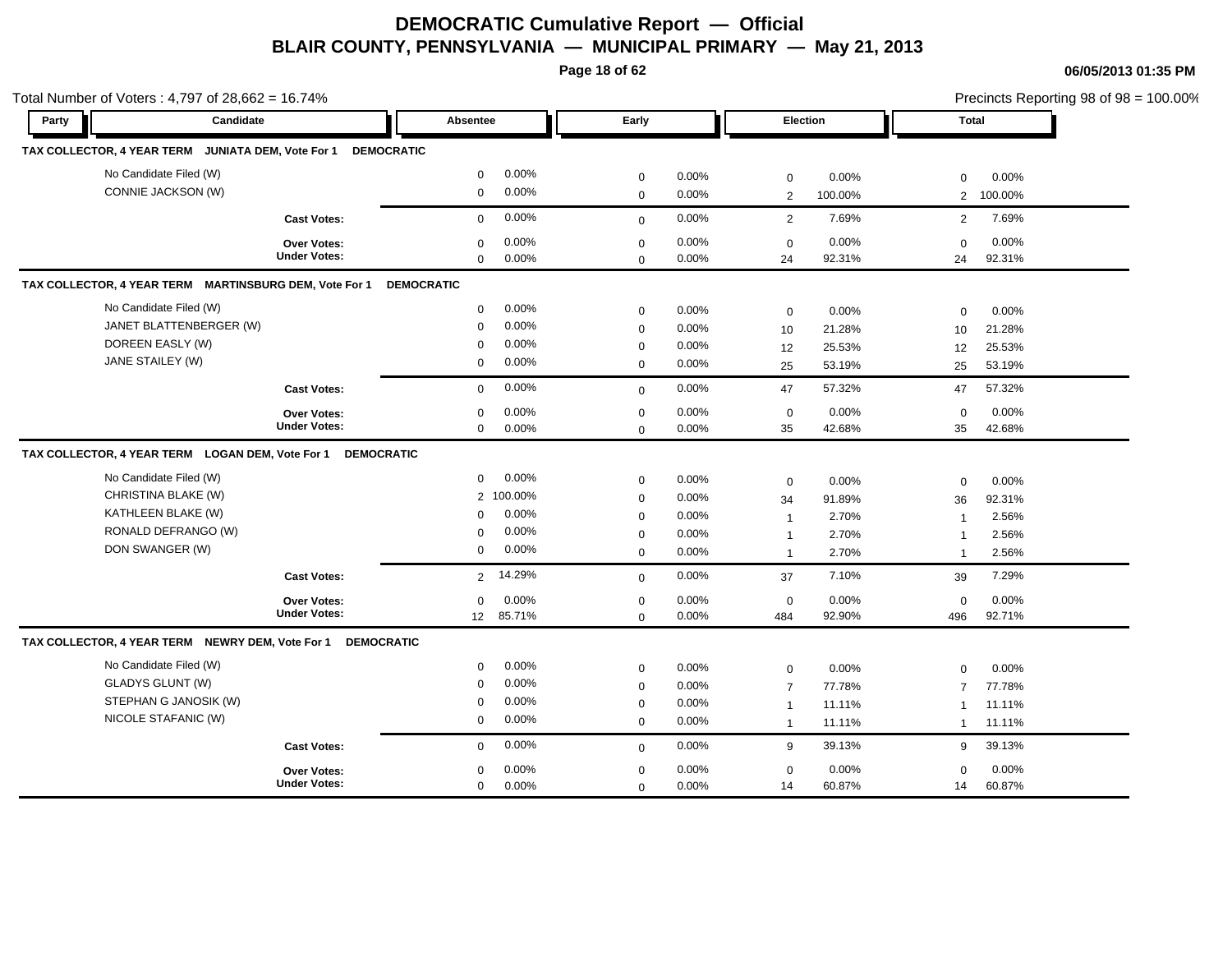**Page 19 of 62**

|            | Total Number of Voters: 4,797 of 28,662 = 16.74%                                      |                                           |                                                                                |                                                          |                                  |                                                                             | Precincts Reporting 98 of 98 = 100.00%                            |  |
|------------|---------------------------------------------------------------------------------------|-------------------------------------------|--------------------------------------------------------------------------------|----------------------------------------------------------|----------------------------------|-----------------------------------------------------------------------------|-------------------------------------------------------------------|--|
| Party      | Candidate                                                                             |                                           | Absentee                                                                       | Early                                                    |                                  | <b>Election</b>                                                             | Total                                                             |  |
|            | TAX COLLECTOR, 4 YEAR TERM NORTH WOODBURY DEM, Vote For 1                             |                                           | <b>DEMOCRATIC</b>                                                              |                                                          |                                  |                                                                             |                                                                   |  |
|            | No Candidate Filed (W)<br>SHARON BROWER (W)<br>DOREEN EASILEY (W)<br>JANE STAILEY (W) |                                           | $0.00\%$<br>0<br>0.00%<br>$\mathbf 0$<br>0.00%<br>$\mathbf 0$<br>$0.00\%$<br>0 | $\mathbf 0$<br>$\mathbf 0$<br>$\mathbf 0$<br>$\mathbf 0$ | 0.00%<br>0.00%<br>0.00%<br>0.00% | 0.00%<br>$\mathbf 0$<br>69.23%<br>9<br>7.69%<br>$\mathbf{1}$<br>3<br>23.08% | 0.00%<br>$\mathbf 0$<br>69.23%<br>9<br>7.69%<br>-1<br>23.08%<br>3 |  |
|            |                                                                                       | <b>Cast Votes:</b>                        | 0.00%<br>$\mathbf 0$                                                           | $\mathbf 0$                                              | 0.00%                            | 31.71%<br>13                                                                | 30.95%<br>13                                                      |  |
|            |                                                                                       | <b>Over Votes:</b><br><b>Under Votes:</b> | $\mathbf 0$<br>$0.00\%$<br>1 100.00%                                           | $\mathbf 0$<br>$\mathbf 0$                               | 0.00%<br>0.00%                   | 0.00%<br>$\mathbf 0$<br>68.29%<br>28                                        | 0.00%<br>$\mathbf 0$<br>69.05%<br>29                              |  |
|            | TAX COLLECTOR, 4 YEAR TERM ROARING SPRING DEM, Vote For 1                             |                                           | <b>DEMOCRATIC</b>                                                              |                                                          |                                  |                                                                             |                                                                   |  |
|            | No Candidate Filed (W)<br>JOY SMITH (W)                                               |                                           | 0.00%<br>0<br>0.00%<br>0                                                       | $\mathbf 0$<br>$\mathbf 0$                               | $0.00\%$<br>0.00%                | 0.00%<br>$\mathbf 0$<br>100.00%<br>3                                        | 0.00%<br>$\mathbf 0$<br>100.00%<br>3                              |  |
|            |                                                                                       | <b>Cast Votes:</b>                        | 0.00%<br>$\mathbf 0$                                                           | $\mathbf 0$                                              | 0.00%                            | 3.61%<br>3                                                                  | 3.49%<br>3                                                        |  |
|            |                                                                                       | Over Votes:<br><b>Under Votes:</b>        | 0.00%<br>$\mathbf 0$<br>3 100.00%                                              | $\mathbf 0$<br>$\mathbf 0$                               | 0.00%<br>0.00%                   | 0.00%<br>0<br>96.39%<br>80                                                  | 0.00%<br>$\mathbf 0$<br>96.51%<br>83                              |  |
|            | TAX COLLECTOR, 4 YEAR TERM SNYDER DEM, Vote For 1                                     | <b>DEMOCRATIC</b>                         |                                                                                |                                                          |                                  |                                                                             |                                                                   |  |
|            | No Candidate Filed (W)<br>Wendy S. Miller (W)                                         |                                           | 0.00%<br>0<br>3 100.00%                                                        | $\mathbf 0$<br>$\mathbf 0$                               | 0.00%<br>$0.00\%$                | 0.00%<br>$\mathbf 0$<br>$\mathbf 0$<br>0.00%                                | 0.00%<br>$\mathbf 0$<br>100.00%<br>3                              |  |
|            |                                                                                       | <b>Cast Votes:</b>                        | 75.00%<br>3                                                                    | $\mathbf 0$                                              | 0.00%                            | $\mathbf 0$<br>0.00%                                                        | 2.54%<br>3                                                        |  |
|            |                                                                                       | <b>Over Votes:</b><br><b>Under Votes:</b> | 0.00%<br>0<br>25.00%<br>$\mathbf{1}$                                           | $\mathbf 0$<br>$\mathbf 0$                               | 0.00%<br>0.00%                   | 0<br>0.00%<br>100.00%<br>114                                                | 0.00%<br>$\mathbf 0$<br>97.46%<br>115                             |  |
|            | TAX COLLECTOR, 4 YEAR TERM TAYLOR DEM, Vote For 1 DEMOCRATIC                          |                                           |                                                                                |                                                          |                                  |                                                                             |                                                                   |  |
|            | No Candidate Filed (W)                                                                |                                           | 0.00%<br>$\mathbf 0$                                                           | $\mathbf 0$                                              | 0.00%                            | $\mathbf 0$<br>0.00%                                                        | $\mathbf 0$<br>0.00%                                              |  |
|            |                                                                                       | <b>Cast Votes:</b>                        | $0.00\%$<br>$\mathbf 0$                                                        | $\mathbf 0$                                              | 0.00%                            | 0.00%<br>$\mathbf 0$                                                        | 0.00%<br>$\mathbf 0$                                              |  |
|            |                                                                                       | <b>Over Votes:</b><br><b>Under Votes:</b> | 0<br>$0.00\%$<br>2 100.00%                                                     | $\mathbf 0$<br>$\mathbf 0$                               | 0.00%<br>0.00%                   | 0.00%<br>$\mathbf 0$<br>37<br>100.00%                                       | 0.00%<br>$\mathbf 0$<br>39 100.00%                                |  |
|            | TAX COLLECTOR, 4 YEAR TERM TYRONE TWP DEM, Vote For 1                                 |                                           | <b>DEMOCRATIC</b>                                                              |                                                          |                                  |                                                                             |                                                                   |  |
| <b>DEM</b> | <b>LISA O'DELLICK</b>                                                                 |                                           | 0.00%<br>0                                                                     | $\mathbf 0$                                              | 0.00%                            | 100.00%<br>70                                                               | 70 100.00%                                                        |  |
|            |                                                                                       | <b>Cast Votes:</b>                        | 0.00%<br>$\mathbf 0$                                                           | $\mathbf 0$                                              | 0.00%                            | 94.59%<br>70                                                                | 94.59%<br>70                                                      |  |
|            |                                                                                       | Over Votes:<br><b>Under Votes:</b>        | 0.00%<br>$\mathbf 0$<br>0.00%<br>0                                             | $\mathbf 0$<br>$\mathbf 0$                               | 0.00%<br>0.00%                   | 0.00%<br>$\mathbf 0$<br>5.41%<br>$\overline{4}$                             | 0.00%<br>0<br>$\overline{4}$<br>5.41%                             |  |
|            | TAX COLLECTOR, 4 YEAR TERM WILLIAMSBURG DEM, Vote For 1                               |                                           | <b>DEMOCRATIC</b>                                                              |                                                          |                                  |                                                                             |                                                                   |  |
|            | No Candidate Filed (W)<br><b>BECKY MINGLE (W)</b>                                     |                                           | 0.00%<br>0<br>0.00%<br>0                                                       | $\mathbf 0$<br>$\mathbf 0$                               | 0.00%<br>0.00%                   | $\mathbf 0$<br>0.00%<br>100.00%<br>$\mathbf{1}$                             | 0.00%<br>$\mathbf 0$<br>100.00%<br>$\mathbf{1}$                   |  |
|            |                                                                                       | <b>Cast Votes:</b>                        | 0.00%<br>$\mathbf 0$                                                           | $\mathbf 0$                                              | 0.00%                            | 2.56%<br>$\mathbf{1}$                                                       | 2.50%<br>$\mathbf 1$                                              |  |
|            |                                                                                       | Over Votes:<br><b>Under Votes:</b>        | 0.00%<br>$\mathbf 0$<br>1 100.00%                                              | $\mathbf 0$<br>$\Omega$                                  | 0.00%<br>0.00%                   | 0.00%<br>$\mathbf 0$<br>38<br>97.44%                                        | 0.00%<br>$\mathbf 0$<br>97.50%<br>39                              |  |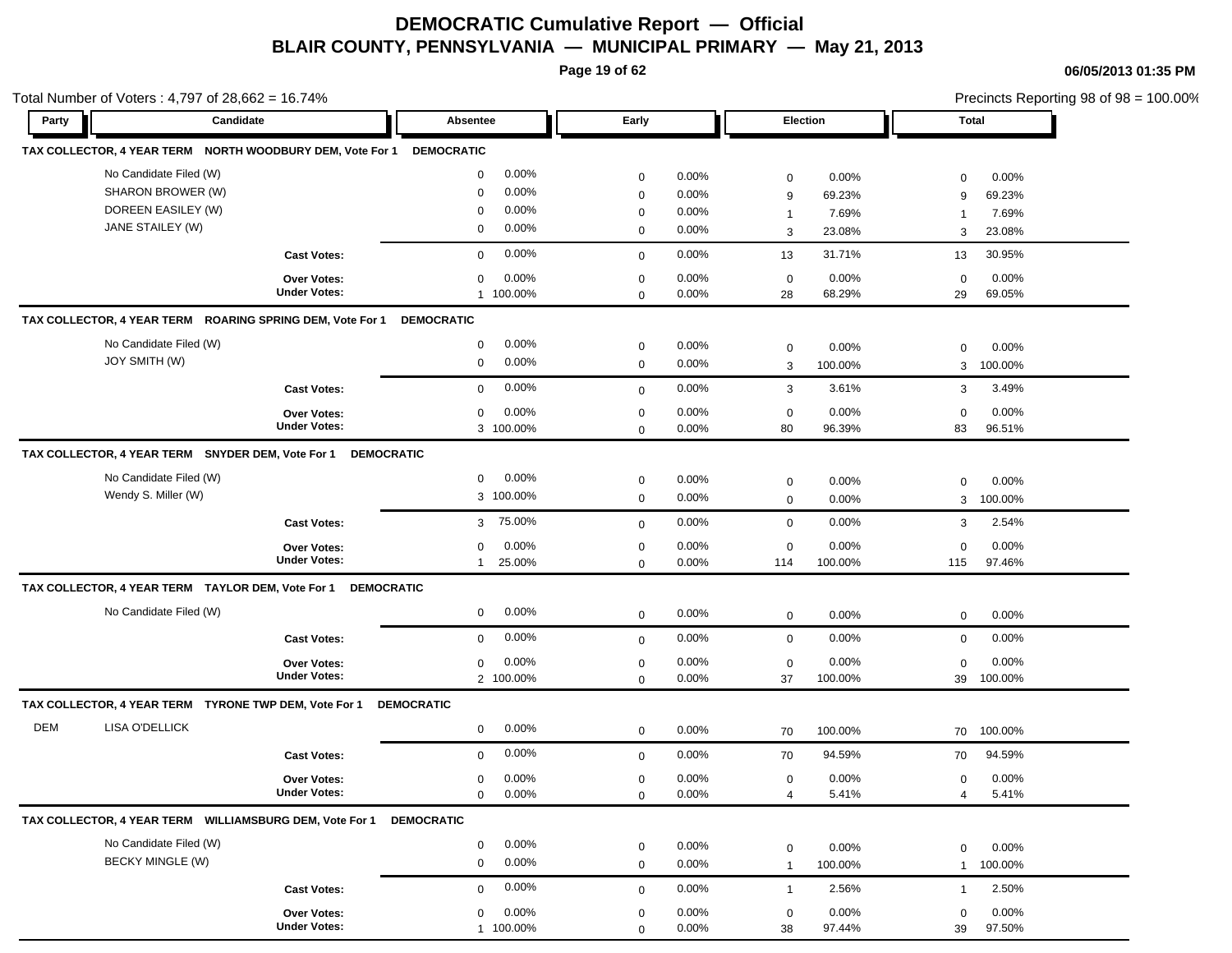**Page 20 of 62**

| Total Number of Voters: 4,797 of 28,662 = 16.74% |                                                                 |                          |             |          |              |          |              |             |  |
|--------------------------------------------------|-----------------------------------------------------------------|--------------------------|-------------|----------|--------------|----------|--------------|-------------|--|
| Party                                            | Candidate                                                       | Absentee                 | Early       |          |              | Election |              | Total       |  |
|                                                  | TAX COLLECTOR, 4 YEAR TERM WOODBURY DEM, Vote For 1             | <b>DEMOCRATIC</b>        |             |          |              |          |              |             |  |
| No Candidate Filed (W)                           |                                                                 | $0.00\%$<br>$\mathbf 0$  | 0           | 0.00%    | $\mathbf 0$  | 0.00%    | 0            | 0.00%       |  |
|                                                  | <b>Cast Votes:</b>                                              | $0.00\%$<br>$\mathbf{0}$ | $\mathbf 0$ | 0.00%    | $\mathbf 0$  | 0.00%    | $\mathbf 0$  | 0.00%       |  |
|                                                  | <b>Over Votes:</b>                                              | 0.00%<br>0               | $\mathbf 0$ | 0.00%    | $\mathbf 0$  | 0.00%    | $\mathbf 0$  | 0.00%       |  |
|                                                  | <b>Under Votes:</b>                                             | 1 100.00%                | $\mathbf 0$ | 0.00%    | 12           | 100.00%  |              | 13 100.00%  |  |
|                                                  | AUDITOR, 6 YEAR TERM ALLEGHENY DEM, Vote For 1 DEMOCRATIC       |                          |             |          |              |          |              |             |  |
| No Candidate Filed (W)                           |                                                                 | $0.00\%$<br>0            | $\mathbf 0$ | 0.00%    | $\mathbf 0$  | 0.00%    | $\mathbf 0$  | 0.00%       |  |
|                                                  | <b>Cast Votes:</b>                                              | 0.00%<br>$\mathbf{0}$    | $\mathbf 0$ | $0.00\%$ | $\mathbf 0$  | 0.00%    | $\mathbf 0$  | 0.00%       |  |
|                                                  | <b>Over Votes:</b>                                              | $\mathbf 0$<br>0.00%     | 0           | $0.00\%$ | $\mathbf 0$  | 0.00%    | $\mathbf 0$  | 0.00%       |  |
|                                                  | <b>Under Votes:</b>                                             | 19 100.00%               | 0           | $0.00\%$ | 233          | 100.00%  | 252          | 100.00%     |  |
| AUDITOR, 6 YEAR TERM ANTIS DEM, Vote For 1       | <b>DEMOCRATIC</b>                                               |                          |             |          |              |          |              |             |  |
| No Candidate Filed (W)                           |                                                                 | 0.00%<br>$\mathbf 0$     | $\mathbf 0$ | 0.00%    | 0            | 0.00%    | $\mathbf 0$  | 0.00%       |  |
| <b>GLORIA STULTZ (W)</b>                         |                                                                 | $0.00\%$<br>0            | $\mathbf 0$ | 0.00%    | 5            | 83.33%   | 5            | 83.33%      |  |
| TERRY ADAMS (W)                                  |                                                                 | $0.00\%$<br>0            | 0           | 0.00%    | $\mathbf{1}$ | 16.67%   | $\mathbf 1$  | 16.67%      |  |
|                                                  | <b>Cast Votes:</b>                                              | 0.00%<br>$\mathbf{0}$    | $\mathbf 0$ | 0.00%    | 6            | 3.53%    | 6            | 3.43%       |  |
|                                                  | Over Votes:                                                     | 0.00%<br>0               | $\mathbf 0$ | 0.00%    | 0            | 0.00%    | $\mathbf 0$  | 0.00%       |  |
|                                                  | <b>Under Votes:</b>                                             | 5 100.00%                | $\mathbf 0$ | $0.00\%$ | 164          | 96.47%   | 169          | 96.57%      |  |
|                                                  | AUDITOR, 4 YEAR UNEXPIRED TERM ANTIS DEM, Vote For 1            | <b>DEMOCRATIC</b>        |             |          |              |          |              |             |  |
| No Candidate Filed (W)                           |                                                                 | 0.00%<br>0               | $\mathbf 0$ | 0.00%    | 0            | 0.00%    | $\mathbf 0$  | 0.00%       |  |
| JOSEPH SMYDER (W)                                |                                                                 | 0.00%<br>0               | $\mathbf 0$ | 0.00%    | 5            | 83.33%   | 5            | 83.33%      |  |
| NICHOLAS R ADAMS (W)                             |                                                                 | 0.00%<br>0               | 0           | 0.00%    | $\mathbf{1}$ | 16.67%   | $\mathbf{1}$ | 16.67%      |  |
|                                                  | <b>Cast Votes:</b>                                              | 0.00%<br>$\mathbf 0$     | $\mathbf 0$ | 0.00%    | 6            | 3.53%    | 6            | 3.43%       |  |
|                                                  | Over Votes:                                                     | 0.00%<br>$\mathbf 0$     | $\mathbf 0$ | 0.00%    | 0            | 0.00%    | $\mathbf 0$  | 0.00%       |  |
|                                                  | <b>Under Votes:</b>                                             | 5 100.00%                | 0           | 0.00%    | 164          | 96.47%   | 169          | 96.57%      |  |
| AUDITOR, 6 YEAR TERM BLAIR DEM, Vote For 1       | <b>DEMOCRATIC</b>                                               |                          |             |          |              |          |              |             |  |
| No Candidate Filed (W)                           |                                                                 | $0.00\%$<br>0            | $\mathbf 0$ | 0.00%    | $\mathbf 0$  | 0.00%    | $\mathbf 0$  | 0.00%       |  |
|                                                  | <b>Cast Votes:</b>                                              | 0.00%<br>$\mathbf 0$     | $\mathbf 0$ | 0.00%    | $\mathbf 0$  | 0.00%    | $\mathbf 0$  | 0.00%       |  |
|                                                  | <b>Over Votes:</b>                                              | 0.00%<br>0               | 0           | 0.00%    | 0            | 0.00%    | $\mathbf 0$  | 0.00%       |  |
|                                                  | <b>Under Votes:</b>                                             | 100.00%<br>$\mathbf{1}$  | 0           | 0.00%    | 200          | 100.00%  | 201          | 100.00%     |  |
|                                                  | AUDITOR, 2 YEAR UNEXPIRED TERM BLAIR DEM, Vote For 1 DEMOCRATIC |                          |             |          |              |          |              |             |  |
| No Candidate Filed (W)                           |                                                                 | $0.00\%$<br>$\mathbf 0$  | $\mathbf 0$ | 0.00%    | $\mathbf 0$  | 0.00%    | $\mathbf 0$  | 0.00%       |  |
|                                                  | <b>Cast Votes:</b>                                              | 0.00%<br>$\mathbf{0}$    | $\mathbf 0$ | 0.00%    | $\mathbf 0$  | 0.00%    | $\mathbf 0$  | 0.00%       |  |
|                                                  | Over Votes:                                                     | 0.00%<br>$\mathbf 0$     | $\mathbf 0$ | 0.00%    | $\mathbf 0$  | $0.00\%$ | $\mathbf 0$  | 0.00%       |  |
|                                                  | <b>Under Votes:</b>                                             | 1 100.00%                | 0           | 0.00%    | 200          | 100.00%  |              | 201 100.00% |  |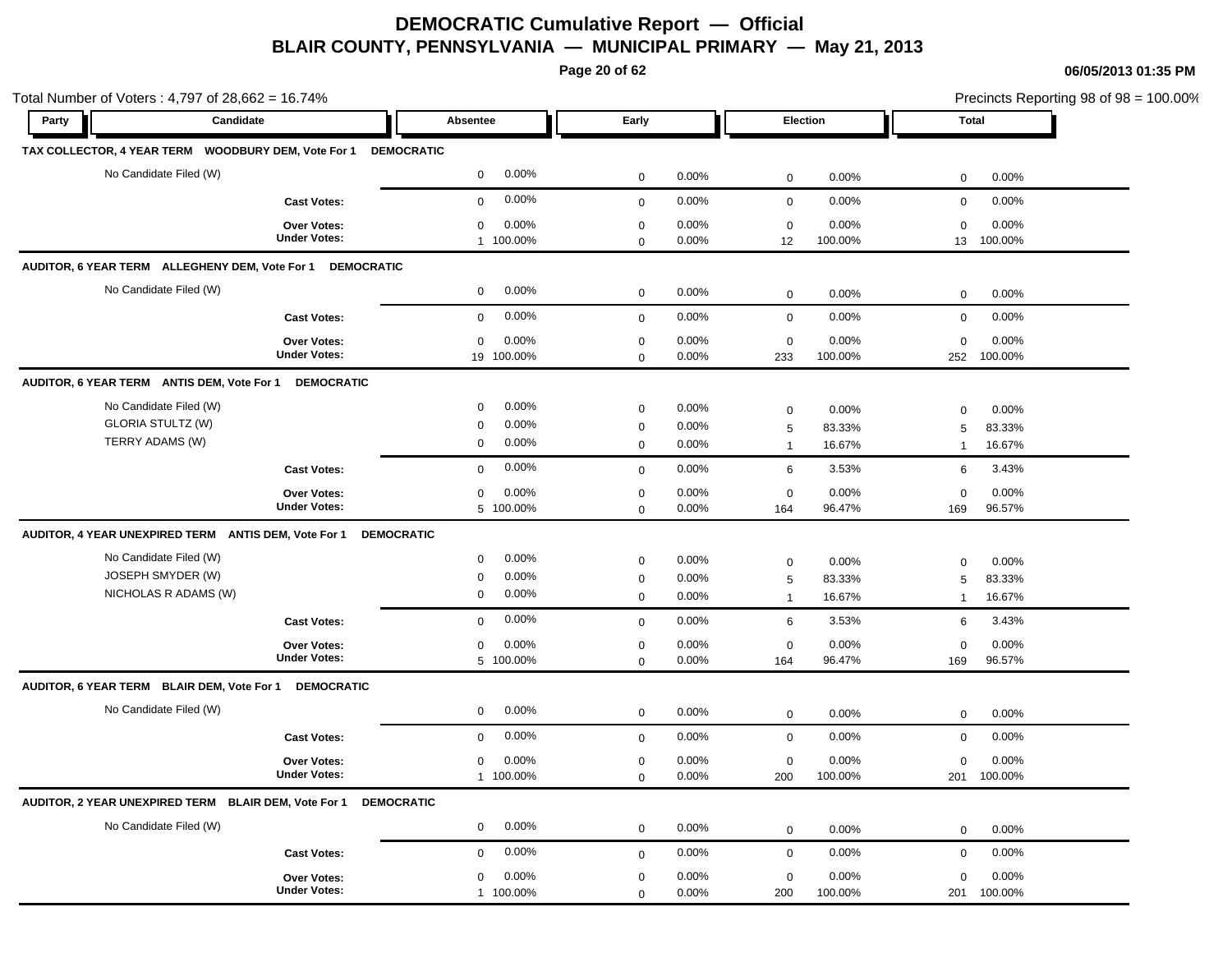**Page 21 of 62**

| Total Number of Voters: 4,797 of 28,662 = 16.74%           |                                           |                                               |                                              |                                       | Precincts Reporting 98 of 98 = 100.00% |
|------------------------------------------------------------|-------------------------------------------|-----------------------------------------------|----------------------------------------------|---------------------------------------|----------------------------------------|
| Party                                                      | Candidate                                 | Absentee                                      | Early                                        | Election                              | <b>Total</b>                           |
| AUDITOR, 6 YEAR TERM CATHARINE DEM, Vote For 1             | <b>DEMOCRATIC</b>                         |                                               |                                              |                                       |                                        |
| No Candidate Filed (W)                                     |                                           | 0.00%<br>$\mathbf 0$                          | $\mathbf 0$<br>0.00%                         | $\mathsf 0$<br>0.00%                  | $\mathbf 0$<br>0.00%                   |
|                                                            | <b>Cast Votes:</b>                        | 0.00%<br>$\mathbf 0$                          | 0.00%<br>$\mathbf 0$                         | $\mathsf 0$<br>0.00%                  | $\mathbf 0$<br>0.00%                   |
|                                                            | Over Votes:<br><b>Under Votes:</b>        | 0.00%<br>0                                    | 0.00%<br>0                                   | 0.00%<br>0                            | 0.00%<br>$\Omega$                      |
| AUDITOR, 4 YEAR UNEXPIRED TERM CATHARINE DEM, Vote For 1   |                                           | $\mathbf 0$<br>0.00%<br><b>DEMOCRATIC</b>     | 0.00%<br>0                                   | 27<br>100.00%                         | 27<br>100.00%                          |
| No Candidate Filed (W)                                     |                                           | 0.00%                                         |                                              |                                       |                                        |
|                                                            |                                           | $\mathbf 0$                                   | 0.00%<br>$\mathbf 0$                         | $\mathsf 0$<br>0.00%                  | 0.00%<br>0                             |
|                                                            | <b>Cast Votes:</b>                        | 0.00%<br>$\mathbf 0$                          | 0.00%<br>$\mathbf 0$                         | $\mathbf 0$<br>0.00%                  | 0.00%<br>$\mathbf 0$                   |
|                                                            | Over Votes:<br><b>Under Votes:</b>        | 0.00%<br>$\mathbf 0$<br>$\mathbf{0}$<br>0.00% | 0<br>0.00%<br>0.00%<br>0                     | $\mathbf 0$<br>0.00%<br>27<br>100.00% | $\mathbf 0$<br>0.00%<br>27<br>100.00%  |
| AUDITOR, 2 YEAR UNEXPIRED TERM CATHARINE DEM, Vote For 1   |                                           | <b>DEMOCRATIC</b>                             |                                              |                                       |                                        |
| No Candidate Filed (W)                                     |                                           | 0.00%<br>$\mathbf 0$                          | $\mathbf 0$<br>0.00%                         | $\mathbf 0$<br>0.00%                  | 0.00%<br>$\mathbf 0$                   |
|                                                            | <b>Cast Votes:</b>                        | 0.00%<br>$\mathbf 0$                          | 0.00%<br>$\mathbf 0$                         | 0.00%<br>$\mathbf 0$                  | 0.00%<br>$\mathbf 0$                   |
|                                                            | <b>Over Votes:</b><br><b>Under Votes:</b> | 0.00%<br>$\mathbf 0$<br>0.00%<br>$\mathbf 0$  | 0<br>0.00%<br>0.00%<br>$\mathbf 0$           | $\mathsf 0$<br>0.00%<br>27<br>100.00% | $\mathbf 0$<br>0.00%<br>100.00%<br>27  |
| AUDITOR, 6 YEAR TERM FRANKSTOWN DEM, Vote For 1 DEMOCRATIC |                                           |                                               |                                              |                                       |                                        |
| No Candidate Filed (W)                                     |                                           | 0.00%<br>$\mathbf 0$                          | 0.00%<br>$\mathbf 0$                         | 0.00%<br>0                            | $\mathbf 0$<br>0.00%                   |
| JIM GROVE (W)                                              |                                           | 0.00%<br>$\mathbf 0$                          | 0.00%<br>0                                   | 50.00%<br>$\overline{1}$              | 50.00%<br>$\mathbf{1}$                 |
| KATHARINE OZIO (W)                                         |                                           | 0.00%<br>$\mathbf 0$                          | $\mathbf 0$<br>0.00%                         | 50.00%<br>$\overline{1}$              | 50.00%<br>$\mathbf{1}$                 |
|                                                            | <b>Cast Votes:</b>                        | $0.00\%$<br>$\mathbf 0$                       | 0.00%<br>$\mathbf 0$                         | $\overline{2}$<br>0.61%               | 0.60%<br>2                             |
|                                                            | <b>Over Votes:</b><br><b>Under Votes:</b> | 0.00%<br>0<br>5 100.00%                       | 0.00%<br>$\mathbf 0$<br>0.00%<br>$\mathbf 0$ | 0.00%<br>0<br>327<br>99.39%           | 0.00%<br>$\mathbf 0$<br>332<br>99.40%  |
| AUDITOR, 2 YEAR UNEXPIRED TERM FRANKSTOWN DEM, Vote For 1  |                                           | <b>DEMOCRATIC</b>                             |                                              |                                       |                                        |
| No Candidate Filed (W)                                     |                                           | 0.00%<br>$\mathbf 0$                          | 0.00%<br>$\mathbf 0$                         | $\pmb{0}$<br>0.00%                    | 0.00%<br>$\mathbf 0$                   |
| ROBERTS DAN (W)                                            |                                           | 0.00%<br>$\mathbf 0$                          | 0.00%<br>$\mathbf 0$                         | 100.00%<br>$\overline{1}$             | 100.00%<br>$\mathbf{1}$                |
|                                                            | <b>Cast Votes:</b>                        | 0.00%<br>$\mathbf 0$                          | 0.00%<br>$\mathbf 0$                         | 0.30%<br>$\overline{1}$               | 0.30%<br>$\mathbf{1}$                  |
|                                                            | Over Votes:                               | 0.00%<br>$\mathbf 0$                          | 0.00%<br>0                                   | 0.00%<br>$\mathbf 0$                  | 0.00%<br>$\mathbf 0$                   |
|                                                            | <b>Under Votes:</b>                       | 5 100.00%                                     | 0.00%<br>$\Omega$                            | 99.70%<br>328                         | 99.70%<br>333                          |
| AUDITOR, 6 YEAR TERM FREEDOM DEM, Vote For 1               | <b>DEMOCRATIC</b>                         |                                               |                                              |                                       |                                        |
| No Candidate Filed (W)                                     |                                           | 0.00%<br>$\mathbf 0$                          | 0.00%<br>$\mathbf 0$                         | $\mathbf 0$<br>0.00%                  | 0.00%<br>$\mathbf 0$                   |
|                                                            | <b>Cast Votes:</b>                        | 0.00%<br>$\mathbf 0$                          | 0.00%<br>$\mathbf 0$                         | 0.00%<br>$\mathbf 0$                  | 0.00%<br>$\mathbf 0$                   |
|                                                            | <b>Over Votes:</b>                        | 0.00%<br>$\mathbf 0$                          | 0.00%<br>0                                   | 0.00%<br>0                            | 0.00%<br>$\mathbf 0$                   |
|                                                            | <b>Under Votes:</b>                       | $\mathbf 0$<br>0.00%                          | 0.00%<br>$\Omega$                            | 92<br>100.00%                         | 92<br>100.00%                          |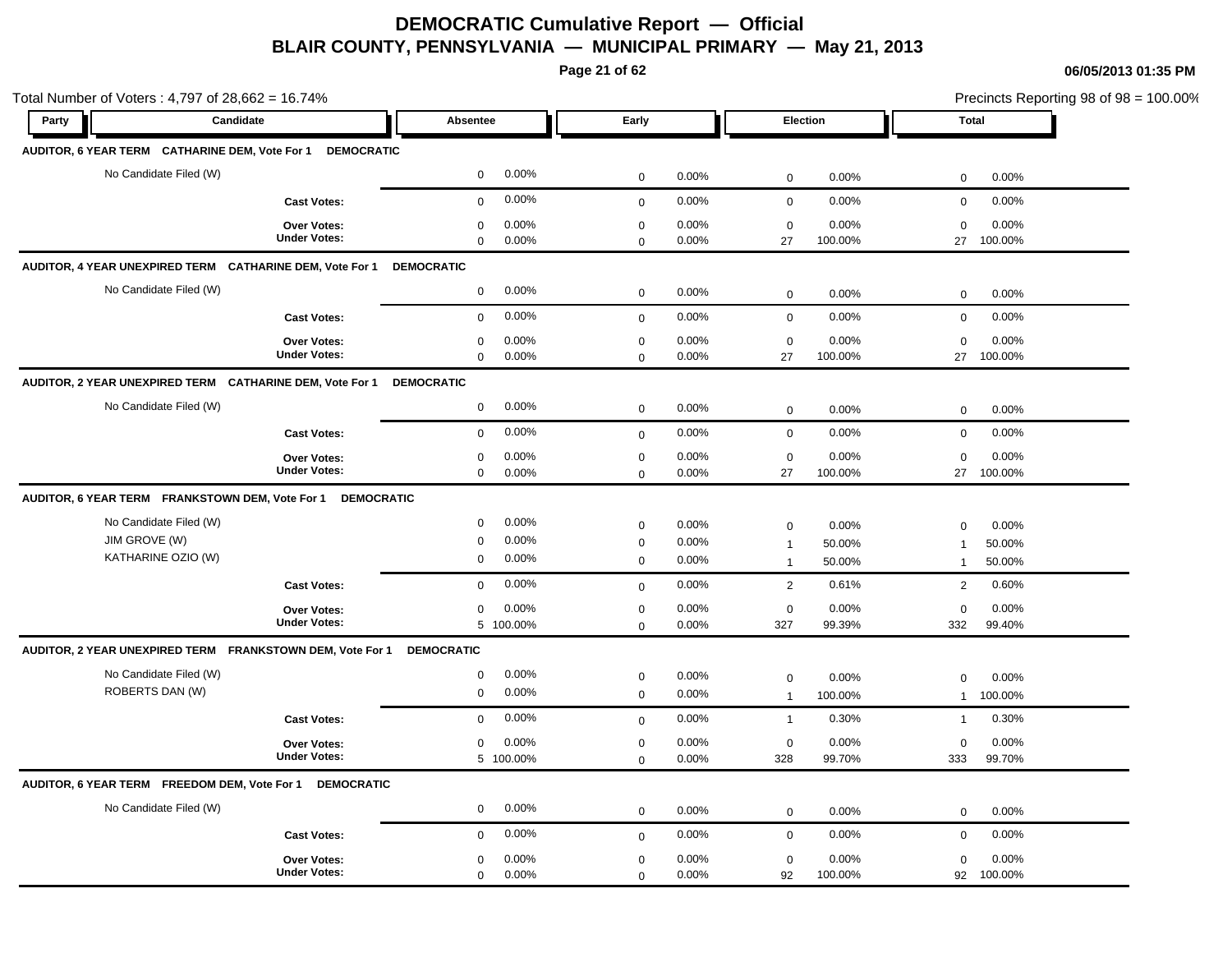**Page 22 of 62**

| Total Number of Voters: 4,797 of 28,662 = 16.74%                     |                                           |                                              |                            |                |                                     |                  |                             | Precincts Reporting 98 of 98 = 100.00% |  |
|----------------------------------------------------------------------|-------------------------------------------|----------------------------------------------|----------------------------|----------------|-------------------------------------|------------------|-----------------------------|----------------------------------------|--|
| Party<br>Candidate                                                   |                                           | Absentee                                     | Early                      |                | Election                            |                  | <b>Total</b>                |                                        |  |
| AUDITOR, 6 YEAR TERM GREENFIELD DEM, Vote For 1 DEMOCRATIC           |                                           |                                              |                            |                |                                     |                  |                             |                                        |  |
| No Candidate Filed (W)                                               |                                           | 0.00%<br>$\mathbf 0$                         | $\mathbf 0$                | 0.00%          | $\mathbf 0$                         | 0.00%            | $\mathbf 0$                 | 0.00%                                  |  |
|                                                                      | <b>Cast Votes:</b>                        | 0.00%<br>$\mathbf 0$                         | $\mathbf 0$                | 0.00%          | $\mathbf 0$                         | 0.00%            | $\mathbf 0$                 | 0.00%                                  |  |
|                                                                      | Over Votes:<br><b>Under Votes:</b>        | 0.00%<br>0<br>1 100.00%                      | $\mathbf 0$<br>$\mathbf 0$ | 0.00%<br>0.00% | $\mathbf 0$<br>127                  | 0.00%<br>100.00% | $\mathbf 0$<br>128          | 0.00%<br>100.00%                       |  |
| AUDITOR, 4 YEAR UNEXPIRED TERM GREENFIELD DEM, Vote For 1 DEMOCRATIC |                                           |                                              |                            |                |                                     |                  |                             |                                        |  |
| No Candidate Filed (W)                                               |                                           | 0.00%<br>$\mathbf 0$                         | $\mathbf 0$                | 0.00%          | $\mathbf 0$                         | 0.00%            | $\Omega$                    | 0.00%                                  |  |
| LISA BRUMBAUGH (W)                                                   |                                           | 0.00%<br>$\mathbf 0$                         | $\mathbf 0$                | 0.00%          | $\overline{1}$                      | 100.00%          | $\mathbf{1}$                | 100.00%                                |  |
|                                                                      | <b>Cast Votes:</b>                        | 0.00%<br>$\mathbf 0$                         | $\mathbf 0$                | 0.00%          | $\overline{1}$                      | 0.79%            | $\mathbf{1}$                | 0.78%                                  |  |
|                                                                      | Over Votes:<br><b>Under Votes:</b>        | 0.00%<br>$\mathbf 0$<br>1 100.00%            | $\mathbf 0$<br>$\mathbf 0$ | 0.00%<br>0.00% | $\mathbf 0$<br>126                  | 0.00%<br>99.21%  | $\mathbf 0$<br>127          | 0.00%<br>99.22%                        |  |
| AUDITOR, 2 YEAR UNEXPIRED TERM GREENFIELD DEM, Vote For 1            |                                           | <b>DEMOCRATIC</b>                            |                            |                |                                     |                  |                             |                                        |  |
| No Candidate Filed (W)                                               |                                           | 0.00%<br>$\mathbf 0$                         | $\mathbf 0$                | 0.00%          | $\mathbf 0$                         | 0.00%            | $\mathbf 0$                 | 0.00%                                  |  |
|                                                                      | <b>Cast Votes:</b>                        | 0.00%<br>$\mathbf 0$                         | $\mathbf 0$                | 0.00%          | $\mathbf 0$                         | 0.00%            | $\mathbf 0$                 | 0.00%                                  |  |
|                                                                      | Over Votes:<br><b>Under Votes:</b>        | 0.00%<br>$\mathbf 0$<br>1 100.00%            | $\mathbf 0$<br>$\mathbf 0$ | 0.00%<br>0.00% | $\mathbf 0$<br>127                  | 0.00%<br>100.00% | $\mathbf 0$<br>128          | 0.00%<br>100.00%                       |  |
| AUDITOR, 6 YEAR TERM HUSTON DEM, Vote For 1 DEMOCRATIC               |                                           |                                              |                            |                |                                     |                  |                             |                                        |  |
| No Candidate Filed (W)                                               |                                           | 0.00%<br>$\mathbf 0$                         | $\mathbf 0$                | 0.00%          | $\mathbf 0$                         | 0.00%            | $\mathbf 0$                 | 0.00%                                  |  |
|                                                                      | <b>Cast Votes:</b>                        | 0.00%<br>$\mathbf 0$                         | $\mathbf 0$                | 0.00%          | $\mathbf 0$                         | 0.00%            | $\mathbf 0$                 | 0.00%                                  |  |
|                                                                      | Over Votes:<br><b>Under Votes:</b>        | 0.00%<br>$\mathbf 0$<br>0.00%<br>$\mathbf 0$ | $\mathbf 0$<br>$\mathbf 0$ | 0.00%<br>0.00% | $\mathbf 0$<br>23                   | 0.00%<br>100.00% | $\mathbf 0$<br>23           | 0.00%<br>100.00%                       |  |
| AUDITOR, 6 YEAR TERM JUNIATA DEM, Vote For 1                         | <b>DEMOCRATIC</b>                         |                                              |                            |                |                                     |                  |                             |                                        |  |
| No Candidate Filed (W)<br>LOUIS G RIMBECK (W)                        |                                           | 0.00%<br>0<br>$\mathbf 0$<br>0.00%           | $\mathbf 0$<br>$\mathbf 0$ | 0.00%<br>0.00% | $\mathbf 0$<br>$\mathbf{1}$         | 0.00%<br>100.00% | $\mathbf 0$<br>$\mathbf{1}$ | 0.00%<br>100.00%                       |  |
|                                                                      | <b>Cast Votes:</b>                        | 0.00%<br>$\mathbf 0$                         | $\mathbf 0$                | 0.00%          | $\overline{1}$                      | 3.85%            | $\mathbf{1}$                | 3.85%                                  |  |
|                                                                      | <b>Over Votes:</b><br><b>Under Votes:</b> | 0.00%<br>0<br>$\mathbf 0$<br>0.00%           | $\mathbf 0$<br>$\mathbf 0$ | 0.00%<br>0.00% | $\mathbf 0$<br>25                   | 0.00%<br>96.15%  | $\mathbf 0$<br>25           | 0.00%<br>96.15%                        |  |
| AUDITOR, 4 YEAR UNEXPIRED TERM JUNIATA DEM, Vote For 1               |                                           | <b>DEMOCRATIC</b>                            |                            |                |                                     |                  |                             |                                        |  |
| No Candidate Filed (W)<br>CHRIS ROGERS (W)                           |                                           | 0.00%<br>$\mathbf 0$<br>0.00%<br>$\mathbf 0$ | $\mathbf 0$<br>$\mathbf 0$ | 0.00%<br>0.00% | $\mathsf{O}\xspace$<br>$\mathbf{1}$ | 0.00%<br>100.00% | $\Omega$<br>$\mathbf{1}$    | 0.00%<br>100.00%                       |  |
|                                                                      | <b>Cast Votes:</b>                        | 0.00%<br>$\mathbf 0$                         | $\mathbf 0$                | 0.00%          | $\overline{1}$                      | 3.85%            | $\mathbf{1}$                | 3.85%                                  |  |
|                                                                      | Over Votes:<br><b>Under Votes:</b>        | 0.00%<br>$\mathbf 0$<br>$\mathbf 0$<br>0.00% | $\mathbf 0$<br>$\Omega$    | 0.00%<br>0.00% | $\mathbf 0$<br>25                   | 0.00%<br>96.15%  | $\mathbf 0$<br>25           | 0.00%<br>96.15%                        |  |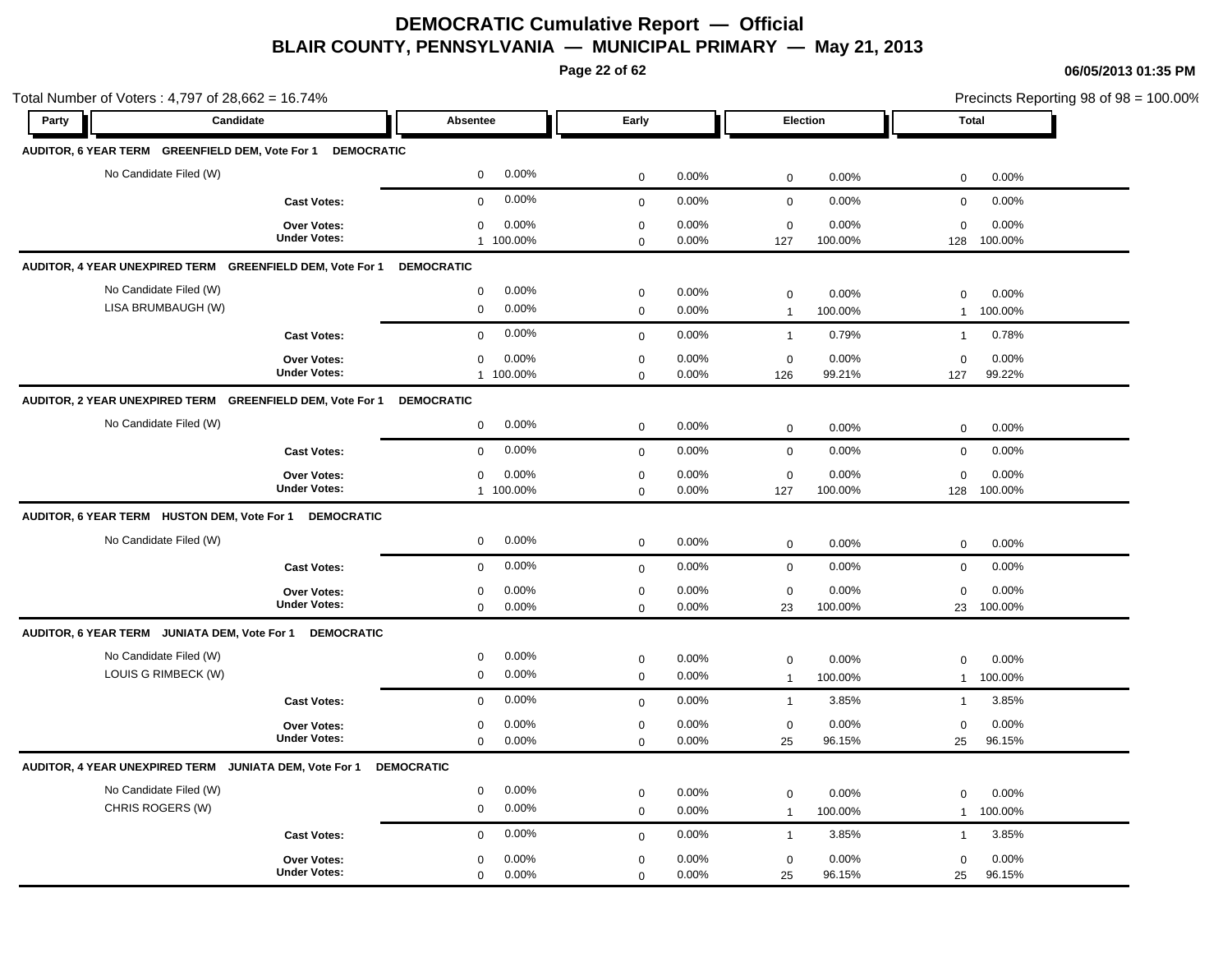**Page 23 of 62**

| Total Number of Voters: 4,797 of 28,662 = 16.74%           |                     |                         |             |       |                |          |                | Precincts Reporting 98 of 98 = 100.00% |  |
|------------------------------------------------------------|---------------------|-------------------------|-------------|-------|----------------|----------|----------------|----------------------------------------|--|
| Party                                                      | Candidate           | Absentee                | Early       |       |                | Election |                | Total                                  |  |
| AUDITOR, 6 YEAR TERM LOGAN DEM, Vote For 1                 | <b>DEMOCRATIC</b>   |                         |             |       |                |          |                |                                        |  |
| No Candidate Filed (W)                                     |                     | 0.00%<br>$\mathbf 0$    | $\mathbf 0$ | 0.00% | 0              | 0.00%    | $\mathbf 0$    | 0.00%                                  |  |
| DAVID J MASON (W)                                          |                     | 0.00%<br>$\mathbf 0$    | $\mathbf 0$ | 0.00% | $\overline{1}$ | 50.00%   | $\overline{1}$ | 50.00%                                 |  |
| DON SWANGER (W)                                            |                     | 0.00%<br>0              | 0           | 0.00% | $\overline{1}$ | 50.00%   | $\mathbf{1}$   | 50.00%                                 |  |
|                                                            | <b>Cast Votes:</b>  | 0.00%<br>$\Omega$       | $\Omega$    | 0.00% | 2              | 0.38%    | 2              | 0.37%                                  |  |
|                                                            | <b>Over Votes:</b>  | 0.00%<br>$\mathbf 0$    | $\mathbf 0$ | 0.00% | 0              | 0.00%    | $\mathbf 0$    | 0.00%                                  |  |
|                                                            | <b>Under Votes:</b> | 14 100.00%              | 0           | 0.00% | 519            | 99.62%   | 533            | 99.63%                                 |  |
| AUDITOR, 6 YEAR TERM MARTINSBURG DEM, Vote For 1           | <b>DEMOCRATIC</b>   |                         |             |       |                |          |                |                                        |  |
| No Candidate Filed (W)                                     |                     | 0.00%<br>0              | 0           | 0.00% | 0              | 0.00%    | $\mathbf 0$    | 0.00%                                  |  |
| FRED RAINEAR (W)                                           |                     | 0.00%<br>$\Omega$       | 0           | 0.00% | $\overline{1}$ | 50.00%   | $\overline{1}$ | 50.00%                                 |  |
| OLIVER KLOZOFF (W)                                         |                     | 0.00%<br>$\mathbf 0$    | $\mathbf 0$ | 0.00% | $\overline{1}$ | 50.00%   | $\mathbf{1}$   | 50.00%                                 |  |
|                                                            | <b>Cast Votes:</b>  | $0.00\%$<br>$\Omega$    | $\Omega$    | 0.00% | 2              | 2.44%    | 2              | 2.44%                                  |  |
|                                                            | <b>Over Votes:</b>  | 0.00%<br>$\mathbf 0$    | $\mathbf 0$ | 0.00% | $\mathsf 0$    | 0.00%    | $\mathbf 0$    | 0.00%                                  |  |
|                                                            | <b>Under Votes:</b> | 0.00%<br>$\mathbf 0$    | $\Omega$    | 0.00% | 80             | 97.56%   | 80             | 97.56%                                 |  |
| AUDITOR, 2 YEAR UNEXPIRED TERM MARTINSBURG DEM, Vote For 1 |                     | <b>DEMOCRATIC</b>       |             |       |                |          |                |                                        |  |
| No Candidate Filed (W)                                     |                     | 0.00%<br>0              | 0           | 0.00% | 0              | 0.00%    | $\mathbf 0$    | 0.00%                                  |  |
| FRED RAINEAR (W)                                           |                     | $\mathbf 0$<br>0.00%    | 0           | 0.00% | $\overline{1}$ | 100.00%  | $\mathbf{1}$   | 100.00%                                |  |
|                                                            | <b>Cast Votes:</b>  | $0.00\%$<br>$\mathbf 0$ | $\mathbf 0$ | 0.00% | $\overline{1}$ | 1.22%    | $\mathbf{1}$   | 1.22%                                  |  |
|                                                            | <b>Over Votes:</b>  | 0.00%<br>$\mathbf 0$    | $\mathbf 0$ | 0.00% | $\mathbf 0$    | 0.00%    | $\mathbf 0$    | 0.00%                                  |  |
|                                                            | <b>Under Votes:</b> | 0.00%<br>$\mathbf 0$    | 0           | 0.00% | 81             | 98.78%   | 81             | 98.78%                                 |  |
| AUDITOR, 6 YEAR TERM ROARING SPRING DEM, Vote For 1        | <b>DEMOCRATIC</b>   |                         |             |       |                |          |                |                                        |  |
| No Candidate Filed (W)                                     |                     | 0.00%<br>0              | $\mathbf 0$ | 0.00% | 0              | 0.00%    | $\mathbf 0$    | 0.00%                                  |  |
| PAUL RHULE (W)                                             |                     | 0.00%<br>$\mathbf 0$    | $\mathbf 0$ | 0.00% | 2              | 100.00%  | $\overline{2}$ | 100.00%                                |  |
|                                                            | <b>Cast Votes:</b>  | $0.00\%$<br>$\mathbf 0$ | $\mathbf 0$ | 0.00% | $\overline{2}$ | 2.41%    | 2              | 2.33%                                  |  |
|                                                            | <b>Over Votes:</b>  | 0.00%<br>$\mathbf 0$    | $\mathbf 0$ | 0.00% | $\mathbf 0$    | 0.00%    | $\mathbf 0$    | 0.00%                                  |  |
|                                                            | <b>Under Votes:</b> | 3 100.00%               | 0           | 0.00% | 81             | 97.59%   | 84             | 97.67%                                 |  |
| AUDITOR, 6 YEAR TERM NORTH WOODBURY DEM, Vote For 1        |                     | <b>DEMOCRATIC</b>       |             |       |                |          |                |                                        |  |
| No Candidate Filed (W)                                     |                     | 0.00%<br>$\mathbf 0$    | $\mathbf 0$ | 0.00% | $\mathbf 0$    | 0.00%    | $\mathbf 0$    | 0.00%                                  |  |
|                                                            | <b>Cast Votes:</b>  | 0.00%<br>$\mathbf 0$    | $\mathbf 0$ | 0.00% | $\mathbf 0$    | 0.00%    | $\mathbf 0$    | 0.00%                                  |  |
|                                                            | <b>Over Votes:</b>  | 0.00%<br>0              | 0           | 0.00% | 0              | 0.00%    | $\Omega$       | 0.00%                                  |  |
|                                                            | <b>Under Votes:</b> | 1 100.00%               | $\mathbf 0$ | 0.00% | 41             | 100.00%  |                | 42 100.00%                             |  |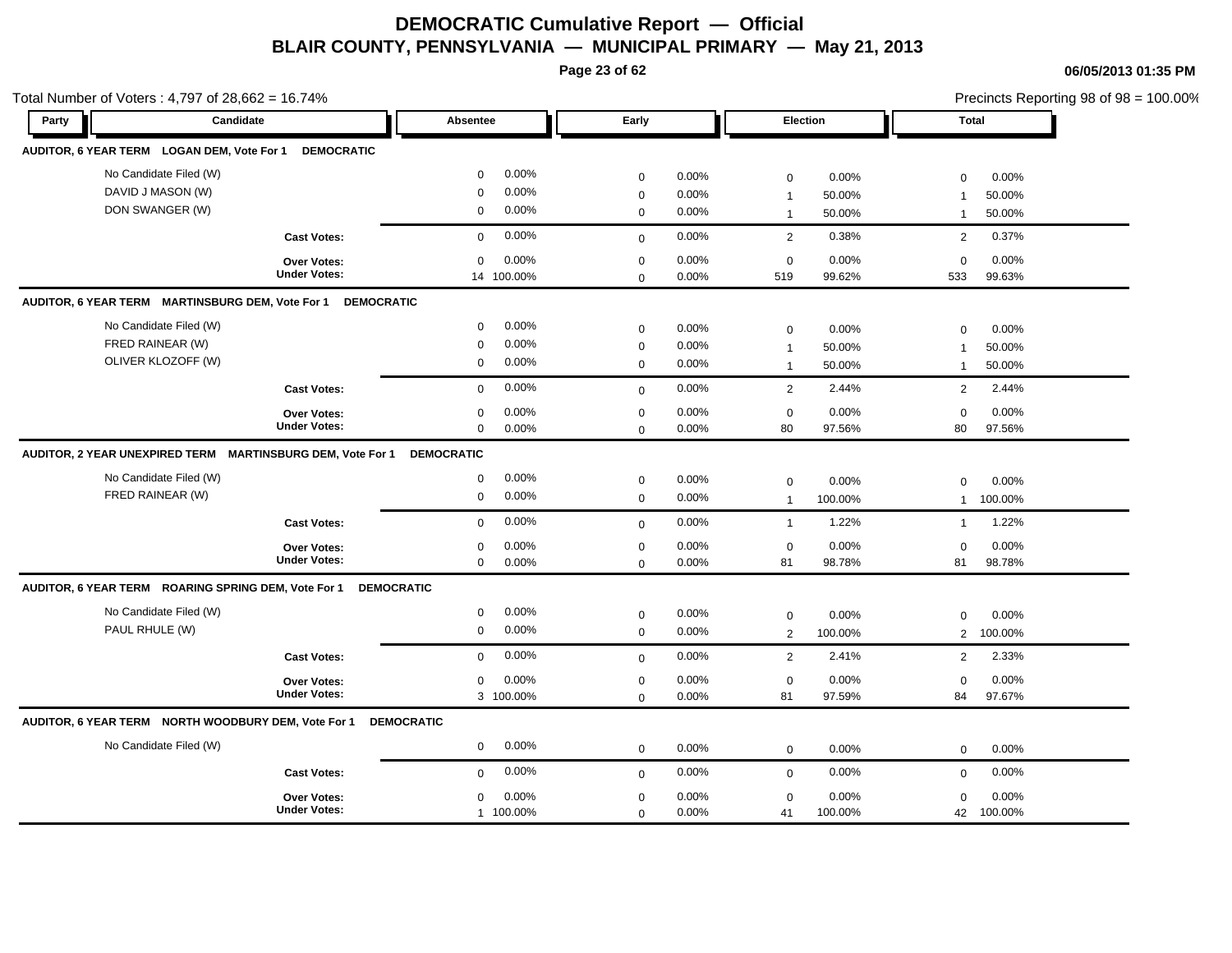**Page 24 of 62**

| Total Number of Voters: 4,797 of 28,662 = 16.74%               |                                           |                                                 |                            |                |                                |                  | Precincts Reporting 98 of 98 = 100.00%          |
|----------------------------------------------------------------|-------------------------------------------|-------------------------------------------------|----------------------------|----------------|--------------------------------|------------------|-------------------------------------------------|
| Candidate<br>Party                                             |                                           | Absentee<br>Early                               |                            |                | Election                       |                  | <b>Total</b>                                    |
| AUDITOR, 6 YEAR TERM SNYDER DEM, Vote For 1                    | <b>DEMOCRATIC</b>                         |                                                 |                            |                |                                |                  |                                                 |
| No Candidate Filed (W)                                         |                                           | $0.00\%$<br>$\mathbf 0$                         | $\mathbf 0$                | 0.00%          | $\mathbf 0$                    | 0.00%            | 0.00%<br>$\mathbf 0$                            |
| Viola Dysart (W)                                               |                                           | 1 100.00%                                       | $\mathbf 0$                | 0.00%          | $\mathbf 0$                    | 0.00%            | 100.00%<br>$\mathbf{1}$                         |
|                                                                | <b>Cast Votes:</b>                        | 25.00%<br>$\mathbf{1}$                          | $\mathbf 0$                | 0.00%          | $\mathbf 0$                    | 0.00%            | 0.85%<br>$\mathbf{1}$                           |
|                                                                | Over Votes:                               | 0.00%<br>0                                      | $\mathbf 0$                | 0.00%          | $\boldsymbol{0}$               | 0.00%            | 0.00%<br>$\mathbf 0$                            |
|                                                                | <b>Under Votes:</b>                       | 3<br>75.00%                                     | $\Omega$                   | 0.00%          | 114                            | 100.00%<br>117   | 99.15%                                          |
| AUDITOR, 6 YEAR TERM TAYLOR DEM, Vote For 1                    | <b>DEMOCRATIC</b>                         |                                                 |                            |                |                                |                  |                                                 |
| No Candidate Filed (W)                                         |                                           | 0.00%<br>$\mathbf 0$                            | $\mathbf 0$                | 0.00%          | $\mathbf 0$                    | 0.00%            | 0.00%<br>$\mathbf 0$                            |
|                                                                | <b>Cast Votes:</b>                        | 0.00%<br>$\mathbf 0$                            | $\mathbf 0$                | 0.00%          | $\mathsf{O}\xspace$            | 0.00%            | 0.00%<br>$\mathbf 0$                            |
|                                                                | <b>Over Votes:</b>                        | 0.00%<br>$\mathbf 0$                            | $\mathbf 0$                | 0.00%          | $\mathbf 0$                    | 0.00%            | 0.00%<br>$\mathbf 0$                            |
|                                                                | <b>Under Votes:</b>                       | 2 100.00%                                       | $\mathbf 0$                | 0.00%          | 37                             | 100.00%          | 100.00%<br>39                                   |
| AUDITOR, 4 YEAR UNEXPIRED TERM TAYLOR DEM, Vote For 1          |                                           | <b>DEMOCRATIC</b>                               |                            |                |                                |                  |                                                 |
| No Candidate Filed (W)                                         |                                           | 0.00%<br>$\mathbf 0$                            | $\mathbf 0$                | 0.00%          | $\mathbf 0$                    | 0.00%            | 0.00%<br>$\mathbf 0$                            |
|                                                                | <b>Cast Votes:</b>                        | 0.00%<br>$\mathbf 0$                            | $\mathbf 0$                | 0.00%          | $\mathbf 0$                    | 0.00%            | 0.00%<br>$\mathbf 0$                            |
|                                                                |                                           | 0.00%                                           |                            | 0.00%          |                                | 0.00%            | 0.00%<br>$\mathbf 0$                            |
|                                                                | Over Votes:<br><b>Under Votes:</b>        | 0<br>2 100.00%                                  | $\mathbf 0$<br>$\Omega$    | 0.00%          | $\mathbf 0$<br>37              | 100.00%          | 39<br>100.00%                                   |
| AUDITOR, 6 YEAR TERM TYRONE TWP DEM, Vote For 1 DEMOCRATIC     |                                           |                                                 |                            |                |                                |                  |                                                 |
| No Candidate Filed (W)                                         |                                           | $0.00\%$<br>0                                   |                            |                |                                |                  |                                                 |
| LORRAINE YOUNG (W)                                             |                                           | 0.00%<br>0                                      | $\mathbf 0$<br>$\mathbf 0$ | 0.00%<br>0.00% | $\mathbf 0$<br>$\mathbf{1}$    | 0.00%<br>100.00% | 0.00%<br>$\mathbf 0$<br>100.00%<br>$\mathbf{1}$ |
|                                                                | <b>Cast Votes:</b>                        | 0.00%<br>$\mathbf 0$                            | $\mathbf 0$                | 0.00%          | $\mathbf{1}$                   | 1.35%            | 1.35%<br>$\mathbf{1}$                           |
|                                                                |                                           |                                                 |                            |                |                                |                  |                                                 |
|                                                                | Over Votes:<br><b>Under Votes:</b>        | 0.00%<br>$\mathbf 0$<br>$\mathbf 0$<br>$0.00\%$ | $\mathbf 0$<br>$\Omega$    | 0.00%<br>0.00% | $\mathbf 0$<br>73              | 0.00%<br>98.65%  | 0.00%<br>$\mathbf 0$<br>73<br>98.65%            |
| AUDITOR, 2 YEAR UNEXPIRED TERM TYRONE TOWNSHIP DEM, Vote For 1 |                                           | <b>DEMOCRATIC</b>                               |                            |                |                                |                  |                                                 |
| No Candidate Filed (W)                                         |                                           | 0.00%                                           |                            |                |                                |                  |                                                 |
| <b>JOHN BLACK (W)</b>                                          |                                           | 0<br>$0.00\%$<br>$\mathbf 0$                    | $\mathbf 0$<br>$\mathbf 0$ | 0.00%<br>0.00% | $\pmb{0}$                      | 0.00%<br>33.33%  | 0.00%<br>$\mathbf 0$<br>33.33%<br>$\mathbf 1$   |
| LORRAINE YOUNG (W)                                             |                                           | 0<br>$0.00\%$                                   | $\mathbf 0$                | 0.00%          | $\mathbf{1}$<br>$\overline{2}$ | 66.67%           | 66.67%<br>2                                     |
|                                                                | <b>Cast Votes:</b>                        | 0.00%<br>$\mathbf 0$                            | $\mathbf 0$                | 0.00%          | 3                              | 4.05%            | 4.05%<br>3                                      |
|                                                                | Over Votes:                               | 0.00%                                           | $\mathbf 0$                | 0.00%          | $\mathbf 0$                    | 0.00%            | 0.00%                                           |
|                                                                | <b>Under Votes:</b>                       | 0<br>0.00%<br>$\mathbf 0$                       | $\Omega$                   | 0.00%          | 71                             | 95.95%           | 0<br>95.95%<br>71                               |
| AUDITOR, 6 YEAR TERM WILLIAMSBURG DEM, Vote For 1              | <b>DEMOCRATIC</b>                         |                                                 |                            |                |                                |                  |                                                 |
| No Candidate Filed (W)                                         |                                           | 0.00%<br>0                                      | $\mathbf 0$                | 0.00%          | $\mathbf 0$                    | 0.00%            | 0.00%<br>$\mathbf 0$                            |
|                                                                | <b>Cast Votes:</b>                        | $0.00\%$                                        |                            | 0.00%          | $\mathbf 0$                    | 0.00%            | 0.00%                                           |
|                                                                |                                           | 0                                               | $\mathbf 0$                |                |                                |                  | $\mathbf 0$                                     |
|                                                                | <b>Over Votes:</b><br><b>Under Votes:</b> | 0.00%<br>$\mathbf 0$<br>1 100.00%               | $\mathbf 0$<br>$\mathbf 0$ | 0.00%<br>0.00% | $\mathbf 0$<br>39              | 0.00%<br>100.00% | 0.00%<br>$\mathbf 0$<br>100.00%<br>40           |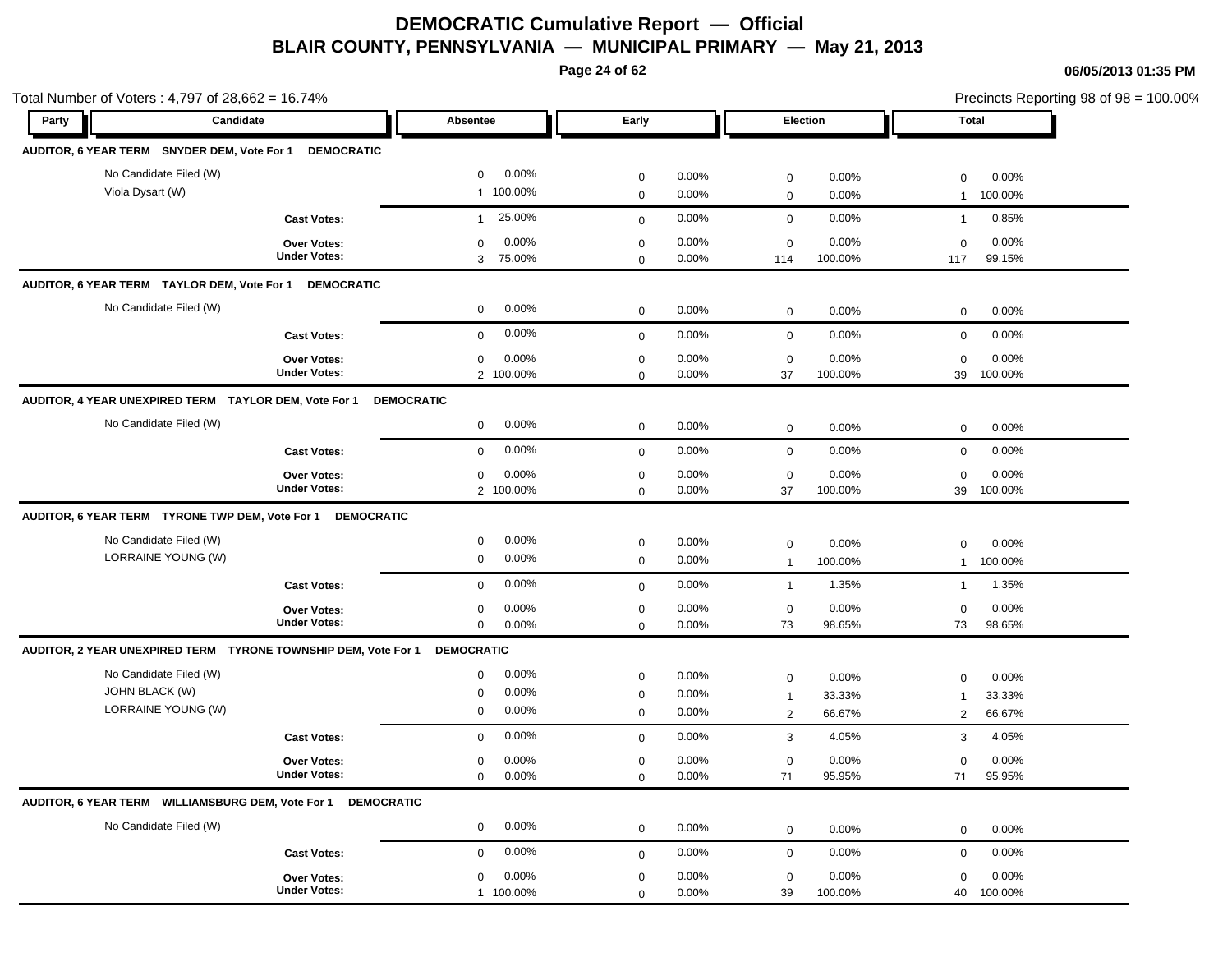**Page 25 of 62**

|            | Total Number of Voters: 4,797 of 28,662 = 16.74%               |                     |                      |              |       |                |          | Precincts Reporting 98 of 98 = 100.00% |         |  |
|------------|----------------------------------------------------------------|---------------------|----------------------|--------------|-------|----------------|----------|----------------------------------------|---------|--|
| Party      | Candidate                                                      |                     | Absentee             | Early        |       |                | Election | <b>Total</b>                           |         |  |
|            | AUDITOR, 4 YEAR UNEXPIRED TERM    WILLIAMSBURG DEM, Vote For 1 |                     | <b>DEMOCRATIC</b>    |              |       |                |          |                                        |         |  |
|            | No Candidate Filed (W)                                         |                     | 0.00%<br>$\mathbf 0$ | $\mathbf 0$  | 0.00% | $\mathbf 0$    | 0.00%    | $\mathbf 0$                            | 0.00%   |  |
|            |                                                                | <b>Cast Votes:</b>  | 0.00%<br>$\mathbf 0$ | $\mathbf 0$  | 0.00% | $\mathbf 0$    | 0.00%    | $\mathbf 0$                            | 0.00%   |  |
|            |                                                                | Over Votes:         | 0.00%<br>$\mathbf 0$ | $\mathbf 0$  | 0.00% | $\mathbf 0$    | 0.00%    | $\mathbf 0$                            | 0.00%   |  |
|            |                                                                | <b>Under Votes:</b> | 1 100.00%            | $\mathbf 0$  | 0.00% | 39             | 100.00%  | 40                                     | 100.00% |  |
|            | AUDITOR, 2 YEAR UNEXPIRED TERM    WILLIAMSBURG DEM, Vote For 1 |                     | <b>DEMOCRATIC</b>    |              |       |                |          |                                        |         |  |
|            | No Candidate Filed (W)                                         |                     | 0.00%<br>$\mathbf 0$ | $\mathbf 0$  | 0.00% | $\mathbf 0$    | 0.00%    | 0                                      | 0.00%   |  |
|            |                                                                | <b>Cast Votes:</b>  | 0.00%<br>$\mathbf 0$ | $\mathbf 0$  | 0.00% | $\mathbf 0$    | 0.00%    | $\mathbf 0$                            | 0.00%   |  |
|            |                                                                | Over Votes:         | 0.00%<br>$\mathbf 0$ | $\pmb{0}$    | 0.00% | $\mathbf 0$    | 0.00%    | 0                                      | 0.00%   |  |
|            |                                                                | <b>Under Votes:</b> | 1 100.00%            | $\mathbf 0$  | 0.00% | 39             | 100.00%  | 40                                     | 100.00% |  |
|            | AUDITOR, 6 YEAR TERM WOODBURY DEM, Vote For 1                  | <b>DEMOCRATIC</b>   |                      |              |       |                |          |                                        |         |  |
|            | No Candidate Filed (W)                                         |                     | 0.00%<br>0           | $\mathbf 0$  | 0.00% | $\mathbf 0$    | 0.00%    | 0                                      | 0.00%   |  |
|            |                                                                | <b>Cast Votes:</b>  | 0.00%<br>$\mathbf 0$ | $\mathbf{0}$ | 0.00% | $\mathbf 0$    | 0.00%    | $\mathbf 0$                            | 0.00%   |  |
|            |                                                                | <b>Over Votes:</b>  | 0.00%<br>0           | $\mathbf 0$  | 0.00% | $\mathbf 0$    | 0.00%    | $\mathbf 0$                            | 0.00%   |  |
|            |                                                                | <b>Under Votes:</b> | 1 100.00%            | $\Omega$     | 0.00% | 12             | 100.00%  | 13                                     | 100.00% |  |
|            | SCHOOL DIRECTOR, 4 YEAR TERM ALTOONA AREA DEM, Vote For 4      |                     | <b>DEMOCRATIC</b>    |              |       |                |          |                                        |         |  |
| <b>DEM</b> | JESSE J. ICKES                                                 |                     | 9.59%<br>14          | $\mathbf 0$  | 0.00% | 919            | 12.70%   | 933                                    | 12.64%  |  |
| <b>DEM</b> | JUDITH A. BERRYMAN                                             |                     | 15.07%<br>22         | $\mathbf 0$  | 0.00% | 1,041          | 14.39%   | 1,063                                  | 14.40%  |  |
| DEM        | ELIZABETH CHAPMAN                                              |                     | 12.33%<br>18         | $\mathbf 0$  | 0.00% | 1,021          | 14.11%   | 1,039                                  | 14.07%  |  |
| <b>DEM</b> | JOHN DONLEY                                                    |                     | 13.70%<br>20         | $\mathbf 0$  | 0.00% | 1,204          | 16.64%   | 1,224                                  | 16.58%  |  |
| DEM        | JOHN P. KLINGEMAN                                              |                     | 18.49%<br>27         | $\mathbf 0$  | 0.00% | 1,144          | 15.81%   | 1,171                                  | 15.86%  |  |
| <b>DEM</b> | ROMY STYER-SLOGIK                                              |                     | 10.96%<br>16         | $\mathbf 0$  | 0.00% | 918            | 12.69%   | 934                                    | 12.65%  |  |
| <b>DEM</b> | RICHARD L. LOCKARD                                             |                     | 18.49%<br>27         | $\mathbf 0$  | 0.00% | 955            | 13.20%   | 982                                    | 13.30%  |  |
|            | CHARLES DRY (W)                                                |                     | 1.37%<br>2           | $\pmb{0}$    | 0.00% | 28             | 0.39%    | 30                                     | 0.41%   |  |
|            | DONNA COHEN (W)                                                |                     | 0.00%<br>$\mathbf 0$ | $\mathsf 0$  | 0.00% | $\overline{1}$ | 0.01%    | $\overline{1}$                         | 0.01%   |  |
|            | WILL LIGHTNER (W)                                              |                     | 0.00%<br>$\mathbf 0$ | $\mathbf 0$  | 0.00% | $\mathbf{1}$   | 0.01%    | $\overline{1}$                         | 0.01%   |  |
|            | <b>BEN MILLIRON (W)</b>                                        |                     | 0.00%<br>$\mathbf 0$ | $\mathbf 0$  | 0.00% | $\overline{1}$ | 0.01%    | $\overline{1}$                         | 0.01%   |  |
|            | WILLIAM NUSOM (W)                                              |                     | 0.00%<br>$\Omega$    | $\mathbf 0$  | 0.00% | $\mathbf 1$    | 0.01%    | 1                                      | 0.01%   |  |
|            | WILSON SAGUBAN (W)                                             |                     | 0.00%<br>$\Omega$    | $\mathbf 0$  | 0.00% | $\mathbf{1}$   | 0.01%    | $\overline{1}$                         | 0.01%   |  |
|            | ROMY STYER SLOGIK (W)                                          |                     | 0.00%<br>$\mathbf 0$ | $\mathbf 0$  | 0.00% | $\overline{1}$ | 0.01%    | $\overline{1}$                         | 0.01%   |  |
|            |                                                                | <b>Cast Votes:</b>  | 76.04%<br>146        | $\mathbf 0$  | 0.00% | 7,236          | 77.21%   | 7,382                                  | 77.19%  |  |
|            |                                                                | Over Votes:         | 0.00%<br>$\mathbf 0$ | $\mathbf 0$  | 0.00% | $\mathbf 0$    | 0.00%    | $\Omega$                               | 0.00%   |  |
|            |                                                                | <b>Under Votes:</b> | 23.96%<br>46         | $\mathbf 0$  | 0.00% | 2,136          | 22.79%   | 2,182                                  | 22.81%  |  |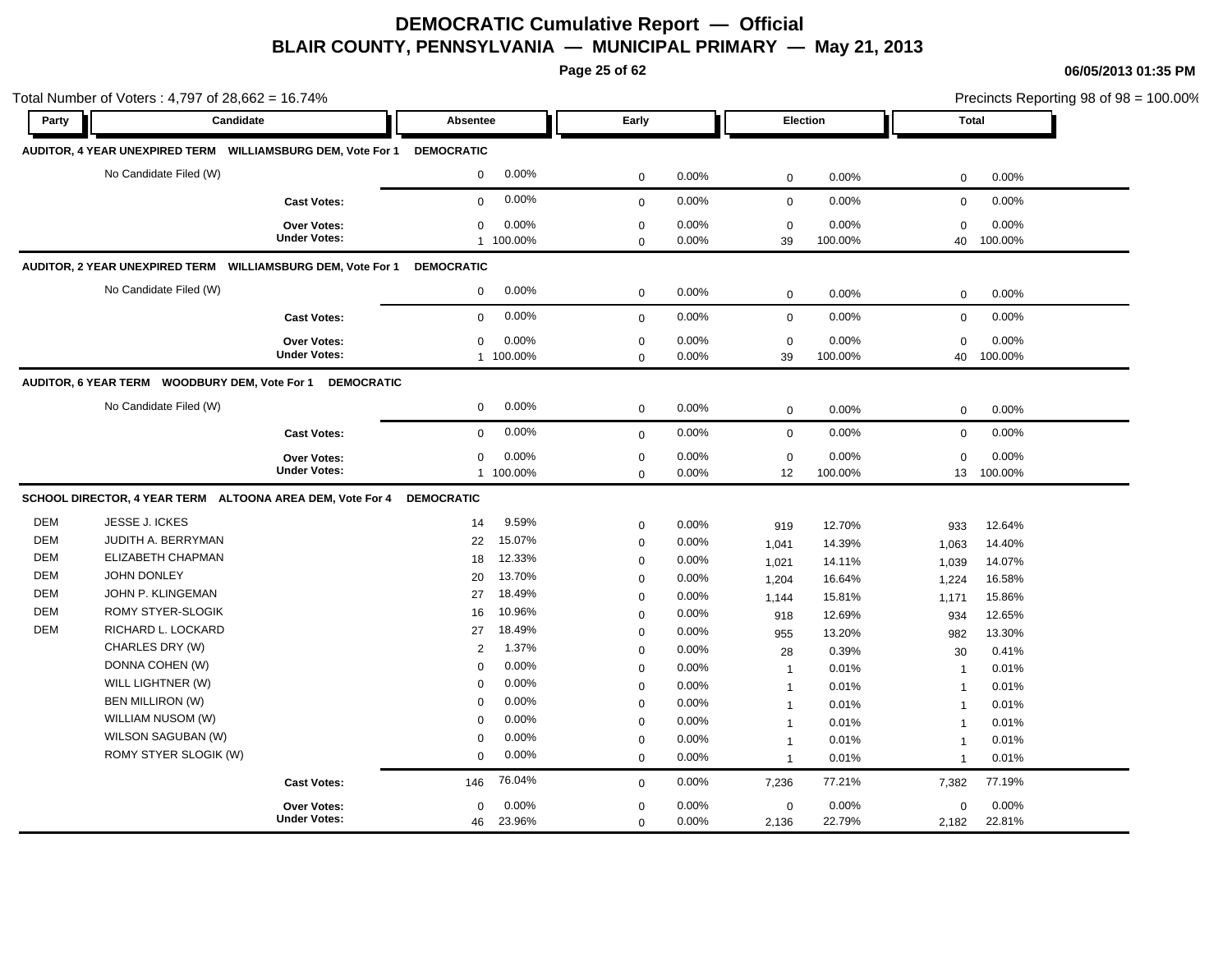**Page 26 of 62**

**06/05/2013 01:35 PM**

|            | otal Number of Voters: $4,797$ of $28,662 = 16.74\%$                     |                     |                          |             |          |                |         |                |         | Precincts Reporting 98 of 98 = 100.00% |
|------------|--------------------------------------------------------------------------|---------------------|--------------------------|-------------|----------|----------------|---------|----------------|---------|----------------------------------------|
| Party      | Candidate                                                                |                     | Absentee                 | Early       |          | Election       |         | <b>Total</b>   |         |                                        |
|            | SCHOOL DIRECTOR, 4 YEAR TERM BELLWOOD-ANTIS DEM, Vote For 4              |                     | <b>DEMOCRATIC</b>        |             |          |                |         |                |         |                                        |
| <b>DEM</b> | LISA K. KOVAC                                                            |                     | 50.00%<br>$\overline{4}$ | 0           | 0.00%    | 145            | 48.01%  | 149            | 48.06%  |                                        |
| <b>DEM</b> | <b>ROBERT W. FISHER</b>                                                  |                     | 50.00%                   | 0           | 0.00%    | 150            | 49.67%  | 154            | 49.68%  |                                        |
|            | JODY L ADAMS (W)                                                         |                     | 0.00%<br>$\Omega$        | $\mathbf 0$ | $0.00\%$ | $\overline{2}$ | 0.66%   | 2              | 0.65%   |                                        |
|            | NICHOLAS R ADAMS (W)                                                     |                     | 0.00%<br>$\Omega$        | 0           | 0.00%    |                | 0.33%   |                | 0.32%   |                                        |
|            | SCOTT BOYER (W)                                                          |                     | 0.00%                    | $\mathbf 0$ | 0.00%    | -1             | 0.33%   | -1             | 0.32%   |                                        |
|            | WANDA COADY (W)                                                          |                     | 0.00%<br>$\Omega$        | $\Omega$    | 0.00%    | 1              | 0.33%   | -1             | 0.32%   |                                        |
|            | JEFF PLUMMER (W)                                                         |                     | 0.00%                    | $\mathbf 0$ | 0.00%    | -1             | 0.33%   |                | 0.32%   |                                        |
|            | CHRIS RIDDLE (W)                                                         |                     | 0.00%<br>$\mathbf 0$     | 0           | 0.00%    | $\overline{1}$ | 0.33%   | $\overline{1}$ | 0.32%   |                                        |
|            |                                                                          | <b>Cast Votes:</b>  | 33.33%<br>8              | $\mathbf 0$ | 0.00%    | 302            | 34.32%  | 310            | 34.29%  |                                        |
|            |                                                                          | Over Votes:         | 0.00%<br>$\mathbf 0$     | 0           | 0.00%    | $\mathbf 0$    | 0.00%   | 0              | 0.00%   |                                        |
|            |                                                                          | <b>Under Votes:</b> | 66.67%<br>16             | $\Omega$    | 0.00%    | 578            | 65.68%  | 594            | 65.71%  |                                        |
|            | SCHOOL DIRECTOR, 4 YEAR TERM CLAYSBURG-KIMMEL GRNFLD 1 DEM, Vote For 1   |                     | <b>DEMOCRATIC</b>        |             |          |                |         |                |         |                                        |
| <b>DEM</b> | BARBARA W. GARVER                                                        |                     | 0.00%<br>$\mathbf 0$     | 0           | 0.00%    | 14             | 30.43%  | 14             | 30.43%  |                                        |
| <b>DEM</b> | <b>MONA ECKLEY</b>                                                       |                     | 0.00%<br>$\mathbf 0$     | 0           | 0.00%    | 32             | 69.57%  | 32             | 69.57%  |                                        |
|            |                                                                          | <b>Cast Votes:</b>  | 0.00%<br>$\mathbf{0}$    | $\mathbf 0$ | 0.00%    | 46             | 100.00% | 46             | 100.00% |                                        |
|            |                                                                          | Over Votes:         | 0.00%<br>$\Omega$        | 0           | 0.00%    | 0              | 0.00%   | $\Omega$       | 0.00%   |                                        |
|            |                                                                          | <b>Under Votes:</b> | 0.00%<br>$\mathbf{0}$    | $\mathbf 0$ | 0.00%    | 0              | 0.00%   | 0              | 0.00%   |                                        |
|            | SCHOOL DIRECTOR, 4 YEAR TERM CLAYSBURG-KIMMEL GRNFLD 2-3 DEM, Vote For 2 |                     | <b>DEMOCRATIC</b>        |             |          |                |         |                |         |                                        |
| <b>DEM</b> | JOSEPH F. MUSSELMAN                                                      |                     | 1 100.00%                | 0           | $0.00\%$ | 61             | 95.31%  | 62             | 95.38%  |                                        |
|            | MONA ECKLEY (W)                                                          |                     | 0.00%<br>$\mathbf 0$     | 0           | 0.00%    | 3              | 4.69%   | 3              | 4.62%   |                                        |
|            |                                                                          | <b>Cast Votes:</b>  | 50.00%                   | $\mathbf 0$ | 0.00%    | 64             | 39.51%  | 65             | 39.63%  |                                        |
|            |                                                                          | Over Votes:         | 0.00%                    | 0           | 0.00%    | $\mathbf 0$    | 0.00%   | $\Omega$       | 0.00%   |                                        |
|            |                                                                          | <b>Under Votes:</b> | 50.00%                   | $\mathbf 0$ | 0.00%    | 98             | 60.49%  | 99             | 60.37%  |                                        |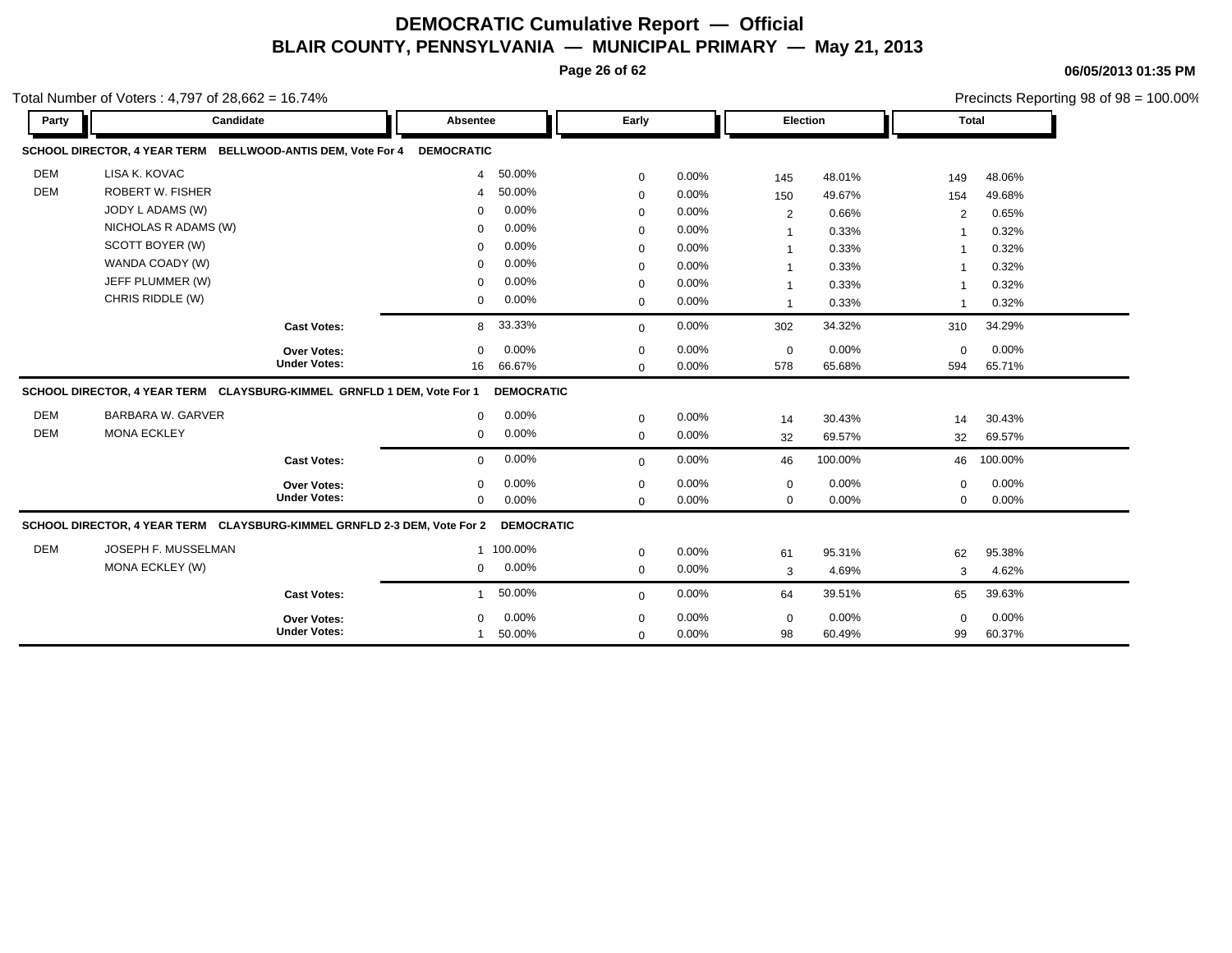**Page 27 of 62**

**06/05/2013 01:35 PM**

Precincts Reporting 98 of 98 = 100.00%

| Party      | Candidate                                                       |                     | Absentee          |        | Early       |          |              | <b>Election</b> |                | <b>Total</b> |  |
|------------|-----------------------------------------------------------------|---------------------|-------------------|--------|-------------|----------|--------------|-----------------|----------------|--------------|--|
|            | SCHOOL DIRECTOR, 4 YEAR TERM HOLLIDAYSBURG AREA DEM, Vote For 4 |                     | <b>DEMOCRATIC</b> |        |             |          |              |                 |                |              |  |
| <b>DEM</b> | <b>DEAN ROSSI</b>                                               |                     | 18                | 15.52% | $\mathbf 0$ | 0.00%    | 623          | 16.28%          | 641            | 16.26%       |  |
| <b>DEM</b> | ROB JODON                                                       |                     | 11                | 9.48%  | $\mathbf 0$ | 0.00%    | 364          | 9.51%           | 375            | 9.51%        |  |
| <b>DEM</b> | JOHN DAN SCHMIDT                                                |                     | 6                 | 5.17%  | $\mathbf 0$ | 0.00%    | 143          | 3.74%           | 149            | 3.78%        |  |
| <b>DEM</b> | PATRICK M. MCCLAIN                                              |                     | 11                | 9.48%  | $\mathbf 0$ | 0.00%    | 399          | 10.43%          | 410            | 10.40%       |  |
| <b>DEM</b> | RONALD P. SOMMER                                                |                     | 11                | 9.48%  | $\mathbf 0$ | 0.00%    | 565          | 14.76%          | 576            | 14.61%       |  |
| <b>DEM</b> | MATTHEW A. FOX                                                  |                     | 11                | 9.48%  | $\mathbf 0$ | 0.00%    | 164          | 4.29%           | 175            | 4.44%        |  |
| <b>DEM</b> | <b>SCOTT S. BRENNEMAN</b>                                       |                     | 18                | 15.52% | $\mathbf 0$ | 0.00%    | 605          | 15.81%          | 623            | 15.80%       |  |
| <b>DEM</b> | <b>MARK T. DELLINGER</b>                                        |                     | 6                 | 5.17%  | $\mathbf 0$ | 0.00%    | 266          | 6.95%           | 272            | 6.90%        |  |
| <b>DEM</b> | <b>BRADY LEAHEY</b>                                             |                     | 12                | 10.34% | $\mathbf 0$ | 0.00%    | 317          | 8.28%           | 329            | 8.34%        |  |
| <b>DEM</b> | <b>ANDREW SWOPE</b>                                             |                     | 12                | 10.34% | $\mathbf 0$ | 0.00%    | 376          | 9.82%           | 388            | 9.84%        |  |
|            | FRED COLABRESE (W)                                              |                     | $\mathbf 0$       | 0.00%  | $\mathbf 0$ | 0.00%    | $\mathbf{1}$ | 0.03%           | $\overline{1}$ | 0.03%        |  |
|            | MATTHEW A FOX (W)                                               |                     | $\Omega$          | 0.00%  | $\mathbf 0$ | 0.00%    | $\mathbf{1}$ | 0.03%           | $\overline{1}$ | 0.03%        |  |
|            | BRADY LEAHY (W)                                                 |                     | $\Omega$          | 0.00%  | $\mathbf 0$ | 0.00%    | $\mathbf{1}$ | 0.03%           | $\mathbf{1}$   | 0.03%        |  |
|            | KATHIE RICHARDSON (W)                                           |                     | $\mathbf 0$       | 0.00%  | $\mathbf 0$ | 0.00%    | $\mathbf{1}$ | 0.03%           | $\overline{1}$ | 0.03%        |  |
|            | GREG WERSTL (W)                                                 |                     | $\mathbf 0$       | 0.00%  | $\mathbf 0$ | 0.00%    | $\mathbf{1}$ | 0.03%           | $\overline{1}$ | 0.03%        |  |
|            |                                                                 | <b>Cast Votes:</b>  | 116               | 76.32% | $\mathbf 0$ | 0.00%    | 3,827        | 80.81%          | 3,943          | 80.67%       |  |
|            |                                                                 | Over Votes:         | $\mathbf 0$       | 0.00%  | $\mathbf 0$ | 0.00%    | $\mathbf 0$  | 0.00%           | $\mathbf 0$    | 0.00%        |  |
|            |                                                                 | <b>Under Votes:</b> | 36                | 23.68% | $\mathbf 0$ | 0.00%    | 909          | 19.19%          | 945            | 19.33%       |  |
|            | SCHOOL DIRECTOR, 4 YEAR TERM SPRING COVE DEM, Vote For 4        |                     | <b>DEMOCRATIC</b> |        |             |          |              |                 |                |              |  |
| <b>DEM</b> | HAROLD J. BRENNECKE III                                         |                     | $\overline{2}$    | 10.53% | $\mathbf 0$ | 0.00%    | 126          | 13.98%          | 128            | 13.91%       |  |
| <b>DEM</b> | JAMES D. SMITH                                                  |                     | $\overline{4}$    | 21.05% | $\mathbf 0$ | 0.00%    | 155          | 17.20%          | 159            | 17.28%       |  |
| <b>DEM</b> | <b>KEVIN R. WARNER</b>                                          |                     | 4                 | 21.05% | $\mathbf 0$ | 0.00%    | 152          | 16.87%          | 156            | 16.96%       |  |
| <b>DEM</b> | MARY A. SMITH                                                   |                     | 5                 | 26.32% | $\mathbf 0$ | 0.00%    | 164          | 18.20%          | 169            | 18.37%       |  |
| <b>DEM</b> | JULIE G. MILLS                                                  |                     | 4                 | 21.05% | $\mathbf 0$ | 0.00%    | 211          | 23.42%          | 215            | 23.37%       |  |
|            | WAYNE BUSH (W)                                                  |                     | $\Omega$          | 0.00%  | $\mathbf 0$ | 0.00%    | 2            | 0.22%           | 2              | 0.22%        |  |
|            | JAMES BUTLER (W)                                                |                     | 0                 | 0.00%  | $\mathbf 0$ | 0.00%    | 2            | 0.22%           | 2              | 0.22%        |  |
|            | LUANNE ECKENRODE (W)                                            |                     | 0                 | 0.00%  | $\mathbf 0$ | $0.00\%$ | $\mathbf{1}$ | 0.11%           | $\overline{1}$ | 0.11%        |  |
|            | PATTY MCGRAW (W)                                                |                     | $\Omega$          | 0.00%  | $\mathbf 0$ | 0.00%    | $\mathbf{1}$ | 0.11%           | $\overline{1}$ | 0.11%        |  |
|            | STEVEN MYERS (W)                                                |                     | $\Omega$          | 0.00%  | $\mathbf 0$ | 0.00%    | $\mathbf{1}$ | 0.11%           | $\overline{1}$ | 0.11%        |  |
|            | RHULE PAUL (W)                                                  |                     | $\Omega$          | 0.00%  | $\mathbf 0$ | 0.00%    | 83           | 9.21%           | 83             | 9.02%        |  |
|            | JAMES PORRECA (W)                                               |                     | $\mathbf 0$       | 0.00%  | $\mathbf 0$ | 0.00%    | 3            | 0.33%           | 3              | 0.33%        |  |
|            |                                                                 | <b>Cast Votes:</b>  | 19                | 79.17% | $\mathbf 0$ | 0.00%    | 901          | 62.92%          | 920            | 63.19%       |  |
|            |                                                                 | Over Votes:         | $\Omega$          | 0.00%  | $\mathbf 0$ | 0.00%    | $\mathbf 0$  | 0.00%           | $\mathbf 0$    | 0.00%        |  |
|            |                                                                 | <b>Under Votes:</b> | 5                 | 20.83% | $\mathbf 0$ | 0.00%    | 531          | 37.08%          | 536            | 36.81%       |  |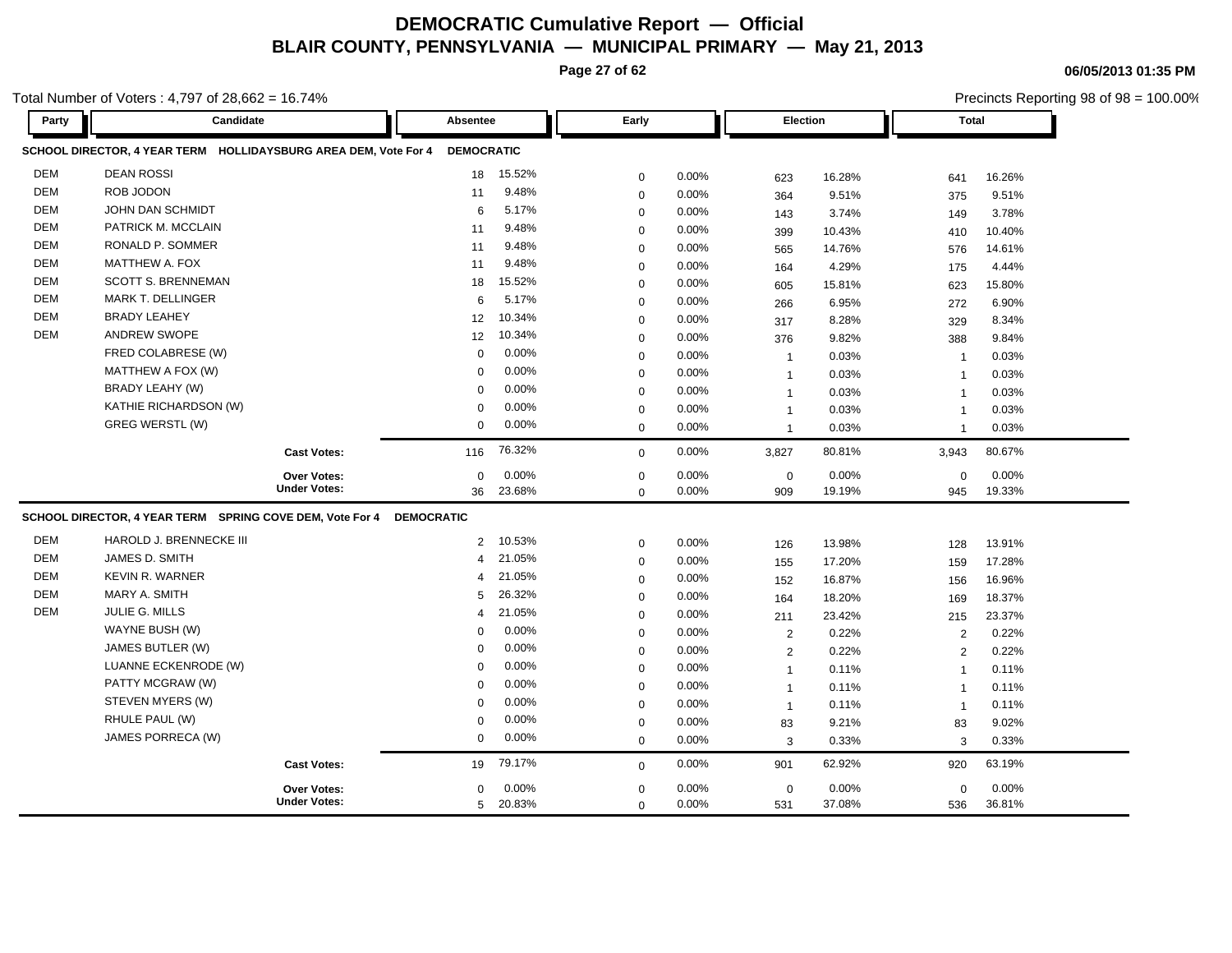**Page 28 of 62**

Total Number of Voters : 4,797 of 28,662 = 16.74%

**06/05/2013 01:35 PM**

Precincts Reporting 98 of 98 = 100.00%

| Party      | Candidate                                                                               |                     | Absentee          |                   | Early        |       | Election       |        | <b>Total</b>   |        |
|------------|-----------------------------------------------------------------------------------------|---------------------|-------------------|-------------------|--------------|-------|----------------|--------|----------------|--------|
|            | SCHOOL DIRECTOR, 2 YEAR UNEXPIRED TERM SPRING COVE DEM, Vote For 1                      |                     | <b>DEMOCRATIC</b> |                   |              |       |                |        |                |        |
| <b>DEM</b> | JAMES H. BUTLER                                                                         |                     | $\overline{2}$    | 33.33%            | $\mathbf 0$  | 0.00% | 147            | 48.20% | 149            | 47.91% |
| <b>DEM</b> | MARY A. SMITH                                                                           |                     | $\overline{4}$    | 66.67%            | $\mathbf 0$  | 0.00% | 107            | 35.08% | 111            | 35.69% |
| <b>DEM</b> | HAROLD J. BRENNECKE, III                                                                |                     | $\Omega$          | 0.00%             | $\mathbf 0$  | 0.00% | 43             | 14.10% | 43             | 13.83% |
|            | WAYNE BUSH (W)                                                                          |                     | $\Omega$          | 0.00%             | $\mathbf 0$  | 0.00% | $\mathbf{1}$   | 0.33%  | $\mathbf 1$    | 0.32%  |
|            | PAUL RHULE (W)                                                                          |                     | $\mathbf 0$       | 0.00%             | $\mathbf 0$  | 0.00% | $\overline{7}$ | 2.30%  | $\overline{7}$ | 2.25%  |
|            |                                                                                         | <b>Cast Votes:</b>  |                   | 6 100.00%         | $\mathbf 0$  | 0.00% | 305            | 85.20% | 311            | 85.44% |
|            |                                                                                         | Over Votes:         | 0                 | 0.00%             | $\mathbf 0$  | 0.00% | $\mathbf 0$    | 0.00%  | $\mathbf 0$    | 0.00%  |
|            |                                                                                         | <b>Under Votes:</b> | $\mathbf 0$       | 0.00%             | $\Omega$     | 0.00% | 53             | 14.80% | 53             | 14.56% |
|            | SCHOOL DIRECTOR, 4 YEAR TERM TYRONE AREA DEM, Vote For 4                                |                     | <b>DEMOCRATIC</b> |                   |              |       |                |        |                |        |
| DEM        | JAMES B. CRAWFORD                                                                       |                     | 5                 | 35.71%            | $\mathbf 0$  | 0.00% | 259            | 24.43% | 264            | 24.58% |
| <b>DEM</b> | ROSE A. BLACK                                                                           |                     | $\mathbf{1}$      | 7.14%             | $\mathbf 0$  | 0.00% | 285            | 26.89% | 286            | 26.63% |
| <b>DEM</b> | <b>BRIAN LEE BRESSLER</b>                                                               |                     | 3                 | 21.43%            | $\mathbf 0$  | 0.00% | 254            | 23.96% | 257            | 23.93% |
| DEM        | <b>WILLIAM P. HARTSOCK</b>                                                              |                     | $\overline{2}$    | 14.29%            | $\mathbf 0$  | 0.00% | 246            | 23.21% | 248            | 23.09% |
|            | DREW BAKER (W)                                                                          |                     | 3                 | 21.43%            | $\mathbf 0$  | 0.00% | 14             | 1.32%  | 17             | 1.58%  |
|            | NORMAN HUFFF (W)                                                                        |                     | $\mathbf 0$       | 0.00%             | $\mathbf 0$  | 0.00% | $\overline{1}$ | 0.09%  | $\overline{1}$ | 0.09%  |
|            | <b>JACK KLINGEMAN (W)</b>                                                               |                     | 0                 | 0.00%             | $\mathbf 0$  | 0.00% | $\overline{1}$ | 0.09%  | $\overline{1}$ | 0.09%  |
|            |                                                                                         | <b>Cast Votes:</b>  | 14                | 50.00%            | $\mathbf{0}$ | 0.00% | 1,060          | 70.86% | 1,074          | 70.47% |
|            |                                                                                         | <b>Over Votes:</b>  | $\Omega$          | 0.00%             | $\mathbf 0$  | 0.00% | $\mathbf 0$    | 0.00%  | $\mathbf 0$    | 0.00%  |
|            |                                                                                         | <b>Under Votes:</b> | 14                | 50.00%            | $\Omega$     | 0.00% | 436            | 29.14% | 450            | 29.53% |
|            | SCHOOL DIRECTOR, 4 YEAR TERM WILLIAMSBURG COMMUNITY CATH TWP DEM, Vote For 2 DEMOCRATIC |                     |                   |                   |              |       |                |        |                |        |
| <b>DEM</b> | <b>KRISTINA SUE BRATTON</b>                                                             |                     | 0                 | 0.00%             | $\mathbf 0$  | 0.00% | 14             | 56.00% | 14             | 56.00% |
| DEM        | <b>BENJAMIN POSTLES</b>                                                                 |                     | 0                 | 0.00%             | $\mathbf 0$  | 0.00% | 11             | 44.00% | 11             | 44.00% |
|            |                                                                                         | <b>Cast Votes:</b>  | $\mathbf 0$       | 0.00%             | $\mathbf{0}$ | 0.00% | 25             | 46.30% | 25             | 46.30% |
|            |                                                                                         | Over Votes:         | $\mathbf 0$       | 0.00%             | $\mathbf 0$  | 0.00% | $\pmb{0}$      | 0.00%  | $\mathbf 0$    | 0.00%  |
|            |                                                                                         | <b>Under Votes:</b> | $\Omega$          | 0.00%             | $\Omega$     | 0.00% | 29             | 53.70% | 29             | 53.70% |
|            | SCHOOL DIRECTOR, 4 YEAR TERM  WILLIAMSBURG COMMUNITY WMSBG DEM, Vote For 1              |                     |                   | <b>DEMOCRATIC</b> |              |       |                |        |                |        |
| <b>DEM</b> | MARION PHEASANT, JR.                                                                    |                     |                   | 1 100.00%         | $\mathbf 0$  | 0.00% | 23             | 95.83% | 24             | 96.00% |
|            | KARYN SHAW (W)                                                                          |                     | 0                 | 0.00%             | $\mathbf 0$  | 0.00% | $\mathbf{1}$   | 4.17%  | $\mathbf{1}$   | 4.00%  |
|            |                                                                                         | <b>Cast Votes:</b>  |                   | 1 100.00%         | $\Omega$     | 0.00% | 24             | 61.54% | 25             | 62.50% |
|            |                                                                                         |                     |                   |                   |              |       |                |        |                |        |
|            |                                                                                         | Over Votes:         | $\mathbf 0$       | 0.00%             | $\mathbf 0$  | 0.00% | $\mathbf 0$    | 0.00%  | $\mathbf 0$    | 0.00%  |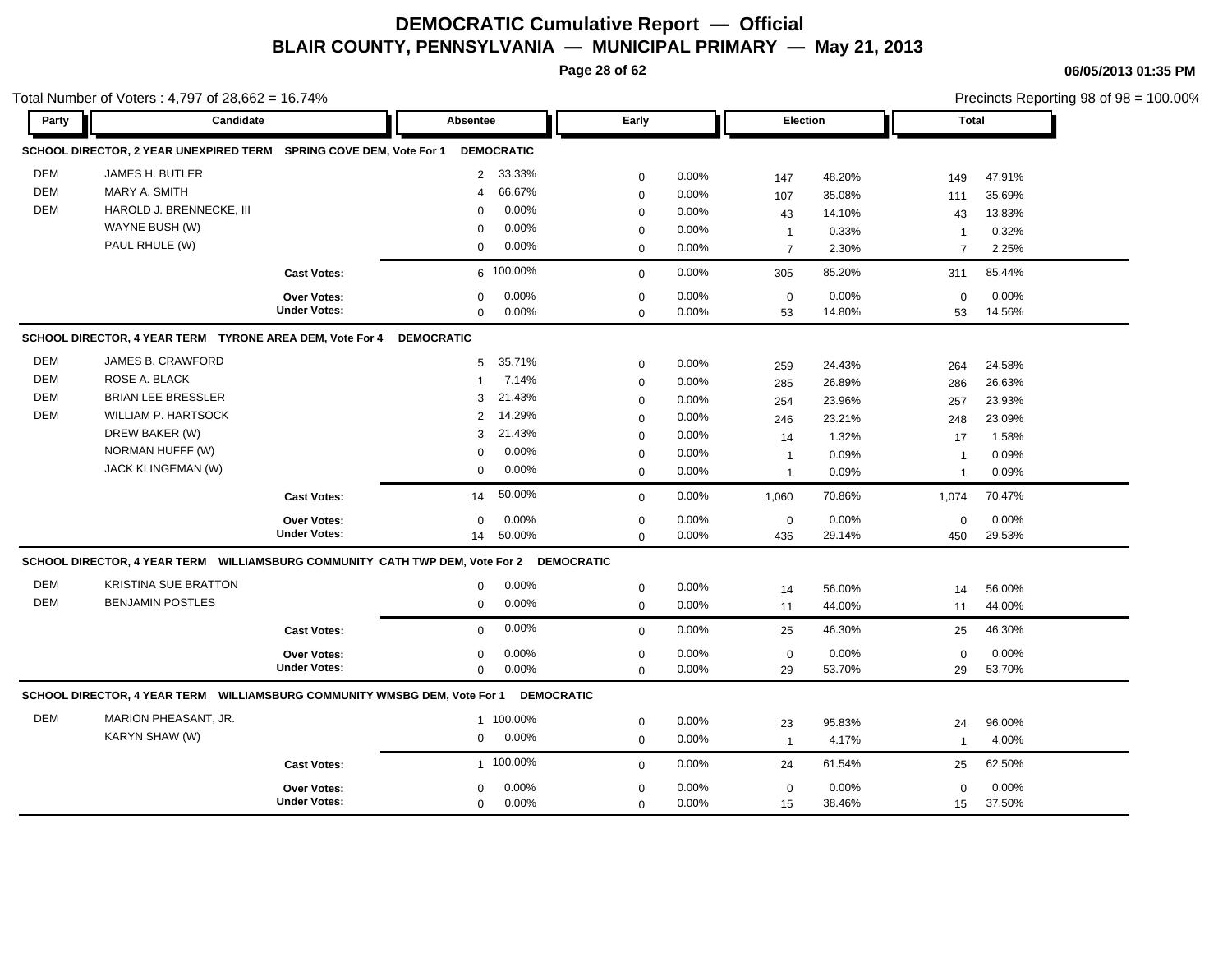**Page 29 of 62**

|            | Total Number of Voters: 4,797 of 28,662 = 16.74%                             |                                    |                                   |                                              |                                      | Precincts Reporting 98 of 98 = 100.00% |  |  |
|------------|------------------------------------------------------------------------------|------------------------------------|-----------------------------------|----------------------------------------------|--------------------------------------|----------------------------------------|--|--|
| Party      | Candidate                                                                    |                                    | Absentee                          | Early                                        | Election                             | <b>Total</b>                           |  |  |
|            | SCHOOL DIRECTOR, 4 YEAR TERM WILLIAMSBURG COMMUNITY WOODBURY DEM, Vote For 1 |                                    | <b>DEMOCRATIC</b>                 |                                              |                                      |                                        |  |  |
|            | No Candidate Filed (W)                                                       |                                    | 0.00%<br>$\mathbf 0$              | 0.00%<br>$\mathbf 0$                         | 0.00%<br>$\mathbf 0$                 | 0.00%<br>0                             |  |  |
|            | NICHOLE EASTEP (W)                                                           |                                    | 0.00%<br>$\mathbf 0$              | 0.00%<br>$\mathbf 0$                         | 100.00%<br>$\overline{1}$            | 100.00%<br>$\mathbf{1}$                |  |  |
|            |                                                                              | <b>Cast Votes:</b>                 | 0.00%<br>$\mathbf 0$              | 0.00%<br>$\mathbf 0$                         | 8.33%<br>$\overline{1}$              | 7.69%<br>$\mathbf{1}$                  |  |  |
|            |                                                                              | Over Votes:<br><b>Under Votes:</b> | 0.00%<br>$\mathbf 0$<br>1 100.00% | 0.00%<br>$\mathbf 0$<br>0.00%<br>$\mathbf 0$ | 0.00%<br>$\mathbf 0$<br>91.67%<br>11 | 0.00%<br>$\Omega$<br>92.31%<br>12      |  |  |
|            | MAYOR, 4 YEAR TERM ALLEGHENY 4 THB DEM, Vote For 1 DEMOCRATIC                |                                    |                                   |                                              |                                      |                                        |  |  |
| <b>DEM</b> | LE ANN HRITZ                                                                 |                                    | 0.00%<br>$\mathbf 0$              | 0.00%<br>$\mathbf 0$                         | 75.00%<br>3                          | 75.00%<br>3                            |  |  |
|            | MIKE TADDEI (W)                                                              |                                    | 0.00%<br>$\mathbf 0$              | $\mathbf 0$<br>0.00%                         | 25.00%<br>$\overline{1}$             | 25.00%<br>$\mathbf{1}$                 |  |  |
|            |                                                                              | <b>Cast Votes:</b>                 | 0.00%<br>$\mathbf 0$              | 0.00%<br>$\mathbf 0$                         | 80.00%<br>$\overline{4}$             | 80.00%<br>$\overline{4}$               |  |  |
|            |                                                                              | Over Votes:                        | 0.00%<br>$\mathbf 0$              | $\mathbf 0$<br>0.00%                         | 0.00%<br>$\mathbf 0$                 | 0.00%<br>$\mathbf 0$                   |  |  |
|            |                                                                              | <b>Under Votes:</b>                | $\mathbf 0$<br>0.00%              | 0.00%<br>$\mathbf 0$                         | 20.00%<br>1                          | 20.00%<br>$\overline{1}$               |  |  |
|            | BOROUGH COUNCIL, 4 YEAR TERM ALLEGHENY 4 THB DEM, Vote For 3                 |                                    | <b>DEMOCRATIC</b>                 |                                              |                                      |                                        |  |  |
| <b>DEM</b> | <b>THOMAS KROZEL</b>                                                         |                                    | 0.00%<br>$\mathbf 0$              | 0.00%<br>$\mathbf 0$                         | 44.44%<br>$\overline{4}$             | 44.44%<br>$\boldsymbol{\varDelta}$     |  |  |
| <b>DEM</b> | MICHAEL B. TADDEI                                                            |                                    | 0.00%<br>$\mathbf 0$              | 0.00%<br>$\mathbf 0$                         | 44.44%<br>4                          | 44.44%<br>4                            |  |  |
|            | TONY TADDEI (W)                                                              |                                    | 0.00%<br>$\mathbf 0$              | 0.00%<br>$\pmb{0}$                           | 11.11%<br>$\mathbf{1}$               | 11.11%<br>$\mathbf{1}$                 |  |  |
|            |                                                                              | <b>Cast Votes:</b>                 | 0.00%<br>$\mathbf 0$              | 0.00%<br>$\mathbf 0$                         | 60.00%<br>9                          | 60.00%<br>9                            |  |  |
|            |                                                                              | Over Votes:                        | 0.00%<br>$\mathbf 0$              | $0.00\%$<br>$\mathbf 0$                      | 0.00%<br>$\mathbf 0$                 | $0.00\%$<br>$\mathbf 0$                |  |  |
|            |                                                                              | <b>Under Votes:</b>                | 0.00%<br>$\mathbf 0$              | $\mathbf 0$<br>0.00%                         | 40.00%<br>6                          | 40.00%<br>6                            |  |  |
|            | BOROUGH COUNCIL, 2 YEAR TERM DEM ALLEGHENY 4 THB DEM, Vote For 2 DEMOCRATIC  |                                    |                                   |                                              |                                      |                                        |  |  |
| <b>DEM</b> | <b>JIM WOLESLAGLE</b>                                                        |                                    | 0.00%<br>$\mathbf 0$              | $\mathbf 0$<br>0.00%                         | 100.00%<br>$5\phantom{.0}$           | 100.00%<br>5                           |  |  |
|            |                                                                              | <b>Cast Votes:</b>                 | 0.00%<br>$\mathbf 0$              | 0.00%<br>$\mathbf 0$                         | 50.00%<br>$5\phantom{.0}$            | 50.00%<br>5                            |  |  |
|            |                                                                              | Over Votes:                        | 0.00%<br>$\mathbf 0$              | 0.00%<br>$\mathbf 0$                         | 0.00%<br>$\mathbf 0$                 | 0.00%<br>$\mathbf 0$                   |  |  |
|            |                                                                              | <b>Under Votes:</b>                | $\Omega$<br>0.00%                 | 0.00%<br>$\mathbf 0$                         | 5<br>50.00%                          | 5<br>50.00%                            |  |  |
|            | TAX COLLECTOR, 4 YEAR TERM ALLEGHENY 4 THB DEM, Vote For 1                   |                                    | <b>DEMOCRATIC</b>                 |                                              |                                      |                                        |  |  |
| <b>DEM</b> | PHYLLIS T. RESCH                                                             |                                    | 0.00%<br>$\mathbf 0$              | 0.00%<br>$\mathbf 0$                         | 100.00%<br>4                         | 100.00%<br>4                           |  |  |
|            |                                                                              | <b>Cast Votes:</b>                 | 0.00%<br>$\mathbf 0$              | 0.00%<br>$\mathbf 0$                         | 80.00%<br>$\overline{4}$             | 80.00%<br>4                            |  |  |
|            |                                                                              | Over Votes:                        | 0.00%<br>$\mathbf 0$              | 0.00%<br>$\pmb{0}$                           | 0.00%<br>$\mathbf 0$                 | 0.00%<br>0                             |  |  |
|            |                                                                              | <b>Under Votes:</b>                | 0.00%<br>$\mathbf 0$              | 0.00%<br>$\mathbf 0$                         | 20.00%<br>$\mathbf{1}$               | 20.00%<br>$\mathbf{1}$                 |  |  |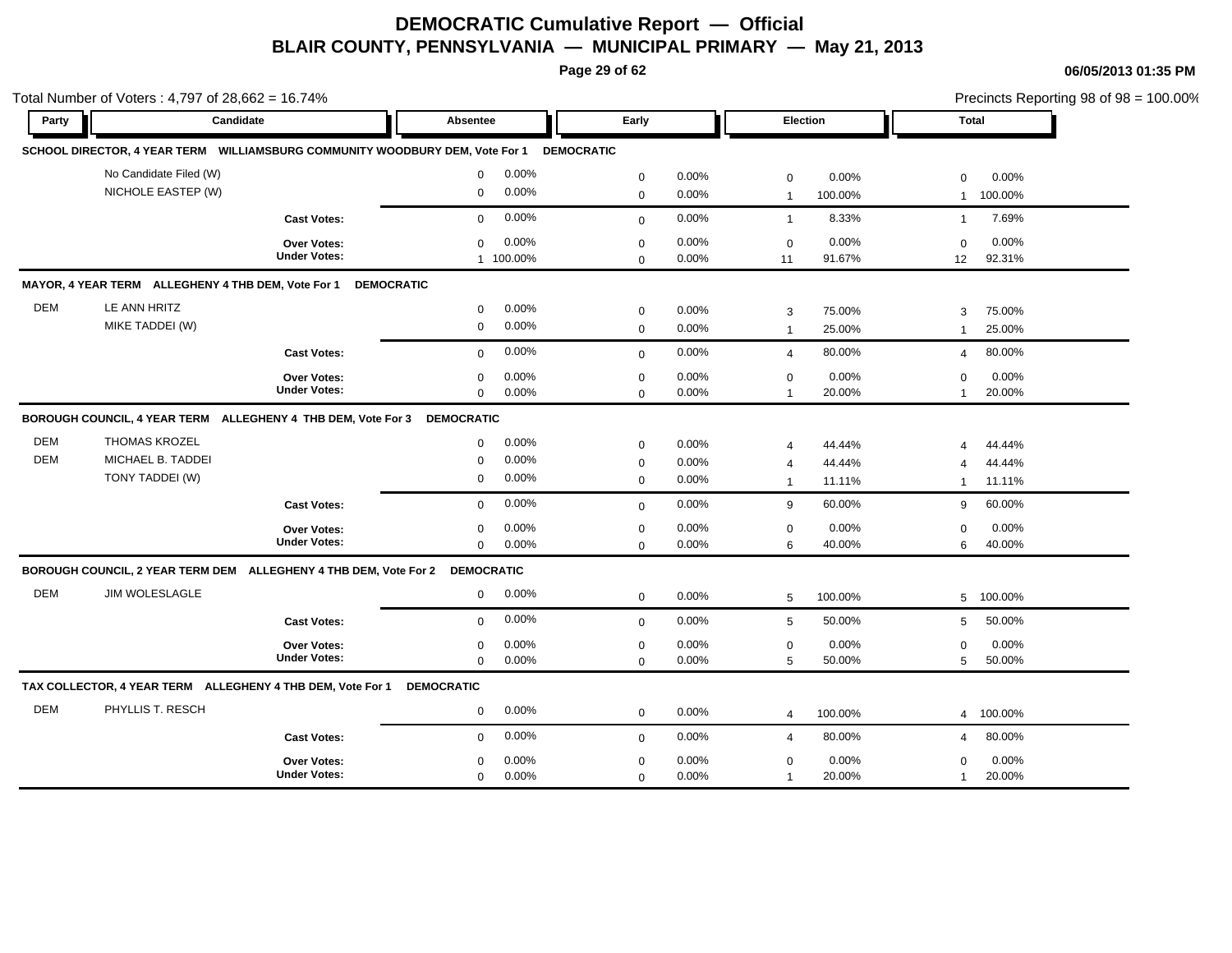**Page 30 of 62**

Total Number of Voters : 4,797 of 28,662 = 16.74%

**06/05/2013 01:35 PM**

Precincts Reporting 98 of 98 = 100.00%

| Party      | Candidate                                                          |                                    | Absentee          |                    | Early       |                   |                         | Election        |                   | <b>Total</b>    |
|------------|--------------------------------------------------------------------|------------------------------------|-------------------|--------------------|-------------|-------------------|-------------------------|-----------------|-------------------|-----------------|
|            | SCHOOL DIRECTOR, 4 YEAR TERM PENN CAMBRIA ALLEGH 4 DEM. Vote For 4 |                                    |                   | <b>DEMOCRATIC</b>  |             |                   |                         |                 |                   |                 |
| <b>DEM</b> | HENRY D. NILESKI (Cresson Twp)                                     |                                    | $\mathbf 0$       | $0.00\%$           | $\mathbf 0$ | 0.00%             | 4                       | 23.53%          | $\overline{4}$    | 23.53%          |
| <b>DEM</b> | PATRICK ALBRIGHT (Cresson Boro)                                    |                                    | $\mathbf 0$       | $0.00\%$           | $\mathbf 0$ | 0.00%             | $\overline{4}$          | 23.53%          | $\overline{4}$    | 23.53%          |
| <b>DEM</b> | PATRICIA M. PYO (Cresson Twp)                                      |                                    | 0                 | $0.00\%$           | $\mathbf 0$ | $0.00\%$          | 2                       | 11.76%          | 2                 | 11.76%          |
| <b>DEM</b> | TERRY M. KRUG (Allegheny Twp)                                      |                                    | 0                 | $0.00\%$           | 0           | $0.00\%$          | $\overline{4}$          | 23.53%          | $\overline{4}$    | 23.53%          |
| <b>DEM</b> | <b>GUY MONICA (Allegheny Twp)</b>                                  |                                    | 0                 | $0.00\%$           | $\mathbf 0$ | $0.00\%$          | 3                       | 17.65%          | 3                 | 17.65%          |
|            |                                                                    | <b>Cast Votes:</b>                 | $\mathbf 0$       | $0.00\%$           | $\mathbf 0$ | $0.00\%$          | 17                      | 85.00%          | 17                | 85.00%          |
|            |                                                                    | <b>Over Votes:</b>                 | $\mathbf 0$       | 0.00%              | $\mathbf 0$ | 0.00%             | $\mathbf 0$             | 0.00%           | $\mathbf 0$       | 0.00%           |
|            |                                                                    | <b>Under Votes:</b>                | $\mathbf 0$       | $0.00\%$           | $\mathbf 0$ | $0.00\%$          | 3                       | 15.00%          | 3                 | 15.00%          |
|            | JUDGE OF ELECTION, 4 YEAR TERM ALTOONA 1-1 DEM, Vote For 1         |                                    | <b>DEMOCRATIC</b> |                    |             |                   |                         |                 |                   |                 |
|            | No Candidate Filed (W)                                             |                                    | $\mathbf 0$       | $0.00\%$           | $\mathbf 0$ | $0.00\%$          | $\mathbf 0$             | 0.00%           | $\mathbf 0$       | 0.00%           |
|            |                                                                    | <b>Cast Votes:</b>                 | $\mathbf 0$       | 0.00%              | $\mathbf 0$ | $0.00\%$          | $\mathbf 0$             | 0.00%           | $\mathbf 0$       | 0.00%           |
|            |                                                                    | <b>Over Votes:</b>                 | $\mathbf 0$       | 0.00%              | $\mathbf 0$ | 0.00%             | $\mathbf 0$             | 0.00%           | $\mathbf 0$       | 0.00%           |
|            |                                                                    | <b>Under Votes:</b>                |                   | 1 100.00%          | $\mathbf 0$ | $0.00\%$          | 34                      | 100.00%         | 35                | 100.00%         |
|            | JUDGE OF ELECTION, 4 YEAR TERM ALTOONA 1-2 DEM, Vote For 1         |                                    | <b>DEMOCRATIC</b> |                    |             |                   |                         |                 |                   |                 |
|            | No Candidate Filed (W)                                             |                                    | $\mathbf 0$       | $0.00\%$           | $\mathbf 0$ | $0.00\%$          | 0                       | 0.00%           | $\Omega$          | 0.00%           |
|            | EDNA BOOTERBAUGH (W)                                               |                                    | $\mathbf 0$       | $0.00\%$           | $\mathbf 0$ | 0.00%             | 4                       | 100.00%         | $\overline{4}$    | 100.00%         |
|            |                                                                    |                                    | $\mathbf 0$       | $0.00\%$           |             |                   |                         |                 |                   |                 |
|            |                                                                    | <b>Cast Votes:</b>                 |                   |                    | $\mathbf 0$ | 0.00%             | 4                       | 25.00%          | $\overline{4}$    | 22.22%          |
|            |                                                                    | Over Votes:<br><b>Under Votes:</b> | $\mathbf 0$       | 0.00%<br>2 100.00% | 0           | $0.00\%$<br>0.00% | 0<br>12                 | 0.00%<br>75.00% | $\mathbf 0$<br>14 | 0.00%<br>77.78% |
|            |                                                                    |                                    |                   |                    | $\mathbf 0$ |                   |                         |                 |                   |                 |
|            | JUDGE OF ELECTION, 4 YEAR TERM ALTOONA 2-1 DEM, Vote For 1         |                                    | <b>DEMOCRATIC</b> |                    |             |                   |                         |                 |                   |                 |
| <b>DEM</b> | WANDA WEAKLAND                                                     |                                    | $\mathbf 0$       | $0.00\%$           | $\mathbf 0$ | 0.00%             | 14                      | 100.00%         | 14                | 100.00%         |
|            |                                                                    | <b>Cast Votes:</b>                 | $\mathbf{0}$      | $0.00\%$           | $\mathbf 0$ | 0.00%             | 14                      | 93.33%          | 14                | 93.33%          |
|            |                                                                    | Over Votes:                        | 0                 | 0.00%              | $\mathbf 0$ | 0.00%             | $\mathbf 0$             | 0.00%           | 0                 | 0.00%           |
|            |                                                                    | <b>Under Votes:</b>                | $\mathbf 0$       | $0.00\%$           | $\mathbf 0$ | 0.00%             | $\overline{1}$          | 6.67%           | $\mathbf{1}$      | 6.67%           |
|            | JUDGE OF ELECTION, 4 YEAR TERM ALTOONA 2-2 DEM, Vote For 1         |                                    | <b>DEMOCRATIC</b> |                    |             |                   |                         |                 |                   |                 |
|            | No Candidate Filed (W)                                             |                                    | 0                 | $0.00\%$           | 0           | $0.00\%$          | 0                       | 0.00%           | $\mathbf 0$       | 0.00%           |
|            | JANE STEINBUGL (W)                                                 |                                    | $\mathbf 0$       | 0.00%              | $\mathbf 0$ | $0.00\%$          | $\overline{\mathbf{1}}$ | 100.00%         | -1                | 100.00%         |
|            |                                                                    | <b>Cast Votes:</b>                 | $\mathbf 0$       | $0.00\%$           | $\mathbf 0$ | 0.00%             | $\overline{1}$          | 1.92%           | -1                | 1.89%           |
|            |                                                                    | <b>Over Votes:</b>                 | $\mathbf{0}$      | 0.00%              | $\mathbf 0$ | $0.00\%$          | 0                       | 0.00%           | $\mathbf 0$       | 0.00%           |
|            |                                                                    | <b>Under Votes:</b>                |                   | 1 100.00%          | 0           | 0.00%             | 51                      | 98.08%          | 52                | 98.11%          |
|            | JUDGE OF ELECTION, 4 YEAR TERM ALTOONA 3-1 DEM, Vote For 1         |                                    | <b>DEMOCRATIC</b> |                    |             |                   |                         |                 |                   |                 |
|            | No Candidate Filed (W)                                             |                                    | $\mathbf{0}$      | $0.00\%$           | $\mathbf 0$ | 0.00%             | $\mathbf 0$             | 0.00%           | $\mathbf 0$       | 0.00%           |
|            |                                                                    | <b>Cast Votes:</b>                 | $\mathbf 0$       | $0.00\%$           |             | $0.00\%$          | $\mathbf 0$             | 0.00%           | $\mathbf 0$       | 0.00%           |
|            |                                                                    |                                    |                   |                    | $\mathbf 0$ |                   |                         |                 |                   |                 |
|            |                                                                    | Over Votes:<br><b>Under Votes:</b> | $\mathbf 0$       | 0.00%              | $\mathbf 0$ | 0.00%             | $\mathbf 0$             | 0.00%           | $\mathbf 0$       | 0.00%           |
|            |                                                                    |                                    |                   | 1 100.00%          | $\mathbf 0$ | 0.00%             | 32                      | 100.00%         |                   | 33 100.00%      |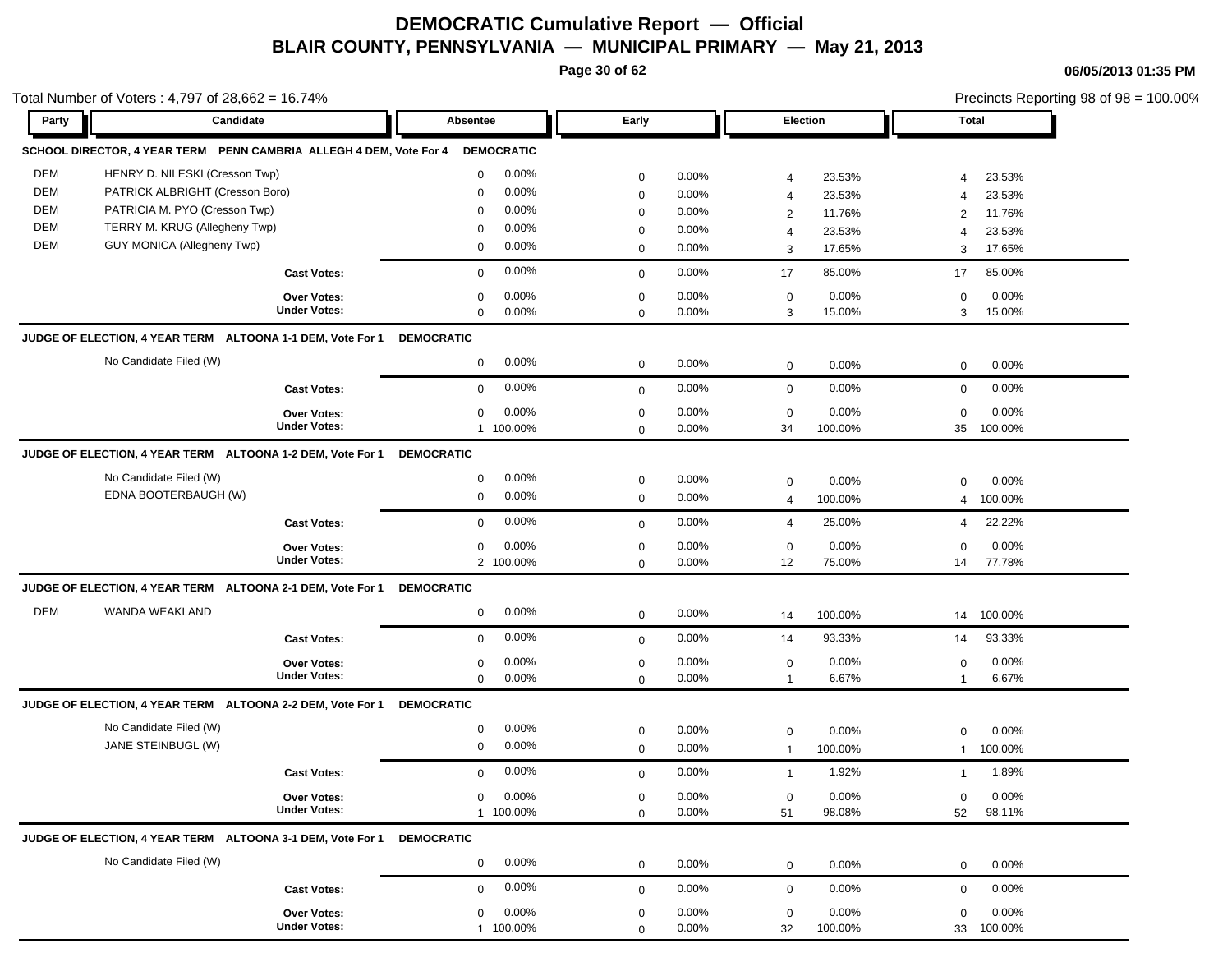**Page 31 of 62**

|            | Total Number of Voters: 4,797 of 28,662 = 16.74%<br>Candidate         |                                           |                                              |              |                |                               |                  |                          | Precincts Reporting 98 of 98 = 100.00% |
|------------|-----------------------------------------------------------------------|-------------------------------------------|----------------------------------------------|--------------|----------------|-------------------------------|------------------|--------------------------|----------------------------------------|
| Party      |                                                                       |                                           | Absentee                                     | Early        |                | Election                      |                  | <b>Total</b>             |                                        |
|            | JUDGE OF ELECTION, 4 YEAR TERM ALTOONA 3-2 DEM, Vote For 1 DEMOCRATIC |                                           |                                              |              |                |                               |                  |                          |                                        |
|            | No Candidate Filed (W)                                                |                                           | 0.00%<br>$\mathbf 0$                         | $\mathbf 0$  | 0.00%          | $\mathsf 0$                   | 0.00%            | $\mathbf 0$              | 0.00%                                  |
|            |                                                                       | <b>Cast Votes:</b>                        | 0.00%<br>$\mathbf 0$                         | $\mathbf 0$  | 0.00%          | $\mathbf 0$                   | 0.00%            | $\mathbf 0$              | 0.00%                                  |
|            |                                                                       | <b>Over Votes:</b><br><b>Under Votes:</b> | 0.00%<br>$\mathbf 0$<br>0.00%<br>$\mathbf 0$ | $\mathbf 0$  | 0.00%<br>0.00% | $\mathbf 0$<br>75             | 0.00%<br>100.00% | $\mathbf 0$<br>75        | 0.00%<br>100.00%                       |
|            | JUDGE OF ELECTION, 4 YEAR TERM ALTOONA 4-1 DEM, Vote For 1            |                                           | <b>DEMOCRATIC</b>                            | $\mathbf 0$  |                |                               |                  |                          |                                        |
|            | No Candidate Filed (W)                                                |                                           | 0.00%<br>$\mathbf 0$                         | $\mathbf 0$  | 0.00%          |                               | 0.00%            |                          |                                        |
|            | CAITLIN KELLER (W)                                                    |                                           | 0.00%<br>$\mathbf 0$                         | $\mathbf 0$  | 0.00%          | $\mathbf 0$<br>$\overline{1}$ | 100.00%          | $\Omega$<br>$\mathbf{1}$ | 0.00%<br>100.00%                       |
|            |                                                                       | <b>Cast Votes:</b>                        | 0.00%<br>$\mathbf 0$                         | $\Omega$     | 0.00%          | $\mathbf{1}$                  | 3.13%            | $\mathbf{1}$             | 3.03%                                  |
|            |                                                                       | Over Votes:                               | 0.00%<br>$\mathbf 0$                         | $\mathbf 0$  | 0.00%          | $\mathbf 0$                   | 0.00%            | $\mathbf 0$              | 0.00%                                  |
|            |                                                                       | <b>Under Votes:</b>                       | 1 100.00%                                    | $\mathbf 0$  | 0.00%          | 31                            | 96.88%           | 32                       | 96.97%                                 |
|            | JUDGE OF ELECTION, 4 YEAR TERM ALTOONA 4-2 DEM, Vote For 1            |                                           | <b>DEMOCRATIC</b>                            |              |                |                               |                  |                          |                                        |
| <b>DEM</b> | <b>MARY MARGARET BEIRLAIR</b>                                         |                                           | 0.00%<br>$\mathsf 0$                         | $\mathbf 0$  | 0.00%          | 41                            | 100.00%          | 41                       | 100.00%                                |
|            |                                                                       | <b>Cast Votes:</b>                        | 0.00%<br>$\mathbf 0$                         | $\mathbf{0}$ | 0.00%          | 41                            | 85.42%           | 41                       | 85.42%                                 |
|            |                                                                       | <b>Over Votes:</b>                        | 0.00%<br>$\mathbf 0$                         | $\mathbf 0$  | 0.00%          | $\mathbf 0$                   | 0.00%            | $\Omega$                 | 0.00%                                  |
|            |                                                                       | <b>Under Votes:</b>                       | $\mathbf 0$<br>0.00%                         | $\mathbf 0$  | 0.00%          | $\overline{7}$                | 14.58%           | $\overline{7}$           | 14.58%                                 |
|            | JUDGE OF ELECTION, 4 YEAR TERM ALTOONA 5-1 DEM, Vote For 1            |                                           | <b>DEMOCRATIC</b>                            |              |                |                               |                  |                          |                                        |
|            | No Candidate Filed (W)                                                |                                           | 0.00%<br>$\mathsf 0$                         | $\mathbf 0$  | 0.00%          | $\mathbf 0$                   | 0.00%            | $\Omega$                 | 0.00%                                  |
|            | ALICE LAWRENCE (W)                                                    |                                           | $\mathbf 0$<br>0.00%                         | $\mathbf 0$  | 0.00%          | $\mathbf{1}$                  | 100.00%          | $\mathbf{1}$             | 100.00%                                |
|            |                                                                       | <b>Cast Votes:</b>                        | 0.00%<br>$\mathbf 0$                         | $\mathbf 0$  | 0.00%          | $\overline{1}$                | 12.50%           | $\mathbf{1}$             | 12.50%                                 |
|            |                                                                       | <b>Over Votes:</b><br><b>Under Votes:</b> | 0.00%<br>$\mathbf 0$<br>0.00%<br>$\mathbf 0$ | $\mathbf 0$  | 0.00%<br>0.00% | $\mathbf 0$<br>$\overline{7}$ | 0.00%<br>87.50%  | 0<br>$\overline{7}$      | 0.00%<br>87.50%                        |
|            |                                                                       |                                           |                                              | $\mathbf 0$  |                |                               |                  |                          |                                        |
|            | JUDGE OF ELECTION, 4 YEAR TERM ALTOONA 5-2 DEM, Vote For 1            |                                           | <b>DEMOCRATIC</b>                            |              |                |                               |                  |                          |                                        |
| <b>DEM</b> | PATRICIA L. FLANAGAN                                                  |                                           | 1 100.00%                                    | $\mathbf 0$  | 0.00%          | 43                            | 100.00%          | 44                       | 100.00%                                |
|            |                                                                       | <b>Cast Votes:</b>                        | 1 100.00%                                    | $\mathbf 0$  | 0.00%          | 43                            | 89.58%           | 44                       | 89.80%                                 |
|            |                                                                       | <b>Over Votes:</b><br><b>Under Votes:</b> | 0.00%<br>$\mathbf 0$<br>$\mathbf{0}$         | $\mathbf 0$  | 0.00%          | $\mathbf 0$                   | 0.00%<br>10.42%  | $\mathbf 0$              | 0.00%<br>10.20%                        |
|            |                                                                       |                                           | 0.00%                                        | $\mathbf 0$  | 0.00%          | 5                             |                  | 5                        |                                        |
|            | JUDGE OF ELECTION, 4 YEAR TERM ALTOONA 5-3 DEM, Vote For 1            |                                           | <b>DEMOCRATIC</b>                            |              |                |                               |                  |                          |                                        |
|            | No Candidate Filed (W)                                                |                                           | 0.00%<br>$\mathbf 0$                         | $\mathbf 0$  | 0.00%          | $\mathbf 0$                   | 0.00%            | 0                        | 0.00%                                  |
|            | SHEERY BYRNE (W)                                                      |                                           | 0.00%<br>$\mathsf 0$                         | $\mathbf{0}$ | 0.00%          | $\overline{1}$                | 100.00%          | $\mathbf{1}$             | 100.00%                                |
|            |                                                                       | <b>Cast Votes:</b>                        | 0.00%<br>$\mathbf 0$                         | $\mathbf 0$  | 0.00%          | $\mathbf{1}$                  | 2.78%            | $\mathbf{1}$             | 2.78%                                  |
|            |                                                                       | <b>Over Votes:</b>                        | 0.00%<br>$\mathbf 0$                         | $\mathbf 0$  | 0.00%          | $\mathbf 0$                   | 0.00%            | $\mathbf 0$              | 0.00%                                  |
|            |                                                                       | <b>Under Votes:</b>                       | 0.00%<br>$\mathbf 0$                         | $\Omega$     | 0.00%          | 35                            | 97.22%           | 35                       | 97.22%                                 |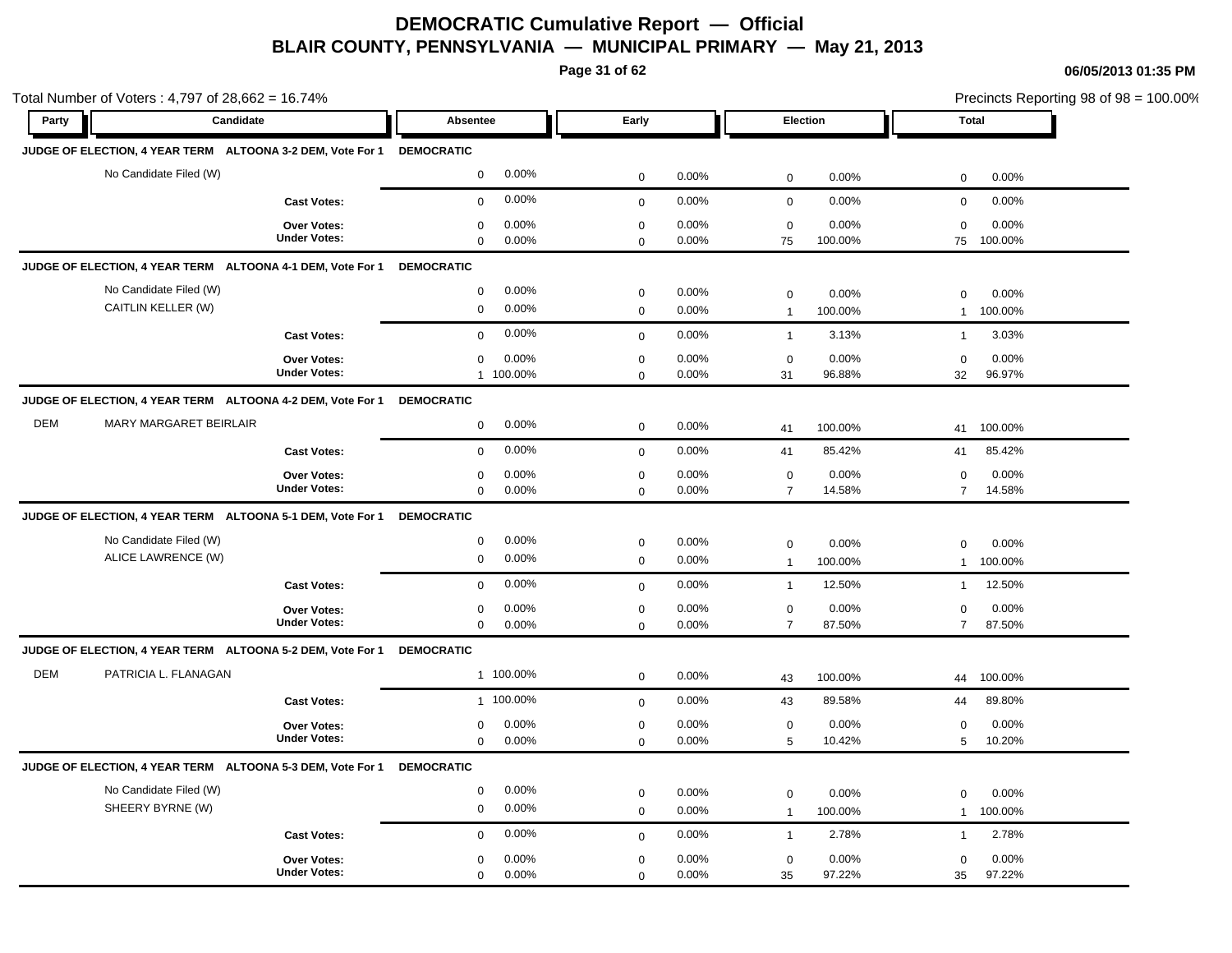**Page 32 of 62**

| Total Number of Voters: 4,797 of 28,662 = 16.74% |                                                                       |                                           |                                     |                            | Precincts Reporting 98 of 98 = 100.00% |                   |                  |                   |                  |  |
|--------------------------------------------------|-----------------------------------------------------------------------|-------------------------------------------|-------------------------------------|----------------------------|----------------------------------------|-------------------|------------------|-------------------|------------------|--|
| Party                                            | Candidate                                                             |                                           | Absentee                            | Early                      |                                        | Election          |                  | Total             |                  |  |
|                                                  | JUDGE OF ELECTION, 4 YEAR TERM ALTOONA 6-1 DEM, Vote For 1 DEMOCRATIC |                                           |                                     |                            |                                        |                   |                  |                   |                  |  |
|                                                  | No Candidate Filed (W)                                                |                                           | 0.00%<br>$\mathbf 0$                | $\mathbf 0$                | 0.00%                                  | $\mathbf 0$       | 0.00%            | 0                 | 0.00%            |  |
|                                                  |                                                                       | <b>Cast Votes:</b>                        | 0.00%<br>$\mathbf 0$                | $\mathbf{0}$               | 0.00%                                  | $\mathbf 0$       | 0.00%            | $\mathbf 0$       | 0.00%            |  |
|                                                  |                                                                       | Over Votes:<br><b>Under Votes:</b>        | 0.00%<br>0<br>2 100.00%             | $\mathbf 0$<br>$\mathbf 0$ | 0.00%<br>0.00%                         | $\mathbf 0$<br>38 | 0.00%<br>100.00% | $\mathbf 0$<br>40 | 0.00%<br>100.00% |  |
|                                                  | JUDGE OF ELECTION, 4 YEAR TERM ALTOONA 6-2 DEM, Vote For 1            |                                           | <b>DEMOCRATIC</b>                   |                            |                                        |                   |                  |                   |                  |  |
|                                                  | No Candidate Filed (W)                                                |                                           | 0.00%<br>$\mathbf 0$                | $\mathbf 0$                | 0.00%                                  | $\mathsf 0$       | 0.00%            | 0                 | 0.00%            |  |
|                                                  |                                                                       | <b>Cast Votes:</b>                        | 0.00%<br>$\mathbf 0$                | $\mathbf 0$                | 0.00%                                  | $\mathbf 0$       | 0.00%            | $\mathbf 0$       | 0.00%            |  |
|                                                  |                                                                       | Over Votes:<br><b>Under Votes:</b>        | 0.00%<br>$\mathbf 0$<br>1 100.00%   | $\mathbf 0$<br>$\mathbf 0$ | 0.00%<br>0.00%                         | $\mathbf 0$<br>38 | 0.00%<br>100.00% | $\mathbf 0$<br>39 | 0.00%<br>100.00% |  |
|                                                  | JUDGE OF ELECTION, 4 YEAR TERM ALTOONA 6-3 DEM, Vote For 1            |                                           | <b>DEMOCRATIC</b>                   |                            |                                        |                   |                  |                   |                  |  |
|                                                  | No Candidate Filed (W)                                                |                                           | 0.00%<br>$\mathbf 0$                | $\pmb{0}$                  | 0.00%                                  | $\mathbf 0$       | 0.00%            | $\mathbf 0$       | 0.00%            |  |
|                                                  |                                                                       | <b>Cast Votes:</b>                        | 0.00%<br>$\mathbf 0$                | $\mathbf 0$                | 0.00%                                  | $\mathbf 0$       | 0.00%            | 0                 | 0.00%            |  |
|                                                  |                                                                       | <b>Over Votes:</b><br><b>Under Votes:</b> | 0.00%<br>0<br>0.00%<br>$\mathbf 0$  | $\mathbf 0$<br>$\Omega$    | 0.00%<br>0.00%                         | $\mathbf 0$<br>57 | 0.00%<br>100.00% | $\mathbf 0$<br>57 | 0.00%<br>100.00% |  |
|                                                  | JUDGE OF ELECTION, 4 YEAR TERM ALTOONA 6-4 DEM, Vote For 1            |                                           | <b>DEMOCRATIC</b>                   |                            |                                        |                   |                  |                   |                  |  |
| DEM                                              | PAMELA KELLEY                                                         |                                           | 1 100.00%                           | $\mathbf 0$                | 0.00%                                  | 40                | 100.00%          | 41                | 100.00%          |  |
|                                                  |                                                                       | <b>Cast Votes:</b>                        | 50.00%<br>$\mathbf{1}$              | $\mathbf 0$                | 0.00%                                  | 40                | 65.57%           | 41                | 65.08%           |  |
|                                                  |                                                                       | Over Votes:<br><b>Under Votes:</b>        | 0.00%<br>$\mathbf 0$<br>50.00%<br>1 | $\mathbf 0$<br>$\mathbf 0$ | 0.00%<br>0.00%                         | $\mathbf 0$<br>21 | 0.00%<br>34.43%  | $\mathbf 0$<br>22 | 0.00%<br>34.92%  |  |
|                                                  | JUDGE OF ELECTION, 4 YEAR TERM ALTOONA 6-5 DEM, Vote For 1 DEMOCRATIC |                                           |                                     |                            |                                        |                   |                  |                   |                  |  |
|                                                  | No Candidate Filed (W)                                                |                                           | 0.00%<br>$\mathbf{0}$               | $\mathbf 0$                | 0.00%                                  | $\mathsf 0$       | 0.00%            | $\mathbf 0$       | 0.00%            |  |
|                                                  |                                                                       | <b>Cast Votes:</b>                        | 0.00%<br>$\mathbf 0$                | $\mathbf{0}$               | 0.00%                                  | $\mathbf 0$       | 0.00%            | $\mathbf 0$       | 0.00%            |  |
|                                                  |                                                                       | Over Votes:<br><b>Under Votes:</b>        | 0.00%<br>$\mathbf 0$<br>4 100.00%   | $\mathbf 0$<br>$\mathbf 0$ | 0.00%<br>0.00%                         | $\mathbf 0$<br>61 | 0.00%<br>100.00% | $\mathbf 0$<br>65 | 0.00%<br>100.00% |  |
|                                                  | JUDGE OF ELECTION, 4 YEAR TERM ALTOONA 7 DEM, Vote For 1              |                                           | <b>DEMOCRATIC</b>                   |                            |                                        |                   |                  |                   |                  |  |
| <b>DEM</b>                                       | <b>BONNIE BAUMGARDNER</b>                                             |                                           | 0.00%<br>$\mathbf 0$                | $\mathbf 0$                | 0.00%                                  | 26                | 100.00%          | 26                | 100.00%          |  |
|                                                  |                                                                       | <b>Cast Votes:</b>                        | 0.00%<br>$\mathbf 0$                | $\mathbf 0$                | 0.00%                                  | 26                | 89.66%           | 26                | 86.67%           |  |
|                                                  |                                                                       | <b>Over Votes:</b><br><b>Under Votes:</b> | 0.00%<br>$\mathbf 0$<br>1 100.00%   | $\mathbf 0$<br>$\mathbf 0$ | 0.00%<br>0.00%                         | $\mathbf 0$<br>3  | 0.00%<br>10.34%  | $\mathbf 0$<br>4  | 0.00%<br>13.33%  |  |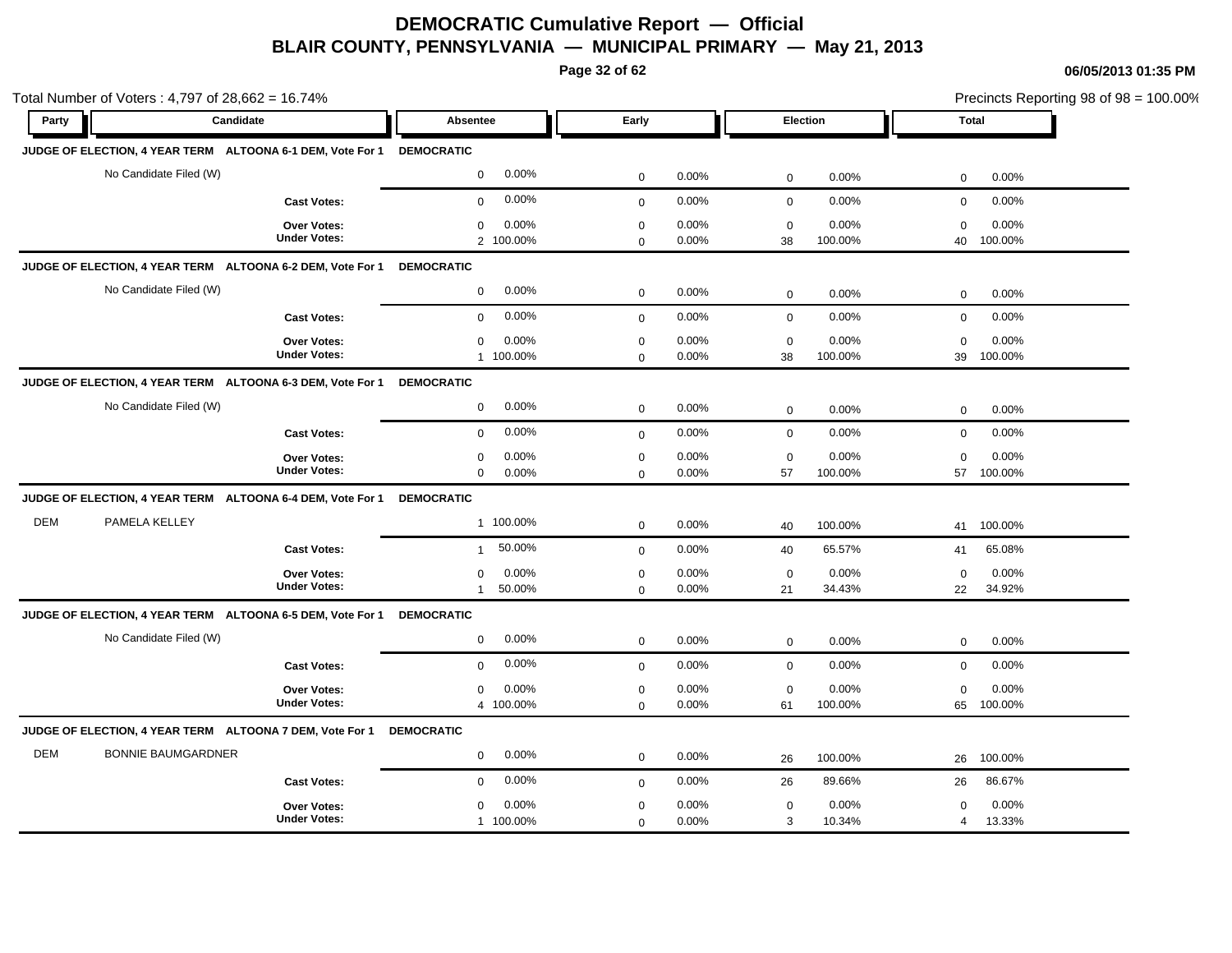**Page 33 of 62**

| Total Number of Voters: 4,797 of 28,662 = 16.74% |                                                                |                                                             |                                                                    |                                           |                         |                                                                            | Precincts Reporting 98 of 98 = 100.00%                                     |
|--------------------------------------------------|----------------------------------------------------------------|-------------------------------------------------------------|--------------------------------------------------------------------|-------------------------------------------|-------------------------|----------------------------------------------------------------------------|----------------------------------------------------------------------------|
| Party                                            | Candidate                                                      |                                                             | Absentee                                                           | Early                                     |                         | Election                                                                   | <b>Total</b>                                                               |
|                                                  |                                                                | JUDGE OF ELECTION, 4 YEAR TERM ALTOONA 8-1 DEM, Vote For 1  | <b>DEMOCRATIC</b>                                                  |                                           |                         |                                                                            |                                                                            |
|                                                  | No Candidate Filed (W)                                         |                                                             | 0.00%<br>$\mathbf 0$                                               | $\mathbf 0$                               | 0.00%                   | $\mathsf 0$<br>0.00%                                                       | 0.00%<br>$\mathsf 0$                                                       |
|                                                  |                                                                | <b>Cast Votes:</b>                                          | 0.00%<br>$\mathbf 0$                                               | $\mathsf 0$                               | 0.00%                   | $\mathbf 0$<br>0.00%                                                       | 0.00%<br>$\mathbf 0$                                                       |
|                                                  |                                                                | <b>Over Votes:</b><br><b>Under Votes:</b>                   | 0.00%<br>$\mathbf 0$<br>1 100.00%                                  | $\mathbf 0$<br>$\mathbf 0$                | 0.00%<br>0.00%          | 0.00%<br>$\mathbf 0$<br>28<br>100.00%                                      | 0.00%<br>$\mathbf 0$<br>29<br>100.00%                                      |
|                                                  | JUDGE OF ELECTION, 4 YEAR TERM ALTOONA 8-2 DEM, Vote For 1     |                                                             | <b>DEMOCRATIC</b>                                                  |                                           |                         |                                                                            |                                                                            |
|                                                  | No Candidate Filed (W)                                         |                                                             | 0.00%<br>$\mathbf 0$                                               | $\mathbf 0$                               | 0.00%                   | $\mathbf 0$<br>0.00%                                                       | 0.00%<br>$\mathbf 0$                                                       |
|                                                  |                                                                | <b>Cast Votes:</b>                                          | 0.00%<br>$\mathbf 0$                                               | $\mathbf 0$                               | 0.00%                   | $\mathbf 0$<br>0.00%                                                       | 0.00%<br>$\mathbf 0$                                                       |
|                                                  |                                                                | Over Votes:<br><b>Under Votes:</b>                          | 0.00%<br>$\mathbf 0$<br>3 100.00%                                  | $\mathbf 0$<br>$\mathbf 0$                | 0.00%<br>0.00%          | 0.00%<br>$\mathbf 0$<br>45<br>100.00%                                      | 0.00%<br>$\mathbf 0$<br>48<br>100.00%                                      |
|                                                  | JUDGE OF ELECTION, 4 YEAR TERM ALTOONA 9 DEM, Vote For 1       |                                                             | <b>DEMOCRATIC</b>                                                  |                                           |                         |                                                                            |                                                                            |
|                                                  | No Candidate Filed (W)<br>JAMES B SWAN (W)<br>JANICE FRANK (W) |                                                             | 0.00%<br>$\mathsf 0$<br>0.00%<br>$\pmb{0}$<br>$\mathbf 0$<br>0.00% | $\mathbf 0$<br>$\mathbf 0$<br>$\mathbf 0$ | 0.00%<br>0.00%<br>0.00% | $\mathbf 0$<br>0.00%<br>$\overline{2}$<br>66.67%<br>33.33%<br>$\mathbf{1}$ | 0.00%<br>$\mathbf 0$<br>66.67%<br>$\overline{2}$<br>33.33%<br>$\mathbf{1}$ |
|                                                  |                                                                | <b>Cast Votes:</b>                                          | 0.00%<br>$\mathbf 0$                                               | $\mathbf 0$                               | 0.00%                   | 3<br>5.88%                                                                 | 3<br>5.88%                                                                 |
|                                                  |                                                                | <b>Over Votes:</b><br><b>Under Votes:</b>                   | 0.00%<br>0<br>$\mathbf 0$<br>0.00%                                 | $\mathbf 0$<br>$\mathbf 0$                | 0.00%<br>0.00%          | $\mathbf 0$<br>0.00%<br>48<br>94.12%                                       | $\mathbf 0$<br>0.00%<br>94.12%<br>48                                       |
|                                                  |                                                                | JUDGE OF ELECTION, 4 YEAR TERM ALTOONA 10-1 DEM, Vote For 1 | <b>DEMOCRATIC</b>                                                  |                                           |                         |                                                                            |                                                                            |
| <b>DEM</b>                                       | MARY C. WESNER<br>MARGARET MOSCHELLA (W)                       |                                                             | 1 100.00%<br>0.00%<br>$\mathbf 0$                                  | $\mathbf 0$<br>$\mathbf 0$                | 0.00%<br>0.00%          | 21<br>95.45%<br>4.55%<br>$\overline{1}$                                    | 22<br>95.65%<br>$\mathbf{1}$<br>4.35%                                      |
|                                                  |                                                                | <b>Cast Votes:</b>                                          | 1 100.00%                                                          | $\mathbf 0$                               | 0.00%                   | 84.62%<br>22                                                               | 85.19%<br>23                                                               |
|                                                  |                                                                | Over Votes:<br><b>Under Votes:</b>                          | 0.00%<br>0<br>$\mathsf 0$<br>0.00%                                 | $\mathbf 0$<br>$\mathbf 0$                | 0.00%<br>0.00%          | $\mathsf 0$<br>0.00%<br>15.38%<br>$\overline{4}$                           | 0.00%<br>$\mathbf 0$<br>14.81%<br>4                                        |
|                                                  |                                                                | JUDGE OF ELECTION, 4 YEAR TERM ALTOONA 10-2 DEM, Vote For 1 | <b>DEMOCRATIC</b>                                                  |                                           |                         |                                                                            |                                                                            |
|                                                  | No Candidate Filed (W)                                         |                                                             | 0.00%<br>$\mathbf 0$                                               | $\mathbf 0$                               | 0.00%                   | 0.00%<br>$\mathbf 0$                                                       | 0.00%<br>$\mathbf 0$                                                       |
|                                                  |                                                                | <b>Cast Votes:</b>                                          | 0.00%<br>$\mathbf 0$                                               | $\mathbf 0$                               | 0.00%                   | $\mathbf 0$<br>0.00%                                                       | $\mathbf 0$<br>0.00%                                                       |
|                                                  |                                                                | Over Votes:<br><b>Under Votes:</b>                          | 0.00%<br>$\mathbf 0$<br>1 100.00%                                  | $\mathbf 0$<br>$\mathbf 0$                | 0.00%<br>0.00%          | 0.00%<br>$\mathbf 0$<br>24<br>100.00%                                      | 0.00%<br>$\mathbf 0$<br>25<br>100.00%                                      |
|                                                  |                                                                | JUDGE OF ELECTION, 4 YEAR TERM ALTOONA 10-3 DEM, Vote For 1 | <b>DEMOCRATIC</b>                                                  |                                           |                         |                                                                            |                                                                            |
|                                                  | No Candidate Filed (W)                                         |                                                             | 0.00%<br>$\mathbf 0$                                               | $\mathbf 0$                               | 0.00%                   | 0.00%<br>$\mathbf 0$                                                       | 0.00%<br>$\mathbf 0$                                                       |
|                                                  |                                                                | <b>Cast Votes:</b>                                          | 0.00%<br>$\mathbf 0$                                               | $\mathbf{0}$                              | 0.00%                   | $\mathbf 0$<br>0.00%                                                       | 0.00%<br>$\mathbf 0$                                                       |
|                                                  |                                                                | Over Votes:<br><b>Under Votes:</b>                          | 0.00%<br>$\mathbf 0$<br>1 100.00%                                  | $\mathbf 0$<br>$\mathbf 0$                | 0.00%<br>0.00%          | 0.00%<br>$\mathbf 0$<br>27<br>100.00%                                      | 0.00%<br>$\mathbf 0$<br>28<br>100.00%                                      |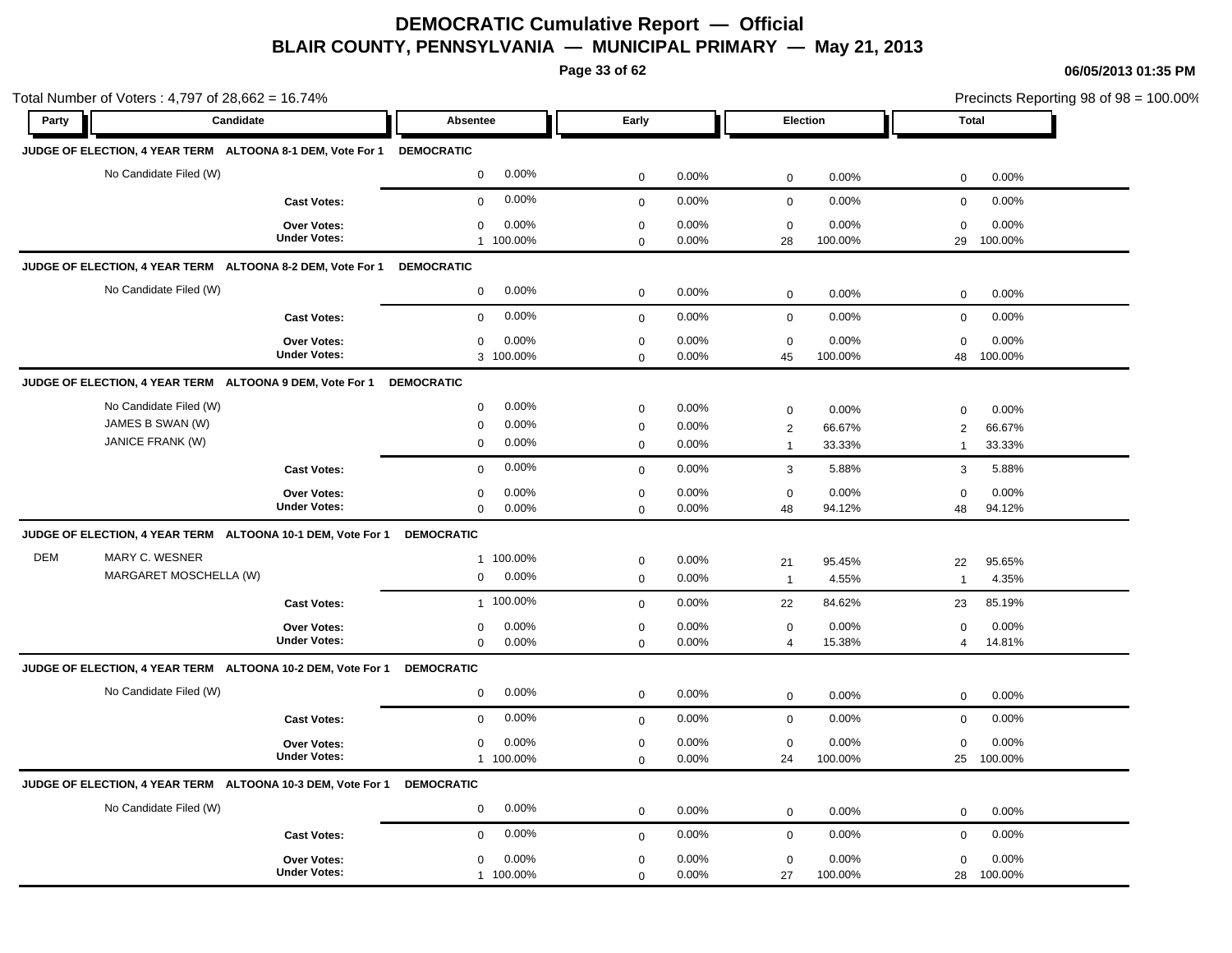**Page 34 of 62**

|            | Total Number of Voters: $4,797$ of $28,662 = 16.74\%$       |                     |                         |              |          |                           |                          | Precincts Reporting 98 of $98 = 100.00\%$ |
|------------|-------------------------------------------------------------|---------------------|-------------------------|--------------|----------|---------------------------|--------------------------|-------------------------------------------|
| Party      | Candidate                                                   |                     | <b>Absentee</b>         | Early        |          | <b>Election</b>           | Total                    |                                           |
|            | JUDGE OF ELECTION, 4 YEAR TERM ALTOONA 10-4 DEM, Vote For 1 |                     | <b>DEMOCRATIC</b>       |              |          |                           |                          |                                           |
| <b>DEM</b> | <b>LOUISE BERRY</b>                                         |                     | 0.00%<br>$\mathbf 0$    | $\mathbf 0$  | 0.00%    | 100.00%<br>48             | 100.00%<br>48            |                                           |
|            |                                                             | <b>Cast Votes:</b>  | 0.00%<br>$\mathbf 0$    | $\mathbf 0$  | $0.00\%$ | 80.00%<br>48              | 80.00%<br>48             |                                           |
|            |                                                             | Over Votes:         | 0.00%<br>0              | $\mathbf 0$  | $0.00\%$ | 0.00%<br>$\mathbf 0$      | $\mathbf 0$<br>0.00%     |                                           |
|            |                                                             | <b>Under Votes:</b> | 0.00%<br>$\mathbf 0$    | $\mathbf 0$  | $0.00\%$ | 12<br>20.00%              | 12<br>20.00%             |                                           |
|            | JUDGE OF ELECTION, 4 YEAR TERM ALTOONA 11-1 DEM, Vote For 1 |                     | <b>DEMOCRATIC</b>       |              |          |                           |                          |                                           |
|            | No Candidate Filed (W)                                      |                     | 0.00%<br>$\mathbf 0$    | $\mathbf 0$  | $0.00\%$ | 0.00%<br>$\mathbf 0$      | 0.00%<br>$\mathbf 0$     |                                           |
|            | MARY HOOPER (W)                                             |                     | 0.00%<br>0              | 0            | 0.00%    | 50.00%<br>$\mathbf{1}$    | 50.00%<br>-1             |                                           |
|            | ROBERT DONALDSON (W)                                        |                     | 0.00%<br>$\mathbf 0$    | $\mathbf 0$  | 0.00%    | 50.00%<br>$\mathbf{1}$    | 50.00%<br>$\mathbf{1}$   |                                           |
|            |                                                             | <b>Cast Votes:</b>  | 0.00%<br>$\mathbf 0$    | $\mathbf 0$  | $0.00\%$ | 3.17%<br>$\overline{2}$   | 3.17%<br>$\overline{2}$  |                                           |
|            |                                                             | Over Votes:         | 0.00%<br>$\mathbf 0$    | $\mathbf 0$  | $0.00\%$ | 0.00%<br>$\mathbf 0$      | 0.00%<br>0               |                                           |
|            |                                                             | <b>Under Votes:</b> | 0.00%<br>$\mathbf 0$    | 0            | $0.00\%$ | 96.83%<br>61              | 61<br>96.83%             |                                           |
|            | JUDGE OF ELECTION, 4 YEAR TERM ALTOONA 11-2 DEM, Vote For 1 |                     | <b>DEMOCRATIC</b>       |              |          |                           |                          |                                           |
|            | No Candidate Filed (W)                                      |                     | 0.00%<br>$\mathbf 0$    | $\mathbf 0$  | $0.00\%$ | $\mathbf 0$<br>0.00%      | 0.00%<br>$\mathbf 0$     |                                           |
|            | DAVE ANDREWS (W)                                            |                     | 0.00%<br>$\mathbf 0$    | $\mathbf 0$  | 0.00%    | 33.33%<br>$\mathbf{1}$    | 33.33%<br>$\mathbf{1}$   |                                           |
|            | DONNA COHEN (W)                                             |                     | 0.00%<br>0              | $\mathbf 0$  | $0.00\%$ | 33.33%<br>$\mathbf{1}$    | 33.33%<br>$\mathbf{1}$   |                                           |
|            | <b>JUSTIN BUCKREIS (W)</b>                                  |                     | 0.00%<br>$\mathbf 0$    | $\mathbf 0$  | $0.00\%$ | 33.33%<br>$\overline{1}$  | 33.33%<br>$\mathbf{1}$   |                                           |
|            |                                                             | <b>Cast Votes:</b>  | 0.00%<br>$\mathbf 0$    | $\mathbf{0}$ | 0.00%    | 3<br>6.25%                | 6.25%<br>3               |                                           |
|            |                                                             | Over Votes:         | 0.00%<br>0              | $\mathbf 0$  | $0.00\%$ | 0.00%<br>$\mathbf 0$      | 0.00%<br>$\mathbf 0$     |                                           |
|            |                                                             | <b>Under Votes:</b> | $\mathbf 0$<br>0.00%    | $\mathbf 0$  | 0.00%    | 93.75%<br>45              | 93.75%<br>45             |                                           |
|            | JUDGE OF ELECTION, 4 YEAR TERM ALTOONA 11-3 DEM, Vote For 1 |                     | <b>DEMOCRATIC</b>       |              |          |                           |                          |                                           |
| <b>DEM</b> | PATRICIA A. GOOD                                            |                     | 3 100.00%               | $\mathbf 0$  | 0.00%    | 100.00%<br>46             | 100.00%<br>49            |                                           |
|            |                                                             | <b>Cast Votes:</b>  | 3 100.00%               | $\mathbf 0$  | $0.00\%$ | 86.79%<br>46              | 49<br>87.50%             |                                           |
|            |                                                             | Over Votes:         | 0.00%<br>0              | $\mathbf 0$  | 0.00%    | 0.00%<br>$\mathbf 0$      | $\mathbf 0$<br>0.00%     |                                           |
|            |                                                             | <b>Under Votes:</b> | $\mathbf{0}$<br>0.00%   | $\mathbf 0$  | $0.00\%$ | $\overline{7}$<br>13.21%  | $\overline{7}$<br>12.50% |                                           |
|            | JUDGE OF ELECTION, 4 YEAR TERM ALTOONA 12-1 DEM, Vote For 1 |                     | <b>DEMOCRATIC</b>       |              |          |                           |                          |                                           |
| <b>DEM</b> | <b>MARJORIE M. ANDREWS</b>                                  |                     | 0.00%<br>$\overline{0}$ | 0            | 0.00%    | 100.00%<br>18             | 100.00%<br>18            |                                           |
|            |                                                             | <b>Cast Votes:</b>  | 0.00%<br>$\mathbf 0$    | $\mathbf 0$  | 0.00%    | 85.71%<br>18              | 85.71%<br>18             |                                           |
|            |                                                             | <b>Over Votes:</b>  | 0.00%<br>0              | 0            | 0.00%    | 0.00%<br>0                | 0.00%<br>$\mathbf 0$     |                                           |
|            |                                                             | <b>Under Votes:</b> | $\mathbf 0$<br>0.00%    | 0            | $0.00\%$ | 3<br>14.29%               | 14.29%<br>3              |                                           |
|            | JUDGE OF ELECTION, 4 YEAR TERM ALTOONA 12-2 DEM, Vote For 1 |                     | <b>DEMOCRATIC</b>       |              |          |                           |                          |                                           |
|            | No Candidate Filed (W)                                      |                     | 0.00%<br>$\mathbf 0$    | $\mathbf 0$  | 0.00%    | 0.00%<br>$\mathbf 0$      | 0.00%<br>$\mathbf 0$     |                                           |
|            | WADE KAGARICE (W)                                           |                     | 0.00%<br>$\mathbf 0$    | $\mathbf 0$  | 0.00%    | 100.00%<br>$\overline{1}$ | 100.00%<br>$\mathbf{1}$  |                                           |
|            |                                                             | <b>Cast Votes:</b>  | 0.00%<br>$\mathbf 0$    | $\mathbf 0$  | 0.00%    | 2.17%<br>$\overline{1}$   | 2.17%<br>$\mathbf{1}$    |                                           |
|            |                                                             | Over Votes:         | 0.00%<br>$\mathbf 0$    | 0            | $0.00\%$ | 0.00%<br>$\mathbf 0$      | 0.00%<br>$\mathbf 0$     |                                           |
|            |                                                             | <b>Under Votes:</b> | $0.00\%$<br>$\mathbf 0$ | $\Omega$     | 0.00%    | 45<br>97.83%              | 97.83%<br>45             |                                           |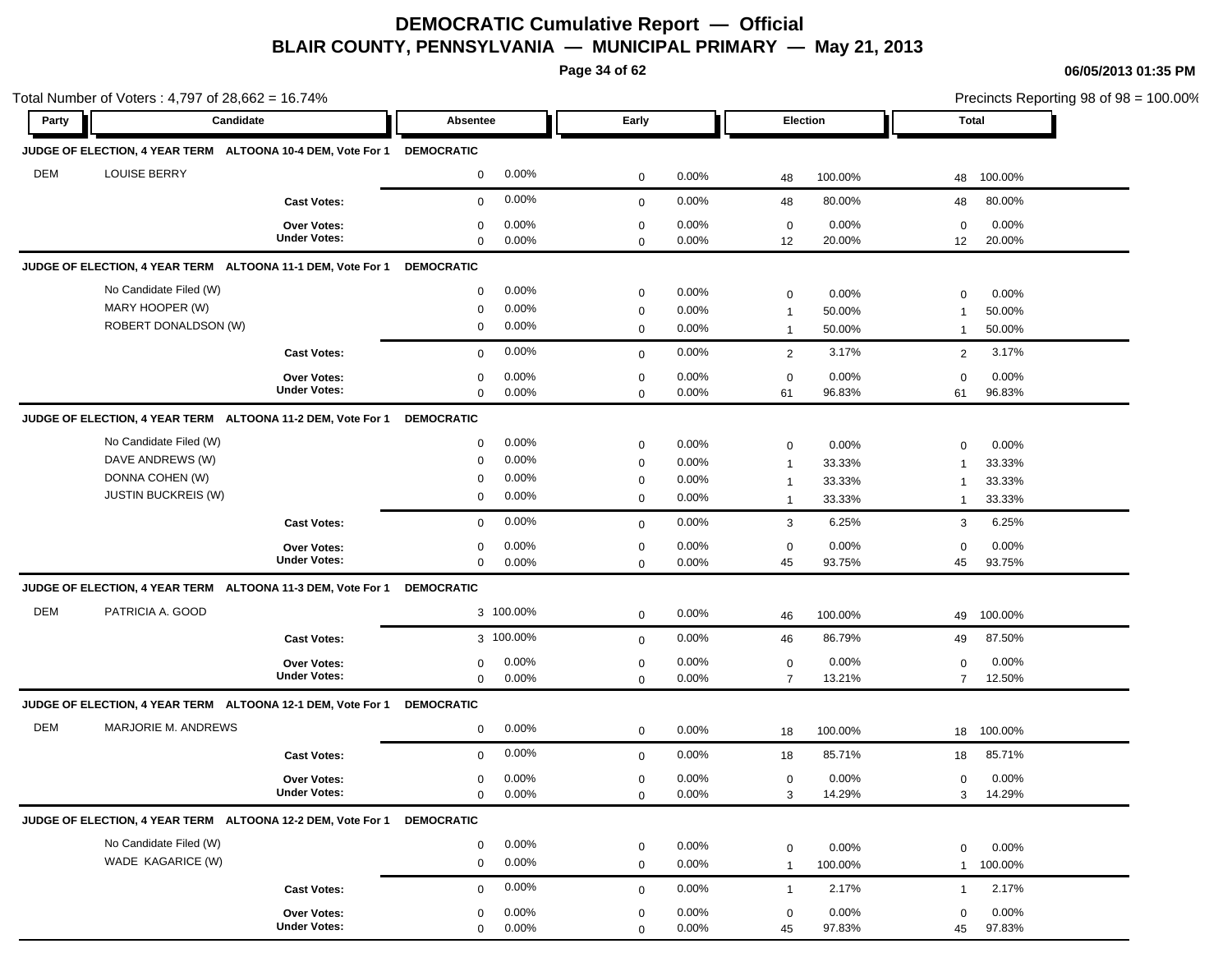**Page 35 of 62**

| Total Number of Voters: 4,797 of 28,662 = 16.74% |                                                                        |                                              |                                              |                                       | Precincts Reporting 98 of 98 = 100.00% |
|--------------------------------------------------|------------------------------------------------------------------------|----------------------------------------------|----------------------------------------------|---------------------------------------|----------------------------------------|
| Party                                            | Candidate                                                              | <b>Absentee</b>                              | Early                                        | Election                              | Total                                  |
|                                                  | JUDGE OF ELECTION, 4 YEAR TERM ALTOONA 12-3 DEM, Vote For 1 DEMOCRATIC |                                              |                                              |                                       |                                        |
|                                                  | No Candidate Filed (W)                                                 | 0.00%<br>$\mathbf 0$                         | $\mathbf 0$<br>0.00%                         | $\mathbf 0$<br>0.00%                  | 0.00%<br>$\mathbf 0$                   |
|                                                  | <b>Cast Votes:</b>                                                     | 0.00%<br>$\mathbf 0$                         | 0.00%<br>$\mathbf 0$                         | $\mathbf 0$<br>0.00%                  | $\mathbf 0$<br>0.00%                   |
|                                                  | Over Votes:<br><b>Under Votes:</b>                                     | 0.00%<br>0<br>1 100.00%                      | $\mathbf 0$<br>0.00%<br>0.00%<br>$\mathbf 0$ | $\mathbf 0$<br>0.00%<br>35<br>100.00% | $\mathbf 0$<br>0.00%<br>36<br>100.00%  |
|                                                  | JUDGE OF ELECTION, 4 YEAR TERM ALTOONA 12-4 DEM, Vote For 1            | <b>DEMOCRATIC</b>                            |                                              |                                       |                                        |
|                                                  | No Candidate Filed (W)                                                 | 0.00%<br>$\mathbf 0$                         | $\mathbf 0$<br>0.00%                         | 0.00%<br>$\mathbf 0$                  | 0.00%<br>0                             |
|                                                  | <b>Cast Votes:</b>                                                     | 0.00%<br>$\mathbf 0$                         | 0.00%<br>$\mathbf{0}$                        | 0.00%<br>$\mathbf 0$                  | $\mathbf 0$<br>0.00%                   |
|                                                  | <b>Over Votes:</b><br><b>Under Votes:</b>                              | 0.00%<br>0<br>0.00%<br>$\mathbf 0$           | $\mathbf 0$<br>0.00%<br>0.00%<br>$\mathbf 0$ | 0.00%<br>$\mathbf 0$<br>63<br>100.00% | 0.00%<br>0<br>100.00%<br>63            |
|                                                  | JUDGE OF ELECTION, 4 YEAR TERM ALTOONA 12-5 DEM, Vote For 1            | <b>DEMOCRATIC</b>                            |                                              |                                       |                                        |
|                                                  | No Candidate Filed (W)                                                 | 0.00%<br>$\mathbf 0$                         | $\pmb{0}$<br>0.00%                           | 0.00%<br>$\mathbf 0$                  | $\mathbf 0$<br>0.00%                   |
|                                                  | <b>Cast Votes:</b>                                                     | 0.00%<br>$\mathbf 0$                         | 0.00%<br>$\mathbf 0$                         | 0.00%<br>$\mathbf 0$                  | 0.00%<br>$\mathbf 0$                   |
|                                                  | <b>Over Votes:</b><br><b>Under Votes:</b>                              | 0.00%<br>$\mathbf 0$<br>2 100.00%            | $\mathbf 0$<br>0.00%<br>0.00%<br>$\mathbf 0$ | $\mathbf 0$<br>0.00%<br>100.00%<br>20 | $\mathbf 0$<br>0.00%<br>100.00%<br>22  |
|                                                  | JUDGE OF ELECTION, 4 YEAR TERM ALTOONA 13-1 DEM, Vote For 1            | <b>DEMOCRATIC</b>                            |                                              |                                       |                                        |
| <b>DEM</b>                                       | VICKY J. PLUMMER                                                       | 0.00%<br>$\mathbf 0$                         | $\mathsf 0$<br>0.00%                         | 100.00%<br>59                         | 100.00%<br>59                          |
|                                                  | <b>Cast Votes:</b>                                                     | 0.00%<br>$\mathbf 0$                         | 0.00%<br>$\mathbf 0$                         | 90.77%<br>59                          | 90.77%<br>59                           |
|                                                  | Over Votes:<br><b>Under Votes:</b>                                     | 0.00%<br>$\mathbf 0$<br>$\mathbf 0$<br>0.00% | $\pmb{0}$<br>0.00%<br>0.00%<br>$\mathbf 0$   | $\mathbf 0$<br>0.00%<br>9.23%<br>6    | $\mathsf 0$<br>0.00%<br>9.23%<br>6     |
|                                                  | JUDGE OF ELECTION, 4 YEAR TERM ALTOONA 13-2 DEM, Vote For 1            | <b>DEMOCRATIC</b>                            |                                              |                                       |                                        |
|                                                  | No Candidate Filed (W)                                                 | 0.00%<br>$\mathbf 0$                         | $\mathbf 0$<br>0.00%                         | 0.00%<br>$\mathbf 0$                  | 0.00%<br>0                             |
|                                                  | <b>Cast Votes:</b>                                                     | 0.00%<br>$\mathbf 0$                         | 0.00%<br>$\mathbf 0$                         | $\mathbf 0$<br>0.00%                  | $\mathbf 0$<br>0.00%                   |
|                                                  | Over Votes:<br><b>Under Votes:</b>                                     | 0.00%<br>0<br>$\mathbf 0$<br>0.00%           | 0.00%<br>$\mathbf 0$<br>0.00%<br>$\mathsf 0$ | 0.00%<br>$\mathbf 0$<br>100.00%<br>50 | 0.00%<br>0<br>50<br>100.00%            |
|                                                  | JUDGE OF ELECTION, 4 YEAR TERM ALTOONA 13-3 DEM, Vote For 1            | <b>DEMOCRATIC</b>                            |                                              |                                       |                                        |
|                                                  | No Candidate Filed (W)                                                 | 0.00%<br>$\mathbf 0$                         | 0.00%<br>$\mathbf 0$                         | 0.00%<br>$\mathbf 0$                  | 0.00%<br>$\mathbf 0$                   |
|                                                  | <b>Cast Votes:</b>                                                     | 0.00%<br>$\mathbf 0$                         | 0.00%<br>$\mathbf 0$                         | 0.00%<br>$\mathbf 0$                  | 0.00%<br>$\mathbf 0$                   |
|                                                  | Over Votes:<br><b>Under Votes:</b>                                     | 0.00%<br>$\mathbf 0$<br>0.00%<br>$\mathbf 0$ | 0.00%<br>$\mathbf 0$<br>0.00%<br>$\mathbf 0$ | 0.00%<br>$\mathbf 0$<br>100.00%<br>53 | 0.00%<br>$\mathbf 0$<br>100.00%<br>53  |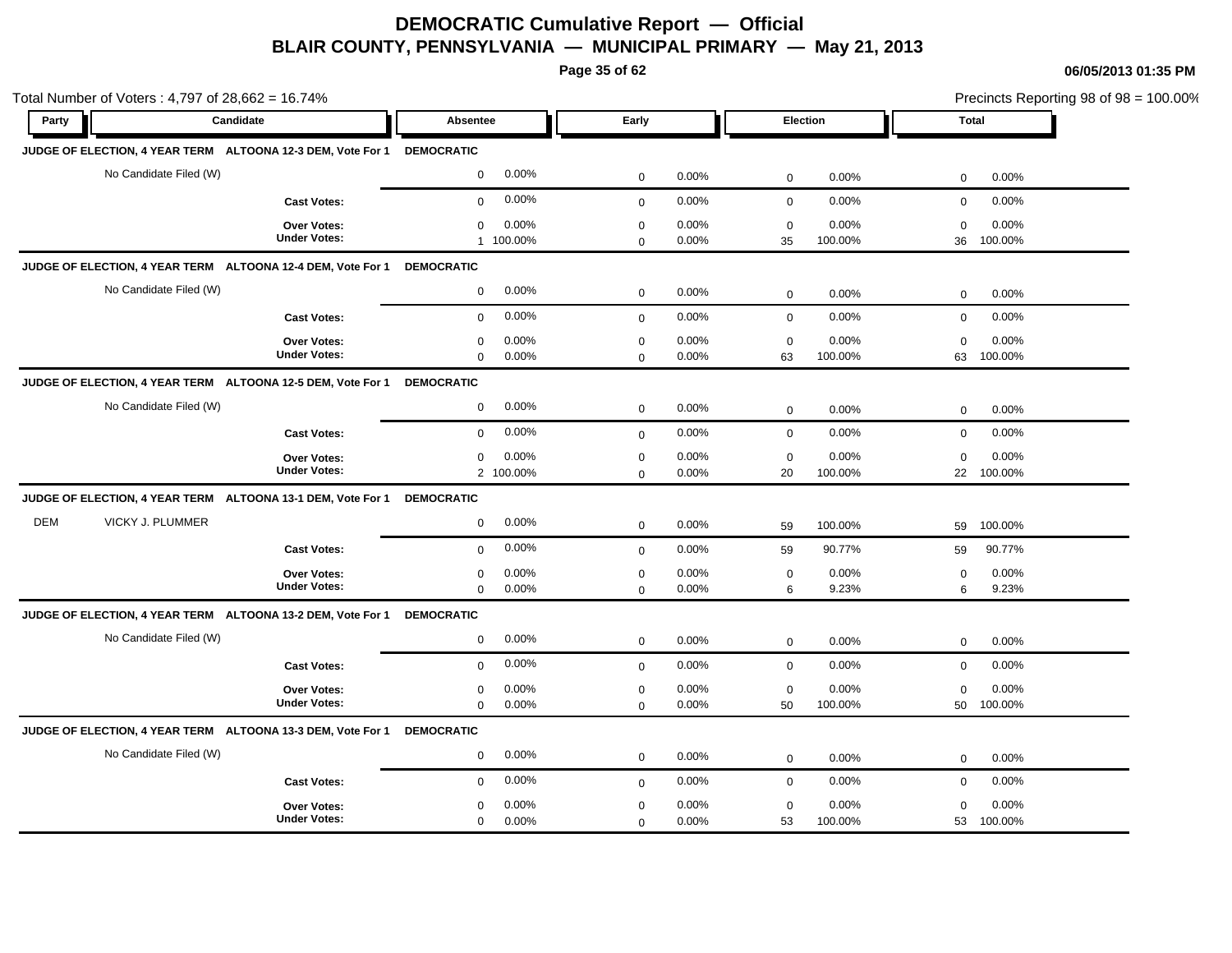**Page 36 of 62**

|       | Total Number of Voters: 4,797 of 28,662 = 16.74%            |                     |                         |             |          |                  |         | Precincts Reporting 98 of 98 = 100.00% |         |  |
|-------|-------------------------------------------------------------|---------------------|-------------------------|-------------|----------|------------------|---------|----------------------------------------|---------|--|
| Party | Candidate                                                   |                     | Absentee                | Early       |          | Election         |         |                                        | Total   |  |
|       | JUDGE OF ELECTION, 4 YEAR TERM ALTOONA 13-4 DEM, Vote For 1 |                     | <b>DEMOCRATIC</b>       |             |          |                  |         |                                        |         |  |
|       | No Candidate Filed (W)                                      |                     | 0.00%<br>$\mathbf 0$    | $\mathbf 0$ | 0.00%    | $\boldsymbol{0}$ | 0.00%   | $\mathbf 0$                            | 0.00%   |  |
|       | <b>GEORGE F THOMPSON (W)</b>                                |                     | 0.00%<br>0              | $\mathbf 0$ | 0.00%    | $\mathbf{1}$     | 100.00% | $\mathbf{1}$                           | 100.00% |  |
|       |                                                             | <b>Cast Votes:</b>  | 0.00%<br>$\mathbf{0}$   | $\mathbf 0$ | 0.00%    | $\overline{1}$   | 2.78%   | $\mathbf{1}$                           | 2.63%   |  |
|       |                                                             | <b>Over Votes:</b>  | 0.00%<br>0              | $\mathbf 0$ | 0.00%    | $\mathbf 0$      | 0.00%   | $\mathbf 0$                            | 0.00%   |  |
|       |                                                             | <b>Under Votes:</b> | 2 100.00%               | $\mathbf 0$ | 0.00%    | 35               | 97.22%  | 37                                     | 97.37%  |  |
|       | JUDGE OF ELECTION, 4 YEAR TERM ALTOONA 14-1 DEM, Vote For 1 |                     | <b>DEMOCRATIC</b>       |             |          |                  |         |                                        |         |  |
|       | No Candidate Filed (W)                                      |                     | 0.00%<br>0              | $\mathbf 0$ | $0.00\%$ | $\mathbf 0$      | 0.00%   | $\mathbf 0$                            | 0.00%   |  |
|       |                                                             | <b>Cast Votes:</b>  | 0.00%<br>0              | $\mathbf 0$ | 0.00%    | $\mathbf 0$      | 0.00%   | $\mathbf 0$                            | 0.00%   |  |
|       |                                                             | <b>Over Votes:</b>  | 0.00%<br>0              | $\mathbf 0$ | 0.00%    | $\mathbf 0$      | 0.00%   | $\mathbf 0$                            | 0.00%   |  |
|       |                                                             | <b>Under Votes:</b> | $0.00\%$<br>$\mathbf 0$ | $\mathbf 0$ | 0.00%    | 27               | 100.00% | 27                                     | 100.00% |  |
|       | JUDGE OF ELECTION, 4 YEAR TERM ALTOONA 14-2 DEM, Vote For 1 |                     | <b>DEMOCRATIC</b>       |             |          |                  |         |                                        |         |  |
|       | No Candidate Filed (W)                                      |                     | 0.00%<br>0              | 0           | 0.00%    | $\mathbf 0$      | 0.00%   | $\mathbf 0$                            | 0.00%   |  |
|       | <b>BONNA KIRKPATRICK (W)</b>                                |                     | $0.00\%$<br>0           | $\mathbf 0$ | 0.00%    | $\mathbf{1}$     | 100.00% | $\mathbf{1}$                           | 100.00% |  |
|       |                                                             | <b>Cast Votes:</b>  | 0.00%<br>$\mathbf{0}$   | $\mathbf 0$ | 0.00%    | $\overline{1}$   | 0.96%   | $\mathbf{1}$                           | 0.95%   |  |
|       |                                                             | Over Votes:         | 0.00%<br>0              | 0           | 0.00%    | 0                | 0.00%   | $\mathbf 0$                            | 0.00%   |  |
|       |                                                             | <b>Under Votes:</b> | 1 100.00%               | $\mathbf 0$ | 0.00%    | 103              | 99.04%  | 104                                    | 99.05%  |  |
|       | JUDGE OF ELECTION, 4 YEAR TERM ALTOONA 14-3 DEM, Vote For 1 |                     | <b>DEMOCRATIC</b>       |             |          |                  |         |                                        |         |  |
| DEM   | ROBERT F. HOUSEMAN                                          |                     | 0.00%<br>0              | $\mathbf 0$ | 0.00%    | 50               | 100.00% | 50                                     | 100.00% |  |
|       |                                                             | <b>Cast Votes:</b>  | 0.00%<br>0              | $\mathbf 0$ | 0.00%    | 50               | 80.65%  | 50                                     | 80.65%  |  |
|       |                                                             | <b>Over Votes:</b>  | $0.00\%$<br>0           | $\mathbf 0$ | 0.00%    | $\mathbf 0$      | 0.00%   | $\mathbf 0$                            | 0.00%   |  |
|       |                                                             | <b>Under Votes:</b> | 0.00%<br>0              | $\mathbf 0$ | 0.00%    | 12               | 19.35%  | 12 <sup>2</sup>                        | 19.35%  |  |
|       | JUDGE OF ELECTION, 4 YEAR TERM ALTOONA 14-4 DEM, Vote For 1 |                     | <b>DEMOCRATIC</b>       |             |          |                  |         |                                        |         |  |
|       | No Candidate Filed (W)                                      |                     | 0.00%<br>0              | $\mathbf 0$ | 0.00%    | $\mathbf 0$      | 0.00%   | 0                                      | 0.00%   |  |
|       | ROBERT FOX (W)                                              |                     | 0.00%<br>$\mathbf 0$    | $\mathbf 0$ | 0.00%    | 3                | 60.00%  | 3                                      | 60.00%  |  |
|       | HILLARY HEISS (W)                                           |                     | 0.00%<br>0              | $\mathbf 0$ | 0.00%    | $\mathbf{1}$     | 20.00%  | $\mathbf 1$                            | 20.00%  |  |
|       | DAVE ANDREWS (W)                                            |                     | 0.00%<br>0              | $\mathbf 0$ | $0.00\%$ | $\overline{1}$   | 20.00%  | $\mathbf 1$                            | 20.00%  |  |
|       |                                                             | <b>Cast Votes:</b>  | $0.00\%$<br>0           | $\mathbf 0$ | 0.00%    | 5                | 5.75%   | 5                                      | 5.68%   |  |
|       |                                                             | <b>Over Votes:</b>  | $0.00\%$<br>0           | $\mathbf 0$ | 0.00%    | $\mathbf 0$      | 0.00%   | $\mathbf 0$                            | 0.00%   |  |
|       |                                                             | <b>Under Votes:</b> | 1 100.00%               | $\mathbf 0$ | 0.00%    | 82               | 94.25%  | 83                                     | 94.32%  |  |
|       | JUDGE OF ELECTION, 4 YEAR TERM ALLEGHENY 1 DEM, Vote For 1  |                     | <b>DEMOCRATIC</b>       |             |          |                  |         |                                        |         |  |
|       | No Candidate Filed (W)                                      |                     | 0.00%<br>$\mathbf 0$    | $\mathbf 0$ | 0.00%    | $\mathbf 0$      | 0.00%   | $\mathbf 0$                            | 0.00%   |  |
|       | FRED MILLER (W)                                             |                     | 0.00%<br>0              | $\mathbf 0$ | 0.00%    | $\mathbf{1}$     | 100.00% | $\mathbf{1}$                           | 100.00% |  |
|       |                                                             | <b>Cast Votes:</b>  | 0.00%<br>0              | $\mathbf 0$ | $0.00\%$ | $\overline{1}$   | 1.06%   | $\mathbf{1}$                           | 1.05%   |  |
|       |                                                             | Over Votes:         | 0.00%<br>0              | 0           | 0.00%    | $\mathbf 0$      | 0.00%   | $\mathbf 0$                            | 0.00%   |  |
|       |                                                             | <b>Under Votes:</b> | 1 100.00%               | $\Omega$    | 0.00%    | 93               | 98.94%  | 94                                     | 98.95%  |  |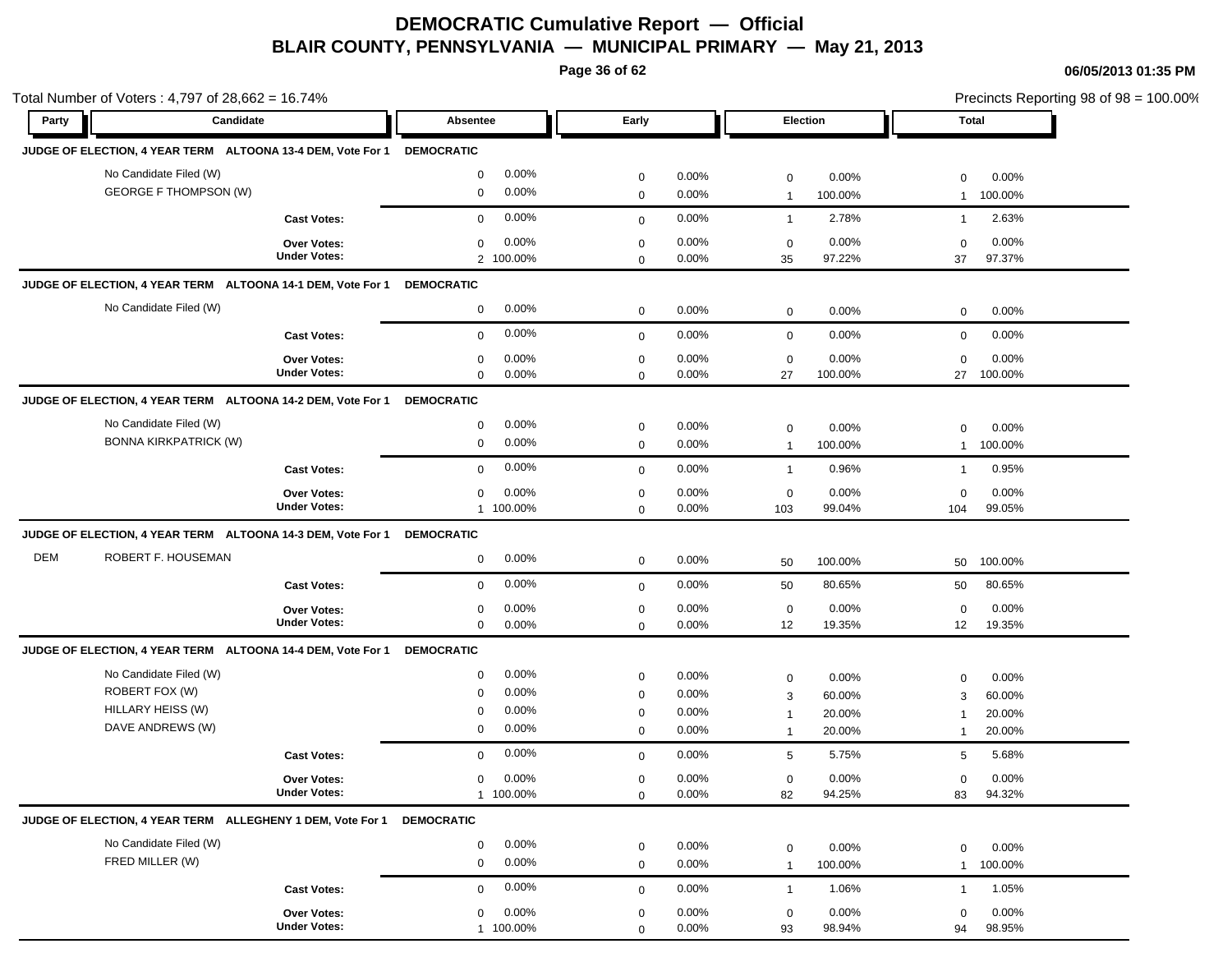**Page 37 of 62**

|            | Total Number of Voters: 4,797 of 28,662 = 16.74%           |                                           |                                              |                            |                |                   |                  | Precincts Reporting 98 of 98 = 100.00% |                  |  |  |
|------------|------------------------------------------------------------|-------------------------------------------|----------------------------------------------|----------------------------|----------------|-------------------|------------------|----------------------------------------|------------------|--|--|
| Party      | Candidate                                                  |                                           | <b>Absentee</b>                              | Early                      |                | Election          |                  |                                        | <b>Total</b>     |  |  |
|            | JUDGE OF ELECTION, 4 YEAR TERM ALLEGHENY 2 DEM, Vote For 1 |                                           | <b>DEMOCRATIC</b>                            |                            |                |                   |                  |                                        |                  |  |  |
|            | No Candidate Filed (W)                                     |                                           | 0.00%<br>$\boldsymbol{0}$                    | $\mathbf 0$                | 0.00%          | $\mathsf 0$       | 0.00%            | $\mathbf 0$                            | 0.00%            |  |  |
|            | FRED MILLER (W)                                            |                                           | 0.00%<br>$\mathbf 0$                         | $\mathbf 0$                | 0.00%          | $\overline{1}$    | 100.00%          | $\mathbf{1}$                           | 100.00%          |  |  |
|            |                                                            | <b>Cast Votes:</b>                        | 0.00%<br>$\mathbf 0$                         | $\mathbf 0$                | 0.00%          | $\mathbf{1}$      | 1.16%            | $\mathbf{1}$                           | 1.11%            |  |  |
|            |                                                            | Over Votes:<br><b>Under Votes:</b>        | 0.00%<br>$\mathbf 0$<br>4 100.00%            | $\mathbf 0$<br>$\mathbf 0$ | 0.00%<br>0.00% | $\mathbf 0$<br>85 | 0.00%<br>98.84%  | $\mathbf 0$<br>89                      | 0.00%<br>98.89%  |  |  |
|            | JUDGE OF ELECTION, 4 YEAR TERM ALLEGHENY 3 DEM, Vote For 1 |                                           | <b>DEMOCRATIC</b>                            |                            |                |                   |                  |                                        |                  |  |  |
|            | No Candidate Filed (W)                                     |                                           | 0.00%<br>$\mathbf 0$                         | $\mathbf 0$                | 0.00%          | $\mathbf 0$       | 0.00%            | $\mathbf 0$                            | 0.00%            |  |  |
|            |                                                            | <b>Cast Votes:</b>                        | 0.00%<br>$\mathbf 0$                         | $\mathbf 0$                | 0.00%          | $\mathbf 0$       | 0.00%            | $\mathbf 0$                            | 0.00%            |  |  |
|            |                                                            | <b>Over Votes:</b><br><b>Under Votes:</b> | 0.00%<br>$\mathbf 0$<br>13 100.00%           | $\mathbf 0$<br>$\mathbf 0$ | 0.00%<br>0.00% | $\mathbf 0$<br>19 | 0.00%<br>100.00% | $\Omega$<br>32                         | 0.00%<br>100.00% |  |  |
|            | JUDGE OF ELECTION, 4 YEAR TERM ALLEGHENY 4 DEM, Vote For 1 |                                           | <b>DEMOCRATIC</b>                            |                            |                |                   |                  |                                        |                  |  |  |
| <b>DEM</b> | PEARL A. MCKEE                                             |                                           | 1 100.00%                                    | $\pmb{0}$                  | 0.00%          | 34                | 100.00%          | 35                                     | 100.00%          |  |  |
|            |                                                            | <b>Cast Votes:</b>                        | 1 100.00%                                    | $\mathbf 0$                | 0.00%          | 34                | 87.18%           | 35                                     | 87.50%           |  |  |
|            |                                                            | Over Votes:                               | 0.00%<br>$\mathbf 0$                         | $\mathbf 0$                | 0.00%          | $\mathbf 0$       | 0.00%            | $\mathbf 0$                            | 0.00%            |  |  |
|            |                                                            | <b>Under Votes:</b>                       | 0.00%<br>$\mathbf 0$                         | $\mathbf 0$                | 0.00%          | 5                 | 12.82%           | 5                                      | 12.50%           |  |  |
|            | JUDGE OF ELECTION, 4 YEAR TERM ANTIS 1 DEM, Vote For 1     |                                           | <b>DEMOCRATIC</b>                            |                            |                |                   |                  |                                        |                  |  |  |
|            | No Candidate Filed (W)                                     |                                           | 0.00%<br>$\mathbf 0$                         | $\pmb{0}$                  | 0.00%          | $\mathbf 0$       | 0.00%            | $\mathbf 0$                            | 0.00%            |  |  |
|            | JODY ADAMS (W)                                             |                                           | $\mathbf 0$<br>0.00%                         | $\mathbf 0$                | 0.00%          | $\overline{1}$    | 100.00%          | $\mathbf{1}$                           | 100.00%          |  |  |
|            |                                                            | <b>Cast Votes:</b>                        | 0.00%<br>$\mathbf 0$                         | $\mathbf{0}$               | 0.00%          | $\overline{1}$    | 1.54%            | $\mathbf{1}$                           | 1.49%            |  |  |
|            |                                                            | Over Votes:<br><b>Under Votes:</b>        | 0.00%<br>$\mathbf 0$                         | $\mathbf 0$                | 0.00%          | $\mathbf 0$       | 0.00%            | $\mathbf 0$                            | 0.00%            |  |  |
|            |                                                            |                                           | 2 100.00%                                    | $\mathbf 0$                | 0.00%          | 64                | 98.46%           | 66                                     | 98.51%           |  |  |
|            | JUDGE OF ELECTION, 4 YEAR TERM ANTIS 2 DEM, Vote For 1     |                                           | <b>DEMOCRATIC</b>                            |                            |                |                   |                  |                                        |                  |  |  |
|            | No Candidate Filed (W)                                     |                                           | 0.00%<br>0                                   | $\mathbf 0$                | 0.00%          | $\mathbf 0$       | 0.00%            | 0                                      | 0.00%            |  |  |
|            |                                                            | <b>Cast Votes:</b>                        | 0.00%<br>$\mathbf 0$                         | $\mathbf 0$                | 0.00%          | $\mathbf 0$       | 0.00%            | 0                                      | 0.00%            |  |  |
|            |                                                            | Over Votes:<br><b>Under Votes:</b>        | 0.00%<br>$\mathbf 0$<br>$\mathbf 0$<br>0.00% | $\mathbf 0$<br>$\Omega$    | 0.00%<br>0.00% | $\mathbf 0$<br>50 | 0.00%<br>100.00% | $\mathbf 0$<br>50                      | 0.00%<br>100.00% |  |  |
|            | JUDGE OF ELECTION, 4 YEAR TERM ANTIS 3 DEM, Vote For 1     |                                           | <b>DEMOCRATIC</b>                            |                            |                |                   |                  |                                        |                  |  |  |
|            | No Candidate Filed (W)                                     |                                           | 0.00%<br>$\mathbf 0$                         | $\mathbf 0$                | 0.00%          | $\mathbf 0$       | 0.00%            | $\mathbf 0$                            | 0.00%            |  |  |
|            |                                                            | <b>Cast Votes:</b>                        | 0.00%<br>$\mathbf 0$                         | $\mathbf 0$                | 0.00%          | $\mathbf 0$       | 0.00%            | $\mathbf 0$                            | 0.00%            |  |  |
|            |                                                            | Over Votes:                               | 0.00%<br>0                                   | $\mathbf 0$                | 0.00%          | $\mathbf 0$       | 0.00%            | $\mathbf 0$                            | 0.00%            |  |  |
|            |                                                            | <b>Under Votes:</b>                       | 3 100.00%                                    | $\mathbf 0$                | 0.00%          | 55                | 100.00%          | 58                                     | 100.00%          |  |  |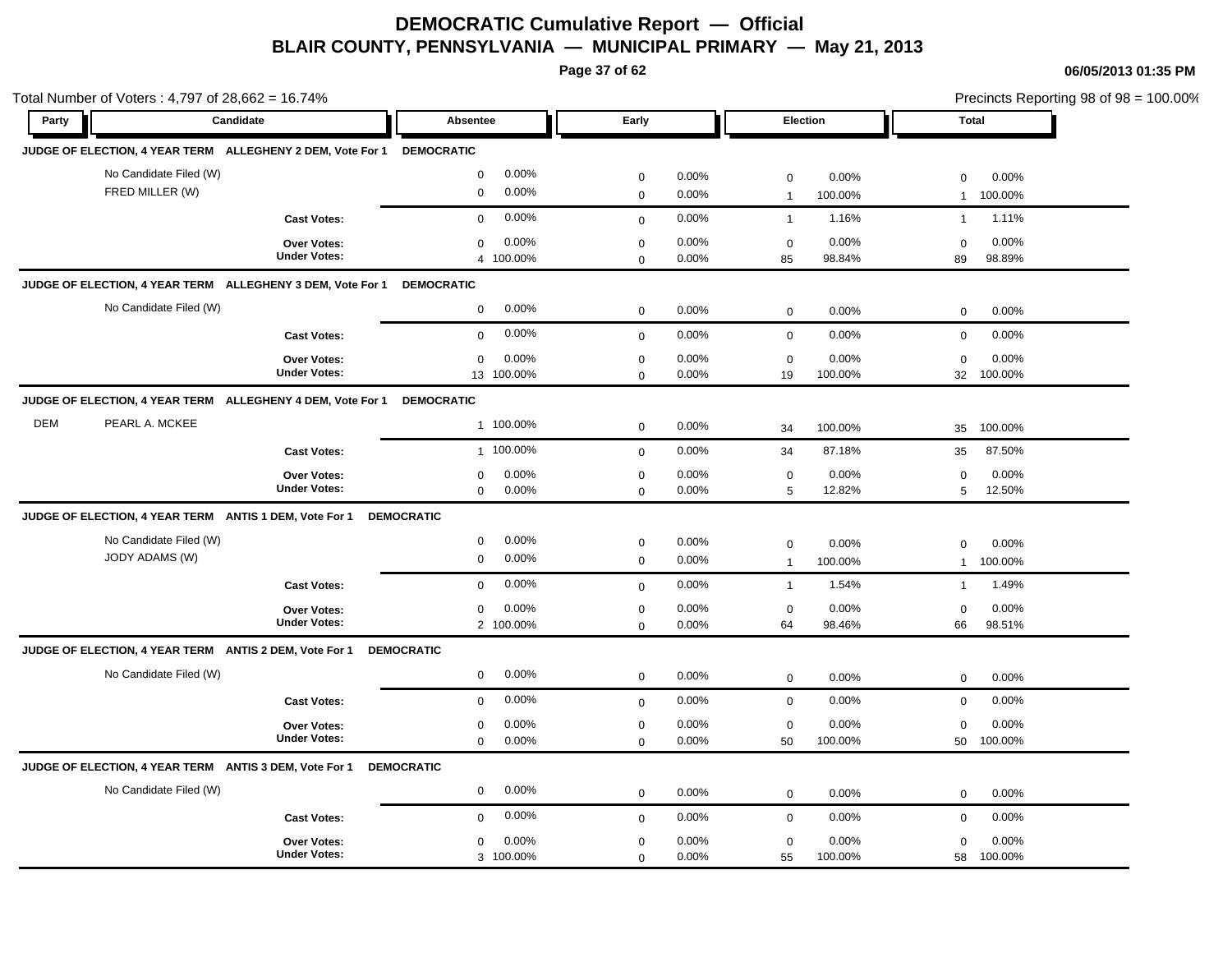**Page 38 of 62**

|            | Total Number of Voters: 4,797 of 28,662 = 16.74%                        |                                           |                                              |                            |                |                               |                  |                          |                     | Precincts Reporting 98 of 98 = 100.00% |
|------------|-------------------------------------------------------------------------|-------------------------------------------|----------------------------------------------|----------------------------|----------------|-------------------------------|------------------|--------------------------|---------------------|----------------------------------------|
| Party      | Candidate                                                               |                                           | Absentee                                     | Early                      |                |                               | Election         | <b>Total</b>             |                     |                                        |
|            | JUDGE OF ELECTION, 4 YEAR TERM BELLWOOD DEM, Vote For 1 DEMOCRATIC      |                                           |                                              |                            |                |                               |                  |                          |                     |                                        |
|            | No Candidate Filed (W)                                                  |                                           | 0.00%<br>$\mathbf 0$                         | $\mathbf 0$                | 0.00%          | $\mathbf 0$                   | 0.00%            | $\mathbf 0$              | 0.00%               |                                        |
|            |                                                                         | <b>Cast Votes:</b>                        | 0.00%<br>$\mathbf 0$                         | $\mathbf 0$                | 0.00%          | $\mathbf 0$                   | 0.00%            | $\mathbf 0$              | 0.00%               |                                        |
|            |                                                                         | Over Votes:<br><b>Under Votes:</b>        | 0.00%<br>$\mathbf 0$<br>1 100.00%            | $\pmb{0}$<br>$\mathbf 0$   | 0.00%<br>0.00% | $\mathbf 0$<br>50             | 0.00%<br>100.00% | $\mathbf 0$<br>51        | 0.00%<br>100.00%    |                                        |
|            | JUDGE OF ELECTION, 4 YEAR TERM BLAIR-CATFISH DISTR DEM, Vote For 1      |                                           | <b>DEMOCRATIC</b>                            |                            |                |                               |                  |                          |                     |                                        |
| <b>DEM</b> | DARL R. DICK                                                            |                                           | 0.00%<br>$\mathbf 0$                         | $\mathbf 0$                | 0.00%          | 50                            | 100.00%          | 50                       | 100.00%             |                                        |
|            |                                                                         | <b>Cast Votes:</b>                        | 0.00%<br>$\mathbf 0$                         | $\mathbf 0$                | 0.00%          | 50                            | 86.21%           | 50                       | 86.21%              |                                        |
|            |                                                                         | <b>Over Votes:</b><br><b>Under Votes:</b> | 0.00%<br>0<br>0.00%<br>$\mathbf 0$           | $\mathbf 0$<br>$\mathbf 0$ | 0.00%<br>0.00% | $\mathbf 0$<br>8              | 0.00%<br>13.79%  | 0<br>8                   | 0.00%<br>13.79%     |                                        |
|            | JUDGE OF ELECTION, 4 YEAR TERM BLAIR-EAST HOLLIDAYSBURG DEM, Vote For 1 |                                           | <b>DEMOCRATIC</b>                            |                            |                |                               |                  |                          |                     |                                        |
| <b>DEM</b> | JOSEPH A. MELUSKY                                                       |                                           | 1 100.00%                                    | $\mathbf 0$                | 0.00%          | 122                           | 100.00%          | 123                      | 100.00%             |                                        |
|            |                                                                         | <b>Cast Votes:</b>                        | 1 100.00%                                    | $\mathbf 0$                | 0.00%          | 122                           | 85.92%           | 123                      | 86.01%              |                                        |
|            |                                                                         | <b>Over Votes:</b><br><b>Under Votes:</b> | 0.00%<br>$\mathbf 0$<br>0.00%<br>$\mathbf 0$ | $\mathbf 0$<br>$\mathsf 0$ | 0.00%<br>0.00% | $\mathbf 0$<br>20             | 0.00%<br>14.08%  | $\mathbf 0$<br>20        | 0.00%<br>13.99%     |                                        |
|            | JUDGE OF ELECTION, 4 YEAR TERM CATHARINE DEM, Vote For 1                |                                           | <b>DEMOCRATIC</b>                            |                            |                |                               |                  |                          |                     |                                        |
|            | No Candidate Filed (W)                                                  |                                           | 0.00%<br>$\mathbf 0$                         | $\mathbf 0$                | 0.00%          | $\mathbf 0$                   | 0.00%            | $\mathbf 0$              | 0.00%               |                                        |
|            |                                                                         | <b>Cast Votes:</b>                        | 0.00%<br>$\mathbf 0$                         | $\mathsf 0$                | 0.00%          | $\mathbf 0$                   | 0.00%            | $\mathbf 0$              | 0.00%               |                                        |
|            |                                                                         | <b>Over Votes:</b><br><b>Under Votes:</b> | 0.00%<br>0<br>0.00%<br>$\mathbf 0$           | $\mathbf 0$<br>$\mathbf 0$ | 0.00%<br>0.00% | $\mathbf 0$<br>27             | 0.00%<br>100.00% | $\mathbf 0$              | 0.00%<br>27 100.00% |                                        |
|            | JUDGE OF ELECTION, 4 YEAR TERM DUNCANSVILLE DEM, Vote For 1             |                                           | <b>DEMOCRATIC</b>                            |                            |                |                               |                  |                          |                     |                                        |
|            | No Candidate Filed (W)                                                  |                                           | 0.00%<br>$\mathbf 0$                         | $\mathsf{O}\xspace$        | 0.00%          | $\mathbf 0$                   | 0.00%            | $\mathbf 0$              | 0.00%               |                                        |
|            |                                                                         | <b>Cast Votes:</b>                        | 0.00%<br>$\mathbf 0$                         | $\mathbf 0$                | 0.00%          | $\mathbf 0$                   | 0.00%            | $\mathbf 0$              | 0.00%               |                                        |
|            |                                                                         | Over Votes:<br><b>Under Votes:</b>        | 0.00%<br>$\mathbf 0$<br>3 100.00%            | $\mathbf 0$<br>$\Omega$    | 0.00%<br>0.00% | $\mathbf 0$<br>43             | 0.00%<br>100.00% | $\mathbf 0$<br>46        | 0.00%<br>100.00%    |                                        |
|            | JUDGE OF ELECTION, 4 YEAR TERM FRANKSTOWN 1 DEM, Vote For 1             |                                           | <b>DEMOCRATIC</b>                            |                            |                |                               |                  |                          |                     |                                        |
|            | No Candidate Filed (W)<br>WADE KAGERISE (W)                             |                                           | 0.00%<br>$\mathbf 0$<br>0.00%<br>$\mathbf 0$ | $\mathbf 0$<br>$\mathbf 0$ | 0.00%<br>0.00% | $\mathbf 0$<br>$\overline{1}$ | 0.00%<br>100.00% | $\Omega$<br>$\mathbf{1}$ | 0.00%<br>100.00%    |                                        |
|            |                                                                         | <b>Cast Votes:</b>                        | 0.00%<br>$\mathbf 0$                         | $\mathbf 0$                | 0.00%          | $\mathbf{1}$                  | 4.55%            | $\mathbf{1}$             | 4.55%               |                                        |
|            |                                                                         | <b>Over Votes:</b><br><b>Under Votes:</b> | 0.00%<br>$\mathbf 0$<br>0.00%<br>$\mathbf 0$ | $\mathbf 0$<br>$\mathbf 0$ | 0.00%<br>0.00% | $\mathbf 0$<br>21             | 0.00%<br>95.45%  | $\mathbf 0$<br>21        | 0.00%<br>95.45%     |                                        |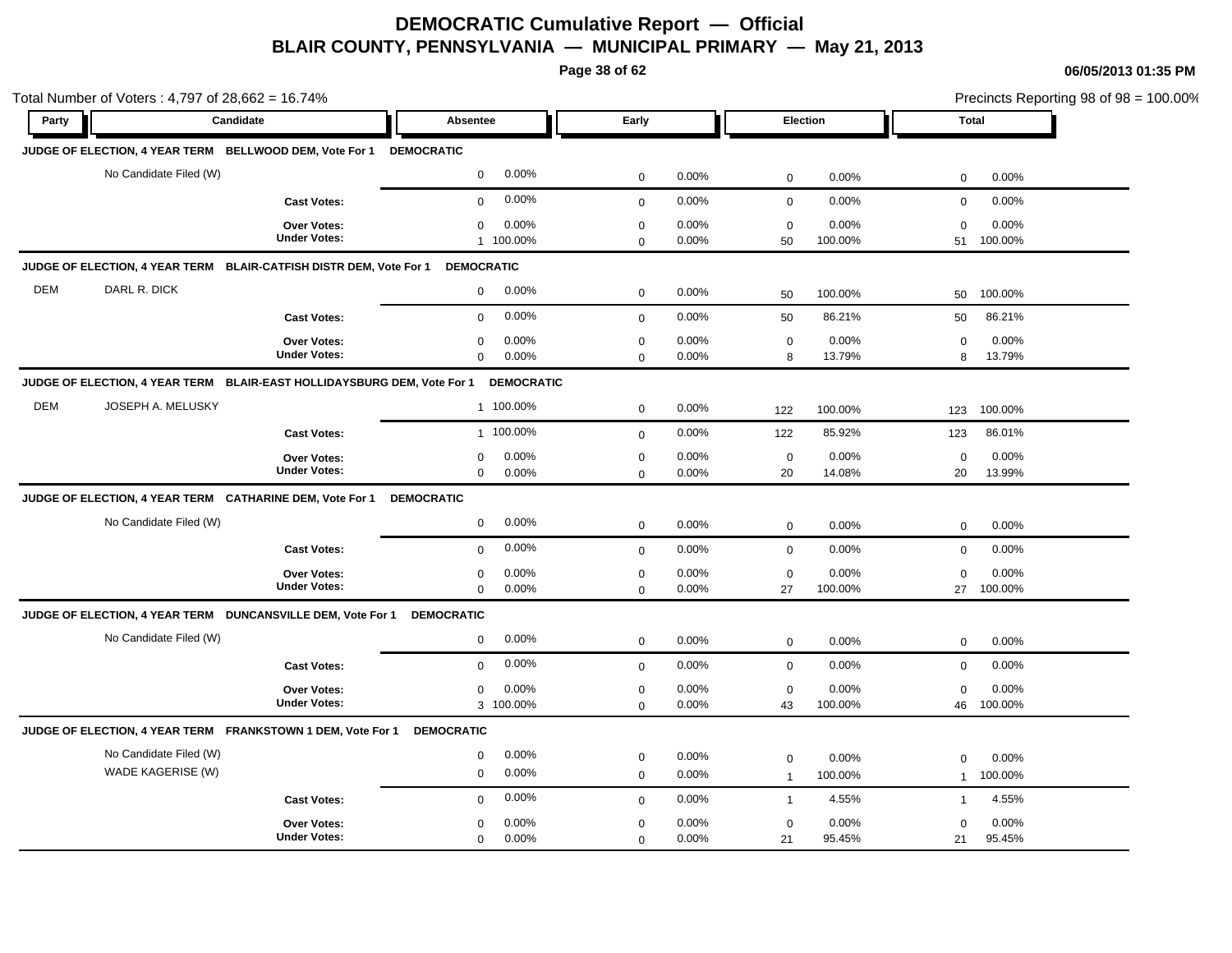**Page 39 of 62**

| Total Number of Voters: $4,797$ of $28,662 = 16.74\%$ |  |
|-------------------------------------------------------|--|
|-------------------------------------------------------|--|

| otal Number of Voters: 4,797 of 28,662 = 16.74% |                                                                        |                                           |                   |                |                            |                |                   |                 |                   | Precincts Reporting 98 of 98 = 100.00% |  |
|-------------------------------------------------|------------------------------------------------------------------------|-------------------------------------------|-------------------|----------------|----------------------------|----------------|-------------------|-----------------|-------------------|----------------------------------------|--|
| Party                                           | Candidate                                                              |                                           | Absentee          |                | Early                      |                |                   | Election        | <b>Total</b>      |                                        |  |
|                                                 | JUDGE OF ELECTION, 4 YEAR TERM FRANKSTOWN 2 DEM, Vote For 1 DEMOCRATIC |                                           |                   |                |                            |                |                   |                 |                   |                                        |  |
|                                                 | No Candidate Filed (W)                                                 |                                           | $\mathbf 0$       | 0.00%          | $\mathbf 0$                | 0.00%          | 0                 | 0.00%           | $\mathbf 0$       | 0.00%                                  |  |
|                                                 | DAWN HILEMAN (W)                                                       |                                           | $\Omega$          | 0.00%          | $\mathbf 0$                | 0.00%          | $\overline{1}$    | 25.00%          | $\overline{1}$    | 25.00%                                 |  |
|                                                 | FRED MILLER (W)                                                        |                                           | $\Omega$          | 0.00%          | $\mathbf 0$                | 0.00%          | $\overline{1}$    | 25.00%          | $\overline{1}$    | 25.00%                                 |  |
|                                                 | <b>BRADLEY RHODES (W)</b>                                              |                                           | $\Omega$          | 0.00%          | 0                          | 0.00%          | $\overline{1}$    | 25.00%          | $\mathbf 1$       | 25.00%                                 |  |
|                                                 | ELIZABETH WILLIAMS (W)                                                 |                                           | $\Omega$          | 0.00%          | $\mathbf 0$                | 0.00%          | $\mathbf{1}$      | 25.00%          | $\mathbf{1}$      | 25.00%                                 |  |
|                                                 |                                                                        | <b>Cast Votes:</b>                        | $\mathbf 0$       | 0.00%          | $\mathbf 0$                | 0.00%          | $\overline{4}$    | 2.47%           | $\overline{4}$    | 2.41%                                  |  |
|                                                 |                                                                        | <b>Over Votes:</b>                        | $\mathbf 0$       | 0.00%          | $\mathbf 0$                | 0.00%          | $\mathbf 0$       | $0.00\%$        | $\mathbf 0$       | 0.00%                                  |  |
|                                                 |                                                                        | <b>Under Votes:</b>                       |                   | 4 100.00%      | $\mathbf 0$                | 0.00%          | 158               | 97.53%          | 162               | 97.59%                                 |  |
|                                                 | JUDGE OF ELECTION, 4 YEAR TERM FRANKSTOWN 3 DEM, Vote For 1            |                                           | <b>DEMOCRATIC</b> |                |                            |                |                   |                 |                   |                                        |  |
|                                                 | No Candidate Filed (W)                                                 |                                           | 0                 | 0.00%          | $\mathbf 0$                | 0.00%          | $\mathbf 0$       | 0.00%           | $\mathbf 0$       | 0.00%                                  |  |
|                                                 | DAVE ANDREWS (W)                                                       |                                           | 0                 | 0.00%          | $\mathbf 0$                | 0.00%          | $\overline{1}$    | 100.00%         | $\mathbf{1}$      | 100.00%                                |  |
|                                                 |                                                                        | <b>Cast Votes:</b>                        | $\mathbf 0$       | 0.00%          | $\mathbf{0}$               | 0.00%          | $\overline{1}$    | 0.69%           | $\overline{1}$    | 0.68%                                  |  |
|                                                 |                                                                        | Over Votes:                               | 0                 | 0.00%          | 0                          | 0.00%          | 0                 | 0.00%           | 0                 | 0.00%                                  |  |
|                                                 |                                                                        | <b>Under Votes:</b>                       |                   | 1 100.00%      | $\mathbf 0$                | 0.00%          | 144               | 99.31%          | 145               | 99.32%                                 |  |
|                                                 | JUDGE OF ELECTION, 4 YEAR TERM FREEDOM TWP 1 DEM, Vote For 1           |                                           | <b>DEMOCRATIC</b> |                |                            |                |                   |                 |                   |                                        |  |
|                                                 | No Candidate Filed (W)                                                 |                                           | 0                 | 0.00%          | $\mathbf 0$                | 0.00%          | $\mathbf 0$       | 0.00%           | $\mathbf 0$       | 0.00%                                  |  |
|                                                 | ALICE MOYER (W)                                                        |                                           | 0                 | 0.00%          | $\mathbf 0$                | $0.00\%$       | 4                 | 100.00%         | 4                 | 100.00%                                |  |
|                                                 |                                                                        | <b>Cast Votes:</b>                        | 0                 | 0.00%          | $\mathbf 0$                | 0.00%          | 4                 | 10.53%          | 4                 | 10.53%                                 |  |
|                                                 |                                                                        | <b>Over Votes:</b>                        | $\mathbf 0$       | 0.00%          | $\mathbf 0$                | 0.00%          | $\mathbf 0$       | 0.00%           | $\mathbf 0$       | 0.00%                                  |  |
|                                                 |                                                                        | <b>Under Votes:</b>                       | 0                 | 0.00%          | $\mathbf 0$                | 0.00%          | 34                | 89.47%          | 34                | 89.47%                                 |  |
|                                                 | JUDGE OF ELECTION, 4 YEAR TERM FREEDOM TWP 2 DEM, Vote For 1           |                                           | <b>DEMOCRATIC</b> |                |                            |                |                   |                 |                   |                                        |  |
|                                                 | No Candidate Filed (W)                                                 |                                           | 0                 | 0.00%          | $\mathbf 0$                | 0.00%          | 0                 | 0.00%           | $\mathbf 0$       | 0.00%                                  |  |
|                                                 | HELEN C BEM (W)                                                        |                                           | 0                 | 0.00%          | $\mathbf 0$                | 0.00%          | $\overline{2}$    | 100.00%         | $\overline{2}$    | 100.00%                                |  |
|                                                 |                                                                        | <b>Cast Votes:</b>                        | $\mathbf 0$       | 0.00%          | $\mathbf 0$                | 0.00%          | $\overline{2}$    | 3.70%           | 2                 | 3.70%                                  |  |
|                                                 |                                                                        |                                           |                   |                |                            |                |                   |                 |                   |                                        |  |
|                                                 |                                                                        | <b>Over Votes:</b><br><b>Under Votes:</b> | 0<br>$\mathbf 0$  | 0.00%<br>0.00% | $\mathbf 0$<br>$\mathbf 0$ | 0.00%<br>0.00% | $\mathbf 0$<br>52 | 0.00%<br>96.30% | $\mathbf 0$<br>52 | 0.00%<br>96.30%                        |  |
|                                                 |                                                                        |                                           |                   |                |                            |                |                   |                 |                   |                                        |  |
|                                                 | JUDGE OF ELECTION, 4 YEAR TERM    GREENFIELD TWP 1 DEM, Vote For 1     |                                           | <b>DEMOCRATIC</b> |                |                            |                |                   |                 |                   |                                        |  |
|                                                 | No Candidate Filed (W)                                                 |                                           | 0                 | 0.00%          | $\mathbf 0$                | 0.00%          | $\mathbf 0$       | 0.00%           | $\mathbf 0$       | 0.00%                                  |  |
|                                                 |                                                                        | <b>Cast Votes:</b>                        | $\Omega$          | 0.00%          | $\mathbf 0$                | 0.00%          | $\mathbf 0$       | 0.00%           | $\mathsf 0$       | 0.00%                                  |  |
|                                                 |                                                                        | <b>Over Votes:</b>                        | $\Omega$          | 0.00%          | $\mathbf 0$                | 0.00%          | $\mathbf 0$       | 0.00%           | $\mathbf 0$       | 0.00%                                  |  |
|                                                 |                                                                        | <b>Under Votes:</b>                       | $\mathbf 0$       | 0.00%          | $\Omega$                   | 0.00%          | 46                | 100.00%         | 46                | 100.00%                                |  |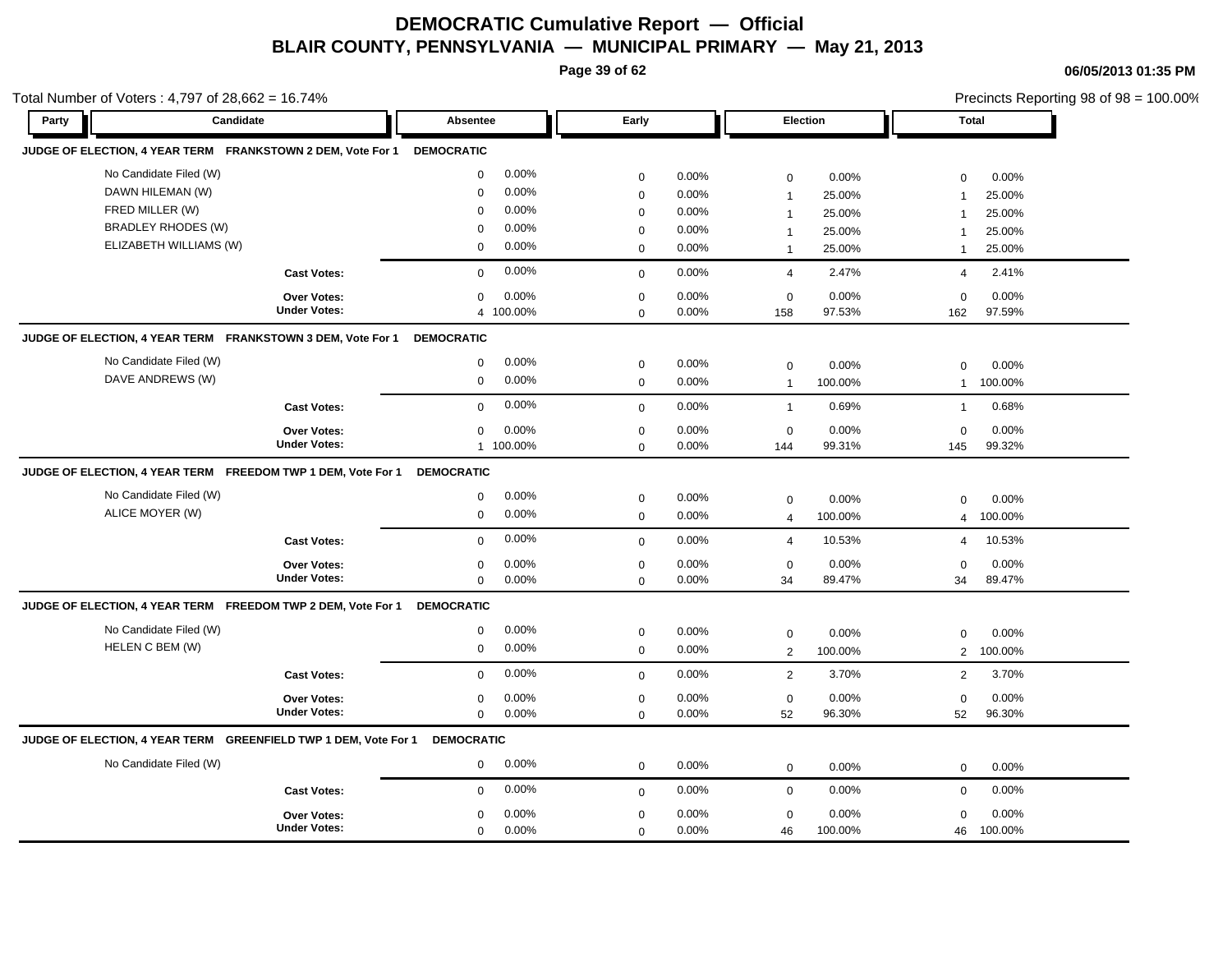**Page 40 of 62**

| <b>Total</b><br>100.00%<br>10 <sup>°</sup><br>90.91%<br>10<br>0.00%<br>0<br>9.09%<br>0.00%<br>$\mathbf 0$ |
|-----------------------------------------------------------------------------------------------------------|
|                                                                                                           |
|                                                                                                           |
|                                                                                                           |
|                                                                                                           |
|                                                                                                           |
|                                                                                                           |
|                                                                                                           |
| $\mathbf 0$<br>0.00%                                                                                      |
| 0.00%<br>0<br>71<br>100.00%                                                                               |
|                                                                                                           |
| 0.00%<br>$\mathbf 0$                                                                                      |
| 100.00%<br>$\mathbf{1}$                                                                                   |
| 3.45%<br>$\mathbf{1}$                                                                                     |
| 0.00%<br>$\mathbf 0$<br>28<br>96.55%                                                                      |
|                                                                                                           |
| 0.00%<br>$\mathbf 0$                                                                                      |
| 100.00%<br>$\mathbf{1}$                                                                                   |
| 1.72%<br>$\mathbf{1}$                                                                                     |
| 0.00%<br>$\mathbf 0$                                                                                      |
| 98.28%<br>57                                                                                              |
|                                                                                                           |
| 0.00%<br>$\mathbf 0$                                                                                      |
| 0.00%<br>$\mathbf 0$                                                                                      |
| 0.00%<br>$\mathbf 0$<br>20<br>100.00%                                                                     |
|                                                                                                           |
| 0.00%<br>$\mathbf 0$                                                                                      |
| 100.00%<br>3                                                                                              |
| 4.29%<br>3                                                                                                |
|                                                                                                           |
|                                                                                                           |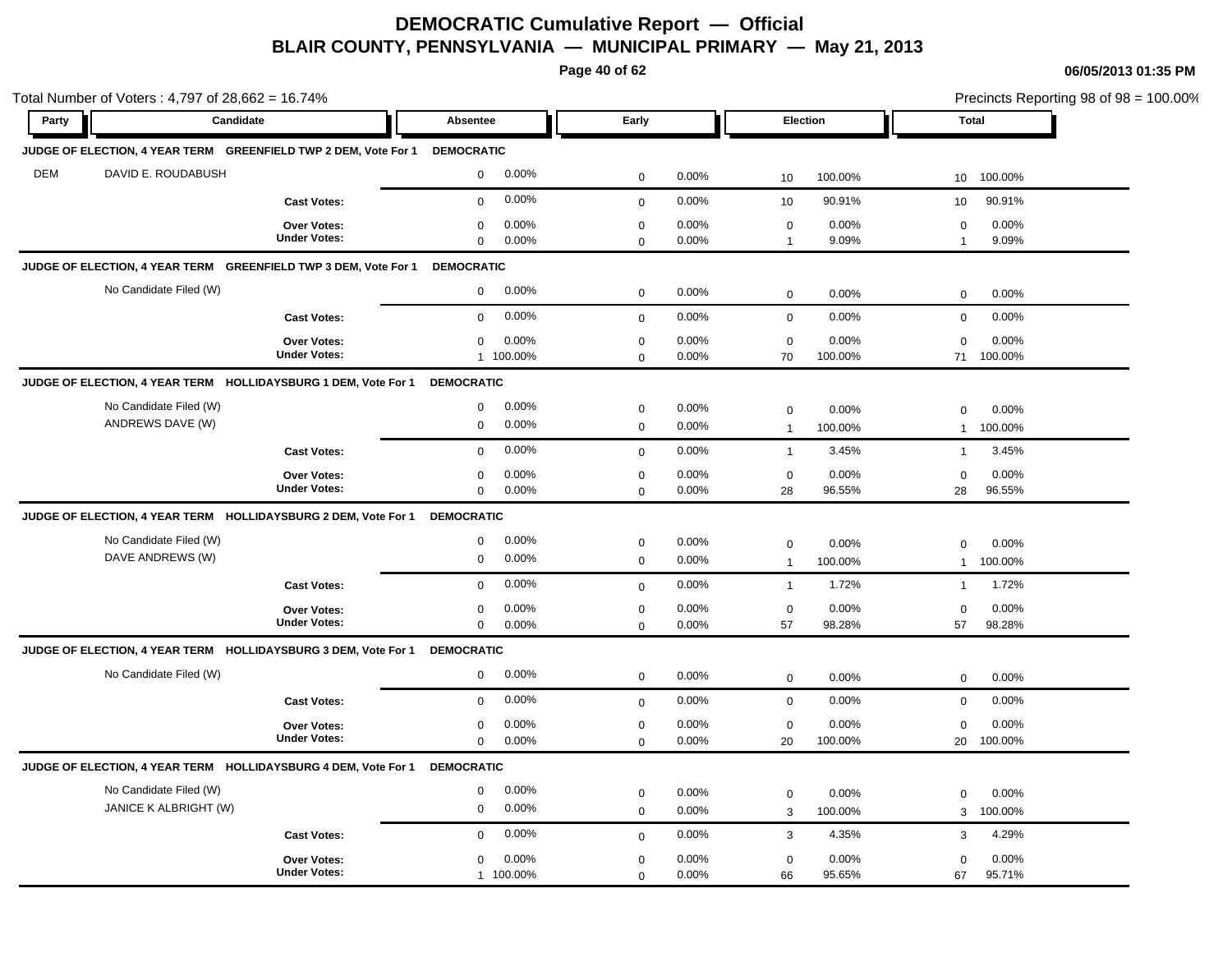**Page 41 of 62**

|            | Candidate                                                      |                     |                      |              |          |                 |         |                 |         |
|------------|----------------------------------------------------------------|---------------------|----------------------|--------------|----------|-----------------|---------|-----------------|---------|
| Party      |                                                                |                     | Absentee             | Early        |          | <b>Election</b> |         | <b>Total</b>    |         |
|            | JUDGE OF ELECTION, 4 YEAR TERM HOLLIDAYSBURG 5 DEM, Vote For 1 |                     | <b>DEMOCRATIC</b>    |              |          |                 |         |                 |         |
| <b>DEM</b> | ROBERT P. BENDER                                               |                     | 1 100.00%            | $\mathbf 0$  | 0.00%    | 36              | 100.00% | 37              | 100.00% |
|            |                                                                | <b>Cast Votes:</b>  | 1 100.00%            | $\mathsf 0$  | 0.00%    | 36              | 78.26%  | 37              | 78.72%  |
|            |                                                                | <b>Over Votes:</b>  | 0.00%<br>$\mathbf 0$ | $\mathbf 0$  | 0.00%    | $\mathbf 0$     | 0.00%   | $\mathbf 0$     | 0.00%   |
|            |                                                                | <b>Under Votes:</b> | $\mathbf 0$<br>0.00% | $\Omega$     | 0.00%    | 10              | 21.74%  | 10 <sup>°</sup> | 21.28%  |
|            | JUDGE OF ELECTION, 4 YEAR TERM HOLLIDAYSBURG 6 DEM, Vote For 1 |                     | <b>DEMOCRATIC</b>    |              |          |                 |         |                 |         |
|            | No Candidate Filed (W)                                         |                     | 0.00%<br>$\mathbf 0$ | $\mathbf 0$  | 0.00%    | $\mathbf 0$     | 0.00%   | $\mathbf 0$     | 0.00%   |
|            | BOB OLSON (W)                                                  |                     | 0.00%<br>$\mathbf 0$ | $\mathbf 0$  | 0.00%    | $\overline{1}$  | 50.00%  | $\overline{1}$  | 50.00%  |
|            | <b>MATT KAGARISE (W)</b>                                       |                     | 0.00%<br>$\mathbf 0$ | $\mathbf 0$  | 0.00%    | $\overline{1}$  | 50.00%  | $\mathbf{1}$    | 50.00%  |
|            |                                                                | <b>Cast Votes:</b>  | 0.00%<br>$\Omega$    | $\mathbf 0$  | 0.00%    | 2               | 2.78%   | 2               | 2.50%   |
|            |                                                                | <b>Over Votes:</b>  | 0.00%<br>$\mathbf 0$ | $\mathbf 0$  | 0.00%    | $\mathbf 0$     | 0.00%   | $\mathbf 0$     | 0.00%   |
|            |                                                                | <b>Under Votes:</b> | 8 100.00%            | $\mathbf 0$  | 0.00%    | 70              | 97.22%  | 78              | 97.50%  |
|            | JUDGE OF ELECTION, 4 YEAR TERM HOLLIDAYSBURG 7 DEM, Vote For 1 |                     | <b>DEMOCRATIC</b>    |              |          |                 |         |                 |         |
|            | No Candidate Filed (W)                                         |                     | 0.00%<br>0           | $\mathbf 0$  | 0.00%    | $\mathsf 0$     | 0.00%   | $\mathbf 0$     | 0.00%   |
|            | SHARLE KIRKHAM (W)                                             |                     | 0.00%<br>$\Omega$    | $\mathbf 0$  | 0.00%    | $\overline{2}$  | 66.67%  | $\overline{2}$  | 66.67%  |
|            | DAVE ANDREWS (W)                                               |                     | $\mathbf 0$<br>0.00% | $\mathsf 0$  | 0.00%    | $\overline{1}$  | 33.33%  | $\mathbf{1}$    | 33.33%  |
|            |                                                                | <b>Cast Votes:</b>  | 0.00%<br>$\mathbf 0$ | $\mathbf{0}$ | 0.00%    | $\mathbf{3}$    | 8.33%   | 3               | 8.33%   |
|            |                                                                | Over Votes:         | 0.00%<br>$\mathbf 0$ | $\mathbf 0$  | 0.00%    | $\mathbf 0$     | 0.00%   | $\mathbf 0$     | 0.00%   |
|            |                                                                | <b>Under Votes:</b> | $\mathbf 0$<br>0.00% | $\mathbf 0$  | 0.00%    | 33              | 91.67%  | 33              | 91.67%  |
|            | JUDGE OF ELECTION, 4 YEAR TERM HUSTON TWP DEM, Vote For 1      |                     | <b>DEMOCRATIC</b>    |              |          |                 |         |                 |         |
|            | No Candidate Filed (W)                                         |                     | 0.00%<br>$\mathbf 0$ | $\mathbf 0$  | $0.00\%$ | $\mathbf 0$     | 0.00%   | $\Omega$        | 0.00%   |
|            | LILLIE M NEGLEY (W)                                            |                     | 0.00%<br>$\mathbf 0$ | $\mathbf 0$  | 0.00%    | $\overline{2}$  | 50.00%  | $\overline{2}$  | 50.00%  |
|            | STEVEN MYERS (W)                                               |                     | 0.00%<br>$\mathbf 0$ | $\mathbf 0$  | 0.00%    | $\overline{1}$  | 25.00%  | 1               | 25.00%  |
|            | PATTY MAUK (W)                                                 |                     | 0.00%<br>$\mathbf 0$ | $\mathbf 0$  | 0.00%    | $\overline{1}$  | 25.00%  | $\overline{1}$  | 25.00%  |
|            |                                                                | <b>Cast Votes:</b>  | 0.00%<br>$\Omega$    | $\mathbf 0$  | 0.00%    | $\overline{4}$  | 17.39%  | $\overline{4}$  | 17.39%  |
|            |                                                                | <b>Over Votes:</b>  | 0.00%<br>$\mathbf 0$ | $\mathbf 0$  | 0.00%    | $\mathbf 0$     | 0.00%   | $\mathbf 0$     | 0.00%   |
|            |                                                                | <b>Under Votes:</b> | $\mathbf 0$<br>0.00% | $\Omega$     | 0.00%    | 19              | 82.61%  | 19              | 82.61%  |
|            | JUDGE OF ELECTION, 4 YEAR TERM JUNIATA TWP DEM, Vote For 1     |                     | <b>DEMOCRATIC</b>    |              |          |                 |         |                 |         |
|            | No Candidate Filed (W)                                         |                     | 0.00%<br>$\mathbf 0$ | $\mathbf 0$  | 0.00%    | $\mathbf 0$     | 0.00%   | $\Omega$        | 0.00%   |
|            | DONNA SNYDER (W)                                               |                     | 0.00%<br>$\mathbf 0$ | $\mathbf 0$  | 0.00%    | $\overline{1}$  | 100.00% | $\mathbf{1}$    | 100.00% |
|            |                                                                | <b>Cast Votes:</b>  | 0.00%<br>$\mathbf 0$ | $\mathbf 0$  | 0.00%    | $\overline{1}$  | 3.85%   | $\mathbf{1}$    | 3.85%   |
|            |                                                                | <b>Over Votes:</b>  | 0.00%<br>$\mathbf 0$ | $\mathbf 0$  | 0.00%    | $\mathbf 0$     | 0.00%   | $\mathbf 0$     | 0.00%   |
|            |                                                                | <b>Under Votes:</b> | $\mathbf 0$<br>0.00% | $\mathbf 0$  | 0.00%    | 25              | 96.15%  | 25              | 96.15%  |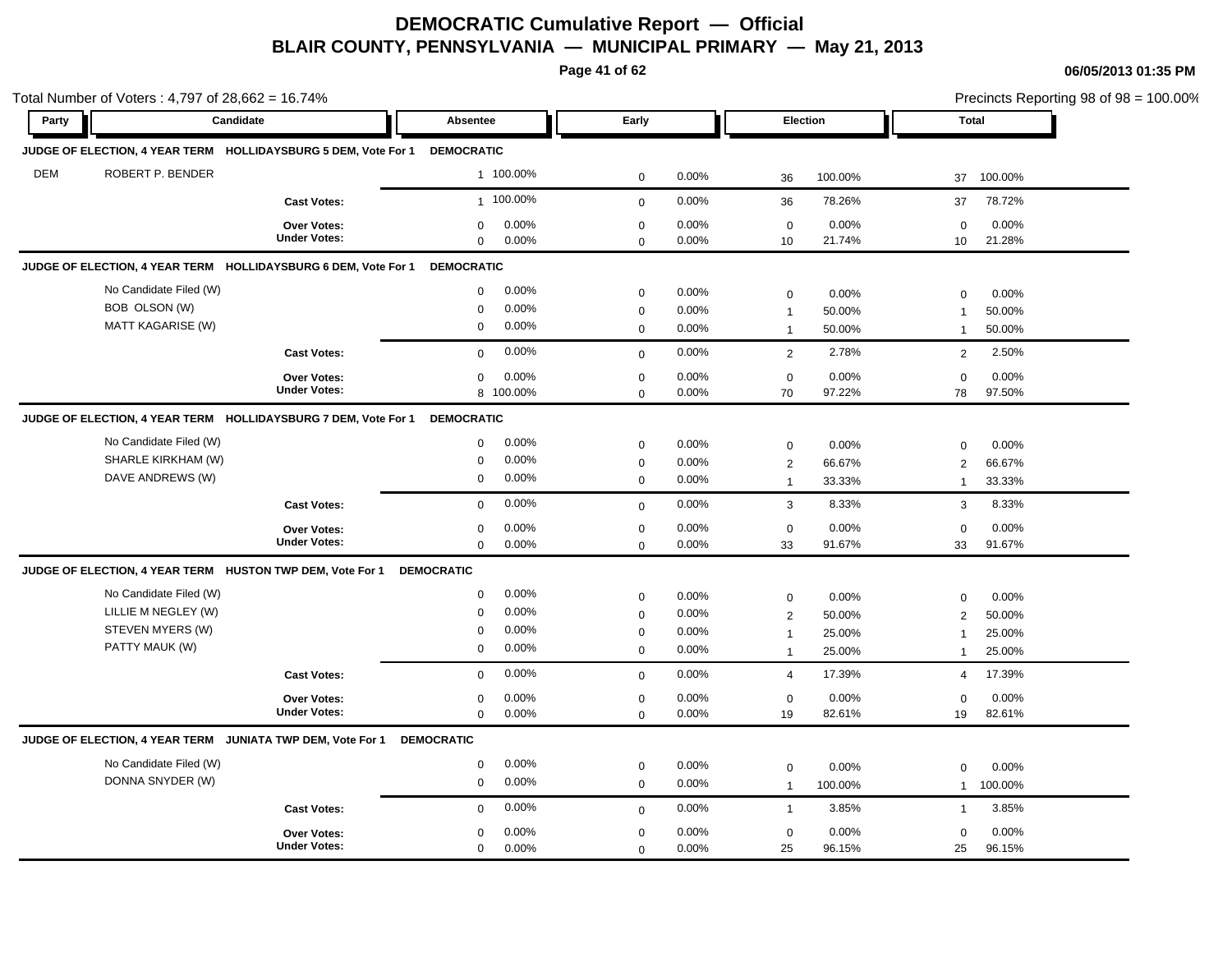**Page 42 of 62**

|            | Total Number of Voters: 4,797 of 28,662 = 16.74%           |                                           |                                              |                            |                   |                               |                  |                             |                     | Precincts Reporting 98 of 98 = 100.00% |
|------------|------------------------------------------------------------|-------------------------------------------|----------------------------------------------|----------------------------|-------------------|-------------------------------|------------------|-----------------------------|---------------------|----------------------------------------|
| Party      | Candidate                                                  |                                           | Absentee                                     | Early                      |                   | Election                      |                  | <b>Total</b>                |                     |                                        |
|            | JUDGE OF ELECTION, 4 YEAR TERM LOGAN TWP 1 DEM, Vote For 1 |                                           | <b>DEMOCRATIC</b>                            |                            |                   |                               |                  |                             |                     |                                        |
|            | No Candidate Filed (W)                                     |                                           | 0.00%<br>$\mathbf 0$                         | $\mathbf 0$                | 0.00%             | $\mathsf 0$                   | 0.00%            | $\mathbf 0$                 | 0.00%               |                                        |
|            |                                                            | <b>Cast Votes:</b>                        | 0.00%<br>$\mathbf 0$                         | $\mathbf 0$                | 0.00%             | $\mathbf 0$                   | 0.00%            | $\mathbf 0$                 | 0.00%               |                                        |
|            |                                                            | Over Votes:<br><b>Under Votes:</b>        | 0.00%<br>$\mathbf 0$<br>1 100.00%            | $\mathbf 0$<br>$\Omega$    | 0.00%<br>$0.00\%$ | $\mathbf 0$<br>80             | 0.00%<br>100.00% | $\mathbf 0$<br>81           | 0.00%<br>100.00%    |                                        |
|            | JUDGE OF ELECTION, 4 YEAR TERM LOGAN TWP 2 DEM, Vote For 1 |                                           | <b>DEMOCRATIC</b>                            |                            |                   |                               |                  |                             |                     |                                        |
|            | No Candidate Filed (W)                                     |                                           | 0.00%<br>$\mathbf 0$                         | $\mathbf 0$                | $0.00\%$          | $\mathbf 0$                   | 0.00%            | $\mathbf 0$                 | 0.00%               |                                        |
|            |                                                            | <b>Cast Votes:</b>                        | 0.00%<br>$\mathbf 0$                         | $\mathbf 0$                | 0.00%             | $\mathbf 0$                   | 0.00%            | $\mathbf 0$                 | 0.00%               |                                        |
|            |                                                            | Over Votes:<br><b>Under Votes:</b>        | 0.00%<br>$\mathbf 0$<br>5 100.00%            | $\mathbf 0$<br>$\mathbf 0$ | 0.00%<br>0.00%    | $\mathbf 0$<br>105            | 0.00%<br>100.00% | $\mathbf 0$<br>110          | 0.00%<br>100.00%    |                                        |
|            | JUDGE OF ELECTION, 4 YEAR TERM LOGAN TWP 3 DEM, Vote For 1 |                                           | <b>DEMOCRATIC</b>                            |                            |                   |                               |                  |                             |                     |                                        |
|            | No Candidate Filed (W)<br>DON SWANGER (W)                  |                                           | 0.00%<br>$\pmb{0}$<br>0.00%<br>$\mathbf 0$   | $\mathbf 0$<br>$\mathbf 0$ | 0.00%<br>0.00%    | $\mathbf 0$<br>$\overline{1}$ | 0.00%<br>100.00% | 0<br>$\mathbf{1}$           | 0.00%<br>100.00%    |                                        |
|            |                                                            | <b>Cast Votes:</b>                        | 0.00%<br>$\mathbf{0}$                        | $\mathbf 0$                | 0.00%             | $\overline{1}$                | 1.96%            | $\mathbf{1}$                | 1.96%               |                                        |
|            |                                                            | <b>Over Votes:</b><br><b>Under Votes:</b> | 0.00%<br>$\mathbf 0$<br>0.00%<br>$\mathbf 0$ | $\mathbf 0$<br>$\mathbf 0$ | 0.00%<br>0.00%    | $\mathbf 0$<br>50             | 0.00%<br>98.04%  | $\mathbf 0$<br>50           | 0.00%<br>98.04%     |                                        |
|            | JUDGE OF ELECTION, 4 YEAR TERM LOGAN TWP 4 DEM, Vote For 1 |                                           | <b>DEMOCRATIC</b>                            |                            |                   |                               |                  |                             |                     |                                        |
|            | No Candidate Filed (W)                                     |                                           | 0.00%<br>$\mathbf 0$                         | $\mathbf 0$                | 0.00%             | $\mathbf 0$                   | 0.00%            | $\mathbf 0$                 | 0.00%               |                                        |
|            |                                                            | <b>Cast Votes:</b>                        | 0.00%<br>$\mathbf 0$                         | $\mathbf 0$                | 0.00%             | $\mathbf 0$                   | 0.00%            | $\mathbf 0$                 | 0.00%               |                                        |
|            |                                                            | Over Votes:<br><b>Under Votes:</b>        | 0.00%<br>$\mathbf 0$<br>2 100.00%            | $\mathbf 0$<br>$\mathbf 0$ | 0.00%<br>0.00%    | $\mathbf 0$<br>70             | 0.00%<br>100.00% | $\mathbf 0$                 | 0.00%<br>72 100.00% |                                        |
|            | JUDGE OF ELECTION, 4 YEAR TERM LOGAN TWP 5 DEM, Vote For 1 |                                           | <b>DEMOCRATIC</b>                            |                            |                   |                               |                  |                             |                     |                                        |
| <b>DEM</b> | LINDA K. TANZI                                             |                                           | 1 100.00%                                    | $\mathbf 0$                | 0.00%             | 67                            | 100.00%          | 68                          | 100.00%             |                                        |
|            |                                                            | <b>Cast Votes:</b>                        | 1 100.00%                                    | $\mathbf 0$                | 0.00%             | 67                            | 82.72%           | 68                          | 82.93%              |                                        |
|            |                                                            | Over Votes:<br><b>Under Votes:</b>        | 0.00%<br>$\mathbf 0$<br>$\mathbf 0$<br>0.00% | $\mathbf 0$<br>$\mathbf 0$ | 0.00%<br>$0.00\%$ | $\mathbf 0$<br>14             | 0.00%<br>17.28%  | $\mathbf 0$<br>14           | 0.00%<br>17.07%     |                                        |
|            | JUDGE OF ELECTION, 4 YEAR TERM LOGAN TWP 6 DEM, Vote For 1 |                                           | <b>DEMOCRATIC</b>                            |                            |                   |                               |                  |                             |                     |                                        |
|            | No Candidate Filed (W)<br>DAVE ANDREWS (W)                 |                                           | 0.00%<br>$\mathbf 0$<br>0.00%<br>$\mathbf 0$ | $\mathbf 0$<br>$\mathbf 0$ | 0.00%<br>0.00%    | $\mathbf 0$<br>$\mathbf{1}$   | 0.00%<br>100.00% | $\mathbf 0$<br>$\mathbf{1}$ | 0.00%<br>100.00%    |                                        |
|            |                                                            | <b>Cast Votes:</b>                        | 0.00%<br>$\mathbf 0$                         | $\mathbf 0$                | 0.00%             | $\overline{1}$                | 1.01%            | $\mathbf{1}$                | 0.98%               |                                        |
|            |                                                            | Over Votes:<br><b>Under Votes:</b>        | 0.00%<br>0<br>3 100.00%                      | $\mathbf 0$<br>$\mathbf 0$ | 0.00%<br>0.00%    | $\mathbf 0$<br>98             | 0.00%<br>98.99%  | $\mathbf 0$<br>101          | 0.00%<br>99.02%     |                                        |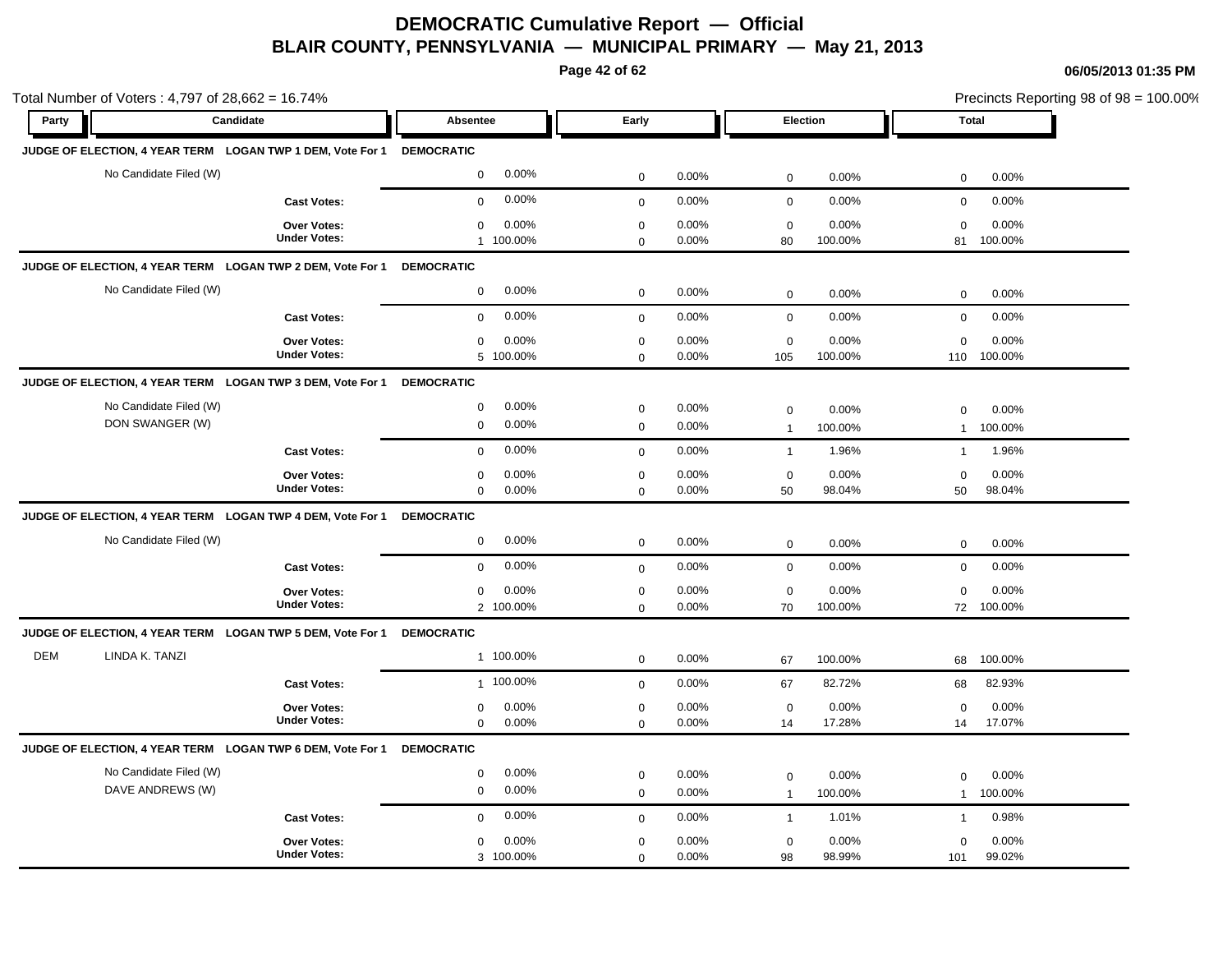**Page 43 of 62**

|            | Total Number of Voters: 4,797 of 28,662 = 16.74%                           |                                           |                                              |                                              |                                                   | Precincts Reporting 98 of 98 = 100.00%             |
|------------|----------------------------------------------------------------------------|-------------------------------------------|----------------------------------------------|----------------------------------------------|---------------------------------------------------|----------------------------------------------------|
| Party      | Candidate                                                                  |                                           | Absentee                                     | Early                                        | Election                                          | <b>Total</b>                                       |
|            | JUDGE OF ELECTION, 4 YEAR TERM LOGAN TWP 7 DEM, Vote For 1                 |                                           | <b>DEMOCRATIC</b>                            |                                              |                                                   |                                                    |
|            | No Candidate Filed (W)                                                     |                                           | 0.00%<br>$\mathbf 0$                         | 0.00%<br>$\mathbf 0$                         | 0.00%<br>$\mathbf 0$                              | 0.00%<br>$\mathbf 0$                               |
|            |                                                                            | <b>Cast Votes:</b>                        | 0.00%<br>$\mathbf 0$                         | 0.00%<br>$\mathbf 0$                         | 0.00%<br>$\mathbf 0$                              | 0.00%<br>$\mathbf 0$                               |
|            |                                                                            | <b>Over Votes:</b><br><b>Under Votes:</b> | 0.00%<br>$\mathbf 0$<br>2 100.00%            | $\mathbf 0$<br>0.00%<br>0.00%<br>$\mathbf 0$ | $\mathbf 0$<br>0.00%<br>35<br>100.00%             | $\mathbf 0$<br>0.00%<br>37<br>100.00%              |
|            | JUDGE OF ELECTION, 4 YEAR TERM MARTINSBURG 1 DEM, Vote For 1               |                                           | <b>DEMOCRATIC</b>                            |                                              |                                                   |                                                    |
|            | No Candidate Filed (W)                                                     |                                           | 0.00%<br>$\mathbf 0$                         | $\mathsf 0$<br>0.00%                         | 0.00%<br>$\mathbf 0$                              | 0.00%<br>$\mathbf 0$                               |
|            |                                                                            | <b>Cast Votes:</b>                        | 0.00%<br>$\mathbf 0$                         | 0.00%<br>$\mathbf 0$                         | 0.00%<br>$\mathbf 0$                              | 0.00%<br>$\mathbf 0$                               |
|            |                                                                            | <b>Over Votes:</b><br><b>Under Votes:</b> | 0.00%<br>$\mathbf 0$<br>0.00%<br>$\mathbf 0$ | $\mathbf 0$<br>0.00%<br>0.00%<br>$\mathbf 0$ | $\mathbf 0$<br>0.00%<br>46<br>100.00%             | $\mathbf 0$<br>0.00%<br>100.00%<br>46              |
|            | JUDGE OF ELECTION, 4 YEAR TERM MARTINSBURG 2 DEM, Vote For 1               |                                           | <b>DEMOCRATIC</b>                            |                                              |                                                   |                                                    |
|            | No Candidate Filed (W)                                                     |                                           | 0.00%<br>$\mathbf 0$                         | 0.00%<br>$\mathbf 0$                         | $\mathbf 0$<br>0.00%                              | 0.00%<br>$\mathbf 0$                               |
|            |                                                                            | <b>Cast Votes:</b>                        | 0.00%<br>$\mathbf 0$                         | 0.00%<br>$\mathbf 0$                         | $\mathbf 0$<br>0.00%                              | $\mathbf 0$<br>0.00%                               |
|            |                                                                            | <b>Over Votes:</b><br><b>Under Votes:</b> | 0.00%<br>$\mathbf 0$<br>$\mathbf 0$<br>0.00% | $\mathbf 0$<br>0.00%<br>0.00%<br>$\mathbf 0$ | $\mathbf 0$<br>0.00%<br>36<br>100.00%             | 0.00%<br>$\mathbf 0$<br>36<br>100.00%              |
|            | JUDGE OF ELECTION, 4 YEAR TERM NEWRY BORO DEM, Vote For 1                  |                                           | <b>DEMOCRATIC</b>                            |                                              |                                                   |                                                    |
| <b>DEM</b> | AUDREY J. GLASS                                                            |                                           | 0.00%<br>$\mathbf 0$                         | 0.00%<br>$\mathbf 0$                         | 21<br>100.00%                                     | 21<br>100.00%                                      |
|            |                                                                            | <b>Cast Votes:</b>                        | 0.00%<br>$\mathbf 0$                         | 0.00%<br>$\mathbf 0$                         | 21<br>91.30%                                      | 91.30%<br>21                                       |
|            |                                                                            | <b>Over Votes:</b><br><b>Under Votes:</b> | 0.00%<br>0<br>$\mathbf 0$<br>0.00%           | 0.00%<br>$\mathbf 0$<br>0.00%<br>$\mathbf 0$ | $\mathbf 0$<br>0.00%<br>$\overline{2}$<br>8.70%   | $\mathbf 0$<br>0.00%<br>2<br>8.70%                 |
|            | JUDGE OF ELECTION, 4 YEAR TERM NORTH WOODBURY DEM, Vote For 1              |                                           | <b>DEMOCRATIC</b>                            |                                              |                                                   |                                                    |
|            | No Candidate Filed (W)<br>ELIZABETH PHEASANT (W)                           |                                           | 0.00%<br>$\mathsf 0$<br>0.00%<br>$\mathbf 0$ | 0.00%<br>$\mathbf 0$<br>0.00%<br>$\mathbf 0$ | $\mathbf 0$<br>0.00%<br>100.00%<br>$\overline{1}$ | 0.00%<br>0<br>100.00%<br>$\mathbf{1}$              |
|            |                                                                            | <b>Cast Votes:</b>                        | 0.00%<br>$\mathbf 0$                         | 0.00%<br>$\mathbf 0$                         | 2.44%<br>$\overline{1}$                           | 2.38%<br>$\mathbf{1}$                              |
|            |                                                                            | Over Votes:<br><b>Under Votes:</b>        | 0.00%<br>$\mathbf 0$<br>1 100.00%            | 0.00%<br>$\mathbf 0$<br>0.00%<br>$\mathbf 0$ | 0.00%<br>$\mathbf 0$<br>97.56%<br>40              | 0.00%<br>$\mathbf 0$<br>97.62%<br>41               |
|            | JUDGE OF ELECTION, 4 YEAR TERM ROARING SPRING 1 DEM, Vote For 1 DEMOCRATIC |                                           |                                              |                                              |                                                   |                                                    |
|            | No Candidate Filed (W)                                                     |                                           | 0.00%<br>$\mathbf 0$                         | 0.00%<br>$\mathbf 0$                         | 0.00%<br>$\mathbf 0$                              | 0.00%<br>0                                         |
|            |                                                                            | <b>Cast Votes:</b>                        | 0.00%<br>$\mathbf 0$                         | 0.00%<br>$\mathbf 0$                         | 0.00%<br>$\mathbf 0$                              | 0.00%<br>$\mathbf 0$                               |
|            |                                                                            | <b>Over Votes:</b><br><b>Under Votes:</b> | 0.00%<br>$\mathbf 0$<br>1 100.00%            | 0.00%<br>$\mathbf 0$<br>0.00%<br>$\mathbf 0$ | 0.00%<br>$\mathbf 0$<br>100.00%<br>11             | 0.00%<br>$\mathbf 0$<br>100.00%<br>12 <sup>2</sup> |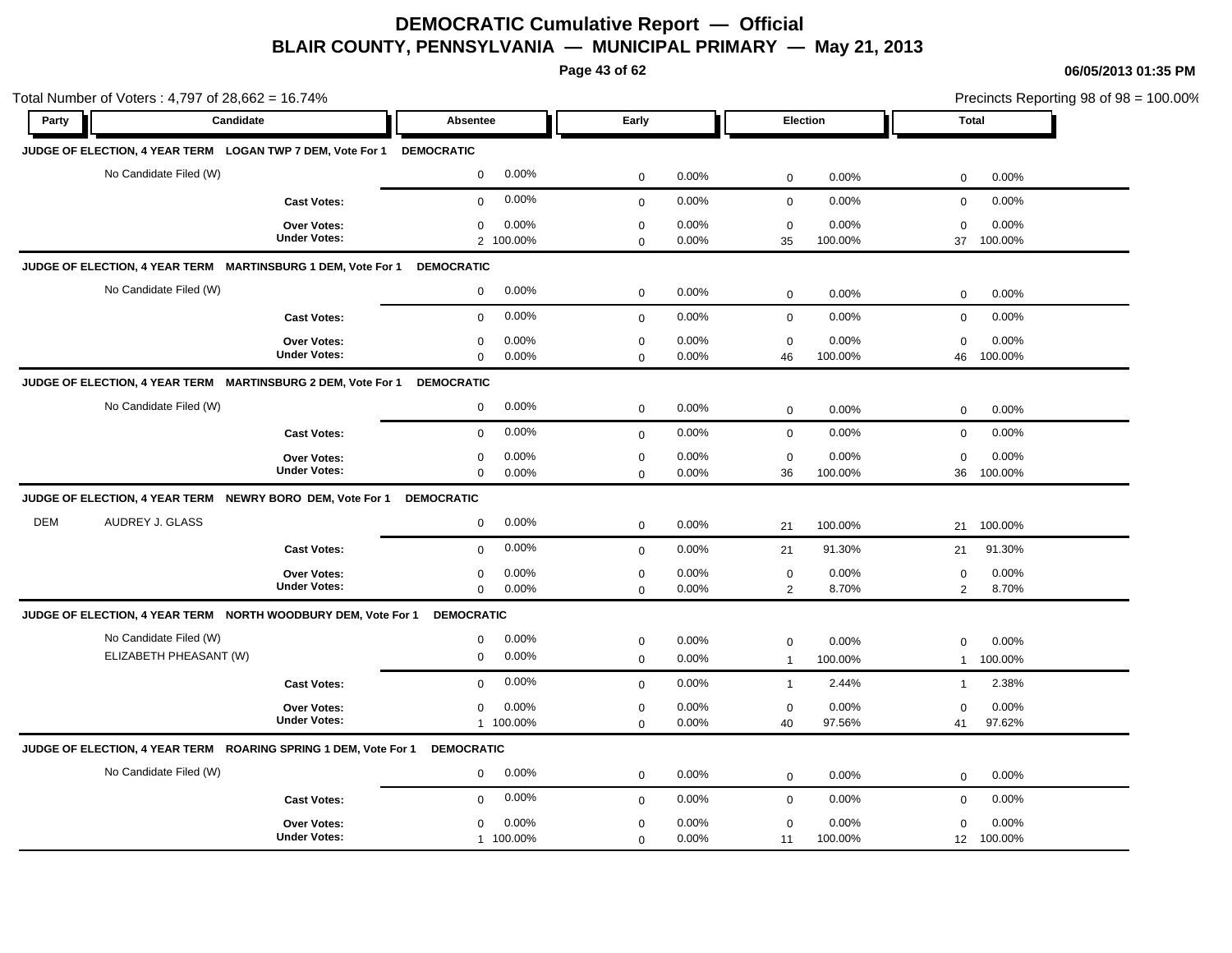**Page 44 of 62**

|            | Total Number of Voters: 4,797 of 28,662 = 16.74%                           |                                           |                                              |                            |                |                               |                  | Precincts Reporting 98 of 98 = 100.00% |                  |  |
|------------|----------------------------------------------------------------------------|-------------------------------------------|----------------------------------------------|----------------------------|----------------|-------------------------------|------------------|----------------------------------------|------------------|--|
| Party      | Candidate                                                                  |                                           | Absentee                                     | Early                      |                | Election                      |                  | <b>Total</b>                           |                  |  |
|            | JUDGE OF ELECTION, 4 YEAR TERM ROARING SPRING 2 DEM, Vote For 1 DEMOCRATIC |                                           |                                              |                            |                |                               |                  |                                        |                  |  |
|            | No Candidate Filed (W)                                                     |                                           | 0.00%<br>$\mathbf 0$                         | $\mathbf 0$                | 0.00%          | $\mathbf 0$                   | 0.00%            | $\mathbf 0$                            | 0.00%            |  |
|            |                                                                            | <b>Cast Votes:</b>                        | 0.00%<br>$\mathbf 0$                         | $\mathbf 0$                | 0.00%          | $\mathbf 0$                   | 0.00%            | 0                                      | 0.00%            |  |
|            |                                                                            | Over Votes:<br><b>Under Votes:</b>        | 0.00%<br>$\mathbf 0$<br>2 100.00%            | $\pmb{0}$<br>$\mathbf 0$   | 0.00%<br>0.00% | $\mathbf 0$<br>41             | 0.00%<br>100.00% | $\mathbf 0$<br>43                      | 0.00%<br>100.00% |  |
|            | JUDGE OF ELECTION, 4 YEAR TERM ROARING SPRING 3 DEM, Vote For 1            |                                           | <b>DEMOCRATIC</b>                            |                            |                |                               |                  |                                        |                  |  |
| <b>DEM</b> | SANDRA K. KNISELY                                                          |                                           | 0.00%<br>$\mathbf{0}$                        | $\mathbf 0$                | 0.00%          | 27                            | 100.00%          | 27                                     | 100.00%          |  |
|            |                                                                            | <b>Cast Votes:</b>                        | 0.00%<br>$\mathbf 0$                         | $\mathbf 0$                | 0.00%          | 27                            | 87.10%           | 27                                     | 87.10%           |  |
|            |                                                                            | <b>Over Votes:</b><br><b>Under Votes:</b> | 0.00%<br>0<br>0.00%<br>$\mathbf 0$           | $\mathbf 0$<br>$\mathbf 0$ | 0.00%<br>0.00% | $\mathbf 0$<br>$\overline{4}$ | 0.00%<br>12.90%  | 0<br>$\overline{4}$                    | 0.00%<br>12.90%  |  |
|            | JUDGE OF ELECTION, 4 YEAR TERM SNYDER TWP 1 DEM, Vote For 1                |                                           | <b>DEMOCRATIC</b>                            |                            |                |                               |                  |                                        |                  |  |
|            | No Candidate Filed (W)<br>DORS WILSON (W)                                  |                                           | 0.00%<br>$\mathbf 0$<br>0.00%<br>$\mathbf 0$ | $\mathbf 0$<br>$\mathbf 0$ | 0.00%<br>0.00% | $\mathbf 0$<br>$\overline{1}$ | 0.00%<br>100.00% | $\mathbf 0$<br>$\mathbf{1}$            | 0.00%<br>100.00% |  |
|            |                                                                            | <b>Cast Votes:</b>                        | 0.00%<br>$\Omega$                            | $\mathbf{0}$               | 0.00%          | $\mathbf{1}$                  | 1.92%            | $\mathbf{1}$                           | 1.89%            |  |
|            |                                                                            | Over Votes:<br><b>Under Votes:</b>        | 0.00%<br>0<br>1 100.00%                      | $\mathbf 0$<br>$\mathbf 0$ | 0.00%<br>0.00% | $\mathbf 0$<br>51             | 0.00%<br>98.08%  | 0<br>52                                | 0.00%<br>98.11%  |  |
|            | JUDGE OF ELECTION, 4 YEAR TERM SNYDER TWP 2 DEM, Vote For 1                |                                           | <b>DEMOCRATIC</b>                            |                            |                |                               |                  |                                        |                  |  |
|            | No Candidate Filed (W)                                                     |                                           | 0.00%<br>$\mathbf 0$                         | $\mathbf 0$                | 0.00%          | $\mathbf 0$                   | 0.00%            | $\mathbf 0$                            | $0.00\%$         |  |
|            |                                                                            | <b>Cast Votes:</b>                        | 0.00%<br>$\mathbf 0$                         | $\mathbf 0$                | 0.00%          | $\mathbf 0$                   | 0.00%            | $\mathbf 0$                            | 0.00%            |  |
|            |                                                                            | <b>Over Votes:</b><br><b>Under Votes:</b> | 0.00%<br>$\mathbf 0$<br>3 100.00%            | $\mathbf 0$<br>$\mathbf 0$ | 0.00%<br>0.00% | $\mathbf 0$<br>62             | 0.00%<br>100.00% | $\mathbf 0$<br>65                      | 0.00%<br>100.00% |  |
|            | JUDGE OF ELECTION, 4 YEAR TERM TAYLOR TWP DEM, Vote For 1                  |                                           | <b>DEMOCRATIC</b>                            |                            |                |                               |                  |                                        |                  |  |
|            | No Candidate Filed (W)                                                     |                                           | 0.00%<br>0                                   | $\mathbf 0$                | 0.00%          | $\mathbf 0$                   | 0.00%            | $\mathbf 0$                            | 0.00%            |  |
|            |                                                                            | <b>Cast Votes:</b>                        | 0.00%<br>$\mathbf 0$                         | $\mathbf 0$                | 0.00%          | $\mathbf 0$                   | 0.00%            | $\mathbf 0$                            | 0.00%            |  |
|            |                                                                            | Over Votes:<br><b>Under Votes:</b>        | 0.00%<br>$\mathbf 0$<br>2 100.00%            | $\mathbf 0$<br>$\mathbf 0$ | 0.00%<br>0.00% | $\mathbf 0$<br>37             | 0.00%<br>100.00% | $\mathbf 0$<br>39                      | 0.00%<br>100.00% |  |
|            | JUDGE OF ELECTION, 4 YEAR TERM TYRONE TWP 1 DEM, Vote For 1                |                                           | <b>DEMOCRATIC</b>                            |                            |                |                               |                  |                                        |                  |  |
|            | No Candidate Filed (W)                                                     |                                           | 0.00%<br>$\mathbf 0$                         | $\mathbf 0$                | 0.00%          | $\mathbf 0$                   | 0.00%            | 0                                      | 0.00%            |  |
|            |                                                                            | <b>Cast Votes:</b>                        | 0.00%<br>$\mathbf 0$                         | $\mathbf 0$                | 0.00%          | $\mathbf 0$                   | 0.00%            | $\mathbf 0$                            | 0.00%            |  |
|            |                                                                            | <b>Over Votes:</b><br><b>Under Votes:</b> | 0.00%<br>$\mathbf 0$<br>0.00%<br>$\mathbf 0$ | $\mathbf 0$<br>$\mathbf 0$ | 0.00%<br>0.00% | $\mathsf 0$<br>26             | 0.00%<br>100.00% | $\mathbf 0$<br>26                      | 0.00%<br>100.00% |  |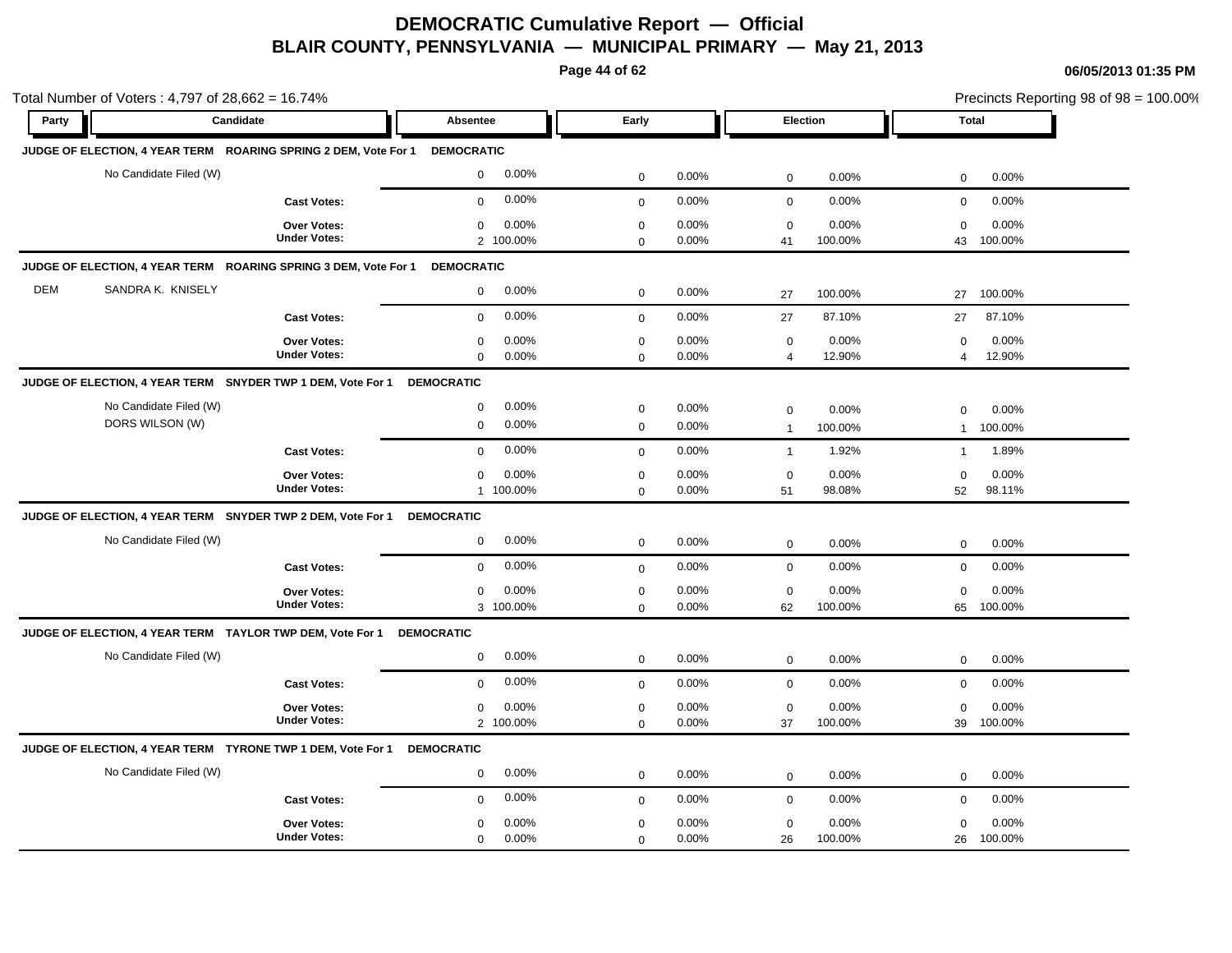**Page 45 of 62**

|            | Total Number of Voters: 4,797 of 28,662 = 16.74%                         |                                           |                                              |                            |                |                              |                            | Precincts Reporting 98 of 98 = 100.00% |
|------------|--------------------------------------------------------------------------|-------------------------------------------|----------------------------------------------|----------------------------|----------------|------------------------------|----------------------------|----------------------------------------|
| Party      | Candidate                                                                |                                           | Absentee                                     | Early                      |                | Election                     | <b>Total</b>               |                                        |
|            | JUDGE OF ELECTION, 4 YEAR TERM  TYRONE TWP 2 DEM, Vote For 1  DEMOCRATIC |                                           |                                              |                            |                |                              |                            |                                        |
|            | No Candidate Filed (W)                                                   |                                           | 0.00%<br>$\mathbf 0$                         | $\mathbf 0$                | 0.00%          | $\mathsf 0$                  | 0.00%<br>$\mathbf 0$       | 0.00%                                  |
|            |                                                                          | <b>Cast Votes:</b>                        | 0.00%<br>$\mathbf 0$                         | $\mathbf 0$                | 0.00%          | $\mathbf 0$                  | 0.00%<br>$\mathbf 0$       | 0.00%                                  |
|            |                                                                          | Over Votes:<br><b>Under Votes:</b>        | 0.00%<br>$\mathbf 0$<br>$\mathbf 0$<br>0.00% | $\mathbf 0$<br>$\mathbf 0$ | 0.00%<br>0.00% | $\mathbf 0$<br>48<br>100.00% | 0.00%<br>$\mathbf 0$<br>48 | 0.00%<br>100.00%                       |
|            | JUDGE OF ELECTION, 4 YEAR TERM TYRONE BORO 1 DEM, Vote For 1             |                                           | <b>DEMOCRATIC</b>                            |                            |                |                              |                            |                                        |
|            | No Candidate Filed (W)                                                   |                                           | 0.00%<br>$\mathbf 0$                         | $\mathbf 0$                | 0.00%          | $\mathbf 0$                  | 0.00%<br>0                 | 0.00%                                  |
|            |                                                                          | <b>Cast Votes:</b>                        | 0.00%<br>$\mathbf 0$                         | $\mathbf{0}$               | 0.00%          | $\mathbf 0$                  | 0.00%<br>$\mathbf 0$       | 0.00%                                  |
|            |                                                                          | Over Votes:<br><b>Under Votes:</b>        | 0.00%<br>0<br>0.00%<br>$\mathbf 0$           | $\mathbf 0$<br>$\Omega$    | 0.00%<br>0.00% | $\mathbf 0$<br>55<br>100.00% | 0.00%<br>0<br>55           | 0.00%<br>100.00%                       |
|            | JUDGE OF ELECTION, 4 YEAR TERM TYRONE BORO 2 DEM, Vote For 1             |                                           | <b>DEMOCRATIC</b>                            |                            |                |                              |                            |                                        |
|            | No Candidate Filed (W)                                                   |                                           | 0.00%<br>$\mathbf 0$                         | $\mathbf 0$                | 0.00%          | $\mathbf 0$                  | 0.00%<br>$\mathbf 0$       | 0.00%                                  |
|            |                                                                          | <b>Cast Votes:</b>                        | 0.00%<br>$\mathbf 0$                         | $\mathbf{0}$               | 0.00%          | $\mathbf 0$                  | 0.00%<br>$\mathbf 0$       | 0.00%                                  |
|            |                                                                          | Over Votes:<br><b>Under Votes:</b>        | 0.00%<br>0<br>0.00%<br>$\mathbf 0$           | $\mathbf 0$<br>$\Omega$    | 0.00%<br>0.00% | $\mathbf 0$<br>24<br>100.00% | 0.00%<br>$\mathbf 0$<br>24 | 0.00%<br>100.00%                       |
|            | JUDGE OF ELECTION, 4 YEAR TERM TYRONE BORO 3 DEM, Vote For 1             |                                           | <b>DEMOCRATIC</b>                            |                            |                |                              |                            |                                        |
| <b>DEM</b> | NANCY A. WEAKLAND                                                        |                                           | 1 100.00%                                    | $\mathbf 0$                | 0.00%          | 100.00%<br>24                | 25                         | 100.00%                                |
|            |                                                                          | <b>Cast Votes:</b>                        | 1 100.00%                                    | $\mathbf{0}$               | 0.00%          | 80.00%<br>24                 | 25                         | 80.65%                                 |
|            |                                                                          | <b>Over Votes:</b><br><b>Under Votes:</b> | 0.00%<br>$\mathbf 0$<br>$\mathbf 0$<br>0.00% | $\mathbf 0$<br>$\mathbf 0$ | 0.00%<br>0.00% | $\mathbf 0$<br>6<br>20.00%   | 0.00%<br>0<br>6            | 0.00%<br>19.35%                        |
|            | JUDGE OF ELECTION, 4 YEAR TERM TYRONE BORO 4 DEM, Vote For 1             |                                           | <b>DEMOCRATIC</b>                            |                            |                |                              |                            |                                        |
|            | No Candidate Filed (W)                                                   |                                           | 0.00%<br>$\mathbf 0$                         | $\mathbf 0$                | 0.00%          | $\mathbf 0$                  | 0.00%<br>$\mathbf 0$       | 0.00%                                  |
|            |                                                                          | <b>Cast Votes:</b>                        | 0.00%<br>$\mathbf{0}$                        | $\mathbf 0$                | 0.00%          | $\mathsf 0$                  | 0.00%<br>$\mathbf 0$       | 0.00%                                  |
|            |                                                                          | <b>Over Votes:</b><br><b>Under Votes:</b> | 0.00%<br>$\mathbf 0$<br>$\mathbf 0$<br>0.00% | $\mathbf 0$<br>$\mathbf 0$ | 0.00%<br>0.00% | $\mathbf 0$<br>19<br>100.00% | 0.00%<br>0                 | 0.00%<br>19 100.00%                    |
|            | JUDGE OF ELECTION, 4 YEAR TERM TYRONE BORO 5 DEM, Vote For 1             |                                           | <b>DEMOCRATIC</b>                            |                            |                |                              |                            |                                        |
| <b>DEM</b> | THOMAS COOPER                                                            |                                           | 0.00%<br>$\mathbf 0$                         | $\mathbf 0$                | 0.00%          | 100.00%<br>15                | 15                         | 100.00%                                |
|            |                                                                          | <b>Cast Votes:</b>                        | 0.00%<br>$\mathbf 0$                         | $\mathbf 0$                | 0.00%          | 100.00%<br>15                | 15                         | 100.00%                                |
|            |                                                                          | <b>Over Votes:</b><br><b>Under Votes:</b> | 0.00%<br>0<br>0.00%<br>$\mathbf 0$           | $\mathbf 0$<br>$\mathbf 0$ | 0.00%<br>0.00% | $\mathsf 0$<br>$\mathbf 0$   | 0.00%<br>0<br>0.00%<br>0   | 0.00%<br>0.00%                         |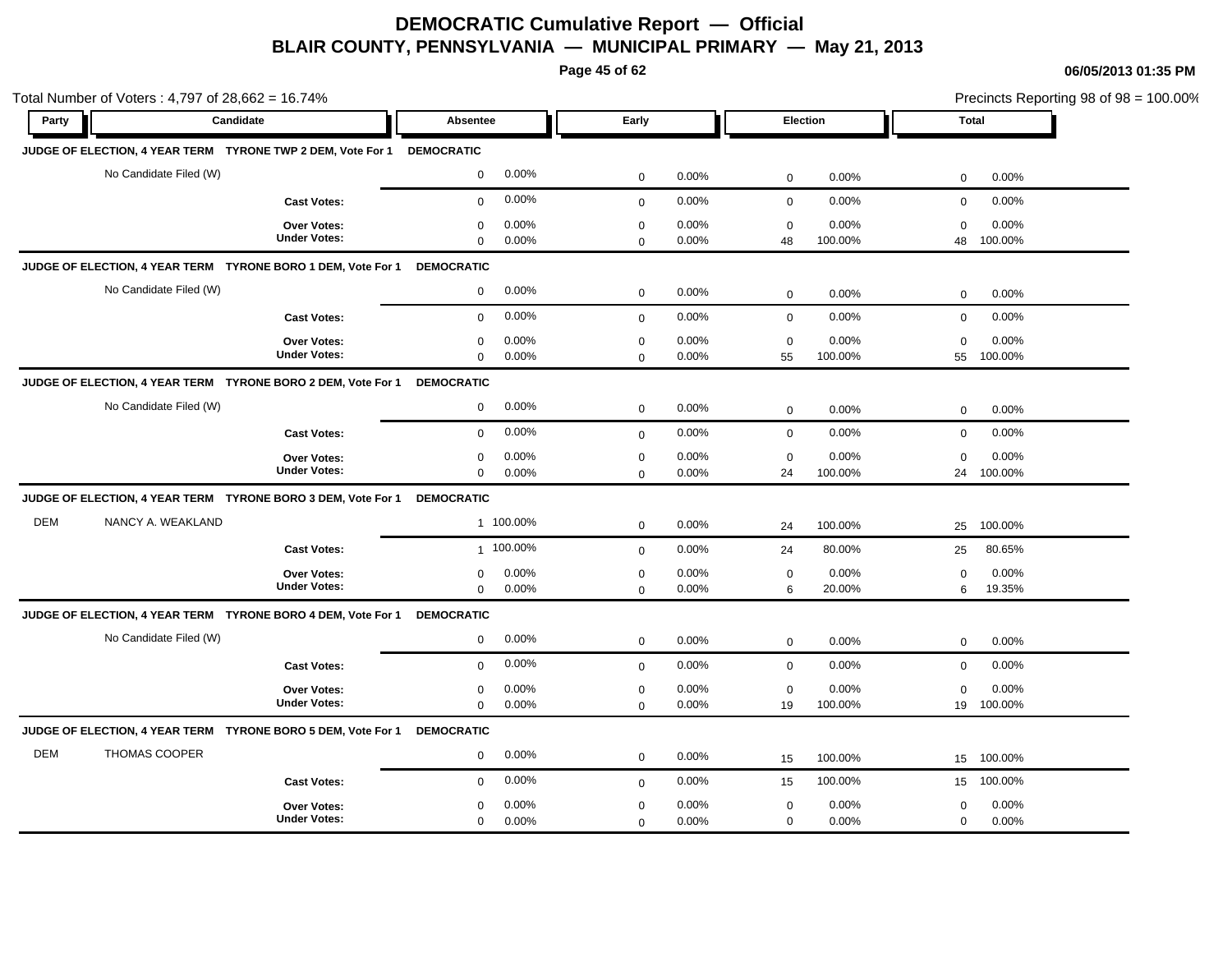**Page 46 of 62**

|            | Total Number of Voters: 4,797 of 28,662 = 16.74%                        |                                           |                                                |                            |                |                               |                  | Precincts Reporting 98 of 98 = 100.00% |                  |  |
|------------|-------------------------------------------------------------------------|-------------------------------------------|------------------------------------------------|----------------------------|----------------|-------------------------------|------------------|----------------------------------------|------------------|--|
| Party      | Candidate                                                               |                                           | <b>Absentee</b>                                | Early                      |                | Election                      |                  | <b>Total</b>                           |                  |  |
|            | JUDGE OF ELECTION, 4 YEAR TERM TYRONE BORO 6 DEM, Vote For 1 DEMOCRATIC |                                           |                                                |                            |                |                               |                  |                                        |                  |  |
| <b>DEM</b> | CYNTHIA L. CALVIN-VANDERGLAS                                            |                                           | 1 100.00%                                      | $\mathbf 0$                | 0.00%          | 38                            | 100.00%          | 39                                     | 100.00%          |  |
|            |                                                                         | <b>Cast Votes:</b>                        | 50.00%<br>$\mathbf{1}$                         | $\mathbf 0$                | 0.00%          | 38                            | 84.44%           | 39                                     | 82.98%           |  |
|            |                                                                         | Over Votes:<br><b>Under Votes:</b>        | 0.00%<br>$\mathbf 0$<br>50.00%<br>$\mathbf{1}$ | $\mathbf 0$<br>$\Omega$    | 0.00%<br>0.00% | $\mathbf 0$<br>$\overline{7}$ | 0.00%<br>15.56%  | 0<br>8                                 | 0.00%<br>17.02%  |  |
|            | JUDGE OF ELECTION, 4 YEAR TERM TYRONE BORO 7 DEM, Vote For 1            |                                           | <b>DEMOCRATIC</b>                              |                            |                |                               |                  |                                        |                  |  |
| <b>DEM</b> | CONSTANCE E. MUIR                                                       |                                           | 0.00%<br>$\mathbf 0$                           | $\mathbf 0$                | 0.00%          | 35                            | 100.00%          | 35                                     | 100.00%          |  |
|            |                                                                         | <b>Cast Votes:</b>                        | 0.00%<br>$\mathbf 0$                           | $\mathbf 0$                | 0.00%          | 35                            | 76.09%           | 35                                     | 76.09%           |  |
|            |                                                                         | Over Votes:<br><b>Under Votes:</b>        | 0.00%<br>0<br>$\boldsymbol{0}$<br>0.00%        | $\mathbf 0$<br>$\mathbf 0$ | 0.00%<br>0.00% | $\mathbf 0$<br>11             | 0.00%<br>23.91%  | $\mathbf 0$<br>11                      | 0.00%<br>23.91%  |  |
|            | JUDGE OF ELECTION, 4 YEAR TERM    WILLIAMSBURG DEM, Vote For 1          |                                           | <b>DEMOCRATIC</b>                              |                            |                |                               |                  |                                        |                  |  |
|            | No Candidate Filed (W)<br>MARY OVER (W)                                 |                                           | 0.00%<br>$\mathbf 0$<br>0.00%<br>0             | $\mathbf 0$<br>$\mathbf 0$ | 0.00%<br>0.00% | $\mathbf 0$<br>$\overline{1}$ | 0.00%<br>100.00% | $\mathbf 0$<br>$\mathbf{1}$            | 0.00%<br>100.00% |  |
|            |                                                                         | <b>Cast Votes:</b>                        | 0.00%<br>$\mathbf 0$                           | $\mathbf 0$                | 0.00%          | $\overline{1}$                | 2.56%            | $\mathbf{1}$                           | 2.50%            |  |
|            |                                                                         | <b>Over Votes:</b><br><b>Under Votes:</b> | 0.00%<br>$\mathbf 0$<br>1 100.00%              | $\mathbf 0$<br>$\mathbf 0$ | 0.00%<br>0.00% | $\mathbf 0$<br>38             | 0.00%<br>97.44%  | $\mathbf 0$<br>39                      | 0.00%<br>97.50%  |  |
|            | JUDGE OF ELECTION, 4 YEAR TERM  WOODBURY TWP DEM, Vote For 1            |                                           | <b>DEMOCRATIC</b>                              |                            |                |                               |                  |                                        |                  |  |
|            | No Candidate Filed (W)                                                  |                                           | 0.00%<br>0                                     | $\mathbf 0$                | 0.00%          | $\mathbf 0$                   | 0.00%            | 0                                      | 0.00%            |  |
|            |                                                                         | <b>Cast Votes:</b>                        | 0.00%<br>$\mathbf 0$                           | $\mathbf 0$                | 0.00%          | $\mathbf 0$                   | 0.00%            | $\mathbf 0$                            | 0.00%            |  |
|            |                                                                         | Over Votes:<br><b>Under Votes:</b>        | 0.00%<br>$\mathbf 0$<br>1 100.00%              | $\pmb{0}$<br>$\mathbf 0$   | 0.00%<br>0.00% | $\mathbf 0$<br>12             | 0.00%<br>100.00% | $\mathbf 0$<br>13                      | 0.00%<br>100.00% |  |
|            | INSPECTOR OF ELECTION, 4 YEAR TERM ALTOONA 1-1 DEM, Vote For 1          |                                           | <b>DEMOCRATIC</b>                              |                            |                |                               |                  |                                        |                  |  |
|            | No Candidate Filed (W)                                                  |                                           | 0.00%<br>$\mathbf 0$                           | $\mathbf 0$                | 0.00%          | $\mathbf 0$                   | 0.00%            | 0                                      | 0.00%            |  |
|            |                                                                         | <b>Cast Votes:</b>                        | 0.00%<br>$\Omega$                              | $\mathbf 0$                | 0.00%          | $\mathsf 0$                   | 0.00%            | 0                                      | 0.00%            |  |
|            |                                                                         | Over Votes:<br><b>Under Votes:</b>        | 0.00%<br>$\mathbf 0$<br>1 100.00%              | $\mathbf 0$<br>$\Omega$    | 0.00%<br>0.00% | $\mathbf 0$<br>34             | 0.00%<br>100.00% | $\mathbf 0$<br>35                      | 0.00%<br>100.00% |  |
|            | INSPECTOR OF ELECTION, 4 YEAR TERM ALTOONA 1-2 DEM, Vote For 1          |                                           | <b>DEMOCRATIC</b>                              |                            |                |                               |                  |                                        |                  |  |
|            | No Candidate Filed (W)<br>FRANCIS A BOOTERBAUGH SR (W)                  |                                           | 0.00%<br>$\mathbf 0$<br>0.00%<br>$\mathbf 0$   | $\mathbf 0$<br>$\mathbf 0$ | 0.00%<br>0.00% | $\mathbf 0$<br>$\overline{4}$ | 0.00%<br>100.00% | $\mathbf 0$<br>4                       | 0.00%<br>100.00% |  |
|            |                                                                         | <b>Cast Votes:</b>                        | 0.00%<br>$\mathbf 0$                           | $\mathbf 0$                | 0.00%          | $\overline{4}$                | 25.00%           | 4                                      | 22.22%           |  |
|            |                                                                         | Over Votes:<br><b>Under Votes:</b>        | 0.00%<br>0<br>2 100.00%                        | $\mathbf 0$<br>$\mathbf 0$ | 0.00%<br>0.00% | $\mathbf 0$<br>12             | 0.00%<br>75.00%  | $\Omega$<br>14                         | 0.00%<br>77.78%  |  |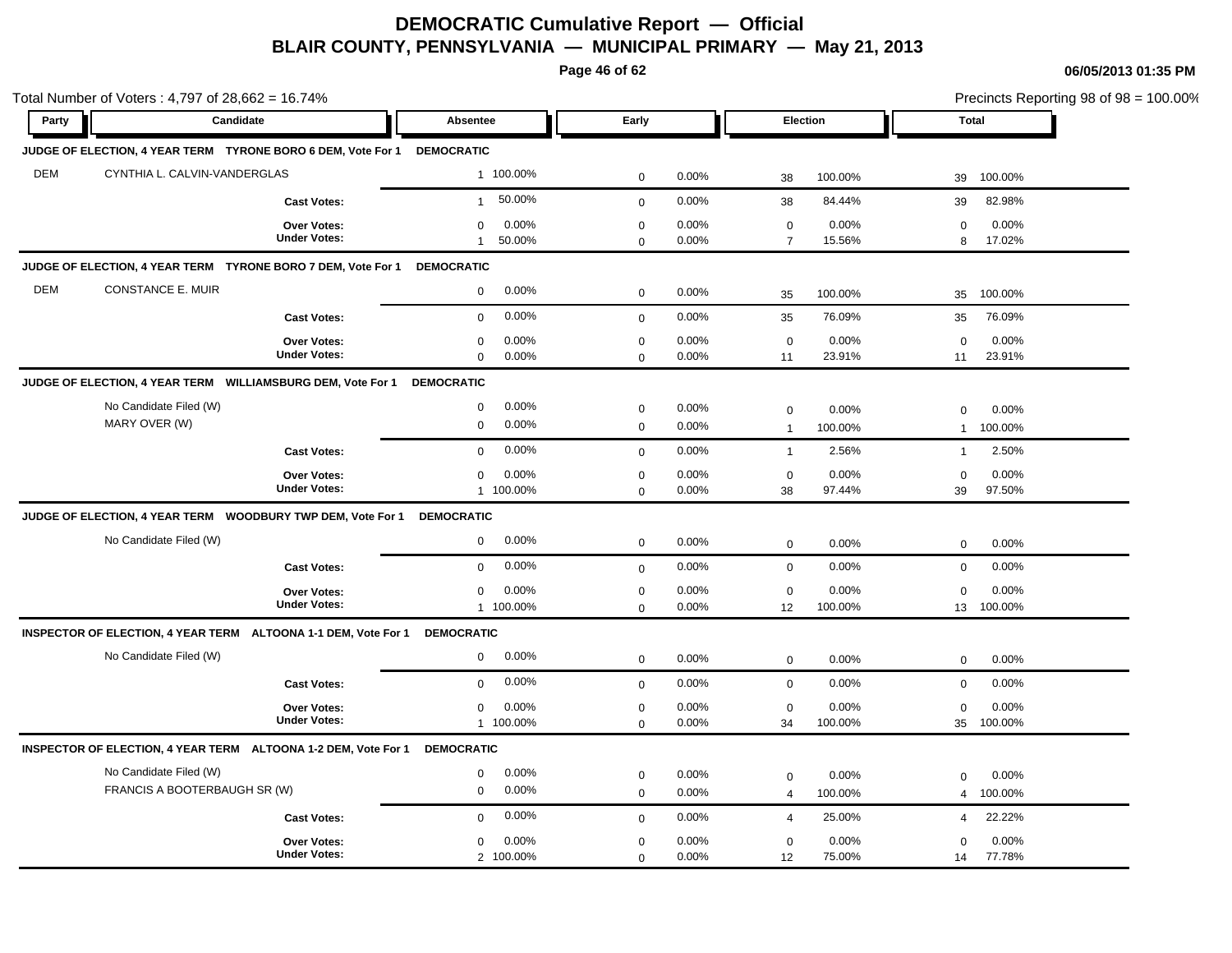**Page 47 of 62**

|            | Total Number of Voters: 4,797 of 28,662 = 16.74%                          |                                           |                                                   |                            |                |                   |                  |                     | Precincts Reporting 98 of 98 = 100.00% |
|------------|---------------------------------------------------------------------------|-------------------------------------------|---------------------------------------------------|----------------------------|----------------|-------------------|------------------|---------------------|----------------------------------------|
| Party      | Candidate                                                                 |                                           | Absentee                                          | Early                      |                | Election          |                  | <b>Total</b>        |                                        |
|            | INSPECTOR OF ELECTION, 4 YEAR TERM ALTOONA 2-1 DEM, Vote For 1 DEMOCRATIC |                                           |                                                   |                            |                |                   |                  |                     |                                        |
|            | No Candidate Filed (W)                                                    |                                           | $0.00\%$<br>$\mathbf 0$                           | $\mathbf 0$                | 0.00%          | $\mathbf 0$       | 0.00%            | $\mathbf 0$         | 0.00%                                  |
|            |                                                                           | <b>Cast Votes:</b>                        | 0.00%<br>$\mathbf 0$                              | $\mathbf 0$                | 0.00%          | $\mathbf 0$       | 0.00%            | $\mathbf 0$         | 0.00%                                  |
|            |                                                                           | Over Votes:<br><b>Under Votes:</b>        | 0.00%<br>$\mathbf 0$<br>0.00%<br>$\mathbf 0$      | $\pmb{0}$<br>$\mathbf 0$   | 0.00%<br>0.00% | $\mathbf 0$<br>15 | 0.00%<br>100.00% | $\mathbf 0$<br>15   | 0.00%<br>100.00%                       |
|            | INSPECTOR OF ELECTION, 4 YEAR TERM ALTOONA 2-2 DEM, Vote For 1            |                                           | <b>DEMOCRATIC</b>                                 |                            |                |                   |                  |                     |                                        |
|            | No Candidate Filed (W)                                                    |                                           | 0.00%<br>$\mathbf 0$                              | $\mathbf 0$                | 0.00%          | $\mathbf 0$       | 0.00%            | $\mathbf 0$         | 0.00%                                  |
|            |                                                                           | <b>Cast Votes:</b>                        | 0.00%<br>$\mathbf 0$                              | $\mathbf 0$                | 0.00%          | $\mathbf 0$       | 0.00%            | $\mathbf 0$         | 0.00%                                  |
|            |                                                                           | <b>Over Votes:</b><br><b>Under Votes:</b> | 0.00%<br>0<br>1 100.00%                           | $\mathbf 0$<br>$\mathbf 0$ | 0.00%<br>0.00% | $\mathbf 0$<br>52 | 0.00%<br>100.00% | $\mathbf 0$<br>53   | 0.00%<br>100.00%                       |
|            | INSPECTOR OF ELECTION, 4 YEAR TERM ALTOONA 3-1 DEM, Vote For 1            |                                           | <b>DEMOCRATIC</b>                                 |                            |                |                   |                  |                     |                                        |
|            | No Candidate Filed (W)                                                    |                                           | 0.00%<br>$\mathbf 0$                              | $\mathbf 0$                | 0.00%          | $\mathbf 0$       | 0.00%            | $\mathbf 0$         | 0.00%                                  |
|            |                                                                           | <b>Cast Votes:</b>                        | 0.00%<br>$\mathbf 0$                              | $\mathbf 0$                | 0.00%          | $\mathbf 0$       | 0.00%            | $\mathbf 0$         | 0.00%                                  |
|            |                                                                           | <b>Over Votes:</b><br><b>Under Votes:</b> | 0.00%<br>$\mathbf 0$<br>1 100.00%                 | $\mathbf 0$<br>$\mathbf 0$ | 0.00%<br>0.00% | $\mathbf 0$<br>32 | 0.00%<br>100.00% | $\mathbf 0$<br>33   | 0.00%<br>100.00%                       |
|            | INSPECTOR OF ELECTION, 4 YEAR TERM ALTOONA 3-2 DEM, Vote For 1            |                                           | <b>DEMOCRATIC</b>                                 |                            |                |                   |                  |                     |                                        |
|            | No Candidate Filed (W)                                                    |                                           | 0.00%<br>$\mathbf 0$                              | $\mathbf 0$                | 0.00%          | $\mathbf 0$       | 0.00%            | $\mathbf 0$         | 0.00%                                  |
|            |                                                                           | <b>Cast Votes:</b>                        | 0.00%<br>$\mathbf 0$                              | $\mathsf 0$                | 0.00%          | $\mathbf 0$       | 0.00%            | $\mathbf 0$         | 0.00%                                  |
|            |                                                                           | <b>Over Votes:</b><br><b>Under Votes:</b> | 0.00%<br>0<br>0.00%<br>$\mathbf 0$                | $\mathbf 0$<br>$\mathbf 0$ | 0.00%<br>0.00% | $\mathbf 0$<br>75 | 0.00%<br>100.00% | $\mathbf 0$         | 0.00%<br>75 100.00%                    |
|            | INSPECTOR OF ELECTION, 4 YEAR TERM ALTOONA 4-1 DEM, Vote For 1            |                                           | <b>DEMOCRATIC</b>                                 |                            |                |                   |                  |                     |                                        |
|            | No Candidate Filed (W)<br>LORI KELLER (W)                                 |                                           | 0.00%<br>$\boldsymbol{0}$<br>0.00%<br>$\mathbf 0$ | $\pmb{0}$<br>$\mathbf 0$   | 0.00%<br>0.00% | $\mathbf 0$<br>2  | 0.00%<br>100.00% | 0<br>$\overline{2}$ | 0.00%<br>100.00%                       |
|            |                                                                           | <b>Cast Votes:</b>                        | 0.00%<br>$\mathbf 0$                              | $\mathbf 0$                | 0.00%          | $\overline{2}$    | 6.25%            | 2                   | 6.06%                                  |
|            |                                                                           | Over Votes:<br><b>Under Votes:</b>        | 0.00%<br>$\mathbf 0$<br>1 100.00%                 | $\mathbf 0$<br>$\mathbf 0$ | 0.00%<br>0.00% | $\mathbf 0$<br>30 | 0.00%<br>93.75%  | $\mathbf 0$<br>31   | 0.00%<br>93.94%                        |
|            | INSPECTOR OF ELECTION, 4 YEAR TERM ALTOONA 4-2 DEM, Vote For 1            |                                           | <b>DEMOCRATIC</b>                                 |                            |                |                   |                  |                     |                                        |
| <b>DEM</b> | <b>ROBERT BEIRLAIR</b>                                                    |                                           | 0.00%<br>$\mathbf 0$                              | $\mathbf 0$                | 0.00%          | 42                | 100.00%          | 42                  | 100.00%                                |
|            |                                                                           | <b>Cast Votes:</b>                        | 0.00%<br>$\mathbf 0$                              | $\mathbf 0$                | 0.00%          | 42                | 87.50%           | 42                  | 87.50%                                 |
|            |                                                                           | <b>Over Votes:</b><br><b>Under Votes:</b> | 0.00%<br>$\mathbf 0$<br>0.00%<br>$\mathbf 0$      | $\mathbf 0$<br>$\mathbf 0$ | 0.00%<br>0.00% | $\mathbf 0$<br>6  | 0.00%<br>12.50%  | $\mathbf 0$<br>6    | 0.00%<br>12.50%                        |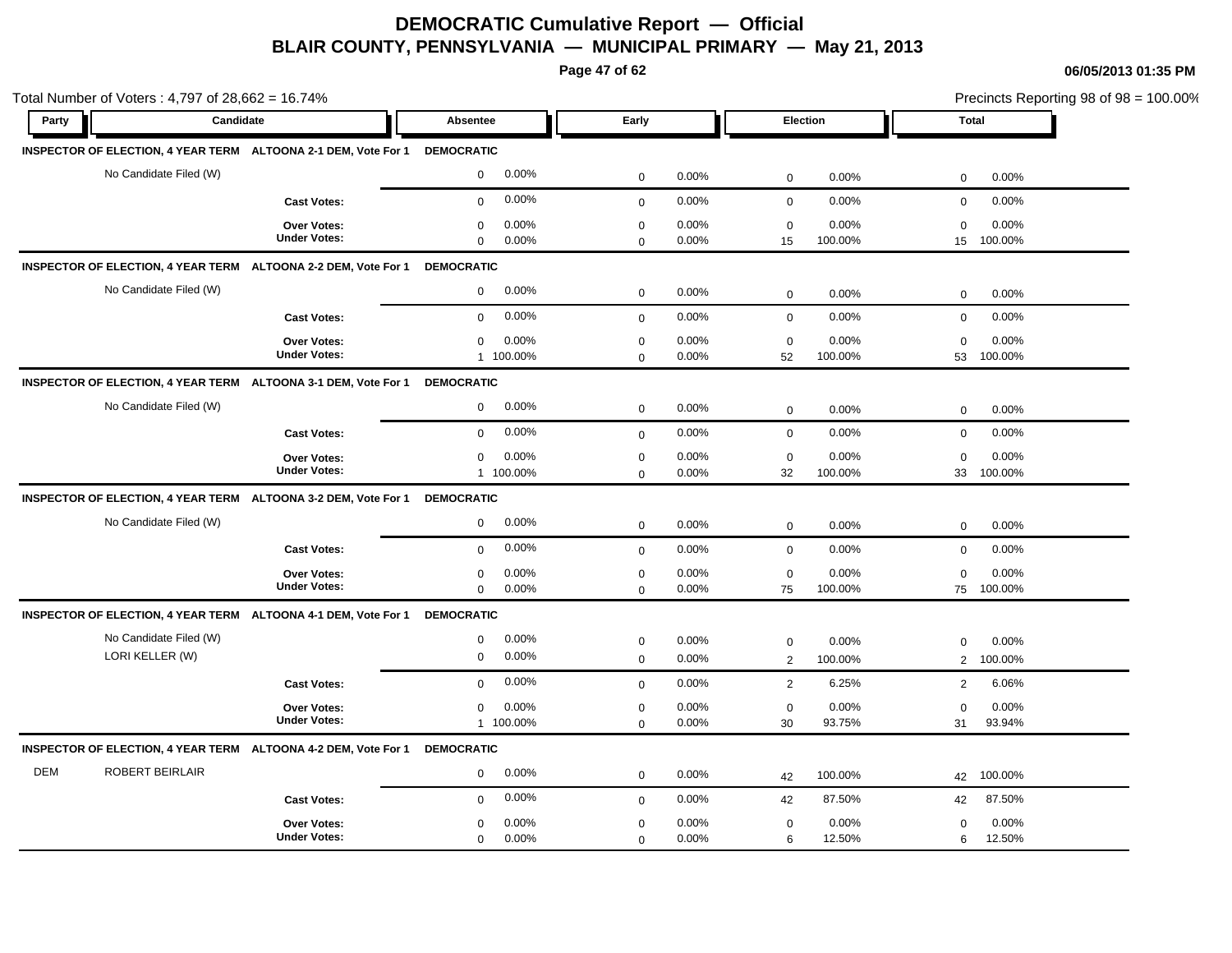**Page 48 of 62**

|            | Total Number of Voters: 4,797 of 28,662 = 16.74%                          |                        |                              |                           | Precincts Reporting 98 of 98 = 100.00% |
|------------|---------------------------------------------------------------------------|------------------------|------------------------------|---------------------------|----------------------------------------|
| Party      | Candidate                                                                 | <b>Absentee</b>        | Early                        | Election                  | <b>Total</b>                           |
|            | INSPECTOR OF ELECTION, 4 YEAR TERM ALTOONA 5-1 DEM, Vote For 1 DEMOCRATIC |                        |                              |                           |                                        |
|            | No Candidate Filed (W)                                                    | 0.00%<br>$\mathbf 0$   | $\mathbf 0$<br>0.00%         | $\mathsf 0$<br>0.00%      | 0.00%<br>$\mathbf 0$                   |
|            | LASHALAMAR HOGANSS (W)                                                    | 0.00%<br>$\mathbf 0$   | $\mathbf 0$<br>0.00%         | 100.00%<br>$\overline{1}$ | 100.00%<br>$\mathbf{1}$                |
|            | <b>Cast Votes:</b>                                                        | 0.00%<br>$\mathbf 0$   | 0.00%<br>$\mathbf 0$         | 12.50%<br>$\overline{1}$  | 12.50%<br>$\mathbf{1}$                 |
|            | Over Votes:                                                               | 0.00%<br>$\mathbf 0$   | 0.00%<br>$\mathbf 0$         | 0.00%<br>$\mathbf 0$      | 0.00%<br>$\mathbf 0$                   |
|            | <b>Under Votes:</b>                                                       | $\Omega$<br>0.00%      | 0.00%<br>$\mathbf 0$         | $\overline{7}$<br>87.50%  | 87.50%<br>$\overline{7}$               |
|            | INSPECTOR OF ELECTION, 4 YEAR TERM ALTOONA 5-2 DEM, Vote For 1            | <b>DEMOCRATIC</b>      |                              |                           |                                        |
| <b>DEM</b> | <b>DELELLIS MILLIRON</b>                                                  | 1 100.00%              | 0.00%<br>$\mathbf 0$         | 97.67%<br>42              | 97.73%<br>43                           |
|            | <b>HEIDI FILIPIAK (W)</b>                                                 | 0.00%<br>0             | $\mathbf 0$<br>0.00%         | 2.33%<br>$\overline{1}$   | 2.27%<br>$\overline{1}$                |
|            | <b>Cast Votes:</b>                                                        | 1 100.00%              | 0.00%<br>$\mathbf 0$         | 89.58%<br>43              | 89.80%<br>44                           |
|            | Over Votes:                                                               | 0.00%<br>$\mathbf 0$   | $\mathbf 0$<br>0.00%         | $\mathsf 0$<br>0.00%      | 0.00%<br>$\Omega$                      |
|            | <b>Under Votes:</b>                                                       | $\mathbf 0$<br>0.00%   | 0.00%<br>$\mathbf 0$         | 5<br>10.42%               | 10.20%<br>5                            |
|            | INSPECTOR OF ELECTION, 4 YEAR TERM ALTOONA 5-3 DEM, Vote For 1            | <b>DEMOCRATIC</b>      |                              |                           |                                        |
| <b>DEM</b> | ELLEN A. KELLY                                                            | 0.00%<br>0             | $\mathsf{O}\xspace$<br>0.00% | 100.00%<br>32             | 100.00%<br>32                          |
|            | <b>Cast Votes:</b>                                                        | 0.00%<br>$\mathbf 0$   | 0.00%<br>$\mathbf 0$         | 32<br>88.89%              | 32<br>88.89%                           |
|            | <b>Over Votes:</b>                                                        | 0.00%<br>0             | 0.00%<br>$\mathbf 0$         | 0.00%<br>$\mathbf 0$      | 0.00%<br>$\mathbf 0$                   |
|            | <b>Under Votes:</b>                                                       | $\mathbf 0$<br>0.00%   | 0.00%<br>$\mathbf 0$         | $\overline{4}$<br>11.11%  | 11.11%<br>$\overline{4}$               |
|            | INSPECTOR OF ELECTION, 4 YEAR TERM ALTOONA 6-1 DEM, Vote For 1            | <b>DEMOCRATIC</b>      |                              |                           |                                        |
| <b>DEM</b> | DEBRA S. PICANO                                                           | 1 100.00%              | $\mathbf 0$<br>0.00%         | 100.00%<br>30             | 100.00%<br>31                          |
|            | <b>Cast Votes:</b>                                                        | 50.00%<br>$\mathbf{1}$ | 0.00%<br>$\mathbf{0}$        | 78.95%<br>30              | 77.50%<br>31                           |
|            | Over Votes:                                                               | 0.00%<br>$\mathbf 0$   | $\mathbf 0$<br>0.00%         | 0.00%<br>$\mathbf 0$      | 0.00%<br>0                             |
|            | <b>Under Votes:</b>                                                       | 50.00%<br>$\mathbf{1}$ | 0.00%<br>$\mathbf 0$         | 8<br>21.05%               | 22.50%<br>9                            |
|            | INSPECTOR OF ELECTION, 4 YEAR TERM ALTOONA 6-2 DEM, Vote For 1            | <b>DEMOCRATIC</b>      |                              |                           |                                        |
|            | No Candidate Filed (W)                                                    | 0.00%<br>0             | $\mathbf 0$<br>0.00%         | 0.00%<br>$\mathbf 0$      | 0.00%<br>0                             |
|            | <b>Cast Votes:</b>                                                        | 0.00%<br>$\mathbf 0$   | 0.00%<br>$\mathbf 0$         | $\mathbf 0$<br>0.00%      | 0.00%<br>0                             |
|            | Over Votes:                                                               | 0.00%<br>0             | $\mathbf 0$<br>0.00%         | 0.00%<br>$\mathbf 0$      | 0.00%<br>$\mathbf 0$                   |
|            | <b>Under Votes:</b>                                                       | 1 100.00%              | 0.00%<br>$\Omega$            | 38<br>100.00%             | 100.00%<br>39                          |
|            | INSPECTOR OF ELECTION, 4 YEAR TERM ALTOONA 6-3 DEM, Vote For 1            | <b>DEMOCRATIC</b>      |                              |                           |                                        |
|            | No Candidate Filed (W)                                                    | 0.00%<br>$\mathbf 0$   | 0.00%<br>$\mathbf 0$         | $\mathbf 0$<br>0.00%      | 0.00%<br>$\mathbf 0$                   |
|            | <b>Cast Votes:</b>                                                        | 0.00%<br>$\mathbf 0$   | 0.00%<br>$\mathbf 0$         | 0.00%<br>$\mathbf 0$      | 0.00%<br>$\mathbf 0$                   |
|            | Over Votes:                                                               | 0.00%<br>0             | $\mathbf 0$<br>0.00%         | 0.00%<br>$\mathbf 0$      | 0.00%<br>$\mathbf 0$                   |
|            | <b>Under Votes:</b>                                                       | $\mathbf 0$<br>0.00%   | 0.00%<br>$\mathbf 0$         | 57<br>100.00%             | 100.00%<br>57                          |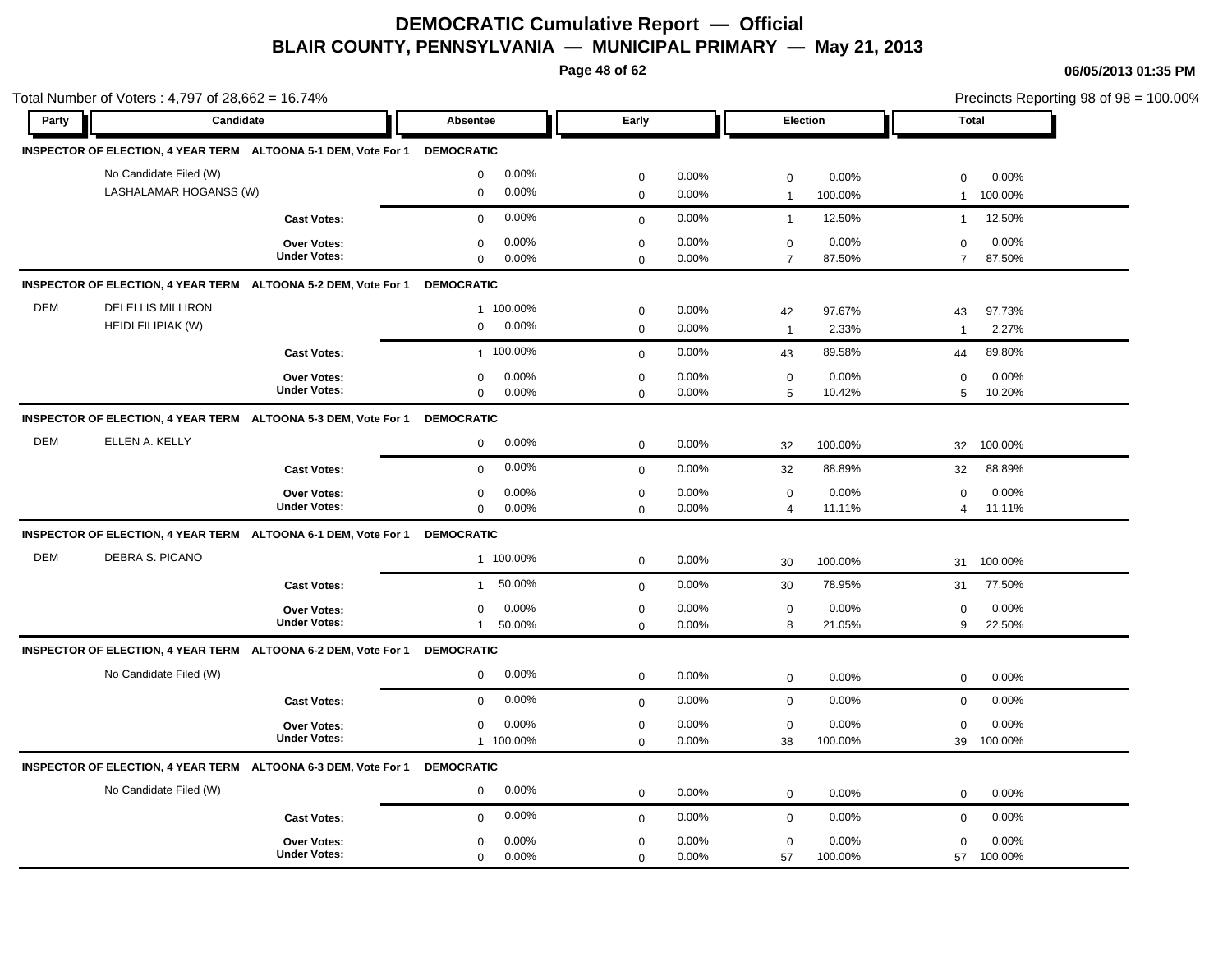**Page 49 of 62**

|            | Total Number of Voters : 4,797 of 28,662 = 16.74%            |                                                                           |                      |              |          |              |         | Precincts Reporting 98 of 98 = 100.00% |         |
|------------|--------------------------------------------------------------|---------------------------------------------------------------------------|----------------------|--------------|----------|--------------|---------|----------------------------------------|---------|
| Party      | Candidate                                                    |                                                                           | Absentee             | Early        |          | Election     |         | <b>Total</b>                           |         |
|            |                                                              | INSPECTOR OF ELECTION, 4 YEAR TERM ALTOONA 6-4 DEM, Vote For 1 DEMOCRATIC |                      |              |          |              |         |                                        |         |
| <b>DEM</b> | <b>NATHAN KELLEY</b>                                         |                                                                           | 0.00%<br>$\mathbf 0$ | $\mathbf 0$  | 0.00%    | 15           | 31.25%  | 15                                     | 31.25%  |
| <b>DEM</b> | RITA M. MCCONVILLE                                           |                                                                           | 0.00%<br>$\mathbf 0$ | $\mathbf 0$  | 0.00%    | 33           | 68.75%  | 33                                     | 68.75%  |
|            |                                                              | <b>Cast Votes:</b>                                                        | 0.00%<br>$\mathbf 0$ | $\mathbf{0}$ | 0.00%    | 48           | 78.69%  | 48                                     | 76.19%  |
|            |                                                              | Over Votes:                                                               | 0.00%<br>$\mathbf 0$ | $\mathbf 0$  | 0.00%    | $\mathbf 0$  | 0.00%   | 0                                      | 0.00%   |
|            |                                                              | <b>Under Votes:</b>                                                       | 2 100.00%            | $\mathbf 0$  | 0.00%    | 13           | 21.31%  | 15                                     | 23.81%  |
|            |                                                              | INSPECTOR OF ELECTION, 4 YEAR TERM ALTOONA 6-5 DEM, Vote For 1            | <b>DEMOCRATIC</b>    |              |          |              |         |                                        |         |
|            | No Candidate Filed (W)                                       |                                                                           | 0.00%<br>$\mathbf 0$ | $\mathbf 0$  | 0.00%    | $\mathbf 0$  | 0.00%   | $\mathbf 0$                            | 0.00%   |
|            |                                                              | <b>Cast Votes:</b>                                                        | 0.00%<br>$\mathbf 0$ | $\mathbf{0}$ | 0.00%    | $\mathbf 0$  | 0.00%   | $\mathbf 0$                            | 0.00%   |
|            |                                                              | Over Votes:                                                               | 0.00%<br>$\mathbf 0$ | $\mathbf 0$  | 0.00%    | $\mathbf 0$  | 0.00%   | $\Omega$                               | 0.00%   |
|            |                                                              | <b>Under Votes:</b>                                                       | 4 100.00%            | $\mathbf 0$  | 0.00%    | 61           | 100.00% | 65                                     | 100.00% |
|            |                                                              | INSPECTOR OF ELECTION, 4 YEAR TERM ALTOONA 7 DEM, Vote For 1              | <b>DEMOCRATIC</b>    |              |          |              |         |                                        |         |
|            | No Candidate Filed (W)                                       |                                                                           | 0.00%<br>$\mathbf 0$ | $\mathbf 0$  | 0.00%    | $\mathbf 0$  | 0.00%   | $\mathbf 0$                            | 0.00%   |
|            | HARRIETT BROOKS (W)                                          |                                                                           | 0.00%<br>$\mathbf 0$ | $\mathbf 0$  | 0.00%    | $\mathbf{1}$ | 100.00% | $\mathbf{1}$                           | 100.00% |
|            |                                                              | <b>Cast Votes:</b>                                                        | 0.00%<br>$\mathbf 0$ | $\mathbf 0$  | 0.00%    | $\mathbf{1}$ | 3.45%   | $\mathbf{1}$                           | 3.33%   |
|            |                                                              | <b>Over Votes:</b>                                                        | 0.00%<br>$\mathbf 0$ | $\mathbf 0$  | 0.00%    | $\mathbf 0$  | 0.00%   | $\mathbf 0$                            | 0.00%   |
|            |                                                              | <b>Under Votes:</b>                                                       | 1 100.00%            | $\mathbf 0$  | 0.00%    | 28           | 96.55%  | 29                                     | 96.67%  |
|            |                                                              | INSPECTOR OF ELECTION, 4 YEAR TERM ALTOONA 8-1 DEM, Vote For 1            | <b>DEMOCRATIC</b>    |              |          |              |         |                                        |         |
| <b>DEM</b> | VIRGINIA E. LATCHFORD                                        |                                                                           | 1 100.00%            | $\mathbf 0$  | 0.00%    | 24           | 100.00% | 25                                     | 100.00% |
|            |                                                              | <b>Cast Votes:</b>                                                        | 1 100.00%            | $\mathbf 0$  | 0.00%    | 24           | 85.71%  | 25                                     | 86.21%  |
|            |                                                              | Over Votes:                                                               | 0.00%<br>$\mathbf 0$ | $\mathbf 0$  | 0.00%    | $\mathbf 0$  | 0.00%   | 0                                      | 0.00%   |
|            |                                                              | <b>Under Votes:</b>                                                       | $\mathbf 0$<br>0.00% | $\mathbf 0$  | $0.00\%$ | 4            | 14.29%  | $\overline{4}$                         | 13.79%  |
|            |                                                              | INSPECTOR OF ELECTION, 4 YEAR TERM ALTOONA 8-2 DEM, Vote For 1            | <b>DEMOCRATIC</b>    |              |          |              |         |                                        |         |
|            | No Candidate Filed (W)                                       |                                                                           | 0.00%<br>$\mathbf 0$ | $\mathbf 0$  | 0.00%    | $\mathsf 0$  | 0.00%   | $\mathbf 0$                            | 0.00%   |
|            |                                                              | <b>Cast Votes:</b>                                                        | 0.00%<br>$\mathbf 0$ | $\mathbf{0}$ | 0.00%    | $\mathbf 0$  | 0.00%   | $\mathbf 0$                            | 0.00%   |
|            |                                                              | Over Votes:                                                               | $\pmb{0}$<br>0.00%   | $\mathbf 0$  | 0.00%    | $\mathbf 0$  | 0.00%   | $\mathbf 0$                            | 0.00%   |
|            |                                                              | <b>Under Votes:</b>                                                       | 3 100.00%            | $\mathbf 0$  | 0.00%    | 45           | 100.00% | 48                                     | 100.00% |
|            | INSPECTOR OF ELECTION, 4 YEAR TERM ALTOONA 9 DEM, Vote For 1 |                                                                           | <b>DEMOCRATIC</b>    |              |          |              |         |                                        |         |
|            | No Candidate Filed (W)                                       |                                                                           | 0.00%<br>$\mathsf 0$ | $\mathbf 0$  | 0.00%    | $\mathbf 0$  | 0.00%   | 0                                      | 0.00%   |
|            | JAMES B SWAN (W)                                             |                                                                           | 0.00%<br>$\mathbf 0$ | $\mathbf 0$  | 0.00%    | $\mathbf{1}$ | 50.00%  | $\overline{1}$                         | 50.00%  |
|            | NANCY CASSIDY (W)                                            |                                                                           | 0.00%<br>$\mathbf 0$ | $\mathbf 0$  | 0.00%    | $\mathbf{1}$ | 50.00%  | $\mathbf{1}$                           | 50.00%  |
|            |                                                              | <b>Cast Votes:</b>                                                        | 0.00%<br>$\mathbf 0$ | $\mathbf 0$  | 0.00%    | 2            | 3.92%   | 2                                      | 3.92%   |
|            |                                                              | <b>Over Votes:</b>                                                        | 0.00%<br>$\mathbf 0$ | $\mathbf 0$  | 0.00%    | $\mathbf 0$  | 0.00%   | $\mathbf 0$                            | 0.00%   |
|            |                                                              | <b>Under Votes:</b>                                                       | 0.00%<br>$\mathbf 0$ | $\mathbf 0$  | 0.00%    | 49           | 96.08%  | 49                                     | 96.08%  |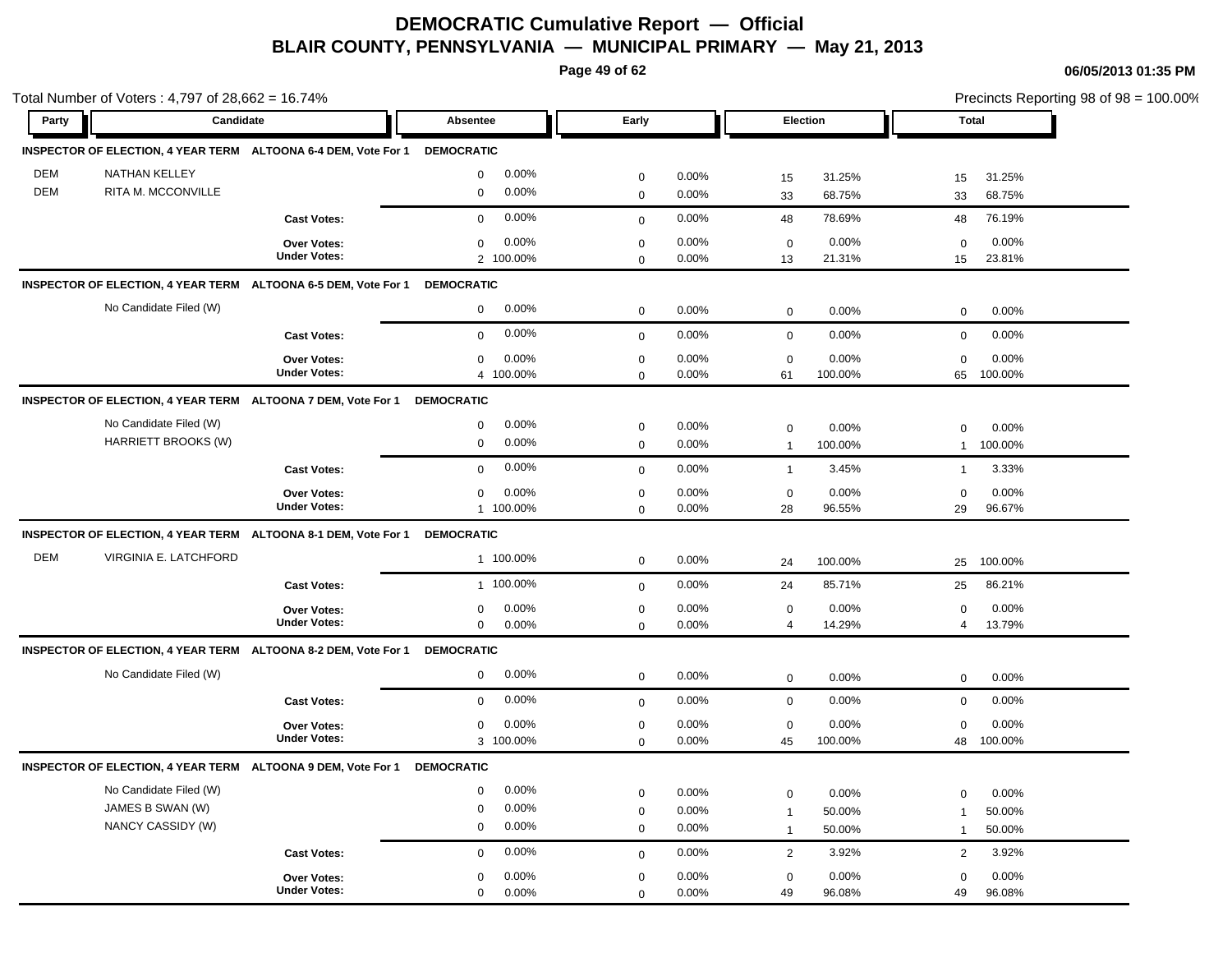**Page 50 of 62**

|            | Total Number of Voters: 4,797 of 28,662 = 16.74%                           |                                              |                                              |                                                   | Precincts Reporting 98 of 98 = 100.00%            |
|------------|----------------------------------------------------------------------------|----------------------------------------------|----------------------------------------------|---------------------------------------------------|---------------------------------------------------|
| Party      | Candidate                                                                  | Absentee                                     | Early                                        | Election                                          | <b>Total</b>                                      |
|            | INSPECTOR OF ELECTION, 4 YEAR TERM ALTOONA 10-1 DEM, Vote For 1            | <b>DEMOCRATIC</b>                            |                                              |                                                   |                                                   |
|            | No Candidate Filed (W)<br>MARGARET MOSCHELLA (W)                           | 0.00%<br>$\mathbf 0$<br>0.00%<br>$\mathbf 0$ | $\mathbf 0$<br>0.00%<br>0.00%<br>$\mathbf 0$ | $\mathbf 0$<br>0.00%<br>$\overline{7}$<br>100.00% | 0.00%<br>$\mathbf 0$<br>100.00%<br>$\overline{7}$ |
|            | <b>Cast Votes:</b>                                                         | 0.00%<br>$\mathbf 0$                         | 0.00%<br>$\mathbf 0$                         | 26.92%<br>$\overline{7}$                          | 25.93%<br>$\overline{7}$                          |
|            | <b>Over Votes:</b><br><b>Under Votes:</b>                                  | 0.00%<br>$\mathbf 0$<br>1 100.00%            | 0.00%<br>$\mathbf 0$<br>0.00%<br>$\mathbf 0$ | 0.00%<br>$\mathbf 0$<br>73.08%<br>19              | 0.00%<br>$\mathbf 0$<br>74.07%<br>20              |
|            | INSPECTOR OF ELECTION, 4 YEAR TERM ALTOONA 10-2 DEM, Vote For 1 DEMOCRATIC |                                              |                                              |                                                   |                                                   |
|            | No Candidate Filed (W)                                                     | 0.00%<br>$\mathbf 0$                         | 0.00%<br>$\mathbf 0$                         | 0.00%<br>$\mathbf 0$                              | 0.00%<br>$\mathbf 0$                              |
|            | <b>Cast Votes:</b>                                                         | 0.00%<br>$\mathbf 0$                         | $0.00\%$<br>$\mathbf{0}$                     | $\mathbf 0$<br>0.00%                              | 0.00%<br>0                                        |
|            | Over Votes:<br><b>Under Votes:</b>                                         | 0.00%<br>$\mathbf 0$<br>1 100.00%            | $\pmb{0}$<br>0.00%<br>0.00%<br>$\mathbf 0$   | $\mathbf 0$<br>0.00%<br>24<br>100.00%             | 0.00%<br>$\mathbf 0$<br>25<br>100.00%             |
|            | INSPECTOR OF ELECTION, 4 YEAR TERM ALTOONA 10-3 DEM, Vote For 1            | <b>DEMOCRATIC</b>                            |                                              |                                                   |                                                   |
| <b>DEM</b> | MICHELLE A. AUKER                                                          | 1 100.00%                                    | 0.00%<br>$\mathbf 0$                         | 100.00%<br>20                                     | 100.00%<br>21                                     |
|            | <b>Cast Votes:</b>                                                         | 1 100.00%                                    | 0.00%<br>$\mathbf 0$                         | 74.07%<br>20                                      | 75.00%<br>21                                      |
|            | Over Votes:<br><b>Under Votes:</b>                                         | 0.00%<br>$\mathbf 0$<br>$\mathbf 0$<br>0.00% | 0.00%<br>$\mathbf 0$<br>0.00%<br>$\mathbf 0$ | 0.00%<br>$\mathbf 0$<br>$\overline{7}$<br>25.93%  | 0.00%<br>0<br>$\overline{7}$<br>25.00%            |
|            | INSPECTOR OF ELECTION, 4 YEAR TERM ALTOONA 10-4 DEM, Vote For 1            | <b>DEMOCRATIC</b>                            |                                              |                                                   |                                                   |
| <b>DEM</b> | <b>JUDY HARDING</b>                                                        | 0.00%<br>$\mathbf 0$                         | 0.00%<br>$\mathbf 0$                         | 100.00%<br>47                                     | 100.00%<br>47                                     |
|            | <b>Cast Votes:</b>                                                         | 0.00%<br>$\mathbf 0$                         | 0.00%<br>$\mathbf 0$                         | 78.33%<br>47                                      | 78.33%<br>47                                      |
|            | <b>Over Votes:</b><br><b>Under Votes:</b>                                  | 0.00%<br>$\mathbf 0$<br>0.00%<br>$\mathbf 0$ | 0.00%<br>$\pmb{0}$<br>0.00%<br>$\mathbf 0$   | 0.00%<br>$\mathbf 0$<br>21.67%<br>13              | 0.00%<br>$\mathbf 0$<br>21.67%<br>13              |
|            | INSPECTOR OF ELECTION, 4 YEAR TERM ALTOONA 11-1 DEM, Vote For 1            | <b>DEMOCRATIC</b>                            |                                              |                                                   |                                                   |
|            | No Candidate Filed (W)<br>JOHN FORR (W)                                    | 0.00%<br>$\mathbf 0$<br>0.00%<br>$\mathbf 0$ | 0.00%<br>$\mathbf 0$<br>$\mathbf 0$<br>0.00% | 0.00%<br>$\mathbf 0$<br>100.00%<br>$\overline{1}$ | 0.00%<br>$\mathbf 0$<br>100.00%<br>$\mathbf{1}$   |
|            | <b>Cast Votes:</b>                                                         | 0.00%<br>$\mathbf 0$                         | 0.00%<br>$\mathbf 0$                         | $\mathbf{1}$<br>1.59%                             | 1.59%<br>$\mathbf{1}$                             |
|            | <b>Over Votes:</b><br><b>Under Votes:</b>                                  | 0.00%<br>0<br>$\mathbf 0$<br>0.00%           | $\pmb{0}$<br>0.00%<br>0.00%<br>$\mathbf 0$   | $\mathbf 0$<br>0.00%<br>62<br>98.41%              | $\Omega$<br>$0.00\%$<br>62<br>98.41%              |
|            | INSPECTOR OF ELECTION, 4 YEAR TERM ALTOONA 11-2 DEM, Vote For 1            | <b>DEMOCRATIC</b>                            |                                              |                                                   |                                                   |
|            | No Candidate Filed (W)<br><b>JUSTIN BUCKREIS (W)</b>                       | 0.00%<br>$\mathbf 0$<br>0.00%<br>$\mathbf 0$ | $\mathbf 0$<br>0.00%<br>0.00%<br>$\mathbf 0$ | $\mathbf 0$<br>0.00%<br>100.00%<br>$\overline{1}$ | 0.00%<br>$\mathbf 0$<br>100.00%<br>$\mathbf{1}$   |
|            | <b>Cast Votes:</b>                                                         | 0.00%<br>$\Omega$                            | 0.00%<br>$\mathbf 0$                         | 2.08%<br>$\overline{1}$                           | 2.08%<br>$\mathbf{1}$                             |
|            | <b>Over Votes:</b><br><b>Under Votes:</b>                                  | 0.00%<br>$\mathbf 0$<br>$\mathbf 0$<br>0.00% | $\mathbf 0$<br>0.00%<br>0.00%<br>$\mathbf 0$ | 0.00%<br>$\mathbf 0$<br>47<br>97.92%              | 0.00%<br>$\mathbf 0$<br>97.92%<br>47              |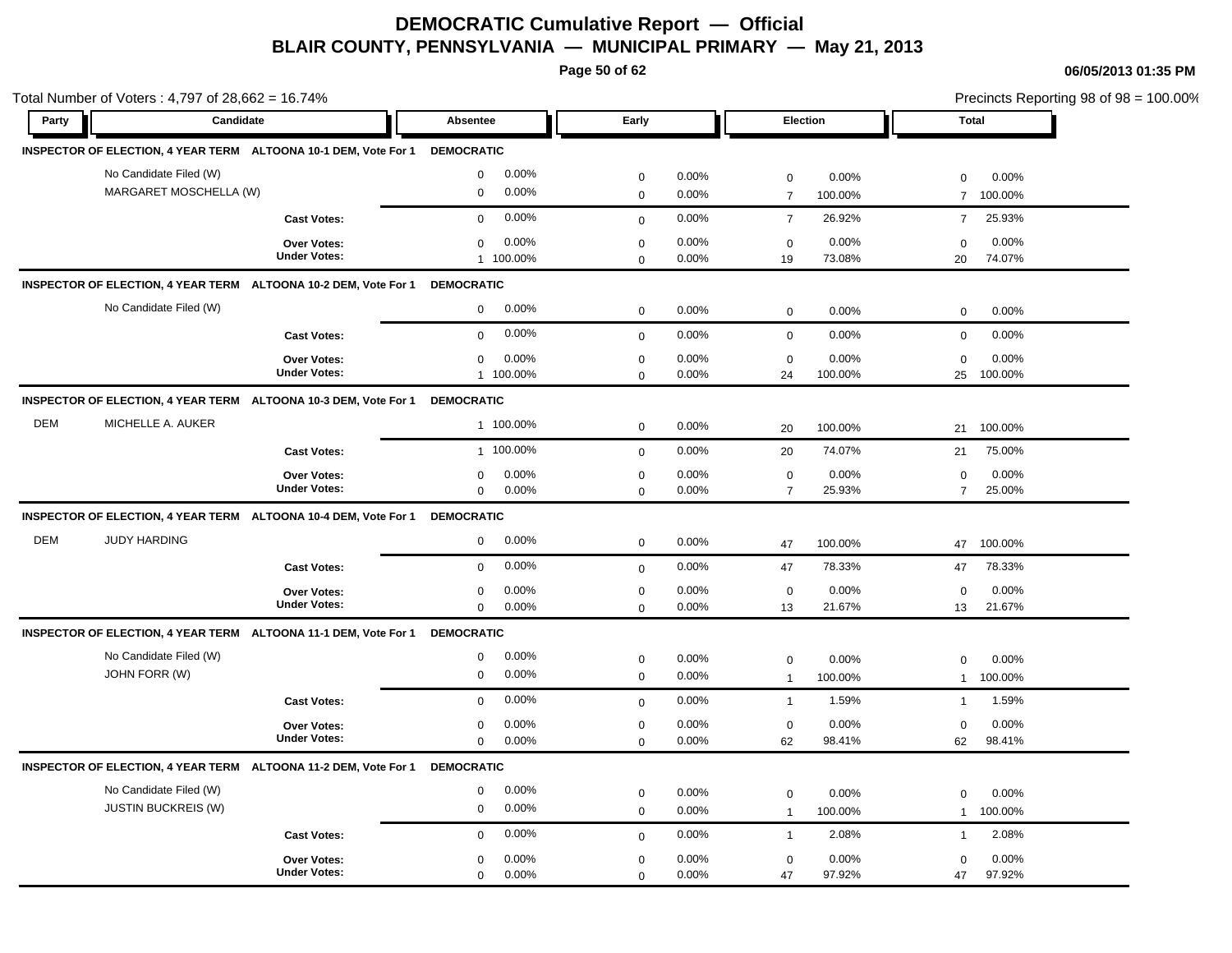**Page 51 of 62**

|            | Total Number of Voters: 4,797 of 28,662 = 16.74%                           |                       |                       |                          | Precincts Reporting 98 of 98 = 100.00% |
|------------|----------------------------------------------------------------------------|-----------------------|-----------------------|--------------------------|----------------------------------------|
| Party      | Candidate                                                                  | Absentee              | Early                 | Election                 | <b>Total</b>                           |
|            | INSPECTOR OF ELECTION, 4 YEAR TERM ALTOONA 11-3 DEM, Vote For 1 DEMOCRATIC |                       |                       |                          |                                        |
| <b>DEM</b> | MARIE E. MCALEER                                                           | 0.00%<br>$\mathbf 0$  | 0.00%<br>$\mathbf 0$  | 25<br>54.35%             | 25<br>51.02%                           |
| <b>DEM</b> | <b>BETTY TITTLER</b>                                                       | 3 100.00%             | $\mathbf 0$<br>0.00%  | 21<br>45.65%             | 48.98%<br>24                           |
|            | <b>Cast Votes:</b>                                                         | 3 100.00%             | 0.00%<br>$\mathbf 0$  | 86.79%<br>46             | 87.50%<br>49                           |
|            | Over Votes:                                                                | 0.00%<br>$\mathbf 0$  | 0.00%<br>$\mathbf 0$  | 0.00%<br>$\mathbf 0$     | 0.00%<br>0                             |
|            | <b>Under Votes:</b>                                                        | 0.00%<br>$\mathbf 0$  | 0.00%<br>$\mathbf 0$  | $\overline{7}$<br>13.21% | 12.50%<br>$\overline{7}$               |
|            | INSPECTOR OF ELECTION, 4 YEAR TERM ALTOONA 12-1 DEM, Vote For 1            | <b>DEMOCRATIC</b>     |                       |                          |                                        |
| <b>DEM</b> | MARGORIE ANN ANDREWS                                                       | 0.00%<br>$\mathbf 0$  | 0.00%<br>$\mathbf 0$  | 100.00%<br>16            | 100.00%<br>16                          |
|            | <b>Cast Votes:</b>                                                         | 0.00%<br>$\mathbf 0$  | 0.00%<br>$\mathbf{0}$ | 76.19%<br>16             | 76.19%<br>16                           |
|            | <b>Over Votes:</b>                                                         | 0.00%<br>$\mathbf 0$  | 0.00%<br>$\mathbf 0$  | 0.00%<br>$\mathbf 0$     | 0.00%<br>$\mathbf 0$                   |
|            | <b>Under Votes:</b>                                                        | $\mathbf 0$<br>0.00%  | $\mathbf 0$<br>0.00%  | 23.81%<br>5              | 23.81%<br>5                            |
|            | INSPECTOR OF ELECTION, 4 YEAR TERM ALTOONA 12-2 DEM, Vote For 1 DEMOCRATIC |                       |                       |                          |                                        |
|            | No Candidate Filed (W)                                                     | 0.00%<br>$\mathbf{0}$ | 0.00%<br>$\mathbf 0$  | 0.00%<br>$\mathbf 0$     | 0.00%<br>$\mathbf 0$                   |
|            | <b>Cast Votes:</b>                                                         | 0.00%<br>$\Omega$     | 0.00%<br>$\mathbf{0}$ | $\mathbf 0$<br>0.00%     | $\mathbf 0$<br>0.00%                   |
|            | Over Votes:                                                                | 0.00%<br>0            | 0.00%<br>$\mathbf 0$  | 0.00%<br>$\mathbf 0$     | 0.00%<br>$\mathbf 0$                   |
|            | <b>Under Votes:</b>                                                        | $\mathbf 0$<br>0.00%  | 0.00%<br>$\mathbf 0$  | 100.00%<br>46            | 100.00%<br>46                          |
|            | INSPECTOR OF ELECTION, 4 YEAR TERM ALTOONA 12-3 DEM, Vote For 1            | <b>DEMOCRATIC</b>     |                       |                          |                                        |
|            | No Candidate Filed (W)                                                     | 0.00%<br>0            | 0.00%<br>$\mathbf 0$  | 0.00%<br>$\mathbf 0$     | $0.00\%$<br>$\mathbf 0$                |
|            | <b>Cast Votes:</b>                                                         | 0.00%<br>$\mathbf 0$  | 0.00%<br>$\mathbf 0$  | 0.00%<br>$\mathbf 0$     | 0.00%<br>$\mathbf 0$                   |
|            | <b>Over Votes:</b>                                                         | 0.00%<br>$\mathbf 0$  | $\mathbf 0$<br>0.00%  | 0.00%<br>$\mathbf 0$     | 0.00%<br>$\mathbf 0$                   |
|            | <b>Under Votes:</b>                                                        | 1 100.00%             | 0.00%<br>$\mathbf 0$  | 35<br>100.00%            | 36<br>100.00%                          |
|            | INSPECTOR OF ELECTION, 4 YEAR TERM ALTOONA 12-4 DEM, Vote For 1            | <b>DEMOCRATIC</b>     |                       |                          |                                        |
|            | No Candidate Filed (W)                                                     | 0.00%<br>0            | 0.00%<br>$\mathbf 0$  | $\mathbf 0$<br>0.00%     | 0.00%<br>$\mathbf 0$                   |
|            | <b>Cast Votes:</b>                                                         | 0.00%<br>$\mathbf 0$  | 0.00%<br>$\mathbf 0$  | 0.00%<br>$\mathbf 0$     | 0.00%<br>$\mathbf 0$                   |
|            | Over Votes:                                                                | 0.00%<br>$\mathbf 0$  | 0.00%<br>$\mathbf 0$  | 0.00%<br>$\mathbf 0$     | 0.00%<br>$\mathbf 0$                   |
|            | <b>Under Votes:</b>                                                        | 0.00%<br>$\mathbf 0$  | 0.00%<br>$\mathbf 0$  | 100.00%<br>63            | 100.00%<br>63                          |
|            | INSPECTOR OF ELECTION, 4 YEAR TERM ALTOONA 12-5 DEM, Vote For 1            | <b>DEMOCRATIC</b>     |                       |                          |                                        |
|            | No Candidate Filed (W)                                                     | 0.00%<br>$\mathbf 0$  | 0.00%<br>$\mathbf 0$  | 0.00%<br>$\mathbf 0$     | 0.00%<br>0                             |
|            | <b>Cast Votes:</b>                                                         | 0.00%<br>$\mathbf 0$  | 0.00%<br>$\mathbf 0$  | 0.00%<br>$\mathbf 0$     | 0.00%<br>$\mathbf 0$                   |
|            | <b>Over Votes:</b>                                                         | 0.00%<br>$\mathbf 0$  | 0.00%<br>$\mathbf 0$  | 0.00%<br>$\mathbf 0$     | 0.00%<br>0                             |
|            | <b>Under Votes:</b>                                                        | 2 100.00%             | 0.00%<br>$\mathbf 0$  | 20<br>100.00%            | 100.00%<br>22                          |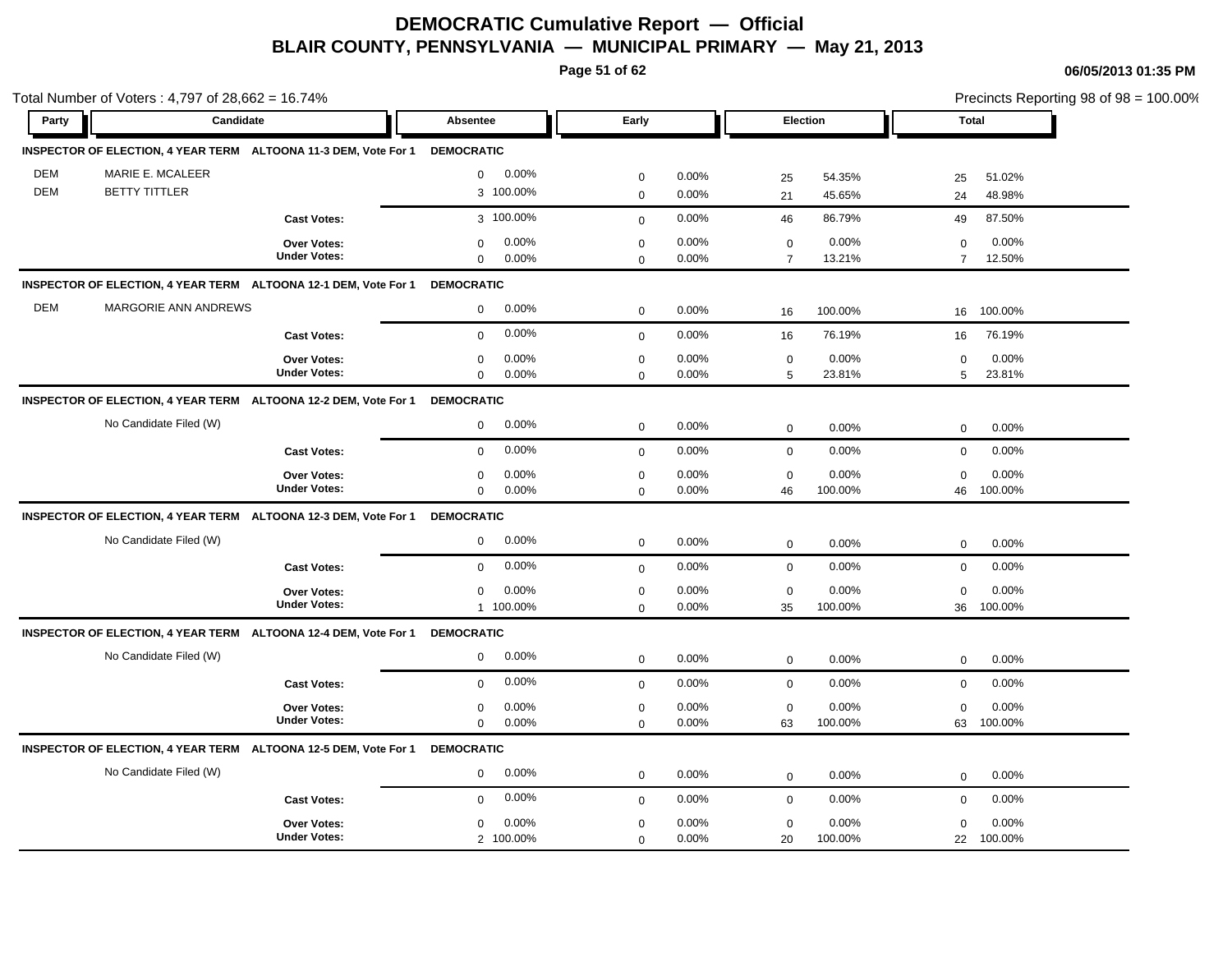**Page 52 of 62**

|            | Total Number of Voters: $4,797$ of $28,662 = 16.74\%$ |                                                                 |                   |           |             |       |                 |         |             | Precincts Reporting 98 of 98 = 100.00% |
|------------|-------------------------------------------------------|-----------------------------------------------------------------|-------------------|-----------|-------------|-------|-----------------|---------|-------------|----------------------------------------|
| Party      | <b>Candidate</b>                                      |                                                                 | <b>Absentee</b>   |           | Early       |       | <b>Election</b> |         |             | <b>Total</b>                           |
|            |                                                       | INSPECTOR OF ELECTION, 4 YEAR TERM ALTOONA 13-1 DEM, Vote For 1 | <b>DEMOCRATIC</b> |           |             |       |                 |         |             |                                        |
| <b>DEM</b> | APRIL D. BURKET                                       |                                                                 | $\mathbf{0}$      | $0.00\%$  | $\mathbf 0$ | 0.00% | 54              | 100.00% | 54          | 100.00%                                |
|            |                                                       | <b>Cast Votes:</b>                                              | $\mathbf 0$       | 0.00%     | $\mathbf 0$ | 0.00% | 54              | 83.08%  | 54          | 83.08%                                 |
|            |                                                       | <b>Over Votes:</b>                                              | 0                 | 0.00%     | 0           | 0.00% | $\mathbf 0$     | 0.00%   | 0           | 0.00%                                  |
|            |                                                       | <b>Under Votes:</b>                                             | $\Omega$          | 0.00%     | $\mathbf 0$ | 0.00% | 11              | 16.92%  | 11          | 16.92%                                 |
|            |                                                       | INSPECTOR OF ELECTION, 4 YEAR TERM ALTOONA 13-2 DEM, Vote For 1 | <b>DEMOCRATIC</b> |           |             |       |                 |         |             |                                        |
|            | No Candidate Filed (W)                                |                                                                 | $\mathbf 0$       | 0.00%     | $\mathbf 0$ | 0.00% | $\mathbf 0$     | 0.00%   | $\mathbf 0$ | 0.00%                                  |
|            |                                                       | <b>Cast Votes:</b>                                              | $\Omega$          | 0.00%     | $\mathbf 0$ | 0.00% | $\mathbf 0$     | 0.00%   | $\mathbf 0$ | 0.00%                                  |
|            |                                                       | Over Votes:                                                     | $\mathbf 0$       | 0.00%     | $\mathbf 0$ | 0.00% | $\mathbf 0$     | 0.00%   | $\mathbf 0$ | 0.00%                                  |
|            |                                                       | <b>Under Votes:</b>                                             | $\mathbf 0$       | 0.00%     | $\Omega$    | 0.00% | 50              | 100.00% | 50          | 100.00%                                |
|            |                                                       | INSPECTOR OF ELECTION, 4 YEAR TERM ALTOONA 13-3 DEM, Vote For 1 | <b>DEMOCRATIC</b> |           |             |       |                 |         |             |                                        |
|            | No Candidate Filed (W)                                |                                                                 | 0                 | 0.00%     | $\mathbf 0$ | 0.00% | $\mathbf 0$     | 0.00%   | $\mathbf 0$ | 0.00%                                  |
|            |                                                       | <b>Cast Votes:</b>                                              | $\mathbf 0$       | 0.00%     | $\mathbf 0$ | 0.00% | $\mathbf 0$     | 0.00%   | $\mathbf 0$ | 0.00%                                  |
|            |                                                       | Over Votes:                                                     | 0                 | 0.00%     | $\mathbf 0$ | 0.00% | $\mathbf 0$     | 0.00%   | $\mathbf 0$ | 0.00%                                  |
|            |                                                       | <b>Under Votes:</b>                                             | $\mathbf 0$       | 0.00%     | $\Omega$    | 0.00% | 53              | 100.00% | 53          | 100.00%                                |
|            |                                                       | INSPECTOR OF ELECTION, 4 YEAR TERM ALTOONA 13-4 DEM, Vote For 1 | <b>DEMOCRATIC</b> |           |             |       |                 |         |             |                                        |
|            | No Candidate Filed (W)                                |                                                                 | $\mathbf 0$       | 0.00%     | $\mathbf 0$ | 0.00% | $\mathbf 0$     | 0.00%   | $\mathbf 0$ | 0.00%                                  |
|            |                                                       | <b>Cast Votes:</b>                                              | $\mathbf{0}$      | 0.00%     | $\mathbf 0$ | 0.00% | $\mathbf 0$     | 0.00%   | $\mathbf 0$ | 0.00%                                  |
|            |                                                       | <b>Over Votes:</b>                                              | 0                 | 0.00%     | $\mathbf 0$ | 0.00% | $\pmb{0}$       | 0.00%   | $\Omega$    | 0.00%                                  |
|            |                                                       | <b>Under Votes:</b>                                             |                   | 2 100.00% | $\Omega$    | 0.00% | 36              | 100.00% | 38          | 100.00%                                |
|            |                                                       | INSPECTOR OF ELECTION, 4 YEAR TERM ALTOONA 14-1 DEM, Vote For 1 | <b>DEMOCRATIC</b> |           |             |       |                 |         |             |                                        |
|            | No Candidate Filed (W)                                |                                                                 | 0                 | 0.00%     | $\mathbf 0$ | 0.00% | $\mathbf 0$     | 0.00%   | $\mathbf 0$ | 0.00%                                  |
|            |                                                       | <b>Cast Votes:</b>                                              | $\mathbf 0$       | 0.00%     | $\mathbf 0$ | 0.00% | $\mathbf 0$     | 0.00%   | $\mathbf 0$ | 0.00%                                  |
|            |                                                       | <b>Over Votes:</b>                                              | 0                 | 0.00%     | $\mathbf 0$ | 0.00% | $\mathbf 0$     | 0.00%   | $\mathbf 0$ | 0.00%                                  |
|            |                                                       | <b>Under Votes:</b>                                             | $\mathbf{0}$      | 0.00%     | $\Omega$    | 0.00% | 27              | 100.00% | 27          | 100.00%                                |
|            |                                                       | INSPECTOR OF ELECTION, 4 YEAR TERM ALTOONA 14-2 DEM, Vote For 1 | <b>DEMOCRATIC</b> |           |             |       |                 |         |             |                                        |
| <b>DEM</b> | ELIZABETH L. LLOYD                                    |                                                                 |                   | 1 100.00% | $\mathbf 0$ | 0.00% | 79              | 100.00% | 80          | 100.00%                                |
|            |                                                       | <b>Cast Votes:</b>                                              |                   | 1 100.00% | $\mathbf 0$ | 0.00% | 79              | 75.96%  | 80          | 76.19%                                 |
|            |                                                       | <b>Over Votes:</b>                                              | 0                 | $0.00\%$  | $\mathbf 0$ | 0.00% | $\mathbf 0$     | 0.00%   | $\mathbf 0$ | 0.00%                                  |
|            |                                                       | <b>Under Votes:</b>                                             | 0                 | 0.00%     | $\mathbf 0$ | 0.00% | 25              | 24.04%  | 25          | 23.81%                                 |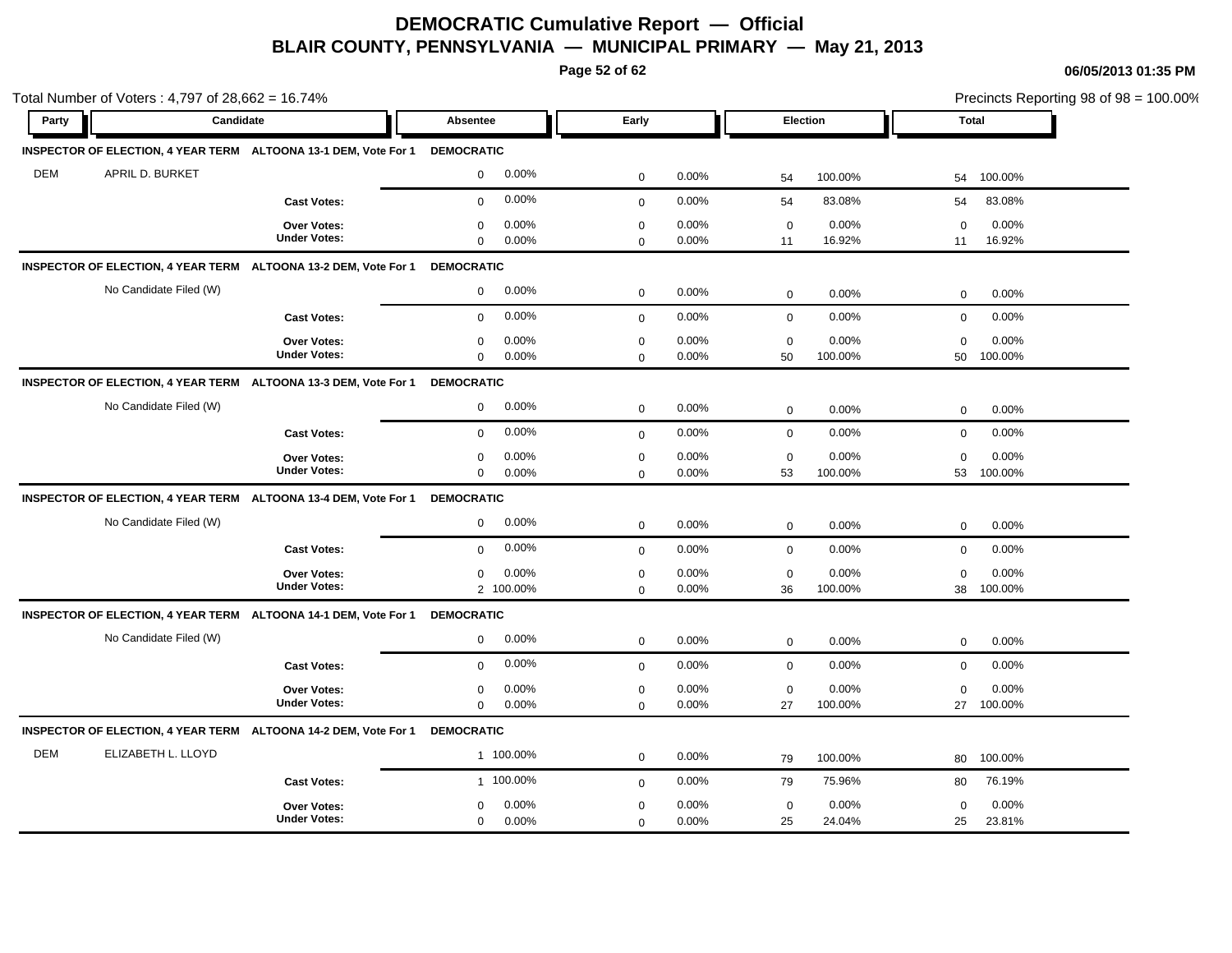**Page 53 of 62**

|            | Total Number of Voters : 4,797 of 28,662 = 16.74% |                                                                            |                          |                            |                |                                       | Precincts Reporting 98 of 98 = 100.00% |  |
|------------|---------------------------------------------------|----------------------------------------------------------------------------|--------------------------|----------------------------|----------------|---------------------------------------|----------------------------------------|--|
| Party      | Candidate                                         |                                                                            | Absentee                 | Early                      |                | Election                              | <b>Total</b>                           |  |
|            |                                                   | INSPECTOR OF ELECTION, 4 YEAR TERM ALTOONA 14-3 DEM, Vote For 1 DEMOCRATIC |                          |                            |                |                                       |                                        |  |
|            | No Candidate Filed (W)                            |                                                                            | 0.00%<br>$\mathbf 0$     | $\mathbf 0$                | 0.00%          | $\mathbf 0$<br>0.00%                  | 0.00%<br>$\mathbf 0$                   |  |
|            |                                                   | <b>Cast Votes:</b>                                                         | 0.00%<br>$\mathbf 0$     | $\mathbf 0$                | 0.00%          | $\mathbf 0$<br>0.00%                  | $\mathbf 0$<br>0.00%                   |  |
|            |                                                   | Over Votes:                                                                | 0.00%<br>$\mathbf 0$     | $\mathbf 0$                | 0.00%          | 0.00%<br>$\mathbf 0$                  | 0.00%<br>$\mathbf 0$                   |  |
|            |                                                   | <b>Under Votes:</b>                                                        | $\mathbf 0$<br>0.00%     | $\mathbf 0$                | 0.00%          | 62<br>100.00%                         | 100.00%<br>62                          |  |
|            |                                                   | INSPECTOR OF ELECTION, 4 YEAR TERM ALTOONA 14-4 DEM, Vote For 1 DEMOCRATIC |                          |                            |                |                                       |                                        |  |
|            | No Candidate Filed (W)                            |                                                                            | 0.00%<br>0               | 0                          | 0.00%          | 0<br>0.00%                            | 0.00%<br>$\mathbf 0$                   |  |
|            | MARGE POSKE (W)                                   |                                                                            | 0.00%<br>$\mathbf 0$     | $\mathbf 0$                | 0.00%          | $\overline{\mathbf{c}}$<br>33.33%     | 33.33%<br>$\overline{2}$               |  |
|            | MARYANN FOX (W)                                   |                                                                            | 0.00%<br>$\mathbf 0$     | 0                          | $0.00\%$       | 33.33%<br>$\overline{c}$              | 33.33%<br>2                            |  |
|            | PATRICK IRWIN (W)                                 |                                                                            | 0.00%<br>$\mathbf 0$     | $\mathbf 0$                | 0.00%          | 16.67%<br>$\mathbf{1}$                | 16.67%<br>$\mathbf{1}$                 |  |
|            | VICTORIA WOOMER (W)                               |                                                                            | 0.00%<br>$\mathbf 0$     | $\mathbf 0$                | $0.00\%$       | 16.67%<br>$\mathbf{1}$                | 16.67%<br>$\mathbf{1}$                 |  |
|            |                                                   | <b>Cast Votes:</b>                                                         | 0.00%<br>$\mathbf 0$     | $\mathbf 0$                | $0.00\%$       | 6.90%<br>6                            | 6.82%<br>6                             |  |
|            |                                                   | Over Votes:                                                                | 0.00%<br>0               | 0                          | 0.00%          | 0.00%<br>0                            | 0.00%<br>0                             |  |
|            |                                                   | <b>Under Votes:</b>                                                        | 1 100.00%                | $\mathbf 0$                | 0.00%          | 81<br>93.10%                          | 82<br>93.18%                           |  |
|            |                                                   | INSPECTOR OF ELECTION, 4 YEAR TERM ALLEGHENY 1 DEM, Vote For 1 DEMOCRATIC  |                          |                            |                |                                       |                                        |  |
| <b>DEM</b> | <b>LORETTA WILT</b>                               |                                                                            | 1 100.00%                | $\mathbf 0$                | 0.00%          | 100.00%<br>72                         | 73<br>100.00%                          |  |
|            |                                                   | <b>Cast Votes:</b>                                                         | 1 100.00%                | $\mathbf 0$                | 0.00%          | 76.60%<br>72                          | 76.84%<br>73                           |  |
|            |                                                   | Over Votes:                                                                | 0.00%<br>0               | $\mathbf 0$                | 0.00%          | 0.00%<br>$\pmb{0}$                    | 0.00%<br>$\mathbf 0$                   |  |
|            |                                                   | <b>Under Votes:</b>                                                        | $\mathsf{O}$<br>0.00%    | $\mathbf 0$                | 0.00%          | 23.40%<br>22                          | 23.16%<br>22                           |  |
|            |                                                   | INSPECTOR OF ELECTION, 4 YEAR TERM ALLEGHENY 2 DEM, Vote For 1 DEMOCRATIC  |                          |                            |                |                                       |                                        |  |
| <b>DEM</b> | MARY ANN CHAMBERLAIN                              |                                                                            | 3 100.00%                | $\mathbf 0$                | 0.00%          | 100.00%<br>70                         | 100.00%<br>73                          |  |
|            |                                                   | <b>Cast Votes:</b>                                                         | 75.00%<br>3              | $\mathbf 0$                | 0.00%          | 81.40%<br>70                          | 81.11%<br>73                           |  |
|            |                                                   | Over Votes:                                                                | 0.00%<br>$\mathbf 0$     | $\mathbf 0$                | 0.00%          | 0.00%<br>$\mathbf 0$                  | 0.00%<br>$\mathbf 0$                   |  |
|            |                                                   | <b>Under Votes:</b>                                                        | 25.00%<br>$\mathbf{1}$   | 0                          | 0.00%          | 18.60%<br>16                          | 18.89%<br>17                           |  |
|            |                                                   | INSPECTOR OF ELECTION, 4 YEAR TERM ALLEGHENY 3 DEM, Vote For 1 DEMOCRATIC  |                          |                            |                |                                       |                                        |  |
|            | No Candidate Filed (W)                            |                                                                            | 0.00%<br>$\mathbf 0$     | $\mathbf 0$                | 0.00%          | 0.00%<br>$\mathbf 0$                  | 0.00%<br>$\mathbf 0$                   |  |
|            |                                                   | <b>Cast Votes:</b>                                                         | 0.00%<br>$\mathbf 0$     | $\mathbf 0$                | 0.00%          | $\mathbf 0$<br>0.00%                  | 0.00%<br>$\mathbf 0$                   |  |
|            |                                                   |                                                                            |                          |                            |                |                                       |                                        |  |
|            |                                                   | <b>Over Votes:</b><br><b>Under Votes:</b>                                  | 0.00%<br>0<br>13 100.00% | $\mathbf 0$<br>$\mathbf 0$ | 0.00%<br>0.00% | 0.00%<br>$\mathbf 0$<br>19<br>100.00% | 0.00%<br>$\Omega$<br>100.00%<br>32     |  |
|            |                                                   |                                                                            |                          |                            |                |                                       |                                        |  |
| <b>DEM</b> | <b>LESLIE RUPP</b>                                | INSPECTOR OF ELECTION, 4 YEAR TERM ALLEGHENY 4 DEM, Vote For 1 DEMOCRATIC  | 1 100.00%                |                            |                |                                       |                                        |  |
|            |                                                   |                                                                            |                          | $\mathbf 0$                | 0.00%          | 100.00%<br>31                         | 100.00%<br>32                          |  |
|            |                                                   | <b>Cast Votes:</b>                                                         | 1 100.00%                | $\mathbf 0$                | 0.00%          | 79.49%<br>31                          | 80.00%<br>32                           |  |
|            |                                                   | <b>Over Votes:</b>                                                         | 0.00%<br>$\mathbf 0$     | $\mathbf 0$                | 0.00%          | 0.00%<br>$\mathbf 0$                  | 0.00%<br>$\Omega$                      |  |
|            |                                                   | <b>Under Votes:</b>                                                        | 0.00%<br>$\mathbf 0$     | $\Omega$                   | 0.00%          | 8<br>20.51%                           | 20.00%<br>8                            |  |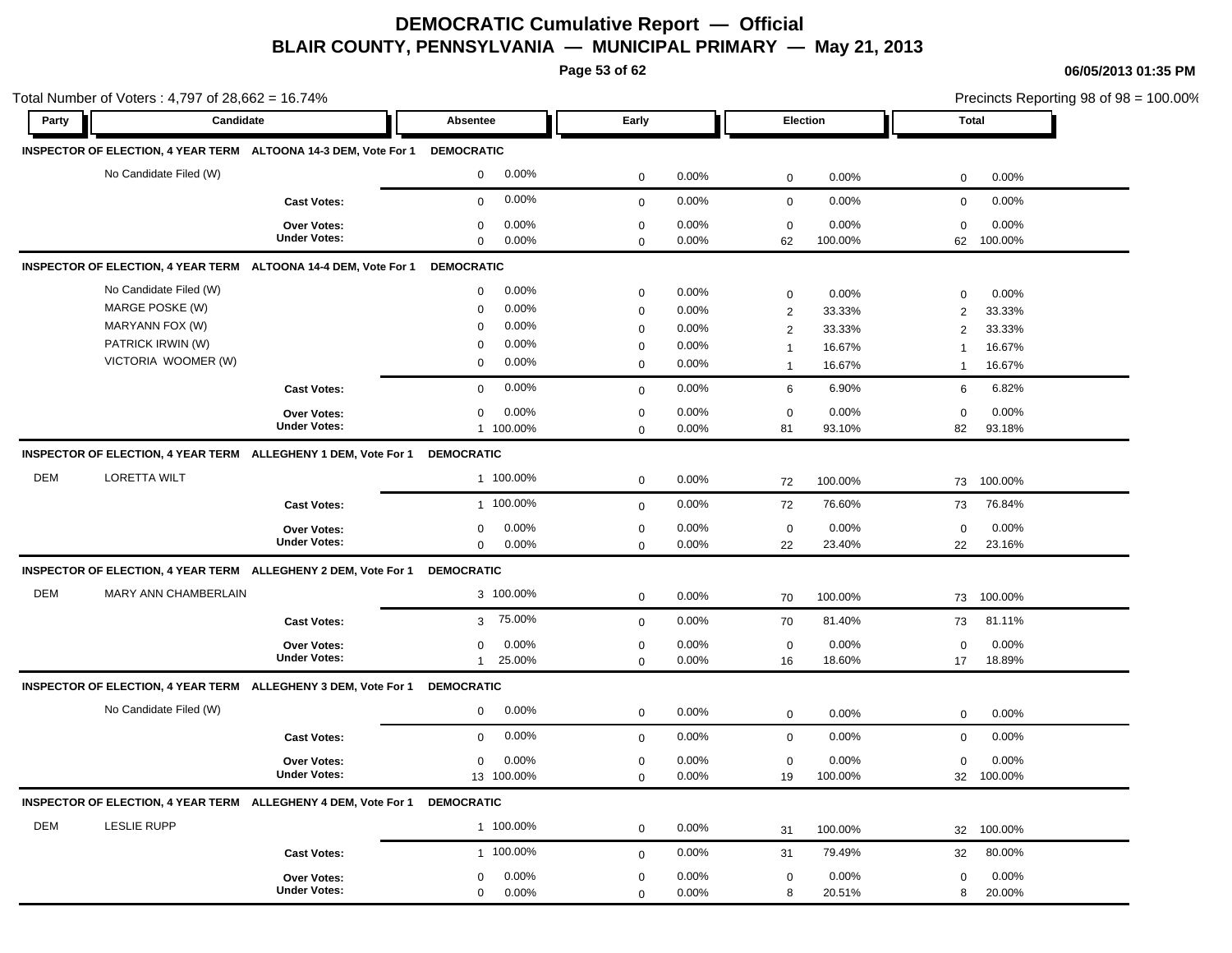**Page 54 of 62**

|                          | Total Number of Voters: 4,797 of 28,662 = 16.74%                            |                                           |                                              |                            |                                                 |                                                   | Precincts Reporting 98 of 98 = 100.00% |
|--------------------------|-----------------------------------------------------------------------------|-------------------------------------------|----------------------------------------------|----------------------------|-------------------------------------------------|---------------------------------------------------|----------------------------------------|
| Party                    | Candidate                                                                   |                                           | <b>Absentee</b>                              | Early                      | Election                                        | <b>Total</b>                                      |                                        |
|                          | INSPECTOR OF ELECTION, 4 YEAR TERM ANTIS TWP 1 DEM, Vote For 1 DEMOCRATIC   |                                           |                                              |                            |                                                 |                                                   |                                        |
|                          | No Candidate Filed (W)                                                      |                                           | 0.00%<br>$\mathbf 0$                         | $\mathbf 0$                | 0.00%<br>$\mathsf 0$                            | 0.00%<br>0                                        | 0.00%                                  |
|                          |                                                                             | <b>Cast Votes:</b>                        | 0.00%<br>$\mathbf 0$                         | $\mathbf 0$                | 0.00%<br>$\mathbf 0$                            | 0.00%<br>$\mathbf 0$                              | 0.00%                                  |
|                          |                                                                             | Over Votes:<br><b>Under Votes:</b>        | 0.00%<br>$\mathbf 0$<br>2 100.00%            | $\mathbf 0$<br>$\Omega$    | 0.00%<br>$\mathbf 0$<br>0.00%<br>65             | 0.00%<br>$\mathbf 0$<br>100.00%<br>67             | 0.00%<br>100.00%                       |
|                          | INSPECTOR OF ELECTION, 4 YEAR TERM ANTIS TWP 2 DEM, Vote For 1              |                                           | <b>DEMOCRATIC</b>                            |                            |                                                 |                                                   |                                        |
| <b>DEM</b><br><b>DEM</b> | DIANE L. IRWIN<br><b>NORMA DUTTRY</b>                                       |                                           | 0.00%<br>$\mathbf 0$<br>$\mathbf 0$<br>0.00% | $\mathbf 0$<br>$\mathbf 0$ | 0.00%<br>26<br>0.00%<br>18                      | 59.09%<br>26<br>40.91%<br>18                      | 59.09%<br>40.91%                       |
|                          |                                                                             | <b>Cast Votes:</b>                        | 0.00%<br>$\mathbf 0$                         | $\mathsf 0$                | 0.00%<br>44                                     | 88.00%<br>44                                      | 88.00%                                 |
|                          |                                                                             | <b>Over Votes:</b><br><b>Under Votes:</b> | 0.00%<br>0<br>0.00%<br>$\mathbf 0$           | $\mathbf 0$<br>$\mathbf 0$ | 0.00%<br>$\mathbf 0$<br>6<br>0.00%              | 0.00%<br>0<br>12.00%<br>6                         | 0.00%<br>12.00%                        |
|                          | INSPECTOR OF ELECTION, 4 YEAR TERM ANTIS TWP 3 DEM, Vote For 1              |                                           | <b>DEMOCRATIC</b>                            |                            |                                                 |                                                   |                                        |
|                          | No Candidate Filed (W)<br>Paula J. Hall (W)                                 |                                           | 0.00%<br>0<br>2 100.00%                      | $\mathbf 0$<br>$\mathbf 0$ | 0.00%<br>$\mathbf 0$<br>0.00%<br>$\overline{2}$ | 0.00%<br>$\mathbf 0$<br>100.00%<br>$\overline{4}$ | 0.00%<br>100.00%                       |
|                          |                                                                             | <b>Cast Votes:</b>                        | 66.67%<br>$\overline{2}$                     | $\mathbf 0$                | 0.00%<br>$\overline{2}$                         | 3.64%<br>4                                        | 6.90%                                  |
|                          |                                                                             | <b>Over Votes:</b><br><b>Under Votes:</b> | 0.00%<br>0<br>33.33%<br>$\mathbf{1}$         | $\mathbf 0$<br>$\mathbf 0$ | 0.00%<br>$\mathbf 0$<br>0.00%<br>53             | 0.00%<br>$\Omega$<br>96.36%<br>54                 | 0.00%<br>93.10%                        |
|                          | INSPECTOR OF ELECTION, 4 YEAR TERM BELLWOOD BORO DEM, Vote For 1 DEMOCRATIC |                                           |                                              |                            |                                                 |                                                   |                                        |
|                          | No Candidate Filed (W)                                                      |                                           | 0.00%<br>$\mathbf 0$                         | $\mathbf 0$                | 0.00%<br>$\mathbf 0$                            | 0.00%<br>0                                        | 0.00%                                  |
|                          |                                                                             | <b>Cast Votes:</b>                        | 0.00%<br>$\mathbf 0$                         | $\mathbf{0}$               | $\mathsf 0$<br>0.00%                            | 0.00%<br>$\mathbf 0$                              | 0.00%                                  |
|                          |                                                                             | Over Votes:<br><b>Under Votes:</b>        | 0.00%<br>$\mathbf 0$<br>1 100.00%            | $\mathbf 0$<br>$\mathbf 0$ | 0.00%<br>$\mathbf 0$<br>0.00%<br>50             | 0.00%<br>$\mathbf 0$<br>100.00%<br>51             | 0.00%<br>100.00%                       |
|                          | INSPECTOR OF ELECTION, 4 YEAR TERM BLAIR-CATFISH DEM, Vote For 1 DEMOCRATIC |                                           |                                              |                            |                                                 |                                                   |                                        |
| <b>DEM</b>               | MARY JEAN DECKER                                                            |                                           | 0.00%<br>0                                   | $\mathbf 0$                | 0.00%<br>47                                     | 100.00%<br>47                                     | 100.00%                                |
|                          |                                                                             | <b>Cast Votes:</b>                        | 0.00%<br>$\mathbf 0$                         | $\mathbf 0$                | 0.00%<br>47                                     | 81.03%<br>47                                      | 81.03%                                 |
|                          |                                                                             | Over Votes:<br><b>Under Votes:</b>        | 0.00%<br>0<br>0.00%<br>$\mathbf 0$           | $\mathbf 0$<br>$\Omega$    | 0.00%<br>$\mathbf 0$<br>0.00%<br>11             | 0.00%<br>$\mathbf 0$<br>18.97%<br>11              | 0.00%<br>18.97%                        |
|                          | INSPECTOR OF ELECTION, 4 YEAR TERM BLAIR-EAST HOLLIDAYSBURG DEM, Vote For 1 |                                           | <b>DEMOCRATIC</b>                            |                            |                                                 |                                                   |                                        |
| <b>DEM</b>               | MARIE B. MELUSKY                                                            |                                           | 1 100.00%                                    | $\mathbf 0$                | 0.00%<br>124                                    | 100.00%<br>125                                    | 100.00%                                |
|                          |                                                                             | <b>Cast Votes:</b>                        | 1 100.00%                                    | $\mathbf 0$                | 0.00%<br>124                                    | 87.32%<br>125                                     | 87.41%                                 |
|                          |                                                                             | Over Votes:<br><b>Under Votes:</b>        | 0.00%<br>0<br>$\mathbf 0$<br>0.00%           | $\mathbf 0$<br>$\mathbf 0$ | 0.00%<br>$\mathbf 0$<br>0.00%<br>18             | 0.00%<br>$\mathbf 0$<br>12.68%<br>18              | 0.00%<br>12.59%                        |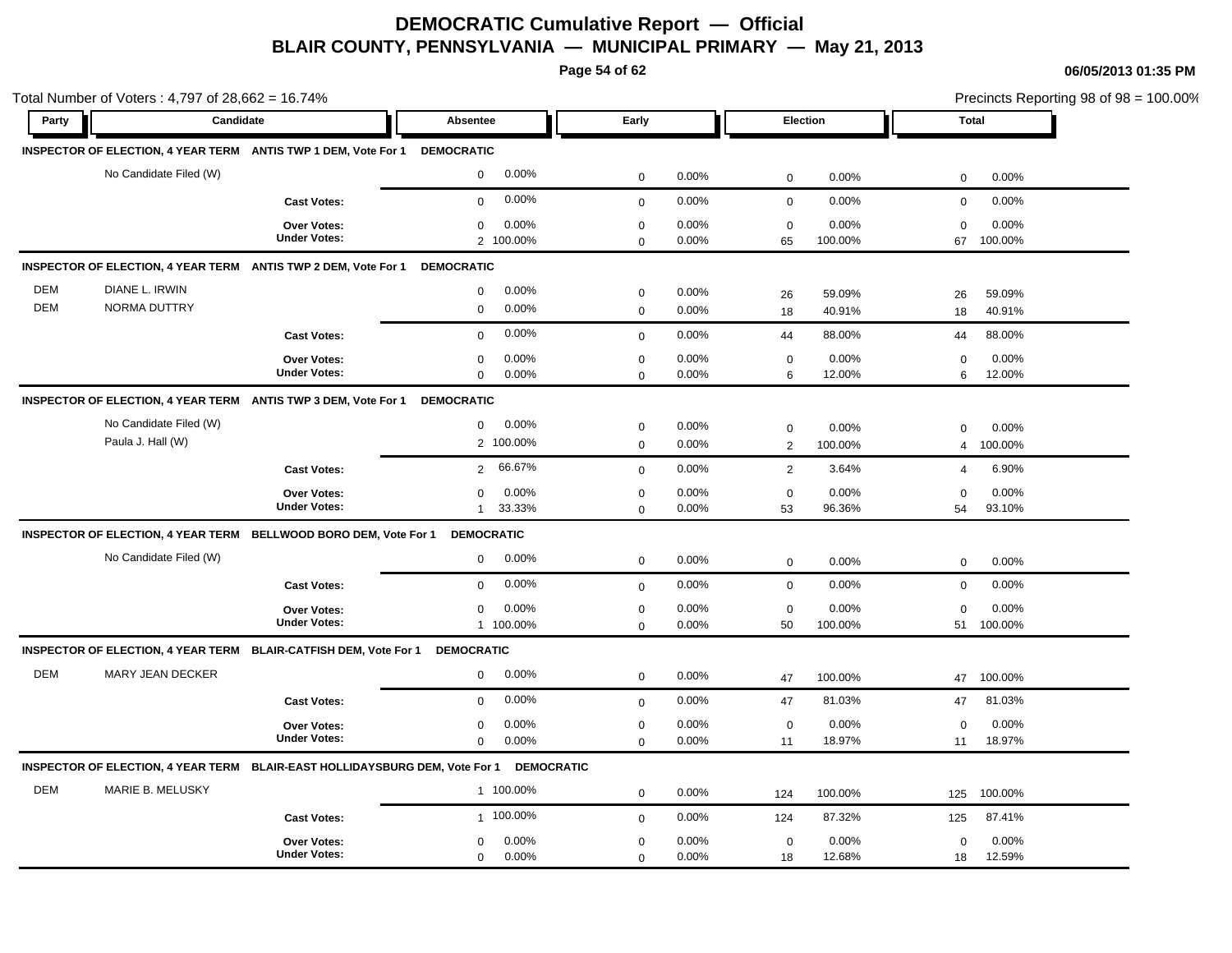**Page 55 of 62**

|            | Total Number of Voters: 4,797 of 28,662 = 16.74%                           |                                           |                                                                      |                                           |                         |                                               |                                                       | Precincts Reporting 98 of 98 = 100.00% |
|------------|----------------------------------------------------------------------------|-------------------------------------------|----------------------------------------------------------------------|-------------------------------------------|-------------------------|-----------------------------------------------|-------------------------------------------------------|----------------------------------------|
| Party      | Candidate                                                                  |                                           | Absentee                                                             | Early                                     |                         | Election                                      |                                                       | <b>Total</b>                           |
|            | INSPECTOR OF ELECTION, 4 YEAR TERM CATHARINE TWP DEM, Vote For 1           |                                           | <b>DEMOCRATIC</b>                                                    |                                           |                         |                                               |                                                       |                                        |
|            | No Candidate Filed (W)                                                     |                                           | 0.00%<br>$\mathbf 0$                                                 | $\mathbf 0$                               | 0.00%                   | $\mathbf 0$                                   | 0.00%<br>0                                            | 0.00%                                  |
|            |                                                                            | <b>Cast Votes:</b>                        | 0.00%<br>$\mathbf 0$                                                 | $\mathbf 0$                               | 0.00%                   | $\mathbf 0$                                   | 0.00%<br>$\mathbf 0$                                  | 0.00%                                  |
|            |                                                                            | Over Votes:<br><b>Under Votes:</b>        | 0.00%<br>0<br>$\mathbf 0$<br>0.00%                                   | $\mathbf 0$<br>$\mathbf 0$                | 0.00%<br>0.00%          | $\mathbf 0$<br>27                             | 0.00%<br>$\Omega$<br>100.00%<br>27                    | 0.00%<br>100.00%                       |
|            | INSPECTOR OF ELECTION, 4 YEAR TERM DUNCANSVILLE DEM, Vote For 1 DEMOCRATIC |                                           |                                                                      |                                           |                         |                                               |                                                       |                                        |
|            | No Candidate Filed (W)                                                     |                                           | 0.00%<br>$\mathbf 0$                                                 | $\mathbf 0$                               | 0.00%                   | $\mathbf 0$                                   | 0.00%<br>$\mathbf 0$                                  | 0.00%                                  |
|            |                                                                            | <b>Cast Votes:</b>                        | 0.00%<br>$\mathbf 0$                                                 | $\mathbf 0$                               | 0.00%                   | $\mathbf 0$                                   | 0.00%<br>$\mathbf 0$                                  | 0.00%                                  |
|            |                                                                            | Over Votes:<br><b>Under Votes:</b>        | 0.00%<br>$\mathbf 0$<br>3 100.00%                                    | $\mathbf 0$<br>$\mathbf 0$                | 0.00%<br>0.00%          | $\mathbf 0$<br>43                             | 0.00%<br>$\mathbf 0$<br>100.00%<br>46                 | 0.00%<br>100.00%                       |
|            | INSPECTOR OF ELECTION, 4 YEAR TERM FRANKSTOWN 1 DEM, Vote For 1 DEMOCRATIC |                                           |                                                                      |                                           |                         |                                               |                                                       |                                        |
| <b>DEM</b> | <b>BETH ANN SMITH</b>                                                      |                                           | 0.00%<br>$\mathbf 0$                                                 | $\mathbf 0$                               | 0.00%                   | 15                                            | 100.00%<br>15                                         | 100.00%                                |
|            |                                                                            | <b>Cast Votes:</b>                        | 0.00%<br>$\mathbf 0$                                                 | $\mathbf 0$                               | 0.00%                   | 15                                            | 68.18%<br>15                                          | 68.18%                                 |
|            |                                                                            | <b>Over Votes:</b><br><b>Under Votes:</b> | $\mathbf 0$<br>0.00%<br>$\mathbf 0$<br>0.00%                         | $\mathbf 0$<br>$\mathbf 0$                | 0.00%<br>0.00%          | $\mathbf 0$<br>$\overline{7}$                 | 0.00%<br>$\mathbf 0$<br>31.82%<br>$\overline{7}$      | 0.00%<br>31.82%                        |
|            | INSPECTOR OF ELECTION, 4 YEAR TERM FRANKSTOWN 2 DEM, Vote For 1            |                                           | <b>DEMOCRATIC</b>                                                    |                                           |                         |                                               |                                                       |                                        |
|            | No Candidate Filed (W)<br>DAWN HILEMAN (W)                                 |                                           | 0.00%<br>$\mathbf 0$<br>$\mathbf 0$<br>0.00%                         | $\mathbf 0$<br>$\mathbf 0$                | 0.00%<br>0.00%          | $\mathbf 0$<br>6                              | 0.00%<br>0<br>100.00%<br>6                            | 0.00%<br>100.00%                       |
|            |                                                                            | <b>Cast Votes:</b>                        | 0.00%<br>$\Omega$                                                    | $\mathbf 0$                               | 0.00%                   | 6                                             | 3.70%<br>6                                            | 3.61%                                  |
|            |                                                                            | Over Votes:<br><b>Under Votes:</b>        | 0.00%<br>$\mathbf 0$<br>4 100.00%                                    | $\mathbf 0$<br>$\Omega$                   | 0.00%<br>0.00%          | $\mathbf 0$<br>156                            | 0.00%<br>$\mathbf 0$<br>96.30%<br>160                 | 0.00%<br>96.39%                        |
|            | INSPECTOR OF ELECTION, 4 YEAR TERM FRANKSTOWN 3 DEM, Vote For 1            |                                           | <b>DEMOCRATIC</b>                                                    |                                           |                         |                                               |                                                       |                                        |
| <b>DEM</b> | PATRICIA M. EMERY                                                          |                                           | 1 100.00%                                                            | $\mathbf 0$                               | 0.00%                   | 103                                           | 100.00%<br>104                                        | 100.00%                                |
|            |                                                                            | <b>Cast Votes:</b>                        | 1 100.00%                                                            | $\mathbf 0$                               | 0.00%                   | 103                                           | 71.03%<br>104                                         | 71.23%                                 |
|            |                                                                            | Over Votes:<br><b>Under Votes:</b>        | 0.00%<br>$\mathbf 0$<br>0.00%<br>$\mathbf 0$                         | $\pmb{0}$<br>$\mathbf 0$                  | 0.00%<br>0.00%          | $\mathbf 0$<br>42                             | 0.00%<br>$\mathbf 0$<br>28.97%<br>42                  | 0.00%<br>28.77%                        |
|            | INSPECTOR OF ELECTION, 4 YEAR TERM FREEDOM TWP 1 DEM, Vote For 1           |                                           | <b>DEMOCRATIC</b>                                                    |                                           |                         |                                               |                                                       |                                        |
|            | No Candidate Filed (W)<br>M VIRGINIA BOWMAN (W)<br>SANDRA HODGE (W)        |                                           | 0.00%<br>$\mathbf 0$<br>0.00%<br>$\mathbf 0$<br>0.00%<br>$\mathbf 0$ | $\mathbf 0$<br>$\mathbf 0$<br>$\mathbf 0$ | 0.00%<br>0.00%<br>0.00% | $\mathbf 0$<br>$\overline{2}$<br>$\mathbf{3}$ | 0.00%<br>0<br>40.00%<br>$\overline{2}$<br>60.00%<br>3 | 0.00%<br>40.00%<br>60.00%              |
|            |                                                                            | <b>Cast Votes:</b>                        | 0.00%<br>$\mathbf 0$                                                 | $\mathbf{0}$                              | 0.00%                   | $5\phantom{.0}$                               | 13.16%<br>5                                           | 13.16%                                 |
|            |                                                                            | <b>Over Votes:</b><br><b>Under Votes:</b> | 0.00%<br>$\mathbf 0$<br>$\Omega$<br>0.00%                            | $\mathbf 0$<br>$\Omega$                   | 0.00%<br>0.00%          | $\mathbf 0$<br>33                             | 0.00%<br>$\mathbf 0$<br>86.84%<br>33                  | 0.00%<br>86.84%                        |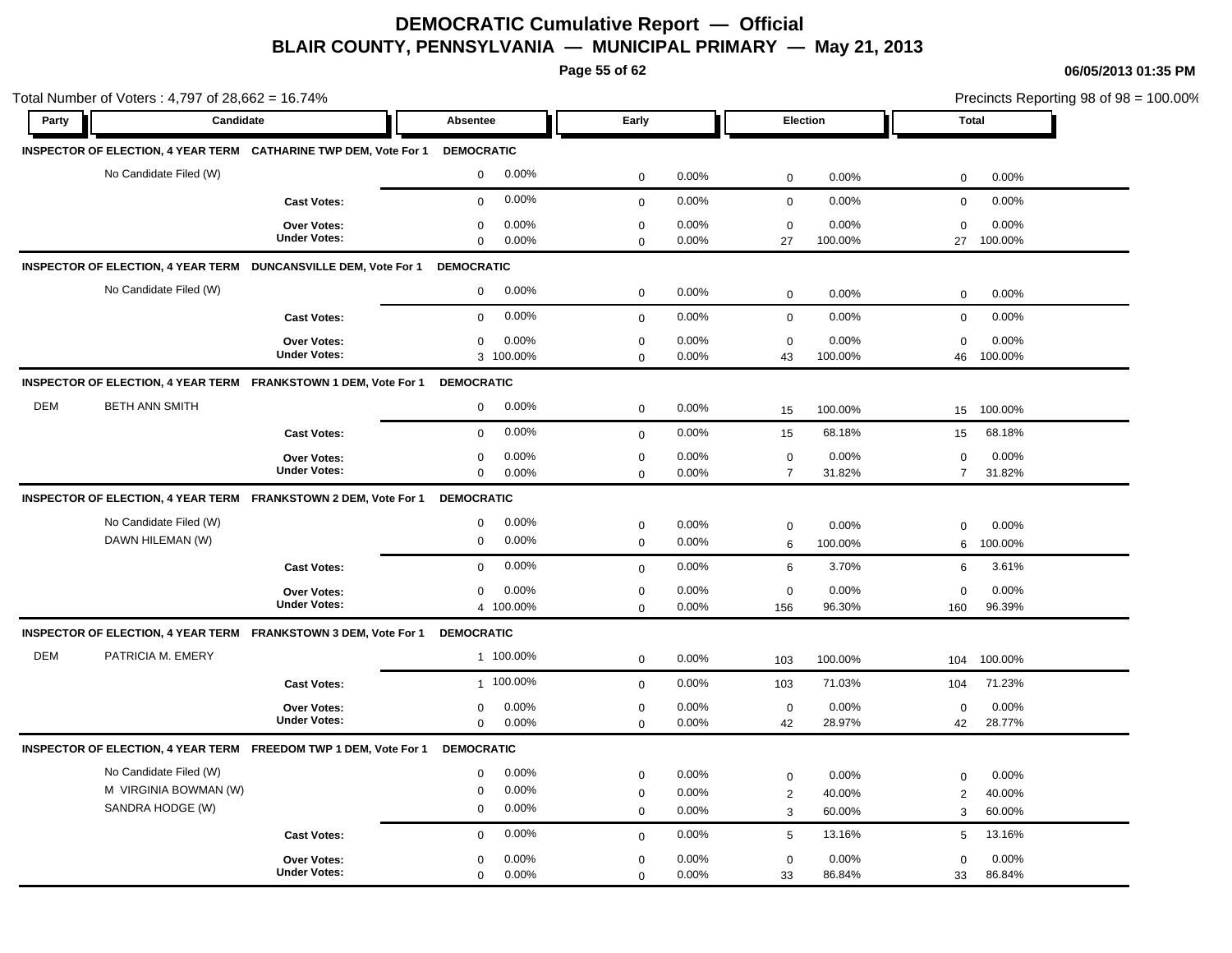**Page 56 of 62**

|            | Total Number of Voters: 4,797 of 28,662 = 16.74% |                                                                               |                      |              |       |                           | Precincts Reporting 98 of 98 = 100.00% |
|------------|--------------------------------------------------|-------------------------------------------------------------------------------|----------------------|--------------|-------|---------------------------|----------------------------------------|
| Party      | Candidate                                        |                                                                               | Absentee             | Early        |       | Election                  | <b>Total</b>                           |
|            |                                                  | INSPECTOR OF ELECTION, 4 YEAR TERM FREEDOM TWP 2 DEM, Vote For 1              | <b>DEMOCRATIC</b>    |              |       |                           |                                        |
| <b>DEM</b> | HELEN C. BEM                                     |                                                                               | 0.00%<br>$\mathbf 0$ | $\mathbf 0$  | 0.00% | 41<br>95.35%              | 95.35%<br>41                           |
|            | NANCY WALLS (W)                                  |                                                                               | 0.00%<br>$\mathbf 0$ | $\mathbf{0}$ | 0.00% | 4.65%<br>$\overline{2}$   | 2<br>4.65%                             |
|            |                                                  | <b>Cast Votes:</b>                                                            | 0.00%<br>$\mathbf 0$ | $\mathbf 0$  | 0.00% | 79.63%<br>43              | 79.63%<br>43                           |
|            |                                                  | Over Votes:                                                                   | 0.00%<br>$\mathbf 0$ | $\mathbf 0$  | 0.00% | 0.00%<br>$\mathbf 0$      | 0.00%<br>0                             |
|            |                                                  | <b>Under Votes:</b>                                                           | 0.00%<br>$\mathbf 0$ | $\mathbf 0$  | 0.00% | 20.37%<br>11              | 20.37%<br>11                           |
|            |                                                  | INSPECTOR OF ELECTION, 4 YEAR TERM GREENFIELD TWP 1 DEM, Vote For 1           | <b>DEMOCRATIC</b>    |              |       |                           |                                        |
| <b>DEM</b> | THELMA CLAYCOMB                                  |                                                                               | 0.00%<br>$\mathbf 0$ | $\mathbf 0$  | 0.00% | 100.00%<br>39             | 100.00%<br>39                          |
|            |                                                  | <b>Cast Votes:</b>                                                            | 0.00%<br>$\mathbf 0$ | $\mathbf{0}$ | 0.00% | 84.78%<br>39              | 84.78%<br>39                           |
|            |                                                  | <b>Over Votes:</b>                                                            | 0.00%<br>$\mathbf 0$ | $\mathbf 0$  | 0.00% | 0.00%<br>$\mathbf 0$      | 0.00%<br>$\mathbf 0$                   |
|            |                                                  | <b>Under Votes:</b>                                                           | $\mathbf 0$<br>0.00% | $\mathbf 0$  | 0.00% | 15.22%<br>$\overline{7}$  | 15.22%<br>$\overline{7}$               |
|            |                                                  | INSPECTOR OF ELECTION, 4 YEAR TERM GREENFIELD TWP 2 DEM, Vote For 1           | <b>DEMOCRATIC</b>    |              |       |                           |                                        |
| <b>DEM</b> | MARGARET (PEGGY) ROUDABUSH                       |                                                                               | $\mathbf 0$<br>0.00% | $\mathbf 0$  | 0.00% | 100.00%<br>10             | 100.00%<br>10 <sup>°</sup>             |
|            |                                                  | <b>Cast Votes:</b>                                                            | 0.00%<br>$\Omega$    | $\mathbf 0$  | 0.00% | 90.91%<br>10 <sup>1</sup> | 90.91%<br>10                           |
|            |                                                  | Over Votes:                                                                   | 0.00%<br>0           | $\mathbf 0$  | 0.00% | 0.00%<br>$\mathbf 0$      | 0.00%<br>0                             |
|            |                                                  | <b>Under Votes:</b>                                                           | 0.00%<br>$\mathbf 0$ | $\mathbf 0$  | 0.00% | 9.09%<br>$\mathbf{1}$     | 9.09%<br>1                             |
|            |                                                  | INSPECTOR OF ELECTION, 4 YEAR TERM GREENFIELD TWP 3 DEM, Vote For 1           | <b>DEMOCRATIC</b>    |              |       |                           |                                        |
| <b>DEM</b> | DOROTHY M. DODSON                                |                                                                               | 1 100.00%            | $\mathbf 0$  | 0.00% | 100.00%<br>57             | 100.00%<br>58                          |
|            |                                                  | <b>Cast Votes:</b>                                                            | 1 100.00%            | $\mathbf 0$  | 0.00% | 81.43%<br>57              | 81.69%<br>58                           |
|            |                                                  | <b>Over Votes:</b>                                                            | 0.00%<br>$\mathbf 0$ | $\mathbf 0$  | 0.00% | 0.00%<br>$\mathbf 0$      | 0.00%<br>$\Omega$                      |
|            |                                                  | <b>Under Votes:</b>                                                           | $\mathbf 0$<br>0.00% | $\mathbf 0$  | 0.00% | 13<br>18.57%              | 18.31%<br>13                           |
|            |                                                  | INSPECTOR OF ELECTION, 4 YEAR TERM HOLLIDAYSBURG 1 DEM, Vote For 1            | <b>DEMOCRATIC</b>    |              |       |                           |                                        |
|            | No Candidate Filed (W)                           |                                                                               | 0.00%<br>0           | $\mathbf 0$  | 0.00% | $\mathbf 0$<br>0.00%      | 0.00%<br>$\mathbf 0$                   |
|            |                                                  | <b>Cast Votes:</b>                                                            | 0.00%<br>$\mathbf 0$ | $\mathbf 0$  | 0.00% | 0.00%<br>$\mathbf 0$      | 0.00%<br>$\mathbf 0$                   |
|            |                                                  | Over Votes:                                                                   | 0.00%<br>$\mathbf 0$ | $\pmb{0}$    | 0.00% | 0.00%<br>$\mathbf 0$      | 0.00%<br>$\mathbf 0$                   |
|            |                                                  | <b>Under Votes:</b>                                                           | 0.00%<br>$\mathbf 0$ | $\mathbf 0$  | 0.00% | 100.00%<br>29             | 100.00%<br>29                          |
|            |                                                  | INSPECTOR OF ELECTION, 4 YEAR TERM HOLLIDAYSBURG 2 DEM, Vote For 1 DEMOCRATIC |                      |              |       |                           |                                        |
|            | No Candidate Filed (W)                           |                                                                               | 0.00%<br>$\mathbf 0$ | $\mathbf 0$  | 0.00% | 0.00%<br>$\mathbf 0$      | 0.00%<br>0                             |
|            |                                                  | <b>Cast Votes:</b>                                                            | 0.00%<br>$\mathbf 0$ | $\mathbf 0$  | 0.00% | 0.00%<br>$\mathbf 0$      | 0.00%<br>$\mathbf 0$                   |
|            |                                                  | <b>Over Votes:</b>                                                            | 0.00%<br>$\mathbf 0$ | $\mathbf 0$  | 0.00% | 0.00%<br>$\mathsf 0$      | 0.00%<br>$\mathbf 0$                   |
|            |                                                  | <b>Under Votes:</b>                                                           | 0.00%<br>$\Omega$    | $\mathbf 0$  | 0.00% | 58<br>100.00%             | 100.00%<br>58                          |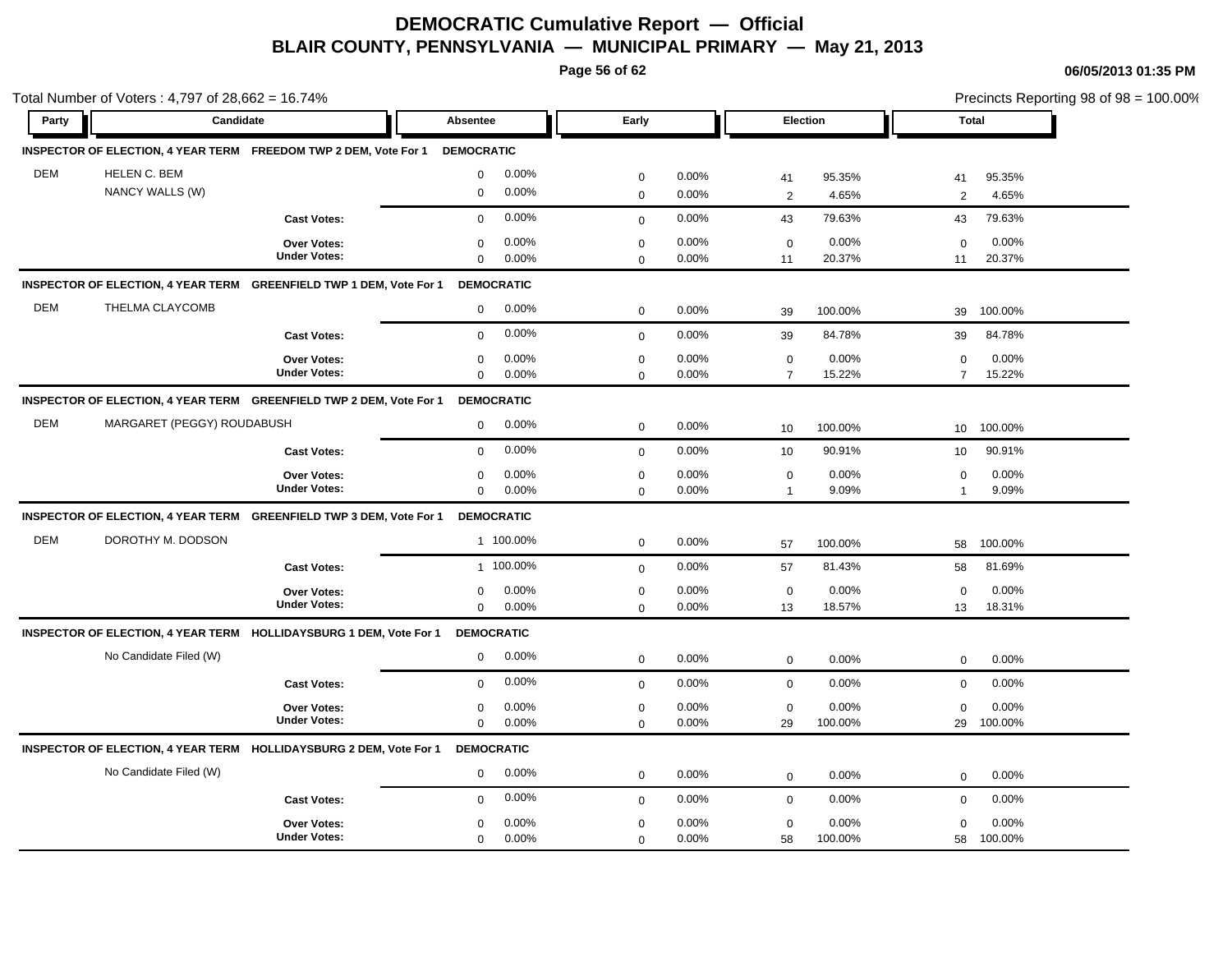**Page 57 of 62**

| Party      | Candidate                                                                     | Absentee             | Early       |       | <b>Election</b> |         |              | Total   |
|------------|-------------------------------------------------------------------------------|----------------------|-------------|-------|-----------------|---------|--------------|---------|
|            |                                                                               |                      |             |       |                 |         |              |         |
|            | INSPECTOR OF ELECTION, 4 YEAR TERM HOLLIDAYSBURG 3 DEM, Vote For 1 DEMOCRATIC |                      |             |       |                 |         |              |         |
| <b>DEM</b> | DOROTHEANN SIMENDINGER                                                        | 0.00%<br>$\mathbf 0$ | $\mathbf 0$ | 0.00% | 14              | 100.00% | 14           | 100.00% |
|            | <b>Cast Votes:</b>                                                            | 0.00%<br>$\mathbf 0$ | $\mathbf 0$ | 0.00% | 14              | 70.00%  | 14           | 70.00%  |
|            | <b>Over Votes:</b>                                                            | 0.00%<br>$\mathbf 0$ | $\mathbf 0$ | 0.00% | $\mathbf 0$     | 0.00%   | 0            | 0.00%   |
|            | <b>Under Votes:</b>                                                           | 0.00%<br>$\mathbf 0$ | $\mathbf 0$ | 0.00% | 6               | 30.00%  | 6            | 30.00%  |
|            | INSPECTOR OF ELECTION, 4 YEAR TERM HOLLIDAYSBURG 4 DEM, Vote For 1            | <b>DEMOCRATIC</b>    |             |       |                 |         |              |         |
|            | No Candidate Filed (W)                                                        | 0.00%<br>$\mathbf 0$ | $\mathbf 0$ | 0.00% | $\mathbf 0$     | 0.00%   | 0            | 0.00%   |
|            | MARY ANN EICHER (W)                                                           | 0.00%<br>$\Omega$    | $\mathbf 0$ | 0.00% | $\overline{4}$  | 66.67%  | 4            | 66.67%  |
|            | MARGARET JEFFRIES (W)                                                         | 0.00%<br>0           | $\mathbf 0$ | 0.00% | $\overline{2}$  | 33.33%  | 2            | 33.33%  |
|            | <b>Cast Votes:</b>                                                            | 0.00%<br>$\mathbf 0$ | $\mathbf 0$ | 0.00% | 6               | 8.70%   | 6            | 8.57%   |
|            | Over Votes:                                                                   | 0.00%<br>$\mathbf 0$ | $\mathbf 0$ | 0.00% | $\mathbf 0$     | 0.00%   | $\Omega$     | 0.00%   |
|            | <b>Under Votes:</b>                                                           | 1 100.00%            | $\mathbf 0$ | 0.00% | 63              | 91.30%  | 64           | 91.43%  |
|            | INSPECTOR OF ELECTION, 4 YEAR TERM HOLLIDAYSBURG 5 DEM, Vote For 1            | <b>DEMOCRATIC</b>    |             |       |                 |         |              |         |
| <b>DEM</b> | KATHLEEN J. SHIFFLER                                                          | 1 100.00%            | $\mathbf 0$ | 0.00% | 36              | 100.00% | 37           | 100.00% |
|            | <b>Cast Votes:</b>                                                            | 1 100.00%            | $\mathbf 0$ | 0.00% | 36              | 78.26%  | 37           | 78.72%  |
|            | <b>Over Votes:</b>                                                            | 0.00%<br>0           | $\mathbf 0$ | 0.00% | $\mathbf 0$     | 0.00%   | $\mathbf 0$  | 0.00%   |
|            | <b>Under Votes:</b>                                                           | 0.00%<br>$\mathbf 0$ | $\mathbf 0$ | 0.00% | 10              | 21.74%  | 10           | 21.28%  |
|            | INSPECTOR OF ELECTION, 4 YEAR TERM HOLLIDAYSBURG 6 DEM, Vote For 1            | <b>DEMOCRATIC</b>    |             |       |                 |         |              |         |
|            | No Candidate Filed (W)                                                        | 0.00%<br>0           | $\mathbf 0$ | 0.00% | $\mathbf 0$     | 0.00%   | 0            | 0.00%   |
|            | DONNA BLAIR (W)                                                               | 0.00%<br>$\mathbf 0$ | $\mathbf 0$ | 0.00% | $\overline{1}$  | 100.00% | $\mathbf{1}$ | 100.00% |
|            | <b>Cast Votes:</b>                                                            | 0.00%<br>$\mathbf 0$ | $\mathbf 0$ | 0.00% | $\overline{1}$  | 1.39%   | $\mathbf{1}$ | 1.25%   |
|            | <b>Over Votes:</b>                                                            | 0.00%<br>0           | $\mathbf 0$ | 0.00% | $\mathbf 0$     | 0.00%   | $\mathbf 0$  | 0.00%   |
|            | <b>Under Votes:</b>                                                           | 8 100.00%            | $\mathbf 0$ | 0.00% | 71              | 98.61%  | 79           | 98.75%  |
|            | INSPECTOR OF ELECTION, 4 YEAR TERM HOLLIDAYSBURG 7 DEM, Vote For 1 DEMOCRATIC |                      |             |       |                 |         |              |         |
| <b>DEM</b> | <b>MARY ANN KEAGY</b>                                                         | 0.00%<br>$\mathbf 0$ | $\mathbf 0$ | 0.00% | 28              | 100.00% | 28           | 100.00% |
|            | <b>Cast Votes:</b>                                                            | 0.00%<br>$\mathbf 0$ | $\mathbf 0$ | 0.00% | 28              | 77.78%  | 28           | 77.78%  |
|            | <b>Over Votes:</b>                                                            | 0.00%<br>$\mathbf 0$ | $\mathbf 0$ | 0.00% | $\mathbf 0$     | 0.00%   | 0            | 0.00%   |
|            | <b>Under Votes:</b>                                                           | 0.00%<br>$\mathbf 0$ | $\mathbf 0$ | 0.00% | 8               | 22.22%  | 8            | 22.22%  |
|            | INSPECTOR OF ELECTION, 4 YEAR TERM HUSTON TWP DEM, Vote For 1 DEMOCRATIC      |                      |             |       |                 |         |              |         |
| DEM        | PATRICIA G. SMITH                                                             | 0.00%<br>$\mathbf 0$ | $\mathbf 0$ | 0.00% | 16              | 94.12%  | 16           | 94.12%  |
|            | STEVEN MYERS (W)                                                              | 0.00%<br>$\mathbf 0$ | $\mathbf 0$ | 0.00% | $\overline{1}$  | 5.88%   | $\mathbf{1}$ | 5.88%   |
|            | <b>Cast Votes:</b>                                                            | 0.00%<br>$\mathbf 0$ | $\mathbf 0$ | 0.00% | 17              | 73.91%  | 17           | 73.91%  |
|            | Over Votes:                                                                   | 0.00%<br>0           | 0           | 0.00% | $\mathbf 0$     | 0.00%   | 0            | 0.00%   |
|            | <b>Under Votes:</b>                                                           | $\mathbf 0$<br>0.00% | $\mathbf 0$ | 0.00% | 6               | 26.09%  | 6            | 26.09%  |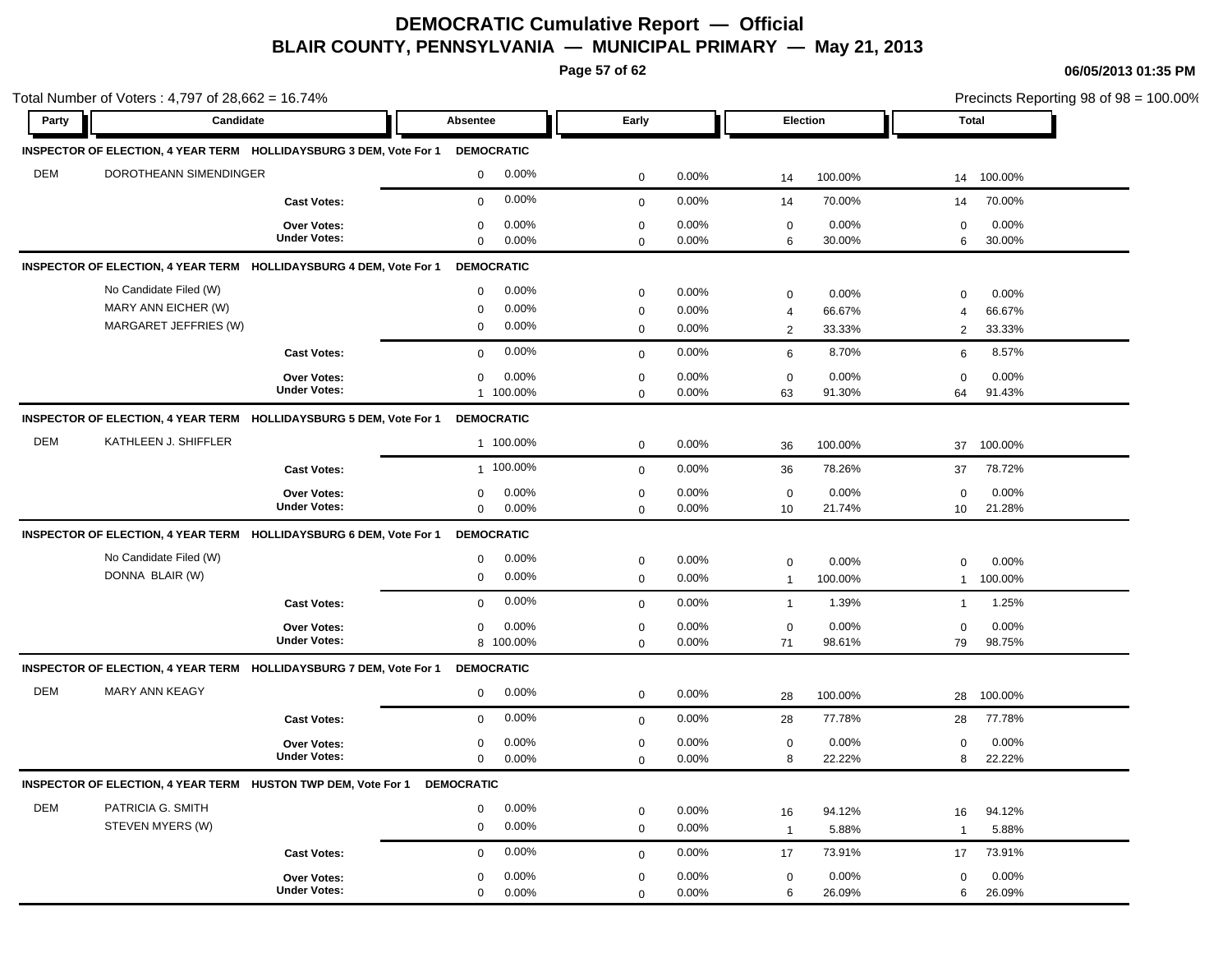**Page 58 of 62**

|            | Total Number of Voters : 4,797 of 28,662 = 16.74% |                                                                           |                                              |                             |                |                             |                  |                             | Precincts Reporting 98 of 98 = 100.00% |
|------------|---------------------------------------------------|---------------------------------------------------------------------------|----------------------------------------------|-----------------------------|----------------|-----------------------------|------------------|-----------------------------|----------------------------------------|
| Party      | Candidate                                         |                                                                           | Absentee                                     | Early                       |                | Election                    |                  | <b>Total</b>                |                                        |
|            |                                                   | INSPECTOR OF ELECTION, 4 YEAR TERM JUNIATA TWP DEM, Vote For 1 DEMOCRATIC |                                              |                             |                |                             |                  |                             |                                        |
|            | No Candidate Filed (W)<br>JOAN CHAPPLE (W)        |                                                                           | 0.00%<br>$\mathbf 0$<br>0.00%<br>$\mathbf 0$ | $\mathbf 0$<br>$\mathbf{0}$ | 0.00%<br>0.00% | $\mathbf 0$<br>$\mathbf{1}$ | 0.00%<br>100.00% | $\Omega$<br>-1              | 0.00%<br>100.00%                       |
|            |                                                   | <b>Cast Votes:</b>                                                        | 0.00%<br>$\mathbf 0$                         | $\mathbf{0}$                | 0.00%          | $\overline{1}$              | 3.85%            | $\mathbf{1}$                | 3.85%                                  |
|            |                                                   | <b>Over Votes:</b><br><b>Under Votes:</b>                                 | 0.00%<br>$\mathbf 0$<br>$\mathbf 0$<br>0.00% | $\mathbf 0$<br>$\mathbf 0$  | 0.00%<br>0.00% | $\mathbf 0$<br>25           | 0.00%<br>96.15%  | $\mathbf 0$<br>25           | 0.00%<br>96.15%                        |
|            |                                                   | INSPECTOR OF ELECTION, 4 YEAR TERM LOGAN TWP 1 DEM, Vote For 1            | <b>DEMOCRATIC</b>                            |                             |                |                             |                  |                             |                                        |
| <b>DEM</b> | PATRICIA M. HUBER                                 |                                                                           | 1 100.00%                                    | $\mathbf 0$                 | 0.00%          | 61                          | 100.00%          | 62                          | 100.00%                                |
|            |                                                   | <b>Cast Votes:</b>                                                        | 1 100.00%                                    | $\mathbf{0}$                | 0.00%          | 61                          | 76.25%           | 62                          | 76.54%                                 |
|            |                                                   | Over Votes:<br><b>Under Votes:</b>                                        | 0.00%<br>$\mathbf 0$<br>$\mathbf 0$<br>0.00% | $\mathbf 0$<br>$\mathbf 0$  | 0.00%<br>0.00% | $\mathbf 0$<br>19           | 0.00%<br>23.75%  | $\mathbf 0$<br>19           | 0.00%<br>23.46%                        |
|            |                                                   | INSPECTOR OF ELECTION, 4 YEAR TERM LOGAN TWP 2 DEM, Vote For 1 DEMOCRATIC |                                              |                             |                |                             |                  |                             |                                        |
|            | No Candidate Filed (W)<br>JOHN MCCLELLAN (W)      |                                                                           | 0.00%<br>$\mathbf 0$<br>0.00%<br>$\mathbf 0$ | $\mathbf 0$<br>$\mathbf 0$  | 0.00%<br>0.00% | $\mathbf 0$<br>$\mathbf{1}$ | 0.00%<br>100.00% | $\Omega$<br>$\mathbf{1}$    | 0.00%<br>100.00%                       |
|            |                                                   | <b>Cast Votes:</b>                                                        | 0.00%<br>$\mathbf 0$                         | $\mathbf 0$                 | 0.00%          | $\overline{1}$              | 0.95%            | $\mathbf{1}$                | 0.91%                                  |
|            |                                                   | <b>Over Votes:</b><br><b>Under Votes:</b>                                 | 0.00%<br>$\mathbf 0$<br>5 100.00%            | $\mathbf 0$<br>$\mathbf 0$  | 0.00%<br>0.00% | $\mathbf 0$<br>104          | 0.00%<br>99.05%  | 0<br>109                    | 0.00%<br>99.09%                        |
|            |                                                   | INSPECTOR OF ELECTION, 4 YEAR TERM LOGAN TWP 3 DEM, Vote For 1            | <b>DEMOCRATIC</b>                            |                             |                |                             |                  |                             |                                        |
| <b>DEM</b> | JACQUELYN FORSHT<br>SANDRA PRITTS (W)             |                                                                           | 0.00%<br>$\mathbf 0$<br>0.00%<br>$\mathbf 0$ | $\mathbf 0$<br>$\mathbf 0$  | 0.00%<br>0.00% | 44<br>$\overline{2}$        | 95.65%<br>4.35%  | 44<br>2                     | 95.65%<br>4.35%                        |
|            |                                                   | <b>Cast Votes:</b>                                                        | 0.00%<br>$\mathbf 0$                         | $\mathbf{0}$                | 0.00%          | 46                          | 90.20%           | 46                          | 90.20%                                 |
|            |                                                   | Over Votes:<br><b>Under Votes:</b>                                        | 0.00%<br>0<br>$\mathbf 0$<br>0.00%           | $\mathbf 0$<br>$\mathbf 0$  | 0.00%<br>0.00% | $\mathbf 0$<br>5            | 0.00%<br>9.80%   | $\mathbf 0$<br>5            | 0.00%<br>9.80%                         |
|            |                                                   | INSPECTOR OF ELECTION, 4 YEAR TERM LOGAN TWP 4 DEM, Vote For 1            | <b>DEMOCRATIC</b>                            |                             |                |                             |                  |                             |                                        |
|            | No Candidate Filed (W)                            |                                                                           | 0.00%<br>$\mathbf 0$                         | $\mathbf 0$                 | 0.00%          | $\mathbf 0$                 | 0.00%            | $\mathbf 0$                 | 0.00%                                  |
|            |                                                   | <b>Cast Votes:</b>                                                        | 0.00%<br>$\mathbf 0$                         | $\mathbf 0$                 | 0.00%          | $\mathbf 0$                 | 0.00%            | $\mathbf 0$                 | 0.00%                                  |
|            |                                                   | <b>Over Votes:</b><br><b>Under Votes:</b>                                 | 0.00%<br>$\mathbf 0$<br>2 100.00%            | $\mathbf 0$<br>$\mathbf 0$  | 0.00%<br>0.00% | $\mathbf 0$<br>70           | 0.00%<br>100.00% | $\mathbf 0$<br>72           | 0.00%<br>100.00%                       |
|            |                                                   | INSPECTOR OF ELECTION, 4 YEAR TERM LOGAN TWP 5 DEM, Vote For 1            | <b>DEMOCRATIC</b>                            |                             |                |                             |                  |                             |                                        |
|            | No Candidate Filed (W)<br>TERRY TOMASETTI (W)     |                                                                           | 0.00%<br>$\mathsf 0$<br>0.00%<br>$\mathsf 0$ | $\mathbf 0$<br>$\mathbf 0$  | 0.00%<br>0.00% | $\mathbf 0$<br>$\mathbf{1}$ | 0.00%<br>100.00% | $\mathbf 0$<br>$\mathbf{1}$ | 0.00%<br>100.00%                       |
|            |                                                   | <b>Cast Votes:</b>                                                        | 0.00%<br>$\mathbf 0$                         | $\mathbf{0}$                | 0.00%          | $\overline{1}$              | 1.23%            | $\mathbf{1}$                | 1.22%                                  |
|            |                                                   | <b>Over Votes:</b><br><b>Under Votes:</b>                                 | 0.00%<br>$\mathbf 0$<br>1 100.00%            | $\mathbf 0$<br>$\mathbf 0$  | 0.00%<br>0.00% | $\mathbf 0$<br>80           | 0.00%<br>98.77%  | $\mathbf 0$<br>81           | 0.00%<br>98.78%                        |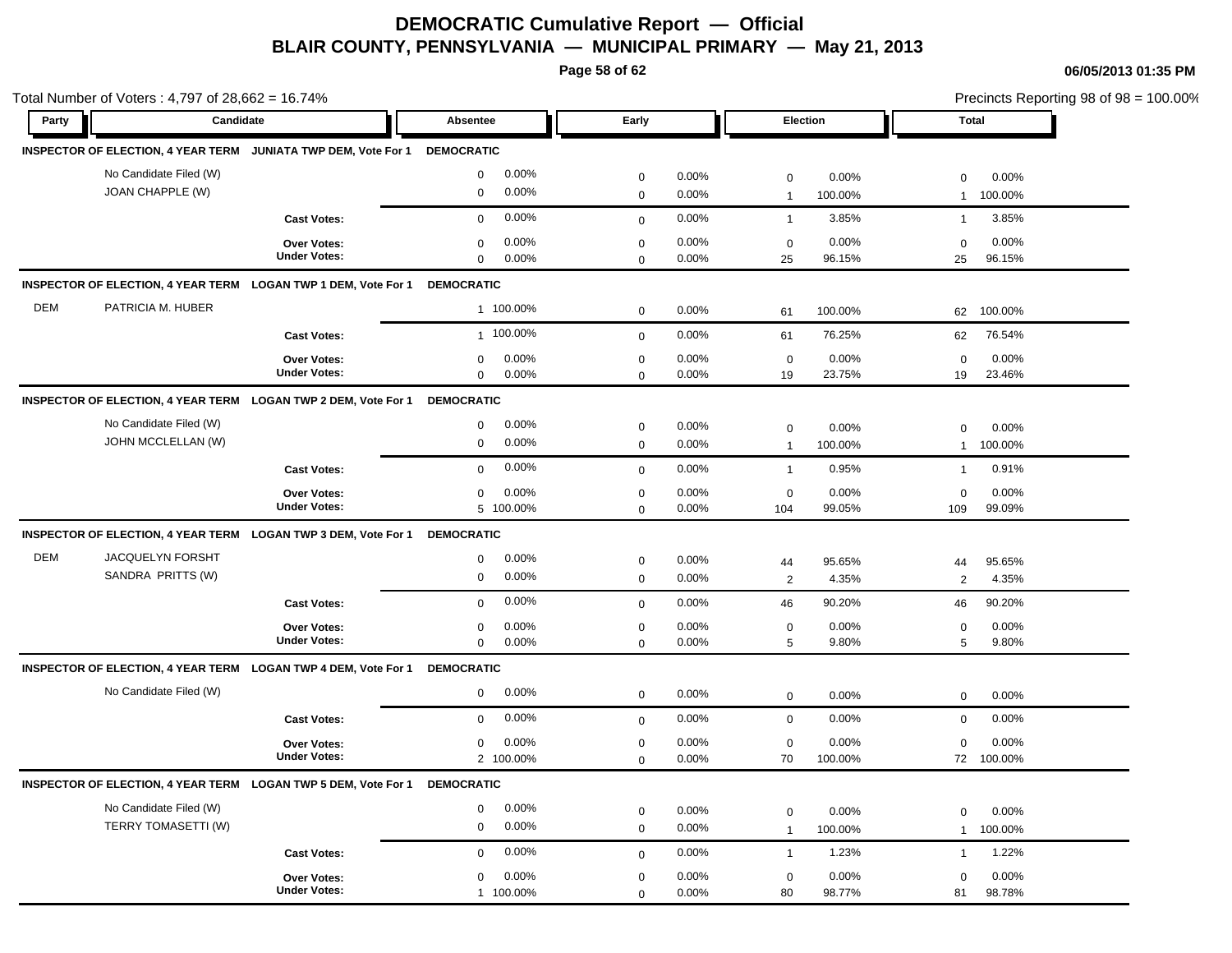**Page 59 of 62**

|                          | Total Number of Voters: 4,797 of 28,662 = 16.74%                          |                                           |                                              |                                              |                               |                                                                 | Precincts Reporting 98 of 98 = 100.00% |  |
|--------------------------|---------------------------------------------------------------------------|-------------------------------------------|----------------------------------------------|----------------------------------------------|-------------------------------|-----------------------------------------------------------------|----------------------------------------|--|
| Party                    | Candidate                                                                 |                                           | <b>Absentee</b>                              | Early                                        | Election                      | <b>Total</b>                                                    |                                        |  |
|                          | INSPECTOR OF ELECTION, 4 YEAR TERM LOGAN TWP 6 DEM, Vote For 1 DEMOCRATIC |                                           |                                              |                                              |                               |                                                                 |                                        |  |
|                          | No Candidate Filed (W)                                                    |                                           | 0.00%<br>$\mathbf 0$                         | $\mathbf 0$<br>0.00%                         | $\mathsf 0$                   | 0.00%<br>0.00%<br>0                                             |                                        |  |
|                          |                                                                           | <b>Cast Votes:</b>                        | 0.00%<br>$\mathbf 0$                         | 0.00%<br>$\mathbf 0$                         | $\mathbf 0$                   | 0.00%<br>0.00%<br>$\mathbf 0$                                   |                                        |  |
|                          |                                                                           | Over Votes:<br><b>Under Votes:</b>        | 0.00%<br>$\mathbf 0$<br>3 100.00%            | 0.00%<br>$\mathbf 0$<br>0.00%<br>$\Omega$    | $\mathbf 0$<br>99             | 0.00%<br>0.00%<br>$\mathbf 0$<br>100.00%<br>102<br>100.00%      |                                        |  |
|                          | INSPECTOR OF ELECTION, 4 YEAR TERM LOGAN TWP 7 DEM, Vote For 1 DEMOCRATIC |                                           |                                              |                                              |                               |                                                                 |                                        |  |
| <b>DEM</b>               | <b>VERA NAZARUK</b>                                                       |                                           | 2 100.00%                                    | $\mathbf 0$<br>0.00%                         | 30                            | 100.00%<br>100.00%<br>32                                        |                                        |  |
|                          |                                                                           | <b>Cast Votes:</b>                        | 2 100.00%                                    | 0.00%<br>$\pmb{0}$                           | 30                            | 85.71%<br>86.49%<br>32                                          |                                        |  |
|                          |                                                                           | Over Votes:<br><b>Under Votes:</b>        | 0.00%<br>0<br>$\mathbf 0$<br>0.00%           | 0.00%<br>$\mathbf 0$<br>0.00%<br>$\mathbf 0$ | $\mathbf 0$<br>$\,$ 5 $\,$    | 0.00%<br>0.00%<br>$\mathbf 0$<br>14.29%<br>5<br>13.51%          |                                        |  |
|                          | INSPECTOR OF ELECTION, 4 YEAR TERM MARTINSBURG 1 DEM, Vote For 1          |                                           | <b>DEMOCRATIC</b>                            |                                              |                               |                                                                 |                                        |  |
|                          | No Candidate Filed (W)<br>NANCY EWART (W)                                 |                                           | 0.00%<br>$\mathbf 0$<br>0.00%<br>$\mathbf 0$ | $\mathbf 0$<br>0.00%<br>0.00%<br>$\mathbf 0$ | $\mathbf 0$<br>10             | 0.00%<br>0.00%<br>$\mathbf 0$<br>100.00%<br>100.00%<br>10       |                                        |  |
|                          |                                                                           | <b>Cast Votes:</b>                        | 0.00%<br>$\mathbf 0$                         | 0.00%<br>$\mathbf 0$                         | 10                            | 21.74%<br>21.74%<br>10                                          |                                        |  |
|                          |                                                                           | <b>Over Votes:</b><br><b>Under Votes:</b> | 0.00%<br>$\mathbf 0$<br>0.00%<br>$\mathbf 0$ | 0.00%<br>$\mathbf 0$<br>0.00%<br>$\mathbf 0$ | $\mathbf 0$<br>36             | 0.00%<br>0.00%<br>0<br>78.26%<br>78.26%<br>36                   |                                        |  |
|                          | INSPECTOR OF ELECTION, 4 YEAR TERM MARTINSBURG 2 DEM, Vote For 1          |                                           | <b>DEMOCRATIC</b>                            |                                              |                               |                                                                 |                                        |  |
|                          | No Candidate Filed (W)                                                    |                                           | 0.00%<br>0                                   | 0.00%<br>$\mathbf 0$                         | $\mathbf 0$                   | 0.00%<br>0.00%<br>0                                             |                                        |  |
|                          |                                                                           | <b>Cast Votes:</b>                        | 0.00%<br>$\mathbf 0$                         | 0.00%<br>$\mathbf 0$                         | $\mathbf 0$                   | 0.00%<br>0.00%<br>$\mathbf 0$                                   |                                        |  |
|                          |                                                                           | Over Votes:<br><b>Under Votes:</b>        | 0.00%<br>$\mathbf 0$<br>0.00%<br>$\mathbf 0$ | 0.00%<br>$\pmb{0}$<br>$\mathsf 0$<br>0.00%   | $\mathbf 0$<br>36             | 0.00%<br>0.00%<br>$\mathbf 0$<br>100.00%<br>100.00%<br>36       |                                        |  |
|                          | INSPECTOR OF ELECTION, 4 YEAR TERM NEWRY BORO DEM, Vote For 1             |                                           | <b>DEMOCRATIC</b>                            |                                              |                               |                                                                 |                                        |  |
| <b>DEM</b><br><b>DEM</b> | CHARLOTTE GRIECO<br>LEONA M. HARKER                                       |                                           | 0.00%<br>$\mathbf 0$<br>0.00%<br>$\mathbf 0$ | 0.00%<br>$\pmb{0}$<br>$\mathbf 0$<br>0.00%   | 18<br>$\overline{4}$          | 81.82%<br>81.82%<br>18<br>18.18%<br>18.18%<br>$\overline{4}$    |                                        |  |
|                          |                                                                           | <b>Cast Votes:</b>                        | 0.00%<br>$\mathbf 0$                         | 0.00%<br>$\mathbf 0$                         | 22                            | 95.65%<br>95.65%<br>22                                          |                                        |  |
|                          |                                                                           | Over Votes:<br><b>Under Votes:</b>        | 0.00%<br>0<br>0.00%<br>$\mathbf 0$           | $\mathbf 0$<br>0.00%<br>0.00%<br>$\Omega$    | $\mathbf 0$<br>$\mathbf{1}$   | 0.00%<br>0.00%<br>$\mathbf 0$<br>4.35%<br>4.35%<br>$\mathbf{1}$ |                                        |  |
|                          | INSPECTOR OF ELECTION, 4 YEAR TERM NORTH WOODBURY TWP DEM, Vote For 1     |                                           | <b>DEMOCRATIC</b>                            |                                              |                               |                                                                 |                                        |  |
| <b>DEM</b>               | PAMELA J. WALTER                                                          |                                           | 1 100.00%                                    | 0.00%<br>$\mathbf 0$                         | 34                            | 100.00%<br>100.00%<br>35                                        |                                        |  |
|                          |                                                                           | <b>Cast Votes:</b>                        | 1 100.00%                                    | 0.00%<br>$\mathbf 0$                         | 34                            | 82.93%<br>83.33%<br>35                                          |                                        |  |
|                          |                                                                           | Over Votes:<br><b>Under Votes:</b>        | 0.00%<br>0<br>$\mathbf 0$<br>0.00%           | $\mathbf 0$<br>0.00%<br>0.00%<br>$\mathbf 0$ | $\mathbf 0$<br>$\overline{7}$ | 0.00%<br>0.00%<br>0<br>17.07%<br>16.67%<br>$\overline{7}$       |                                        |  |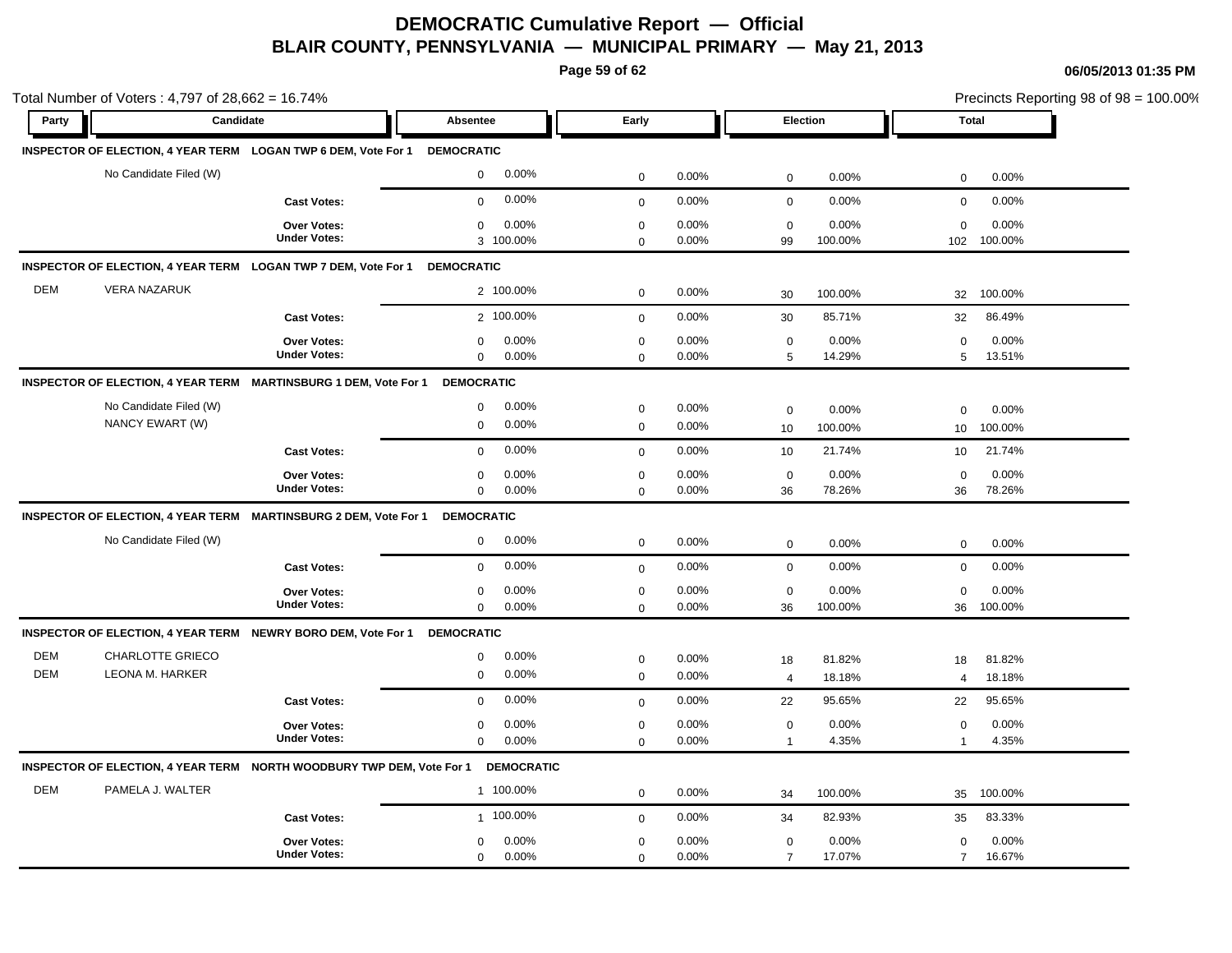**Page 60 of 62**

| Party                  | Candidate                                                                | Absentee                 | Early        |          | <b>Election</b>           | Total                   |
|------------------------|--------------------------------------------------------------------------|--------------------------|--------------|----------|---------------------------|-------------------------|
|                        |                                                                          |                          |              |          |                           |                         |
|                        | INSPECTOR OF ELECTION, 4 YEAR TERM ROARING SPRING 1 DEM, Vote For 1      | <b>DEMOCRATIC</b>        |              |          |                           |                         |
|                        | No Candidate Filed (W)                                                   | 0.00%<br>$\mathbf{0}$    | 0            | 0.00%    | 0.00%<br>$\mathbf 0$      | 0.00%<br>$\mathbf 0$    |
|                        | <b>Cast Votes:</b>                                                       | 0.00%<br>$\mathbf 0$     | $\mathbf 0$  | 0.00%    | 0.00%<br>$\mathbf 0$      | 0.00%<br>$\mathbf 0$    |
|                        | Over Votes:                                                              | 0.00%<br>$\mathbf 0$     | $\mathbf 0$  | 0.00%    | $\mathbf 0$<br>0.00%      | 0.00%<br>$\mathbf 0$    |
|                        | <b>Under Votes:</b>                                                      | 1 100.00%                | $\mathbf 0$  | $0.00\%$ | 100.00%<br>11             | 100.00%<br>12           |
|                        | INSPECTOR OF ELECTION, 4 YEAR TERM ROARING SPRING 2 DEM, Vote For 1      | <b>DEMOCRATIC</b>        |              |          |                           |                         |
|                        | No Candidate Filed (W)                                                   | 0.00%<br>$\mathbf 0$     | $\mathbf 0$  | 0.00%    | 0.00%<br>$\mathbf 0$      | $\mathbf 0$<br>0.00%    |
|                        | PAUL HERSHBERGER (W)                                                     | 0.00%<br>$\mathbf 0$     | $\mathbf 0$  | $0.00\%$ | 100.00%<br>$\overline{1}$ | 100.00%<br>$\mathbf{1}$ |
|                        | <b>Cast Votes:</b>                                                       | 0.00%<br>$\mathbf{0}$    | $\mathbf{0}$ | 0.00%    | 2.44%<br>$\overline{1}$   | 2.33%<br>$\mathbf{1}$   |
|                        | Over Votes:                                                              | 0.00%<br>$\mathbf 0$     | $\mathbf 0$  | $0.00\%$ | 0.00%<br>$\mathbf 0$      | 0.00%<br>$\mathbf 0$    |
|                        | <b>Under Votes:</b>                                                      | 2 100.00%                | 0            | 0.00%    | 40<br>97.56%              | 97.67%<br>42            |
|                        | INSPECTOR OF ELECTION, 4 YEAR TERM ROARING SPRING 3 DEM, Vote For 1      | <b>DEMOCRATIC</b>        |              |          |                           |                         |
|                        | No Candidate Filed (W)                                                   | $\mathbf 0$<br>0.00%     | $\mathbf 0$  | $0.00\%$ | 0.00%<br>$\mathbf 0$      | 0.00%<br>$\Omega$       |
| <b>BETH THOMAS (W)</b> |                                                                          | 0.00%<br>0               | 0            | 0.00%    | 5<br>100.00%              | 5<br>100.00%            |
|                        | <b>Cast Votes:</b>                                                       | 0.00%<br>$\mathbf 0$     | $\mathbf 0$  | 0.00%    | 5<br>16.13%               | 16.13%<br>5             |
|                        | Over Votes:                                                              | 0.00%<br>0               | $\mathbf 0$  | 0.00%    | 0.00%<br>$\mathbf 0$      | $\mathbf 0$<br>0.00%    |
|                        | <b>Under Votes:</b>                                                      | $\mathbf 0$<br>0.00%     | $\mathbf 0$  | $0.00\%$ | 83.87%<br>26              | 26<br>83.87%            |
|                        | INSPECTOR OF ELECTION, 4 YEAR TERM SNYDER TWP 1 DEM, Vote For 1          | <b>DEMOCRATIC</b>        |              |          |                           |                         |
|                        | No Candidate Filed (W)                                                   | 0.00%<br>$\mathbf 0$     | 0            | 0.00%    | 0.00%<br>$\mathbf 0$      | 0.00%<br>$\mathbf 0$    |
|                        | <b>Cast Votes:</b>                                                       | 0.00%<br>$\mathbf 0$     | $\mathbf{0}$ | $0.00\%$ | 0.00%<br>$\mathbf 0$      | 0.00%<br>$\mathbf 0$    |
|                        | Over Votes:                                                              | 0.00%<br>$\mathbf 0$     | $\mathbf 0$  | 0.00%    | $\mathbf 0$<br>0.00%      | $\mathbf 0$<br>0.00%    |
|                        | <b>Under Votes:</b>                                                      | 1 100.00%                | $\mathbf 0$  | $0.00\%$ | 100.00%<br>52             | 53<br>100.00%           |
|                        | INSPECTOR OF ELECTION, 4 YEAR TERM SNYDER TWP 2 DEM, Vote For 1          | <b>DEMOCRATIC</b>        |              |          |                           |                         |
|                        | No Candidate Filed (W)                                                   | 0.00%<br>$\mathbf 0$     | $\mathbf 0$  | $0.00\%$ | 0.00%<br>0                | 0.00%<br>$\mathbf 0$    |
| Viola Dysart (W)       |                                                                          | 1 100.00%                | $\mathbf 0$  | 0.00%    | 0.00%<br>0                | 50.00%<br>-1            |
| KAY M BELL (W)         |                                                                          | 0.00%<br>$\mathbf 0$     | $\mathbf 0$  | $0.00\%$ | 100.00%<br>$\mathbf{1}$   | 50.00%<br>$\mathbf{1}$  |
|                        | <b>Cast Votes:</b>                                                       | 33.33%<br>$\overline{1}$ | $\mathbf 0$  | 0.00%    | 1.61%<br>$\overline{1}$   | 3.08%<br>2              |
|                        | Over Votes:                                                              | 0.00%<br>$\mathbf 0$     | $\mathbf 0$  | $0.00\%$ | 0.00%<br>0                | 0.00%<br>$\mathbf 0$    |
|                        | <b>Under Votes:</b>                                                      | 66.67%<br>2              | 0            | 0.00%    | 98.39%<br>61              | 96.92%<br>63            |
|                        | INSPECTOR OF ELECTION, 4 YEAR TERM TAYLOR TWP DEM, Vote For 1 DEMOCRATIC |                          |              |          |                           |                         |
|                        | No Candidate Filed (W)                                                   | 0.00%<br>$\mathbf{0}$    | $\mathbf 0$  | 0.00%    | 0.00%<br>$\mathbf 0$      | 0.00%<br>$\mathbf 0$    |
|                        | <b>Cast Votes:</b>                                                       | 0.00%<br>$\mathbf 0$     | $\mathbf 0$  | 0.00%    | 0.00%<br>$\mathbf 0$      | 0.00%<br>$\mathbf 0$    |
|                        | Over Votes:                                                              | 0.00%<br>$\mathbf 0$     | 0            | $0.00\%$ | 0.00%<br>0                | 0.00%<br>0              |
|                        | <b>Under Votes:</b>                                                      | 2 100.00%                | 0            | 0.00%    | 37<br>100.00%             | 100.00%<br>39           |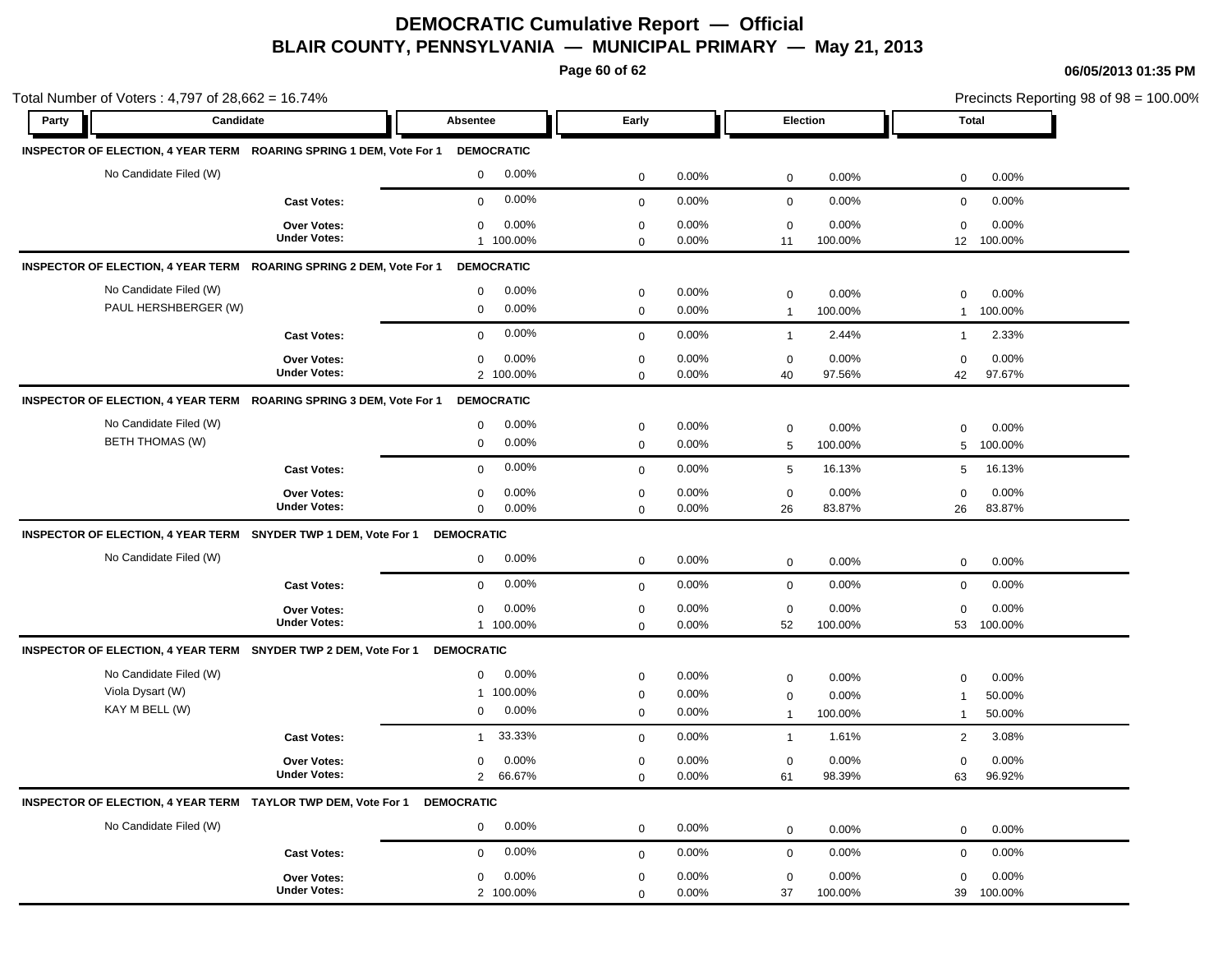**Page 61 of 62**

|                          | Total Number of Voters: 4,797 of 28,662 = 16.74%                           |                                           |                                 |                    |                            |                |                             | Precincts Reporting 98 of 98 = 100.00% |                          |                  |  |
|--------------------------|----------------------------------------------------------------------------|-------------------------------------------|---------------------------------|--------------------|----------------------------|----------------|-----------------------------|----------------------------------------|--------------------------|------------------|--|
| Party                    | Candidate                                                                  |                                           | Absentee                        |                    | Early                      |                | Election                    |                                        |                          | <b>Total</b>     |  |
|                          | INSPECTOR OF ELECTION, 4 YEAR TERM TYRONE TWP 1 DEM, Vote For 1 DEMOCRATIC |                                           |                                 |                    |                            |                |                             |                                        |                          |                  |  |
| <b>DEM</b>               | <b>MEAGAN SCIARRILLO</b>                                                   |                                           | $\mathbf 0$                     | 0.00%              | $\mathbf 0$                | 0.00%          | 24                          | 100.00%                                | 24                       | 100.00%          |  |
|                          |                                                                            | <b>Cast Votes:</b>                        | $\mathbf 0$                     | 0.00%              | $\mathbf 0$                | 0.00%          | 24                          | 92.31%                                 | 24                       | 92.31%           |  |
|                          |                                                                            | Over Votes:<br><b>Under Votes:</b>        | $\mathbf 0$<br>$\mathbf 0$      | 0.00%<br>0.00%     | $\pmb{0}$<br>$\mathbf 0$   | 0.00%<br>0.00% | $\mathbf 0$<br>2            | 0.00%<br>7.69%                         | $\mathbf 0$<br>2         | 0.00%<br>7.69%   |  |
|                          | INSPECTOR OF ELECTION, 4 YEAR TERM TYRONE TWP 2 DEM, Vote For 1            |                                           | <b>DEMOCRATIC</b>               |                    |                            |                |                             |                                        |                          |                  |  |
|                          | No Candidate Filed (W)                                                     |                                           | $\mathbf 0$                     | 0.00%              | $\mathbf 0$                | 0.00%          | $\mathbf 0$                 | 0.00%                                  | $\mathbf 0$              | 0.00%            |  |
|                          |                                                                            | <b>Cast Votes:</b>                        | $\mathbf 0$                     | 0.00%              | $\mathbf 0$                | 0.00%          | $\mathsf 0$                 | 0.00%                                  | $\mathbf 0$              | 0.00%            |  |
|                          |                                                                            | <b>Over Votes:</b><br><b>Under Votes:</b> | 0<br>$\mathbf 0$                | 0.00%<br>0.00%     | $\mathbf 0$<br>$\mathbf 0$ | 0.00%<br>0.00% | $\mathbf 0$<br>48           | 0.00%<br>100.00%                       | $\mathbf 0$<br>48        | 0.00%<br>100.00% |  |
|                          | INSPECTOR OF ELECTION, 4 YEAR TERM TYRONE BORO 1 DEM, Vote For 1           |                                           | <b>DEMOCRATIC</b>               |                    |                            |                |                             |                                        |                          |                  |  |
|                          | No Candidate Filed (W)                                                     |                                           | $\mathbf 0$                     | 0.00%              | $\mathbf 0$                | 0.00%          | $\mathbf 0$                 | 0.00%                                  | $\mathbf 0$              | 0.00%            |  |
|                          |                                                                            | <b>Cast Votes:</b>                        | $\mathbf 0$                     | 0.00%              | $\mathbf 0$                | 0.00%          | $\mathbf 0$                 | 0.00%                                  | $\mathbf 0$              | 0.00%            |  |
|                          |                                                                            | <b>Over Votes:</b><br><b>Under Votes:</b> | $\mathbf 0$<br>$\mathbf 0$      | 0.00%<br>0.00%     | $\mathbf 0$<br>$\mathbf 0$ | 0.00%<br>0.00% | $\mathbf 0$<br>55           | 0.00%<br>100.00%                       | $\mathbf 0$<br>55        | 0.00%<br>100.00% |  |
|                          | INSPECTOR OF ELECTION, 4 YEAR TERM TYRONE BORO 2 DEM, Vote For 1           |                                           | <b>DEMOCRATIC</b>               |                    |                            |                |                             |                                        |                          |                  |  |
| <b>DEM</b><br><b>DEM</b> | ROSE M. CASTAGNOLA<br>SARA M. CASTAGNOLA                                   |                                           | $\mathbf 0$<br>$\boldsymbol{0}$ | 0.00%<br>0.00%     | $\pmb{0}$<br>$\mathbf 0$   | 0.00%<br>0.00% | 22<br>$\overline{1}$        | 95.65%<br>4.35%                        | 22<br>$\mathbf{1}$       | 95.65%<br>4.35%  |  |
|                          |                                                                            | <b>Cast Votes:</b>                        | $\mathbf 0$                     | 0.00%              | $\mathbf 0$                | 0.00%          | 23                          | 95.83%                                 | 23                       | 95.83%           |  |
|                          |                                                                            | <b>Over Votes:</b><br><b>Under Votes:</b> | $\mathbf 0$<br>$\mathbf 0$      | 0.00%<br>0.00%     | $\mathbf 0$<br>$\mathbf 0$ | 0.00%<br>0.00% | $\mathbf 0$<br>$\mathbf{1}$ | 0.00%<br>4.17%                         | $\Omega$<br>$\mathbf{1}$ | 0.00%<br>4.17%   |  |
|                          | INSPECTOR OF ELECTION, 4 YEAR TERM TYRONE BORO 3 DEM, Vote For 1           |                                           | <b>DEMOCRATIC</b>               |                    |                            |                |                             |                                        |                          |                  |  |
|                          | No Candidate Filed (W)                                                     |                                           | 0                               | 0.00%              | $\mathbf 0$                | 0.00%          | $\mathbf 0$                 | 0.00%                                  | $\mathbf 0$              | 0.00%            |  |
|                          |                                                                            | <b>Cast Votes:</b>                        | $\mathbf 0$                     | 0.00%              | $\mathbf 0$                | 0.00%          | $\mathbf 0$                 | 0.00%                                  | $\mathbf 0$              | 0.00%            |  |
|                          |                                                                            | Over Votes:<br><b>Under Votes:</b>        | $\mathbf 0$                     | 0.00%<br>1 100.00% | $\pmb{0}$<br>$\mathbf 0$   | 0.00%<br>0.00% | $\mathbf 0$<br>30           | 0.00%<br>100.00%                       | $\mathbf 0$<br>31        | 0.00%<br>100.00% |  |
|                          | INSPECTOR OF ELECTION, 4 YEAR TERM TYRONE BORO 4 DEM, Vote For 1           |                                           | <b>DEMOCRATIC</b>               |                    |                            |                |                             |                                        |                          |                  |  |
|                          | No Candidate Filed (W)                                                     |                                           | $\mathbf 0$                     | 0.00%              | $\mathbf 0$                | 0.00%          | $\mathbf 0$                 | 0.00%                                  | 0                        | 0.00%            |  |
|                          |                                                                            | <b>Cast Votes:</b>                        | $\mathbf 0$                     | 0.00%              | $\mathbf 0$                | 0.00%          | $\mathbf 0$                 | 0.00%                                  | $\mathbf 0$              | 0.00%            |  |
|                          |                                                                            | <b>Over Votes:</b><br><b>Under Votes:</b> | $\mathbf 0$<br>$\mathbf 0$      | 0.00%<br>0.00%     | $\mathbf 0$<br>$\mathbf 0$ | 0.00%<br>0.00% | $\mathbf 0$<br>19           | 0.00%<br>100.00%                       | $\mathbf 0$<br>19        | 0.00%<br>100.00% |  |